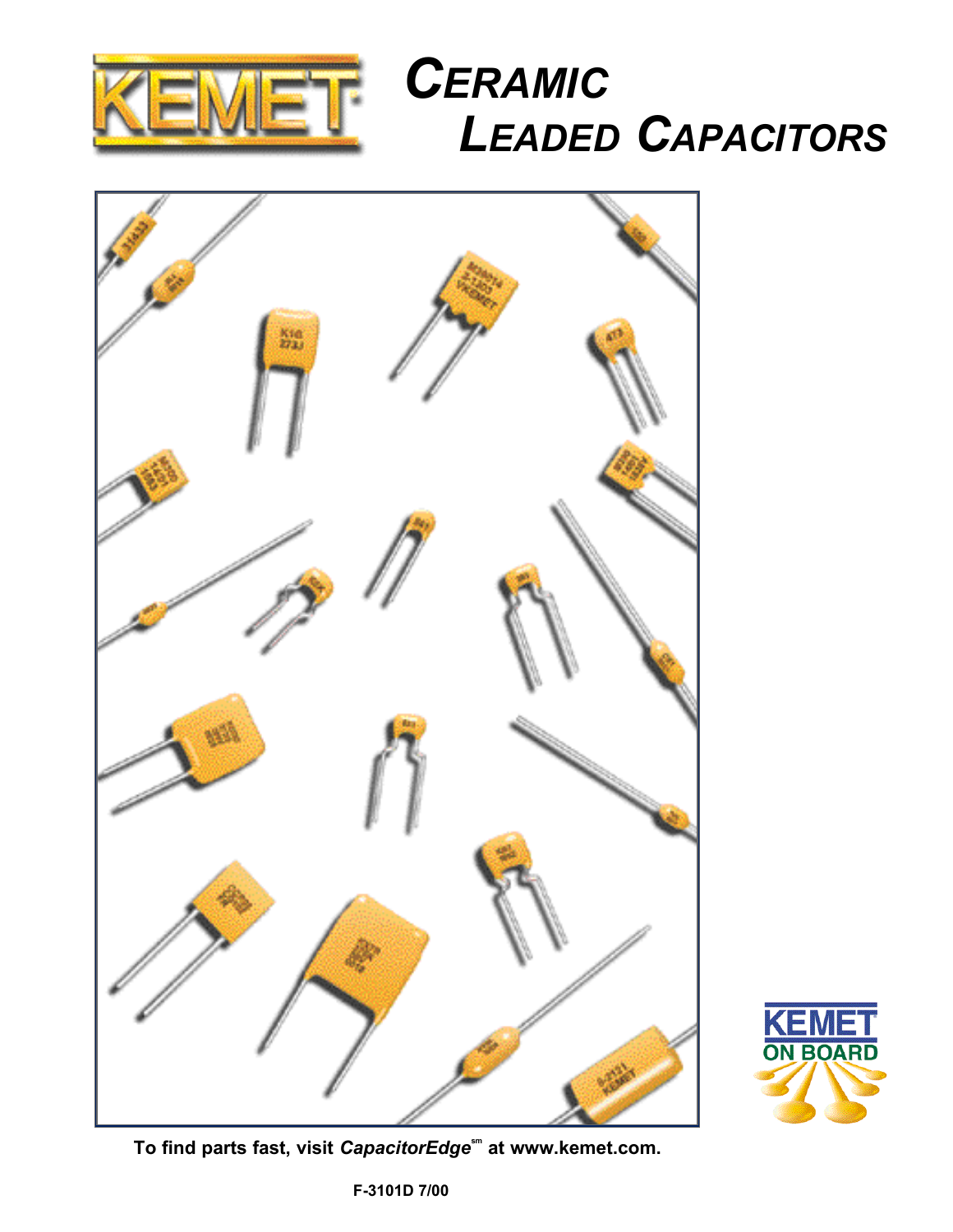## **KEMET** ®

## **CAPACITORS**



GR900 and MIL-PRF-123 High-Reliability Ceramic Capacitors are available. Refer to catalog F-3054 for detailed information. KEMET also manufactures Tantalum Leaded, and Surface Mount Capacitors — Tantalum and Ceramic. Refer to catalog F-3100 — Tantalum Leaded, and F3102 — Surface Mount for detailed information on these products.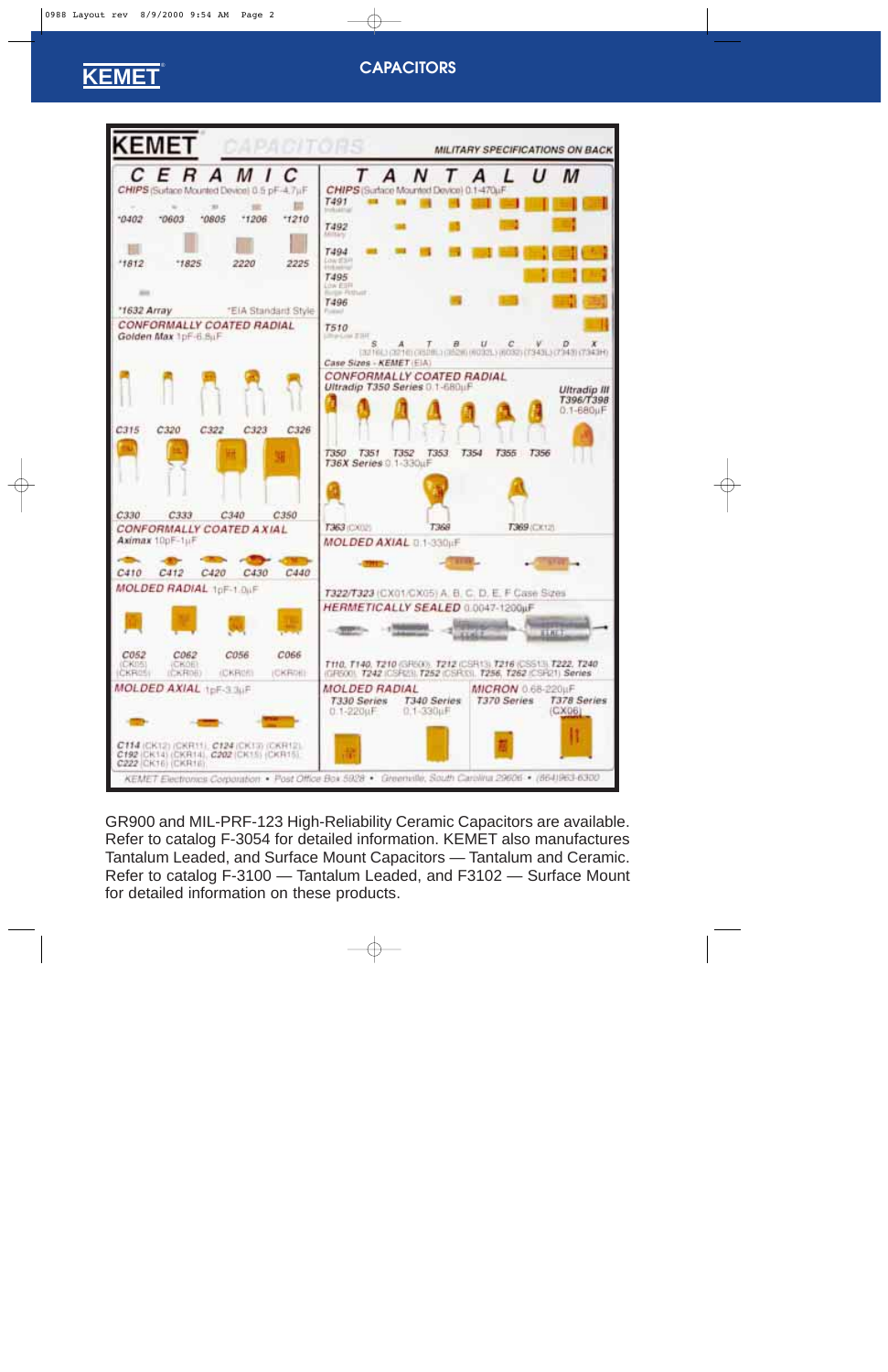### **INDEX**



| <b>Multilayer Ceramic Capacitors/Axial &amp; Radial</b>           | Page |
|-------------------------------------------------------------------|------|
| <b>Conformally Coated/Axial &amp; Radial</b>                      |      |
| <b>Performance Characteristics</b>                                |      |
| "Aximax" Conformally Coated Axial                                 |      |
| "Golden Max" Conformally Coated Radial<br>Marking                 |      |
| <b>Ceramic Molded/Axial &amp; Radial</b>                          |      |
| <b>Performance Characteristics</b>                                |      |
| <b>Ceramic Molded Standard/Axial &amp; Radial</b><br>Mil-PRF-20   |      |
|                                                                   |      |
| Mil-C-11015 (CK) & Mil-PRF-39014 (CKR)                            |      |
| <b>Ceramic Radial Tape &amp; Reel Packaging Specifications 33</b> |      |
| Application Notes for Multilayer Ceramic Capacitors 35 - 39       |      |

### **NOTICE**

Although the information in this catalog has been carefully checked for accuracy, and is believed to be correct and current, no warranty, either express or implied, is made as to either its applicability to, or its compatibility with, specific requirements; nor does KEMET Electronics Corporation assume any responsibility for correctness of this information, nor for damages consequent to its use. All design characteristics, specifications, tolerances, and the like are subject to change without notice.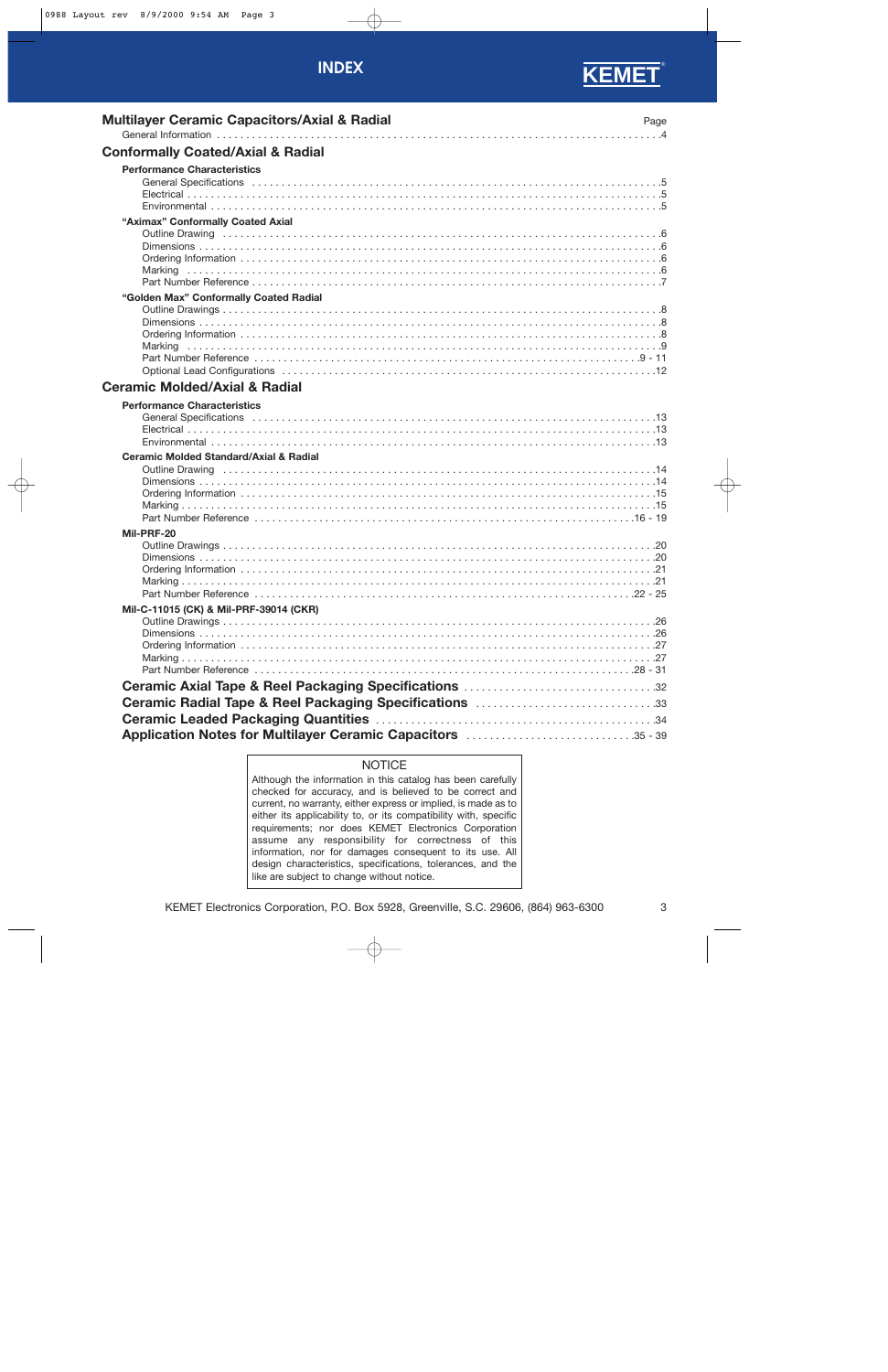<span id="page-3-0"></span>Multilayer ceramic capacitors are available in a variety of physical sizes and configurations, including leaded devices and surface mounted chips. Leaded styles include molded and conformally coated parts with axial and radial leads. However, the basic capacitor element is similar for all styles. It is called a chip and consists of formulated dielectric materials which have been cast into thin layers, interspersed with metal electrodes alternately exposed on opposite

Ceramic dielectric materials can be formulated with a wide range of characteristics. The EIA standard for ceramic dielectric capacitors (RS-198) divides ceramic dielectrics into the following classes:

**Class I:** Temperature compensating capacitors, suitable for resonant circuit application or other applications where high Q and stability of capacitance characteristics are required. Class I capacitors have predictable temperature coefficients and are not affected by voltage, frequency or time. They are made from materials which are not ferro-electric, yielding superior stability but low volumetric efficiency. Class I capacitors are the most stable type available, but have the lowest volumetric efficiency.

**Class II:** Stable capacitors, suitable for bypass or coupling applications or frequency discriminating circuits where Q and stability of capacitance characteristics are not of a major importance. Class II capacitors have temperature characteristics of  $\pm$  15% or less. They are made from materials which are ferro-electric, yielding higher volumetric efficiency but less stability. Class II capacitors are affected by temperature, voltage, frequency and time.

edges of the laminated structure. The entire structure is fired at high temperature to produce a monolithic block which provides high capacitance values in a small physical volume. After firing, conductive terminations are applied to opposite ends of the chip to make contact with the exposed electrodes. Termination materials and methods vary depending on the intended use.

### **TEMPERATURE CHARACTERISTICS**

**Class III:** General purpose capacitors, suitable for by-pass coupling or other applications in which dielectric losses, high insulation resistance and stability of capacitance characteristics are of little or no importance. Class III capacitors are similar to Class II capacitors except for temperature characteristics, which are greater than  $\pm$  15%. Class III capacitors have the highest volumetric efficiency and poorest stability of any type.

KEMET leaded ceramic capacitors are offered in the three most popular temperature characteristics:

**C0G:** Class I, with a temperature coefficient of  $0 \pm$ 30 ppm per degree C over an operating temperature range of - 55°C to + 125°C (Also known as "NP0").

**X7R:** Class II, with a maximum capacitance change of  $\pm$  15% over an operating temperature range of -  $55^{\circ}$ C to +  $125^{\circ}$ C.

**Z5U:** Class III, with a maximum capacitance change of  $+22\% - 56\%$  over an operating temperature range of  $+10^{\circ}$ C to  $+85^{\circ}$ C.

Specified electrical limits for these three temperature characteristics are shown in Table 1.

|                                                                                                                                                                                                                                     | <b>TEMPERATURE CHARACTERISTICS</b>        |                                           |                                          |
|-------------------------------------------------------------------------------------------------------------------------------------------------------------------------------------------------------------------------------------|-------------------------------------------|-------------------------------------------|------------------------------------------|
| <b>PARAMETER</b>                                                                                                                                                                                                                    | C <sub>0</sub> G                          | X7R                                       | Z5U                                      |
| Dissipation Factor: Measured at following conditions:<br>$COG - 1$ kHz and 1 vrms if capacitance > 1000 pF<br>1 MHz and 1 vrms if capacitance $\leq$ 1000 pF<br>$X7R - 1$ kHz and 1 vrms <sup>*</sup><br>$Z5U - 1$ kHz and 0.5 vrms | 0.15%                                     | 2.5%                                      | 4.0%                                     |
| Dielectric Strength: 2.5 times rated DC voltage.                                                                                                                                                                                    |                                           | Pass Subsequent IR Test                   |                                          |
| Insulation Resistance (IR): At rated DC voltage,<br>whichever of the two is smaller                                                                                                                                                 | 1,000 M $\Omega$ -uF<br>or 100 G $\Omega$ | 1,000 M $\Omega$ -uF<br>or 100 G $\Omega$ | 1,000 M $\Omega$ -uF<br>or 10 G $\Omega$ |
| Temperature Characteristics: Range, °C<br>Capacitance Change without<br>DC voltage                                                                                                                                                  | -55 to 125<br>$0 \pm 30$ ppm/ $\degree$ C | $-55$ to 125<br>±15%                      | $+10$ to 85<br>$+22\%$ , $-56\%$         |

### **SPECIFIED ELECTRICAL LIMITS**

\* 1 MHz and 1 vrms if capacitance ≤ 100 pF on military product.

**Table I**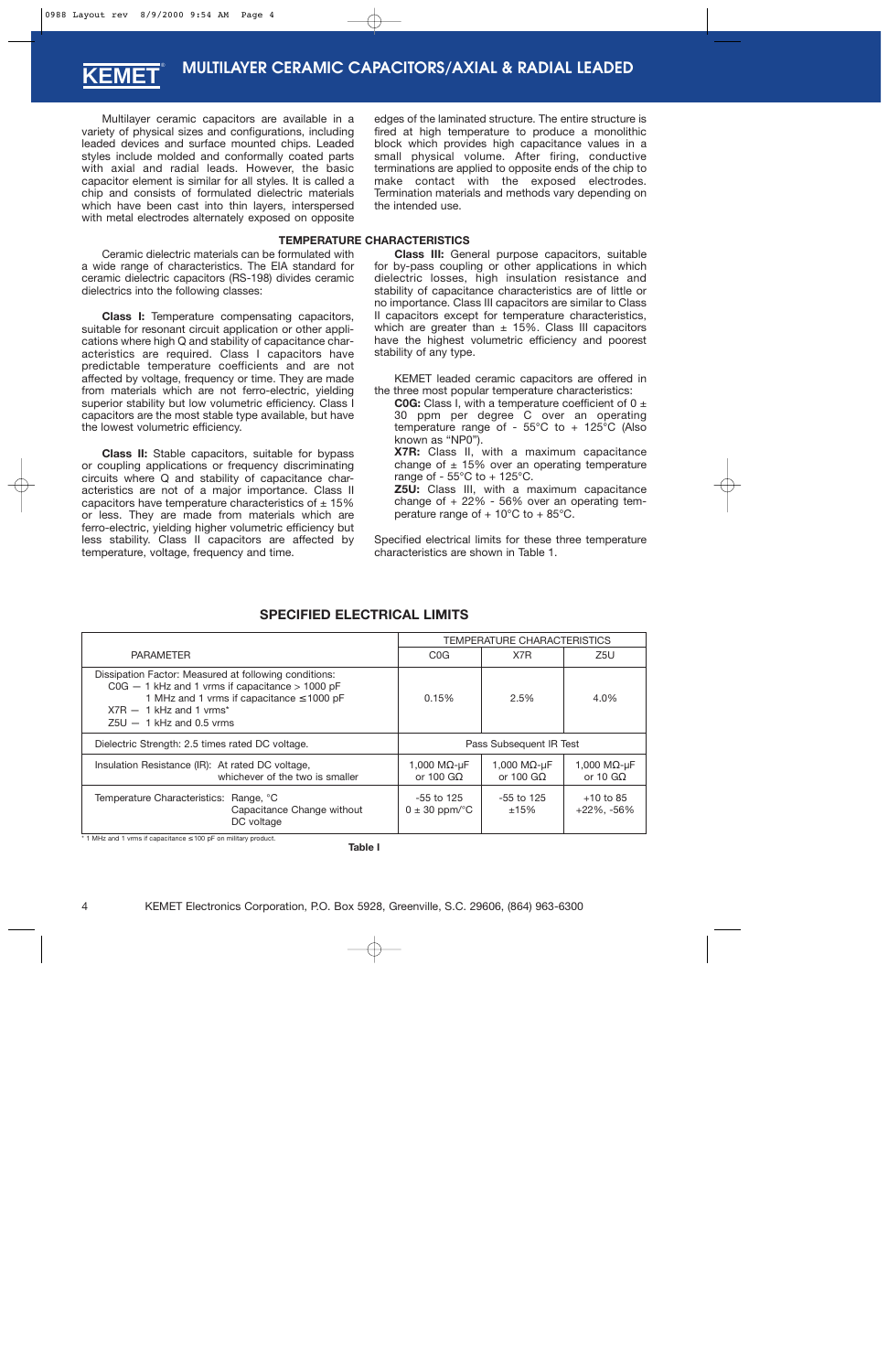### **CERAMIC CONFORMALLY COATED/AXIAL & RADIAL PERFORMANCE CHARACTERISTICS**

**KEME** 

### **GENEI**

<span id="page-4-0"></span>

|                                      | <b>GENERAL SPECIFICATIONS</b>                  |                                                                            |
|--------------------------------------|------------------------------------------------|----------------------------------------------------------------------------|
|                                      | <b>Working Voltage: Axial</b>                  | <b>Radial</b>                                                              |
| COG                                  | 50 & 100 volts                                 | 100 & 200 volts                                                            |
| X7R                                  | 50 & 100 volts                                 | 50, 100 & 200 volts                                                        |
| Z5U                                  | 50 & 100 volts                                 | 50 & 100 volts                                                             |
|                                      | <b>Temperature Characteristics:</b>            |                                                                            |
| COG                                  |                                                | $0 \pm 30$ PPM/°C from - 55°C to + 125°C <sup>(1)</sup>                    |
| X7R                                  |                                                | $\pm$ 15% from - 55°C to + 125°C                                           |
| Z5U                                  |                                                | + 22%; - 56% from + 10°C to + 85°C                                         |
| <b>Capacitance Tolerance:</b><br>COG |                                                |                                                                            |
| X7R                                  | $± 5\%, ± 10\%, ± 20\%$<br>$± 10\%$ , $± 20\%$ |                                                                            |
| Z5U                                  |                                                | $\pm 20\%$ , - 20 + 80%, - 0 + 100%                                        |
| <b>Construction:</b>                 |                                                |                                                                            |
|                                      |                                                | Epoxy encapsulated - meets flame test require-                             |
|                                      | ments of UL Standard 94V-0.                    |                                                                            |
|                                      |                                                | High-temperature solder - meets EIA RS-198D,                               |
|                                      |                                                | Method 302, Condition B (260°C for 10 sec.)                                |
| <b>Lead Material:</b>                |                                                |                                                                            |
|                                      | Solder Coated Copper Clad Steel                |                                                                            |
| Solderability:                       |                                                |                                                                            |
|                                      |                                                | EIA RS-198D, Method 302, Solder temperature -                              |
|                                      |                                                | $230^{\circ} \pm 5^{\circ}$ C. Dwell time in solder - $7 \pm 1/2$ seconds. |
| <b>Terminal Strength:</b>            |                                                |                                                                            |
|                                      |                                                | EIA RS-198D, Method 303, Condition A (2.2 kg)                              |
| <b>ELECTRICAL @ 25°C</b>             |                                                |                                                                            |
| Capacitance:                         |                                                |                                                                            |
|                                      |                                                | Within specified tolerance at 25°C and following                           |
| test conditions.                     |                                                |                                                                            |
|                                      |                                                | C0G - Greater than 1000 pF with 1.0 vrms at 1 kHz.                         |
|                                      |                                                | - 1000 pF and less with 1.0 vrms at 1 MHz.                                 |
|                                      | X7R - with 1.0 vrms at 1 kHz.                  |                                                                            |
|                                      | Z5U - with 0.5 vrms at 1 kHz.                  |                                                                            |
| <b>Dissipation Factor:</b>           |                                                |                                                                            |
|                                      |                                                | At 25°C - same test conditions as capacitance.                             |
|                                      | C0G - 0.15% maximum                            |                                                                            |
|                                      | X7R - 2.5% maximum                             |                                                                            |
|                                      | Z5U - 4.0% maximum                             |                                                                            |
| <b>Insulation Resistance:</b>        |                                                |                                                                            |
|                                      | EIA RS-198D, Method 104, Condition A           |                                                                            |

### **Insul**

C0G - 100 gigohms or 1000 megohm x µF,

- whichever is less. X7R -100 gigohms or 1000 megohm x µF,
- whichever is less.
- Z5U -10 gigohms or 1000 megohm x µF, whichever is less.

### **Dielectric Withstanding Voltage:**

EIA RS-198D, Method 103 (250% of rated voltage for 5 seconds, with current limited to 50mA)

### **ENVIRONMENTAL**

### **Vibration:**

EIA RS-198D, Method 304, Condition D (10-2000 Hz; 20g)

### **Shock:**

EIA RS-198D, Method 305, Condition I (100g)

### **Life Test:**

EIA RS-198D, Method 201, Condition D. Test Potential and Temperature. C0G- 200% of rated voltage at  $+$  125 $\degree$ C  $X7R - 200\%$  of rated voltage at  $+ 125\degree C$ Z5U - 200% of rated voltage at  $+85^{\circ}$ C Post-Test Limits at + 25°C are: Capacitance Change: C0G -  $\pm$  3%, or 0.25 pF, whichever is greater. X7R -  $\pm$  20% of initial value. <sup>(2)</sup> Z5U -  $\pm$  30% of initial value. <sup>(2)</sup> Dissipation Factor: C0G - 0.25% maximum X7R - 3.0% maximum Z5U - 4.0% maximum Insulation Resistance: C0G- 10 gigohms or 100 megohm x µF, whichever is less. X7R - 10 gigohms or 100 megohm x µF, whichever is less. Z5U - 1 gigohm or 100 megohm x µF, whichever is less. **Moisture Resistance:** EIA RS-198D, Method 204, Condition A (10 cycles without applied voltage. Post-Test Limits at + 25°C are: Capacitance Change: C0G - 3%, or 0.25 pF, whichever is greater. X7R -  $\pm$  20% of initial value. <sup>(2)</sup> Z5U -  $+30\%$  of initial value. <sup>(2)</sup> Dissipation Factor: C0G - 0.25% maximum X7R - 3.0% maximum Z5U - 4.0% maximum Insulation Resistance: C0G- 10 gigohms or 100 megohm x µF, whichever is less. X7R - 10 gigohms or 100 megohm x µF, whichever is less. Z5U - 1 gigohm or 100 megohm x µF, whichever is less. **Thermal Shock:** EIA RS-198D, Method 202, Condition B (C0G & X7R: - 55°C to + 125°C; Z5U: - 55°C to + 85°C) (1)  $+53$  ppm -30 ppm/ $\degree$ C from + 25 $\degree$ C to - 55 $\degree$ C,  $\pm$  60 ppm below 10 pF. (2) X7R & Z5U dielectrics exhibit aging characteristics; therefore, it is highly recommended that capacitors be deaged for 2 hours at 150°C and stabilized at room temperature for 48 hours before capacitance measurements are made.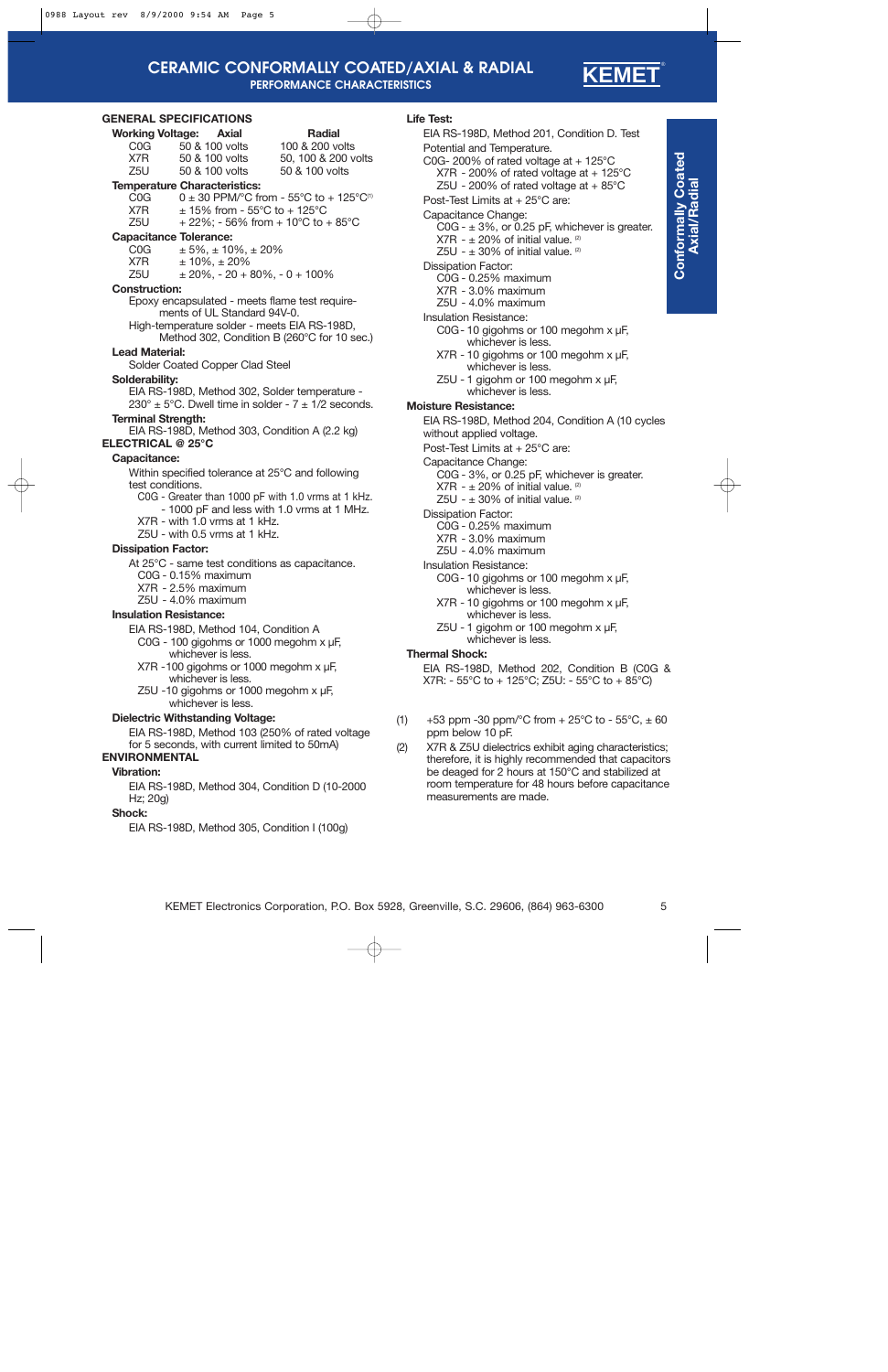<span id="page-5-0"></span>

## **CERAMIC CONFORMALLY COATED/AXIAL**

**"AXIMAX"**

### **CAPACITANCE OUTLINE DRAWING**



### **MAXIMUM DIMENSIONS—INCHES & (MILLIMETERS)**

| <b>STYLE</b> | <b>MAX</b>  | D<br><b>MAX</b> | LD<br>$+.001, -.003$<br>$(+.025, -.076)$ | ш<br><b>MIN</b> |
|--------------|-------------|-----------------|------------------------------------------|-----------------|
| C410         | .170(4.32)  | .100(2.54)      | .020(.51)                                | 1.0(25.4)       |
| C412         | .170(4.32)  | .120(3.05)      | .020(.51)                                | 1.0(25.4)       |
| C420         | .260(6.60)  | .100(2.54)      | .020(.51)                                | 1.0(25.4)       |
| C430         | .290(7.37)  | .150(3.81)      | .020(.51)                                | 1.0(25.4)       |
| C440         | .400(10.16) | .150(3.81)      | .020(.51)                                | 1.0(25.4)       |



### **\*Part Number Example: C410C104M5U5CA (14 digits – no spaces)**

### **MARKING INFORMATION**

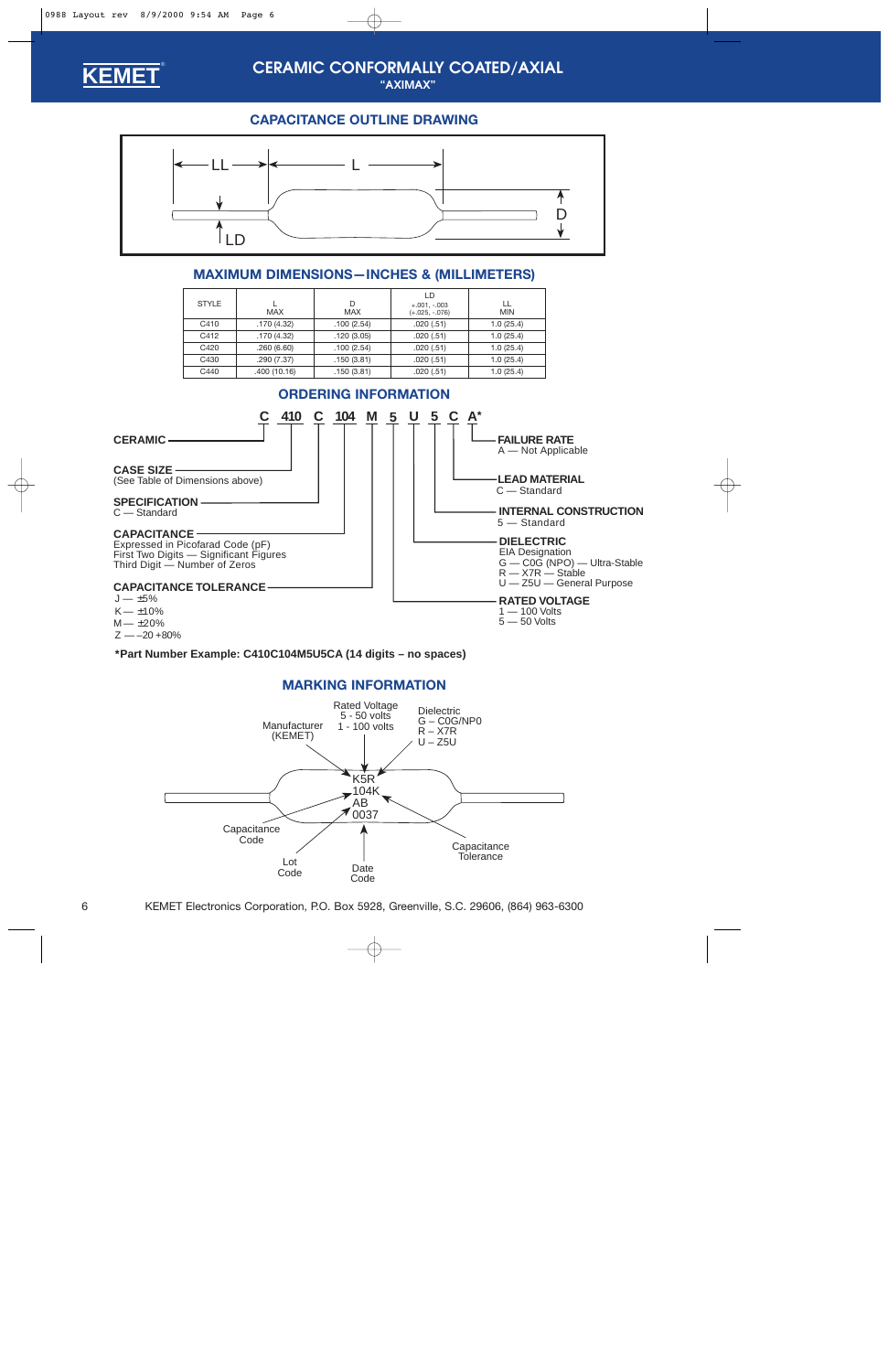### **CERAMIC CONFORMALLY COATED/AXIAL "AXIMAX"**



**TEMPERATURE** CHARACTERISTIC—X7R

<span id="page-6-0"></span>**ULTRA-STABLE TEMPERATURE** CHARACTERISTIC—C0G/NP0

**CAPACITANCE KEMET pF PART NUMBER 100 VOLT - C0G** 10 C410C100(1)1G5CA 12 C410C120(1)1G5CA<br>15 C410C150(1)1G5CA 15 C410C150(1)1G5CA<br>18 C410C180(1)1G5CA C410C180(1)1G5CA 22 C410C220(1)1G5CA<br>27 C410C270(1)1G5CA 27 C410C270(1)1G5CA<br>33 C410C330(1)1G5CA 33 C410C330(1)1G5CA<br>39 C410C390(1)1G5CA 39 C410C390(1)1G5CA<br>47 C410C470(1)1G5CA C410C470(1)1G5CA 56 C410C560(1)1G5CA<br>68 C410C680(1)1G5CA 68 C410C680(1)1G5CA<br>82 C410C820(1)1G5CA 82 C410C820(1)1G5CA<br>100 C410C101(1)1G5CA 100 C410C101(1)1G5CA<br>120 C410C121(1)1G5CA 120 C410C121(1)1G5CA<br>150 C410C151(1)1G5CA 150 C410C151(1)1G5CA<br>180 C410C181(1)1G5CA 180 C410C181(1)1G5CA<br>220 C410C221(1)1G5CA 220 C410C221(<u>1</u>)1G5CA<br>270 C410C271(<u>1</u>)1G5CA 270 C410C271(1)1G5CA<br>330 C410C331(1)1G5CA 330 C410C331(1)1G5CA<br>390 C410C391(1)1G5CA 390 C410C391(1)1G5CA<br>470 C410C471(1)1G5CA 470 C410C471(1)1G5CA<br>560 C410C561(1)1G5CA 560 C410C561(1)1G5CA<br>680 C410C681(1)1G5CA 680 C410C681(1)1G5CA<br>820 C410C821(1)1G5CA 820 C410C821(1)1G5CA<br>1,000 C410C102(1)1G5CA C410C102(1)1G5CA 1,200 C420C122(1)1G5CA 1,500 | C420C152(1)1G5CA 1,800 C420C182(1)1G5CA 2,200 | C420C222(1)1G5CA 2,700 C430C272(1)1G5CA<br>3,300 C430C332(1)1G5CA 3,300 C430C332(1)1G5CA<br>3,900 C430C392(1)1G5CA 3,900 C430C392(1)1G5CA<br>4,700 C430C472(1)1G5CA 4,700 C430C472(1)1G5CA 5,600 C430C562(1)1G5CA 6,800 C430C682(1)1G5CA<br>8,200 C430C822(1)1G5CA C430C822(1)1G5CA 10,000 C440C103(1)1G5CA 12,000 C440C123(1)1G5CA<br>15,000 C440C153(1)1G5CA C440C153(1)1G5CA **50 VOLT - C0G** 560 C410C561(1)5G5CA<br>680 C410C681(1)5G5CA 680 C410C681(1)5G5CA<br>820 C410C821(1)5G5CA 820 C410C821(1)5G5CA<br>1,000 C410C102(1)5G5CA C410C102(1)5G5CA 1,200 C412C122(1)5G5CA 1,500 | C412C152(1)5G5CA 1,800 | C412C182(1)5G5CA 2,200 | C412C222(1)5G5CA 2,700 | C412C272(1)5G5CA 1,200 C420C122(1)5G5CA<br>1,500 C420C152(1)5G5CA  $1,500$  C420C152(1)5G5CA<br>1,800 C420C182(1)5G5CA 1,800 C420C182(1)5G5CA C420C222(1)5G5CA 2,700 C430C272(1)5G5CA 3,300 C430C332(1)5G5CA<br>3,900 C430C392(1)5G5CA 3,900 C430C392(1)5G5CA 4,700 C430C472(1)5G5CA 5,600 C430C562(1)5G5CA 6,800 C430C682(1)5G5CA C430C822(1)5G5CA 10,000 | C440C103(1)5G5CA 12,000 | C440C123(1)5G5CA 15,000 | C440C153(1)5G5CA

| <b>CAPACITANCE</b><br><b>KEMET</b> |                                               |  |  |  |  |
|------------------------------------|-----------------------------------------------|--|--|--|--|
| pF                                 | <b>PART NUMBER</b>                            |  |  |  |  |
|                                    | <b>100 VOLT - X7R</b>                         |  |  |  |  |
| 470                                | C410C471(1)1R5CA                              |  |  |  |  |
| 560                                | C410C561(1)1R5CA                              |  |  |  |  |
| 680                                | C410C681( <u>1</u> )1R5CA                     |  |  |  |  |
| 820                                | C410C821(1)1R5CA                              |  |  |  |  |
| 1,000                              | C410C102(1)1R5CA                              |  |  |  |  |
| 1,200                              | C410C122(1)1R5CA                              |  |  |  |  |
| 1,500                              | C410C152(1)1R5CA                              |  |  |  |  |
| 1,800<br>2,200                     | C410C182(1)1R5CA<br>C410C222(1)1R5CA          |  |  |  |  |
| 2,700                              | C410C272(1)1R5CA                              |  |  |  |  |
| 3,300                              | C410C332(1)1R5CA                              |  |  |  |  |
| 3,900                              | C410C392(1)1R5CA                              |  |  |  |  |
| 4,700                              | C410C472(1)1R5CA                              |  |  |  |  |
| 5,600                              | C410C562( <u>1</u> )1R5CA                     |  |  |  |  |
| 6,800                              | C410C682( <u>1</u> )1R5CA                     |  |  |  |  |
| 8,200                              | C410C822(1)1R5CA                              |  |  |  |  |
| 10,000                             | C410C103( <u>1</u> )1R5CA                     |  |  |  |  |
| 12,000                             | C410C123(1)1R5CA                              |  |  |  |  |
| 15,000                             | C412C153(1)1R5CA                              |  |  |  |  |
| 18,000                             | C412C183(1)1R5CA                              |  |  |  |  |
| 22,000                             | C412C223(1)1R5CA                              |  |  |  |  |
| 27,000                             | C412C273(1)1R5CA                              |  |  |  |  |
| 15,000                             | C420C153(1)1R5CA                              |  |  |  |  |
| 18,000                             | C420C183(1)1R5CA                              |  |  |  |  |
| 22,000                             | C420C223(1)1R5CA                              |  |  |  |  |
| 27,000<br>33,000                   | C420C273(1)1R5CA<br>C420C333(1)1R5CA          |  |  |  |  |
|                                    |                                               |  |  |  |  |
| 39,000<br>47,000                   | C430C393(1)1R5CA<br>C430C473(1)1R5CA          |  |  |  |  |
| 56,000                             | C430C563( <u>1</u> )1R5CA                     |  |  |  |  |
| 68,000                             | C430C683( <u>1</u> )1R5CA                     |  |  |  |  |
| 82,000                             | C430C823(1)1R5CA                              |  |  |  |  |
| 100,000                            | C430C104(1)1R5CA                              |  |  |  |  |
| 120,000                            | C440C124(1)1R5CA                              |  |  |  |  |
| 150,000                            | C440C154(1)1R5CA                              |  |  |  |  |
|                                    | 50 VOLT - X7R                                 |  |  |  |  |
| 8,200                              | C410C822(1)5R5CA                              |  |  |  |  |
| 10,000                             | C410C103(1)5R5CA                              |  |  |  |  |
| 12,000                             | C410C123(1)5R5CA                              |  |  |  |  |
| 15,000                             | C410C153(1)5R5CA                              |  |  |  |  |
| 18,000                             | C410C183(1)5R5CA                              |  |  |  |  |
| 22,000                             | C410C223(1)5R5CA                              |  |  |  |  |
| 27,000                             | C410C273(1)5R5CA                              |  |  |  |  |
| 33,000<br>39,000                   | C410C333(1)5R5CA                              |  |  |  |  |
| 47,000                             | C410C393(1)5R5CA<br>C410C473(1)5R5CA          |  |  |  |  |
|                                    |                                               |  |  |  |  |
| 56,000<br>68,000                   | C412C563(1)5R5CA<br>C412C683( <u>1</u> )5R5CA |  |  |  |  |
| 82,000                             | C412C823(1)5R5CA                              |  |  |  |  |
| 100,000                            | C412C104(1)5R5CA                              |  |  |  |  |
| 56,000                             | C420C563(1)5R5CA                              |  |  |  |  |
| 68,000                             | C420C683(1)5R5CA                              |  |  |  |  |
| 82,000                             | C420C823(1)5R5CA                              |  |  |  |  |
| 100,000                            | C420C104(1)5R5CA                              |  |  |  |  |
| 120,000                            | C430C124(1)5R5CA                              |  |  |  |  |
| 150,000                            | C430C154(1)5R5CA                              |  |  |  |  |
| 180,000                            | C430C184(1)5R5CA                              |  |  |  |  |
| 220,000                            | C430C224(1)5R5CA                              |  |  |  |  |
| 270,000                            | C430C274(1)5R5CA                              |  |  |  |  |
| 330,000                            | C440C334(1)5R5CA                              |  |  |  |  |
| 390,000                            | C440C394(1)5R5CA                              |  |  |  |  |
| 470,000                            | C440C474(1)5R5CA                              |  |  |  |  |

GENERAL PURPOSE **TEMPERATURE** CHARACTERISTIC—Z5U

**KEMET** ®

| <b>CAPACITANCE</b> | <b>KEMET</b>                         |
|--------------------|--------------------------------------|
| pF                 | <b>PART NUMBER</b>                   |
|                    | 100 VOLT - Z5U                       |
| 10,000             | C410C103(1)1U5CA                     |
| 12,000             | C410C123(1)1U5CA                     |
| 15,000             | C410C153(1)1U5CA                     |
| 18,000             | C410C183(1)1U5CA                     |
| 22,000             | C410C223(1)1U5CA                     |
| 27,000             | C420C273(1)1U5CA                     |
| 33,000             | C420C333(1)1U5CA                     |
| 39,000             | C420C393(1)1U5CA                     |
| 47,000             | C420C473(1)1U5CA                     |
| 56,000             | C430C563(1)1U5CA                     |
| 68,000<br>82,000   | C430C683(1)1U5CA<br>C430C823(1)1U5CA |
| 100,000            | C430C104(1)1U5CA                     |
| 120,000            | C430C124(1)1U5CA                     |
| 150,000            | C430C154(1)1U5CA                     |
| 180,000            | C440C184(1)1U5CA                     |
| 220,000            | C440C224(1)1U5CA                     |
|                    | 50 VOLT - Z5U                        |
| 27,000             | C410C273(1)5U5CA                     |
| 33,000             | C410C333(1)5U5CA                     |
| 39,000             | C410C393(1)5U5CA                     |
| 47,000             | C410C473(1)5U5CA                     |
| 56,000             | C410C563(1)5U5CA                     |
| 68,000             | C410C683(1)5U5CA                     |
| 82,000<br>100,000  | C410C823(1)5U5CA<br>C410C104(1)5U5CA |
| 120,000            | C410C124(1)5U5CA                     |
| 150,000            | C410C154(1)5U5CA                     |
| 180,000            | C410C184(1)5U5CA                     |
| 220,000            | C410C224(1)5U5CA                     |
| 270,000            | C412C274(1)5U5CA                     |
| 330,000            | C412C334(1)5U5CA                     |
| 270,000            | C420C274(1)5U5CA                     |
| 330,000            | C420C334(1)5U5CA                     |
| 390,000            | C430C394(1)5U5CA                     |
| 470,000            | C430C474(1)5U5CA                     |
| 560,000            | C430C564(1)5U5CA                     |
| 680,000            | C430C684(1)5U5CA                     |
| 820,000            | C440C824(1)5U5CA                     |
| 1,000,000          | C440C105(1)5U5CA                     |

(1) Insert proper letter for capacitance tolerance desired:  $M = +20\%$ ,  $Z = +80$ ,  $-20\%$ 

#### (1) Insert proper letter for capacitance tolerance desired:  $J = \pm 5\%$  $K = \pm 10\%$

 $M = \pm 20\%$ 

(1) Insert proper letter for capacitance tolerance desired:<br> $K = \pm 10\%$ ,  $M = \pm 20\%$ 

**For packaging information, see [pages 32](#page-31-0) and [34.](#page-33-0)**

KEMET Electronics Corporation, P.O. Box 5928, Greenville, S.C. 29606, (864) 963-6300 7

**AXIMAX**

AXIMAX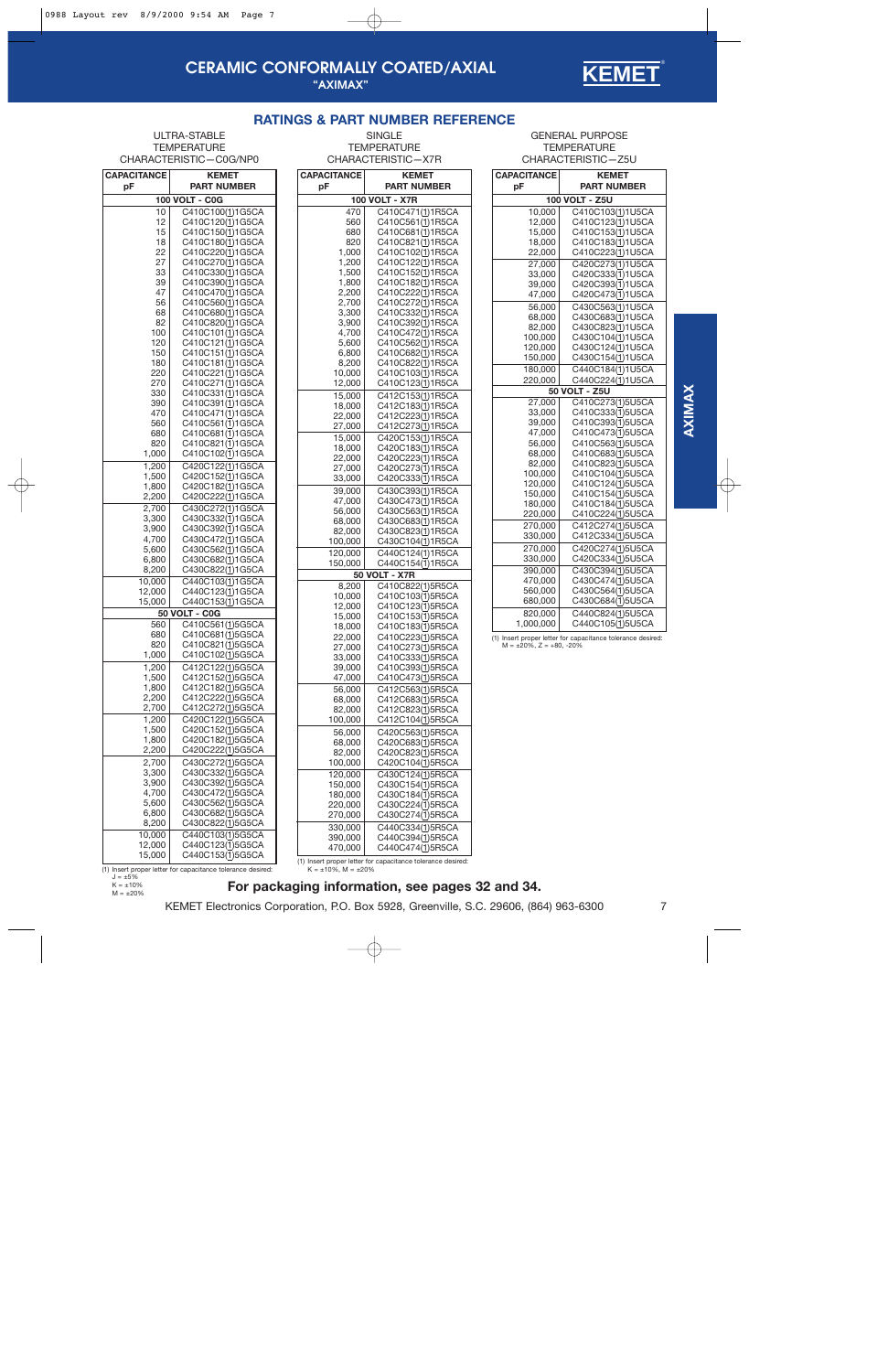<span id="page-7-0"></span>

### **CERAMIC CONFORMALLY COATED/RADIAL "GOLDEN MAX"**

### **STANDARD LEAD CONFIGURATION — OUTLINE DRAWINGS**



**Drawings are not to scale. See table below for dimensions. [See page 9](#page-8-0) for optional lead configurations.**

| <b>CASE</b><br><b>SIZE</b> | MAX.         | н<br>MAX.    | т<br>MAX.  | S(1)<br>$\pm.030$ | D<br>$+.004-.001$ |
|----------------------------|--------------|--------------|------------|-------------------|-------------------|
| C <sub>3</sub> 15          | .150(3.81)   | .210(5.33)   | .100(2.54) | .100(2.54)        | .020(.51)         |
| C317                       | .150(3.81)   | .230(5.84)   | .100(2.54) | .200(5.08)        | $.020$ $(.51)$    |
| C <sub>320</sub>           | .200(5.08)   | .260(6.60)   | .125(3.18) | .100(2.54)        | $.020$ $(.51)$    |
| C322                       | .200(5.08)   | .260(6.60)   | .125(3.18) | .200(5.08)        | .020(.51)         |
| C <sub>323</sub>           | .200(5.08)   | .320(8.13)   | .125(3.18) | .200(5.08)        | .020(.51)         |
| C <sub>330</sub>           | .300(7.62)   | .360(9.14)   | .150(3.81) | .200(5.08)        | .020(.51)         |
| C <sub>333</sub>           | .300(7.62)   | .390(9.91)   | .150(3.81) | .200(5.08)        | $.020$ $(.51)$    |
| C340                       | .400 (10.16) | .460 (11.68) | .150(3.81) | .200(5.08)        | $.020$ $(.51)$    |
| C <sub>350</sub>           | .500(12.70)  | .560 (14.22) | .200(5.08) | .400 (10.16)      | $.025$ $(.64)$    |

### **DIMENSIONS — INCHES & MILLIMETERS**

**NOTE:** 1 inch = 25.4 mm.

**NOTE:** (1) Measured at seating plane.



**\*Part Number Example: C320C102M1R5CA (14 digits – no spaces)**

### **For packaging information, see [pages 33](#page-32-0) and [34.](#page-33-0)**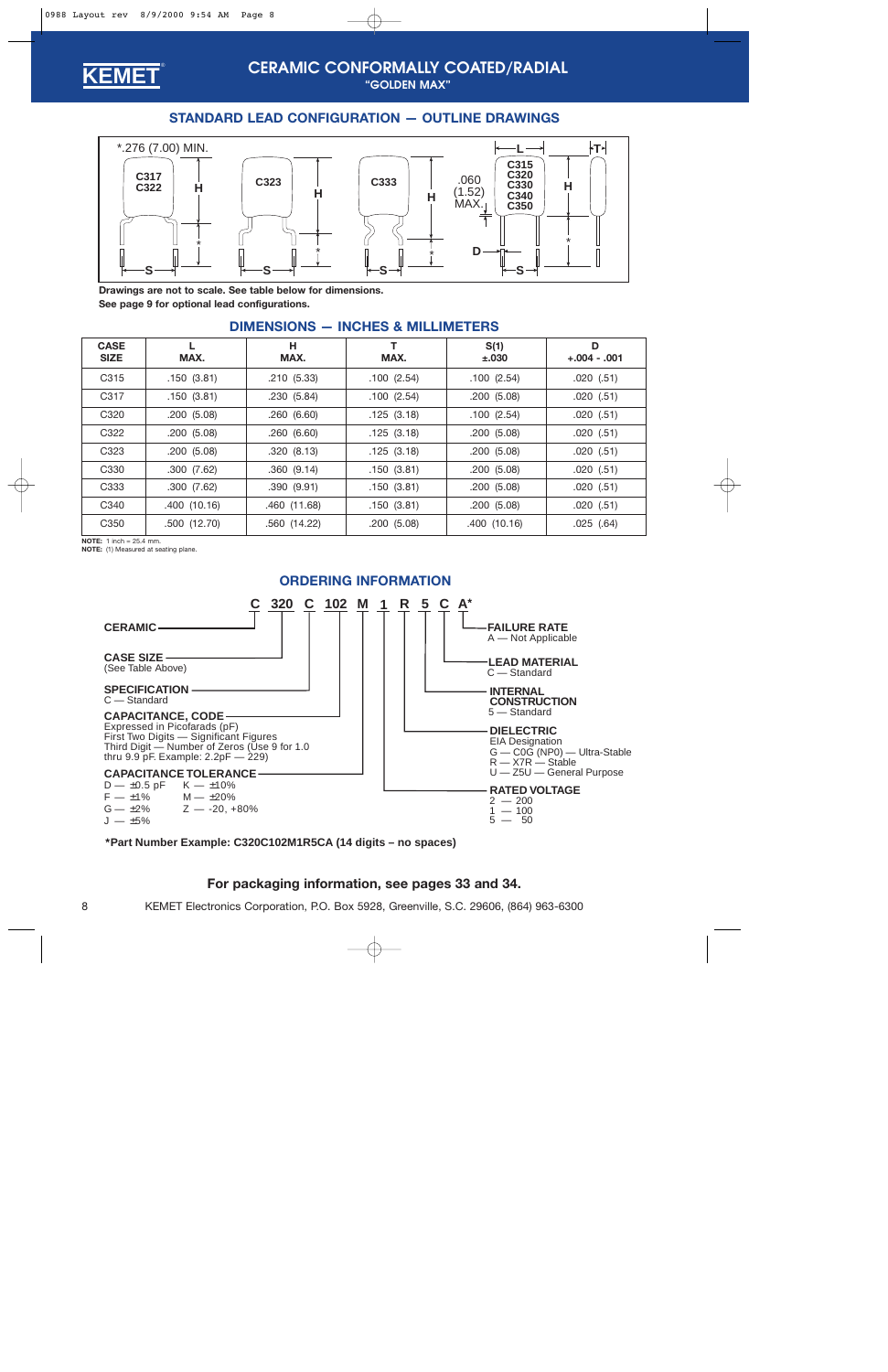

### **OPTIONAL CONFIGURATIONS BY LEAD SPACING**

<span id="page-8-0"></span>The preferred lead wire configurations are show[n on page 8. H](#page-7-0)owever, additional configurations are available. All available options, including those on page 8, are shown below grouped by lead spacing.

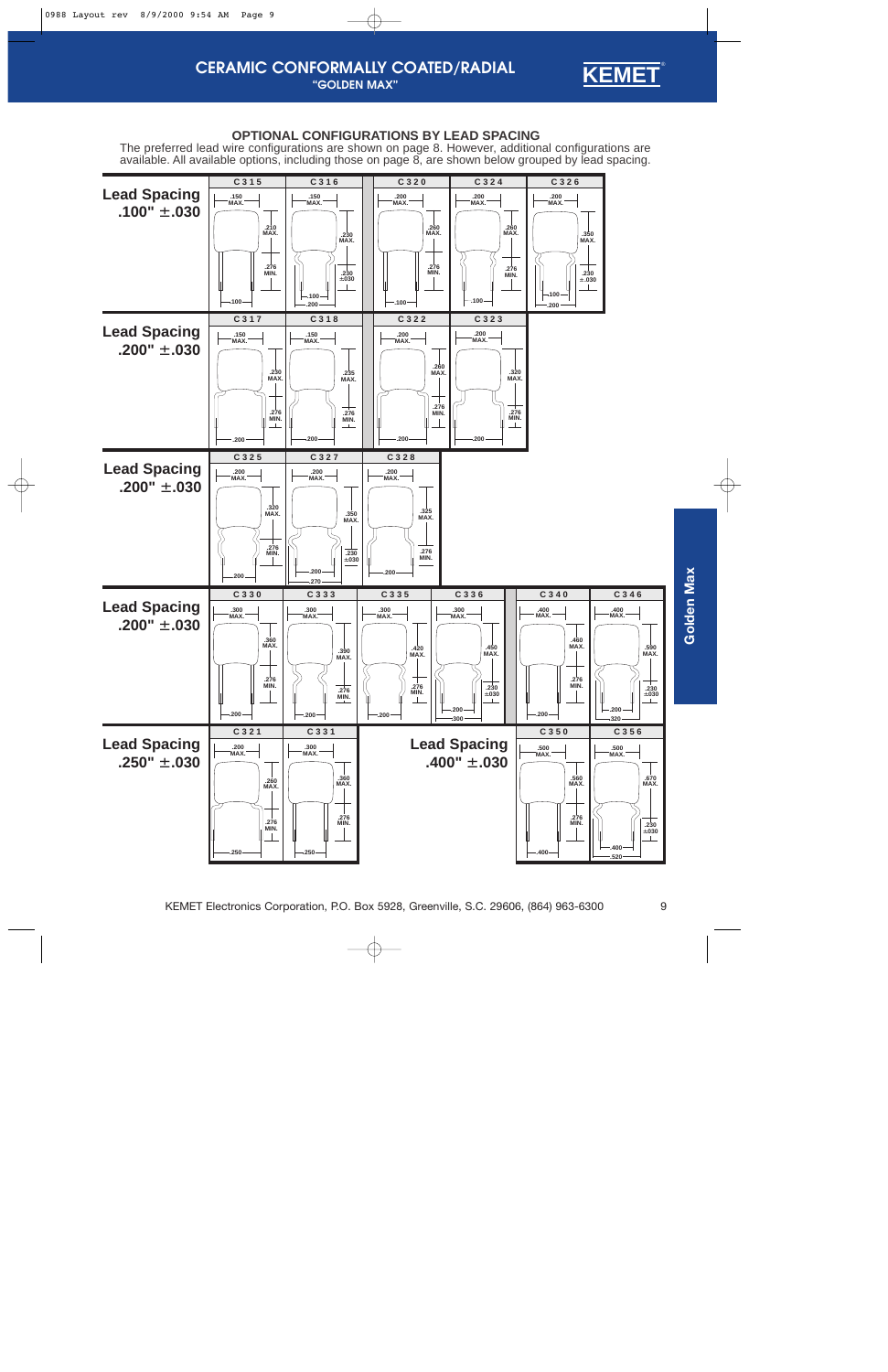

**"GOLDEN MAX"**

### **CAPACITOR MARKINGS**



#### **RATINGS & PART NUMBER REFERENCE: ULTRA-STABLE TEMPERATURE CHARACTERISTICS — C0G**

|                    | <b>KEMET</b>         |                    | <b>KEMET</b>                  |                  | <b>KEMET</b>                         |
|--------------------|----------------------|--------------------|-------------------------------|------------------|--------------------------------------|
| <b>CAPACITANCE</b> | <b>PART NUMBER</b>   | <b>CAPACITANCE</b> | <b>PART NUMBER</b>            | CAPACITANCE      | <b>PART NUMBER</b>                   |
|                    | 200 VOLT - C31X SIZE |                    | 200 VOLT - C32X SIZE (Cont'd) |                  | 100 VOLT - C31X SIZE                 |
| 1.0 <sub>pF</sub>  | C31(1)C109(3)2G5CA   | 47 pF              | C32(2)C470(3)2G5CA            | 120 pF           | C31(1)C121(3)1G5CA                   |
| $1.5$ pF           | C31(1)C159(3)2G5CA   | 56 pF              | C32(2)C560(3)2G5CA            | 150 pF           | C31(1)C151(3)1G5CA                   |
| $2.2$ pF           | C31(1)C229(3)2G5CA   | 68 pF              | C32(2)C680(3)2G5CA            | 180 pF           | C31(1)C181(3)1G5CA                   |
| $2.7$ pF           | C31(1)C279(3)2G5CA   | 82 pF              | C32(2)C820(3)2G5CA            | 220 pF           | C31(1)C221(3)1G5CA                   |
| $3.3$ pF           | C31(1)C339(3)2G5CA   | 100 pF             | C32(2)C101(3)2G5CA            | 270 pF           | C31(1)C271(3)1G5CA                   |
| 3.9 pF             | C31(1)C399(3)2G5CA   | 120 pF             | C32(2)C121(3)2G5CA            | 330 pF           | C31(1)C331(3)1G5CA                   |
| 4.7 pF             | C31(1)C479(3)2G5CA   | 150 pF             | C32(2)C151(3)2G5CA            | 390 pF           | C31(1)C391(3)1G5CA                   |
| 5.6 pF             | C31(1)C569(3)2G5CA   | 180 pF             | C32(2)C181(3)2G5CA            | 470 pF           | C31(1)C471(3)1G5CA                   |
| 6.8 pF             | C31(1)C689(3)2G5CA   | 220 pF             | C32(2)C221(3)2G5CA            | 560 pF           | C31(1)C561(3)1G5CA                   |
| 8.2 pF             | C31(1)C829(3)2G5CA   | 270 pF             | C32(2)C271(3)2G5CA            | 680 pF           | C31(1)C681(3)1G5CA                   |
| 10pF               | C31(1)C100(3)2G5CA   | 330 pF             | C32(2)C331(3)2G5CA            | 820 pF           | C31(1)C821(3)1G5CA                   |
| 12pF               | C31(1)C120(3)2G5CA   | 390 pF             | C32(2)C391(3)2G5CA            | 1,000 pF         | C31(1)C102(3)1G5CA                   |
| 15pF               | C31(1)C150(3)2G5CA   | 470 pF             | C32(2)C471(3)2G5CA            |                  | 100 VOLT - C32X SIZE                 |
| 18 pF              | C31(1)C180(3)2G5CA   | 560 pF             | C32(2)C561(3)2G5CA            | 680 pF           | C32(2)C681(3)1G5CA                   |
| 22 pF              | C31(1)C220(3)2G5CA   | 680 pF             | C32(2)C681(3)2G5CA            | 820 pF           |                                      |
| 27 pF              | C31(1)C270(3)2G5CA   | 820 pF             | C32(2)C821(3)2G5CA            |                  | C32(2)C821(3)1G5CA                   |
| 33 pF              | C31(1)C330(3)2G5CA   | 1,000 pF           | C32(2)C102(3)2G5CA            | 1,000 pF         | C32(2)C102(3)1G5CA                   |
| 39 pF              | C31(1)C390(3)2G5CA   | 1,200 pF           | C32(2)C122(3)2G5CA            | 1,200 pF         | C32(2)C122(3)1G5CA                   |
| 47 pF              | C31(1)C470(3)2G5CA   | 1,500 pF           | C32(2)C152(3)2G5CA            | 1,500 pF         | C32(2)C152(3)1G5CA                   |
| 56 pF              | C31(1)C560(3)2G5CA   | 1,800 pF           | C32(2)C182(3)2G5CA            | 1,800 pF         | C32(2)C182(3)1G5CA                   |
| 68 pF              | C31(1)C680(3)2G5CA   | 2,200 pF           | C32(2)C222(3)2G5CA            | 2,200 pF         | C32(2)C222(3)1G5CA                   |
| 82 pF              | C31(1)C820(3)2G5CA   | 2,700 pF           | C32(2)C272(3)2G5CA            | 2,700 pF         | C32(2)C272(3)1G5CA                   |
| 100 pF             | C31(1)C101(3)2G5CA   | 3,300 pF           | C32(2)C332(3)2G5CA            | 3,300 pF         | C32(2)C332(3)1G5CA                   |
| 120 pF             | C31(1)C121(3)2G5CA   |                    |                               | 3,900 pF         | C32(2)C392(3)1G5CA                   |
| 150 pF             | C31(1)C151(3)2G5CA   | <b>200 VOLT</b>    | $-$ C33X SIZE                 | 4,700 pF         | C32(2)C472(3)1G5CA                   |
| 180 pF             | C31(1)C181(3)2G5CA   | 2,700 pF           | C33(4)C272(3)2G5CA            | 5,600 pF         | C32(2)C562(3)1G5CA                   |
| 220 pF             | C31(1)C221(3)2G5CA   | 3,300 pF           | C33(4)C332(3)2G5CA            | <b>100 VOLT</b>  | $-$ C33X SIZE                        |
| 270 pF             | C31(1)C271(3)2G5CA   | 3,900 pF           | C33(4)C392(3)2G5CA            | 3.300 pF         | C33(4)C332(3)1G5CA                   |
| 330 pF             | C31(1)C331(3)2G5CA   | 4,700 pF           | C33(4)C472(3)2G5CA            | 3,900 pF         | C33(4)C392(3)1G5CA                   |
| 390 pF             | C31(1)C391(3)2G5CA   | 5,600 pF           | C33(4)C562(3)2G5CA            | 4,700 pF         | C33( <u>4</u> )C472( <u>3</u> )1G5CA |
| 470 pF             | C31(1)C471(3)2G5CA   | 6,800 pF           | C33(4)C682(3)2G5CA            | 5,600 pF         | C33(4)C562(3)1G5CA                   |
|                    |                      | 8,200 pF           | C33(4)C822(3)2G5CA            | 6,800 pF         | C33(4)C682(3)1G5CA                   |
|                    | 200 VOLT - C32X SIZE | $.01 \mu F$        | C33(4)C103(3)2G5CA            | 8,200 pF         | C33(4)C822(3)1G5CA                   |
| 1.0 <sub>pF</sub>  | C32(2)C109(3)2G5CA   | $.012 \mu F$       | C33(4)C123(3)2G5CA            | $.01 \mu F$      | C33(4)C103(3)1G5CA                   |
| $1.5$ pF           | C32(2)C159(3)2G5CA   | $.015 \mu F$       | C33(4)C153(3)2G5CA            | .012 µF          | C33(4)C123(3)1G5CA                   |
| 2.2 pF             | C32(2)C229(3)2G5CA   | .018 µF            | C33(4)C183(3)2G5CA            | .015 µF          | C33(4)C153(3)1G5CA                   |
| $2.7$ pF           | C32(2)C279(3)2G5CA   |                    | 200 VOLT - C340 SIZE          | .018 $\mu$ F     | C33(4)C183(3)1G5CA                   |
| 3.3 pF             | C32(2)C339(3)2G5CA   | $.018 \mu F$       | C340C183(3)2G5CA              | $.022 \mu F$     | C33(4)C223(3)1G5CA                   |
| 3.9 pF             | C32(2)C399(3)2G5CA   | $.022 \mu F$       | C340C223(3)2G5CA              | .027 µF          | C33(4)C273(3)1G5CA                   |
| 4.7 pF             | C32(2)C479(3)2G5CA   | .027 µF            | C340C273(3)2G5CA              |                  | 100 VOLT - C340 SIZE                 |
| 5.6 pF             | C32(2)C569(3)2G5CA   | .033 µF            | C340C333(3)2G5CA              | $.027 \mu F$     | C340C273(3)1G5CA                     |
| 6.8 pF             | C32(2)C689(3)2G5CA   | .039 µF            | C340C393(3)2G5CA              | .033 µF          | C340C333(3)1G5CA                     |
| 8.2 pF             | C32(2)C829(3)2G5CA   | .047 µF            | C340C473(3)2G5CA              | .039 µF          | C340C393(3)1G5CA                     |
| 10pF               | C32(2)C100(3)2G5CA   | <b>200 VOLT</b>    | $-$ C <sub>350</sub> SIZE     | .047 µF          | C340C473(3)1G5CA                     |
| 12pF               | C32(2)C120(3)2G5CA   | .039 µF            | C350C393(3)2G5CA              | .056 µF          | C340C563(3)1G5CA                     |
| 15pF               | C32(2)C150(3)2G5CA   | .047 µF            | C350C473(3)2G5CA              | $.068 \mu F$     | C340C683(3)1G5CA                     |
| 18pF               | C32(2)C180(3)2G5CA   | $.056 \mu F$       | C350C563(3)2G5CA              |                  | 100 VOLT - C350 SIZE                 |
| 22 pF              | C32(2)C220(3)2G5CA   | $.068$ $\mu$ F     | C350C683(3)2G5CA              | .039 µF          | C350C393(3)1G5CA                     |
| 27 pF              | C32(2)C270(3)2G5CA   |                    |                               |                  |                                      |
| 33 pF              | C32(2)C330(3)2G5CA   |                    |                               | .047 µF          | C350C473(3)1G5CA                     |
| 39 pF              | C32(2)C390(3)2G5CA   |                    |                               | $.056 \mu F$     | C350C563(3)1G5CA                     |
|                    |                      |                    |                               | .068 µF          | C350C683(3)1G5CA                     |
|                    |                      |                    |                               | .082 µF          | C350C823(3)1G5CA                     |
|                    |                      |                    |                               | $.1 \mu F$       | C350C104(3)1G5CA                     |
|                    |                      |                    |                               | $.12 \text{ uF}$ | C350C124(3)1G5CA                     |

**NOTES:** (1) Case Sizes C315/C317 are identical electrically, but differ in lead spacing. See table of dimensions. Insert the appropriate symbol, "5" or "7" in the part number.<br>(2) Case Sizes C320/C322/C323 are identical e (3) Insert proper symbol for capacitance tolerance as follows:

- 
- 1.0 pF 8.2 pF: D ± 0.5pF 10 pF 22 pF: J ±5%, K ±10%

 $27$  pF – 47 pF:  $G - \pm 2\%$ ,  $J - \pm 5\%$ ,  $K - \pm 10\%$ 

56 pF and up: F – ±1%, G – ±2%, J – ±5% (4) Case Sizes C330 and C333 are identical electrically. Insert the appropriate symbol "0" or "3" in the part number.

10 KEMET Electronics Corporation, P.O. Box 5928, Greenville, S.C. 29606, (864) 963-6300

C350C124(3)1G5CA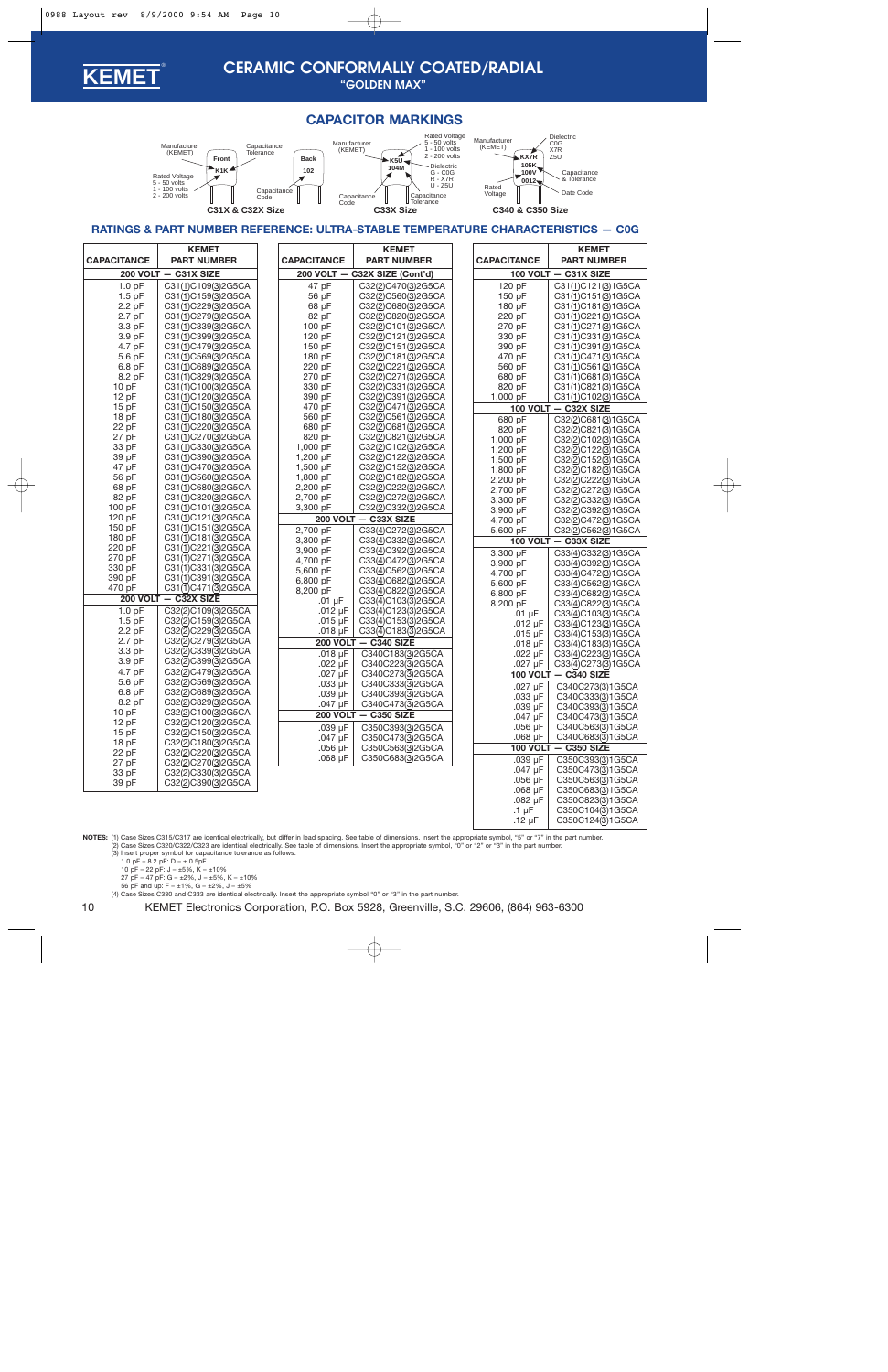

### **CERAMIC CONFORMALLY COATED/RADIAL "GOLDEN MAX"**

#### **RATINGS & PART NUMBER REFERENCE: STABLE TEMPERATURE CHARACTERISTICS — X7R**

| <b>CAPACITANCE</b> | <b>KEMET</b><br><b>PART NUMBER</b> | <b>CAPACITANCE</b> | <b>KEMET</b><br><b>PART NUMBER</b>       | <b>CAPACITANCE</b> | <b>KEMET</b><br><b>PART NUMBER</b> |
|--------------------|------------------------------------|--------------------|------------------------------------------|--------------------|------------------------------------|
|                    |                                    |                    |                                          |                    |                                    |
|                    | 200 VOLT - C31X SIZE               |                    | 100 VOLT - C31X SIZE                     |                    | 50 VOLT - C31X SIZE                |
| 100 pF             | C31(1)C101(3)2R5CA                 | 820 pF             | C31(1)C821(3)1R5CA                       | 3,300 pF           | C31(1)C332(3)5R5CA                 |
| 120 pF             | C31(1)C121(3)2R5CA                 | 1,000 pF           | C31(1)C102(3)1R5CA                       | 3,900 pF           | C31(1)C392(3)5R5CA                 |
| 150 pF             | C31(1)C151(3)2R5CA                 | 1,200 pF           | C31(1)C122(3)1R5CA                       | 4,700 pF           | C31(1)C472(3)5R5CA                 |
| 180 pF             | C31(1)C181(3)2R5CA                 | 1,500 pF           | C31(1)C152(3)1R5CA                       | 5,600 pF           | C31(1)C562(3)5R5CA                 |
| 220 pF             | C31(1)C221(3)2R5CA                 | 1,800 pF           | C31(1)C182(3)1R5CA                       | 6,800 pF           | C31(1)C682(3)5R5CA                 |
| 270 pF             | C31(1)C271(3)2R5CA                 | 2,200 pF           | C31(1)C222(3)1R5CA                       | 8,200 pF           | C31(1)C822(3)5R5CA                 |
| 330 pF             | C31(1)C331(3)2R5CA                 | 2,700 pF           | C31(1)C272(3)1R5CA                       | $.01 \mu F$        | C31(1)C103(3)5R5CA                 |
| 390 pF             | C31(1)C391(3)2R5CA                 | 3,300 pF           | C31(1)C332(3)1R5CA                       | $.012 \mu F$       | C31(1)C123(3)5R5CA                 |
| 470 pF             | C31(1)C471(3)2R5CA                 | 3,900 pF           | C31(1)C392(3)1R5CA                       | $.015 \mu F$       | C31(1)C153(3)5R5CA                 |
| 560 pF             | C31(1)C561(3)2R5CA                 | 4,700 pF           | C31(1)C472(3)1R5CA                       | $.018 \mu F$       | C31(1)C183(3)5R5CA                 |
| 680 pF             | C31(1)C681(3)2R5CA                 | 5,600 pF           | C31(1)C562(3)1R5CA                       | $.022 \mu F$       | C31(1)C223(3)5R5CA                 |
| 820 pF             | C31(1)C821(3)2R5CA                 | 6,800 pF           | C31(1)C682(3)1R5CA                       | $.027$ $\mu$ F     | C31(1)C273(3)5R5CA                 |
| 1,000 pF           | C31(1)C102(3)2R5CA                 | 8,200 pF           | C31(1)C822(3)1R5CA                       | $.033 \mu F$       | C31(1)C333(3)5R5CA                 |
| 1,200 pF           | C31(1)C122(3)2R5CA                 | $.01 \mu F$        | C31(1)C103(3)1R5CA                       | 50 VOLT            | $-$ C32X SIZE                      |
| 1,500 pF           | C31(1)C152(3)2R5CA                 | 100 VOLT -         | C32X SIZE                                | $.012 \mu F$       | C32(2)C123(3)5R5CA                 |
| 1,800 pF           | C31(1)C182(3)2R5CA                 | 4,700 pF           | C32(2)C472(3)1R5CA                       | .015 $\mu$ F       | C32(2)C153(3)5R5CA                 |
| 2,200 pF           | C31(1)C222(3)2R5CA                 | 5,600 pF           | C32(2)C562(3)1R5CA                       | .018 $\mu$ F       | C32(2)C183(3)5R5CA                 |
|                    | 200 VOLT - C32X SIZE               | 6,800 pF           | C32(2)C682(3)1R5CA                       | $.022 \mu F$       | C32(2)C223(3)5R5CA                 |
| 1,000 pF           | C32(2)C102(3)2R5CA                 | 8,200 pF           | C32(2)C822(3)1R5CA                       | .027 µF            | C32(2)C273(3)5R5CA                 |
| 1,200 pF           | C32(2)C122(3)2R5CA                 | $.01 \mu F$        | C32(2)C103(3)1R5CA                       | .033 µF            | C32(2)C333(3)5R5CA                 |
| 1,500 pF           | C32(2)C152(3)2R5CA                 | .012 $\mu$ F       | C32(2)C123(3)1R5CA                       | .039 µF            | C32(2)C393(3)5R5CA                 |
| 1,800 pF           | C32(2)C182(3)2R5CA                 | .015 $\mu$ F       | C32(2)C153(3)1R5CA                       | .047 µF            | C32(2)C473(3)5R5CA                 |
| 2,200 pF           | C32(2)C222(3)2R5CA                 | .018 $\mu$ F       | C32(2)C183(3)1R5CA                       | .056 µF            | C32(2)C563(3)5R5CA                 |
| 2,700 pF           | C32(2)C272(3)2R5CA                 | .022 $\mu$ F       | C32(2)C223(3)1R5CA                       | $.068$ $\mu$ F     | C32(2)C683(3)5R5CA                 |
| 3,300 pF           | C32(2)C332(3)2R5CA                 | .027 µF            | C32(2)C273(3)1R5CA                       | .082 µF            | C32(2)C823(3)5R5CA                 |
| 3,900 pF           | C32(2)C392(3)2R5CA                 | $.033 \mu F$       | C32(2)C333(3)1R5CA                       | .1 µF              | C32(2)C104(3)5R5CA                 |
| 4,700 pF           | C32(2)C472(3)2R5CA                 | .039 µF            | C32(2)C393(3)1R5CA                       | $.12 \mu F$        | C32(2)C124(3)5R5CA                 |
| 5,600 pF           | C32(2)C562(3)2R5CA                 | .047 µF            | C32(2)C473(3)1R5CA                       | $.15 \mu F$        | C32(2)C154(3)5R5CA                 |
| 6,800 pF           | C32(2)C682(3)2R5CA                 | $.056$ $\mu$ F     | C32(2)C563(3)1R5CA                       | $.18 \mu F$        | C32(2)C184(3)5R5CA                 |
| 8,200 pF           | C32(2)C822(3)2R5CA                 | $.068 \mu F$       | C32(2)C683(3)1R5CA                       | .22 µF             | C32(2)C224(3)5R5CA                 |
| $.01 \mu F$        | C32(2)C103(3)2R5CA                 | $.082~\mu F$       |                                          | .27 $\mu$ F        |                                    |
| .012 $\mu$ F       | C32(2)C123(3)2R5CA                 | $.1 \mu F$         | C32(2)C823(3)1R5CA<br>C32(2)C104(3)1R5CA |                    | C32(2)C274(3)5R5CA                 |
| $.015 \mu F$       | C32(2)C153(3)2R5CA                 |                    |                                          | 50 VOLT            | $-$ C33X SIZE                      |
| $.018 \mu F$       | C32(2)C183(3)2R5CA                 |                    | 100 VOLT - C33X SIZE                     | $.15 \mu F$        | C33(4)C154(3)5R5CA                 |
| $.022 \mu F$       | C32(2)C223(3)2R5CA                 | $.068$ $\mu$ F     | C33(4)C683(3)1R5CA                       | .18 $\mu$ F        | C33(4)C184(3)5R5CA                 |
|                    |                                    | $.082 \mu F$       | C33(4)C823(3)1R5CA                       | .22 $\mu$ F        | C33(4)C224(3)5R5CA                 |
|                    | 200 VOLT - C33X SIZE               | $.1 \mu F$         | C33(4)C104(3)1R5CA                       | $.27 \mu F$        | C33(4)C274(3)5R5CA                 |
| $.015 \mu F$       | C33(4)C153(3)2R5CA                 | .12 $\mu$ F        | C33(4)C124(3)1R5CA                       | .33 µF             | C33(4)C334(3)5R5CA                 |
| .018 µF            | C33(4)C183(3)2R5CA                 | $.15 \mu F$        | C33(4)C154(3)1R5CA                       | $.39 \mu F$        | C33(4)C394(3)5R5CA                 |
| $.022 \mu F$       | C33(4)C223(3)2R5CA                 | .18 $\mu$ F        | C33(4)C184(3)1R5CA                       | .47 µF             | C33(4)C474(3)5R5CA                 |
| .027 µF            | C33(4)C273(3)2R5CA                 | .22 $\mu$ F        | C33(4)C224(3)1R5CA                       | $.56 \mu F$        | C33(4)C564(3)5R5CA                 |
| $.033 \mu F$       | C33(4)C333(3)2R5CA                 | .27 $\mu$ F        | C33(4)C274(3)1R5CA                       | .68 $\mu$ F        | C33(4)C684(3)5R5CA                 |
| .039 µF            | C33(4)C393(3)2R5CA                 | $.33 \mu F$        | C33(4)C334(3)1R5CA                       | $.82 \mu F$        | C33(4)C824(3)5R5CA                 |
| $.047$ $\mu$ F     | C33(4)C473(3)2R5CA                 | $.39 \mu F$        | C33(4)C394(3)1R5CA                       | $1.0 \mu F$        | C33(4)C105(3)5R5CA                 |
| $.056$ $\mu$ F     | C33(4)C563(3)2R5CA                 | .47 µF             | C33(4)C474(3)1R5CA                       |                    | 50 VOLT - C340 SIZE                |
| $.068$ $\mu$ F     | C33(4)C683(3)2R5CA                 |                    | 100 VOLT - C340 SIZE                     | $1.2 \mu F$        | C340C125(3)5R5CA                   |
| .082 µF            | C33(4)C823(3)2R5CA                 | .47 µF             | C340C474(3)1R5CA                         | $1.5 \mu F$        | C340C155(3)5R5CA                   |
| .1 µF              | C33(4)C104(3)2R5CA                 | .56 µF             | C340C564(3)1R5CA                         | $1.8 \mu F$        | C340C185(3)5R5CA                   |
|                    | 200 VOLT - C340 SIZE               | $.68\ \mu F$       | C340C684(3)1R5CA                         | $2.2 \mu F$        | C340C225(3)5R5CA                   |
| $.1 \mu F$         | C340C104(3)2R5CA                   | $.82 \mu F$        | C340C824(3)1R5CA                         | 50 VOLT            | $-$ C350 SIZE                      |
| .12 $\mu$ F        | C340C124(3)2R5CA                   | $1.0 \mu F$        | C340C105(3)1R5CA                         | $2.2 \mu F$        | C350C225(3)5R5CA                   |
| $.15 \mu F$        | C340C154(3)2R5CA                   | <b>100 VOLT</b>    | $-$ C350 SIZE                            | 2.7 µF             | C350C275(3)5R5CA                   |
| .18 $\mu$ F        | C340C184(3)2R5CA                   | .68 µF             | C350C684(3)1R5CA                         | $3.3 \mu F$        | C350C335(3)5R5CA                   |
| .22 $\mu$ F        | C340C224(3)2R5CA                   | .82 µF             | C350C824(3)1R5CA                         | $3.9 \mu F$        | C350C395(3)5R5CA                   |
| .27 µF             | C340C274(3)2R5CA                   | $1.0 \mu F$        | C350C105(3)1R5CA                         | $4.7 \mu F$        | C350C475(3)5R5CA                   |
| <b>200 VOLT</b>    | $-$ C350 SIZE                      | $1.2 \mu F$        | C350C125(3)1R5CA                         |                    |                                    |
| $.22 \mu F$        | C350C224(3)2R5CA                   |                    |                                          |                    |                                    |
| .27 $\mu$ F        | C350C274(3)2R5CA                   |                    |                                          |                    |                                    |
| $.33 \mu F$        | C350C334(3)2R5CA                   |                    |                                          |                    |                                    |
| .39 µF             | C350C394(3)2R5CA                   |                    |                                          |                    |                                    |
|                    |                                    |                    |                                          |                    |                                    |

**NOTES:** (1) Case Sizes C315/C317 are identical electrically, but differ in lead spacing. See table of dimensions. Insert the appropriate symbol, "5" or "7" in the part number.<br>(2) Case Sizes C320/C322/C323 are identical e

(3) Insert proper symbol for capacitance tolerance as follows:  $K - \pm 10\%$ ,  $M - \pm 20\%$ (4) Case Sizes C330 and C333 are identical electrically. Insert the appropriate symbol "0" or "3" in the part number.

.47 µF | C350C474(3)2R5CA

Golden Max **Golden Max**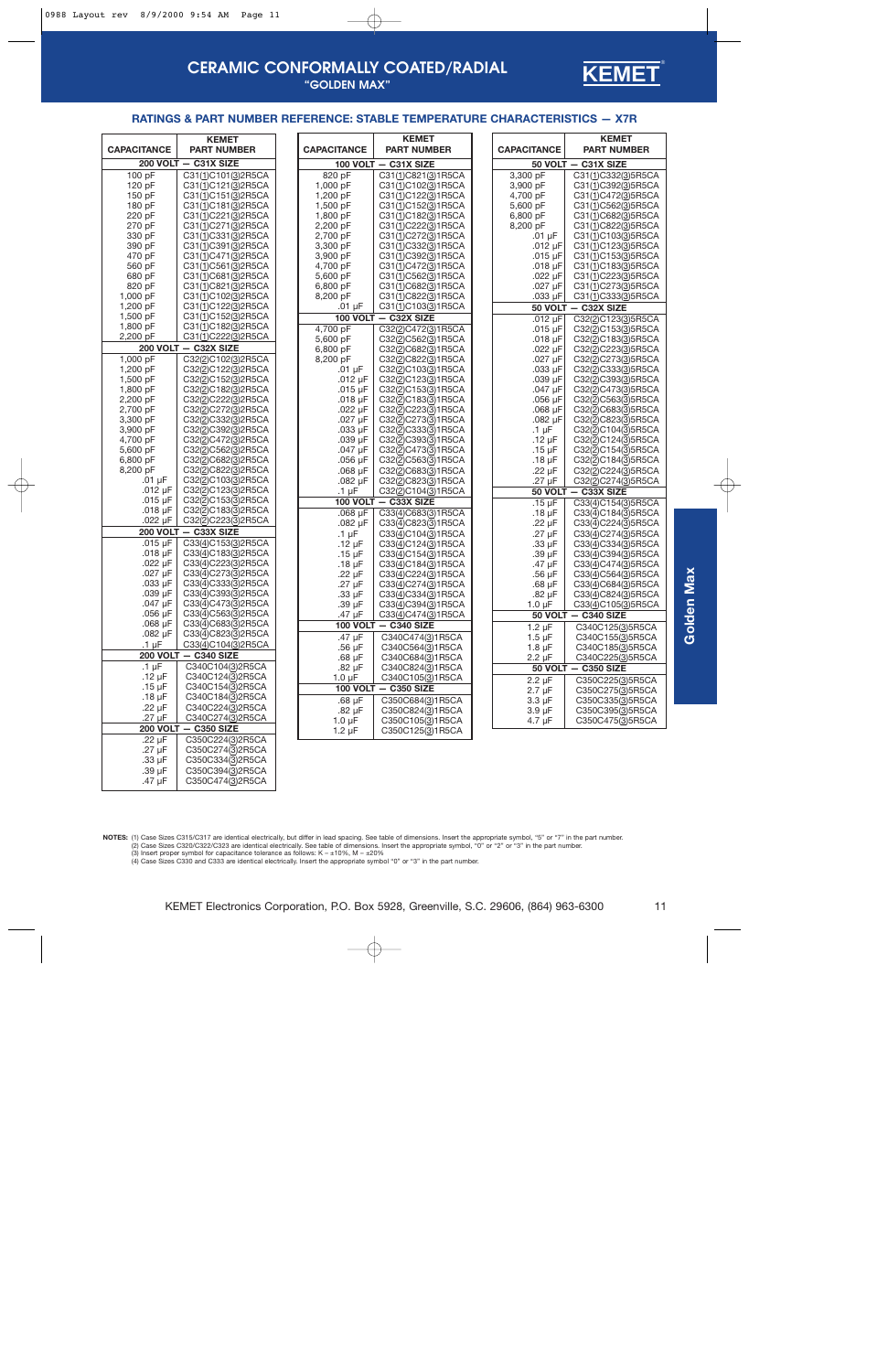<span id="page-11-0"></span>

## **CERAMIC CONFORMALLY COATED/RADIAL**

**"GOLDEN MAX"**

| <b>KEMET</b>         |                                                            |  |  |  |
|----------------------|------------------------------------------------------------|--|--|--|
| <b>CAPACITANCE</b>   | <b>PART NUMBER</b>                                         |  |  |  |
|                      | $100$ VOLT $-$ C31X SIZE                                   |  |  |  |
| 1,000 pF             | C31(1)C102(3)1U5CA                                         |  |  |  |
| 1,200 pF             | C31(1)C122(3)1U5CA                                         |  |  |  |
| 1,500 pF             | C31(1)C152(3)1U5CA                                         |  |  |  |
| 1,800 pF             | C31(1)C182(3)1U5CA                                         |  |  |  |
| 2,200 pF             | C31(1)C222(3)1U5CA                                         |  |  |  |
| 2,700 pF             | C31(1)C272(3)1U5CA                                         |  |  |  |
| 3,300 pF             | C31(1)C332(3)1U5CA                                         |  |  |  |
| 3,900 pF             | C31(1)C392(3)1U5CA                                         |  |  |  |
| 4,700 pF             | C31(1)C472(3)1U5CA                                         |  |  |  |
| 5,600 pF<br>6,800 pF | C31(1)C562(3)1U5CA<br>C31(1)C682(3)1U5CA                   |  |  |  |
| 8,200 pF             | C31(1)C822(3)1U5CA                                         |  |  |  |
|                      |                                                            |  |  |  |
| .01 µF<br>.012 µF    | C31( <u>1</u> )C103( <u>3</u> )1U5CA<br>C31(1)C123(3)1U5CA |  |  |  |
| .015 µF              |                                                            |  |  |  |
| .018 µF              | C31(1)C153(3)1U5CA                                         |  |  |  |
|                      | C31(1)C183(3)1U5CA<br>100 VOLT - C32X SIZE                 |  |  |  |
| $.01 \mu F$          | C32(2)C103(3)1U5CA                                         |  |  |  |
| $.012$ µF            | C32(2)C123(3)1U5CA                                         |  |  |  |
| .015 $\mu$ F         | C32(2)C153(3)1U5CA                                         |  |  |  |
| .018 µF              | C32(2)C183(3)1U5CA                                         |  |  |  |
| $.022 \mu F$         | C32(2)C223(3)1U5CA                                         |  |  |  |
| .027 µF              | C32(2)C273(3)1U5CA                                         |  |  |  |
| .033 µF              | C32(2)C333(3)1U5CA                                         |  |  |  |
| .039 µF              | C32(2)C393(3)1U5CA                                         |  |  |  |
| .047 µF              | C32(2)C473(3)1U5CA                                         |  |  |  |
| .056 µF              | C32(2)C563(3)1U5CA                                         |  |  |  |
| .068 µF              | C32(2)C683(3)1U5CA                                         |  |  |  |
| .082 µF              | C32(2)C823(3)1U5CA                                         |  |  |  |
| $0.1 \mu F$          | C32(2)C104(3)1U5CA                                         |  |  |  |
| $.12 \mu F$          | C32(2)C124(3)1U5CA                                         |  |  |  |
| $.15 \mu F$          | C32(2)C154(3)1U5CA                                         |  |  |  |
| <b>100 VOLT</b>      | $-$ C33X SIZE                                              |  |  |  |
| $0.1 \mu F$          | C33(4)C104(3)1U5CA                                         |  |  |  |
| $.12 \mu F$          | C33(4)C124(3)1U5CA                                         |  |  |  |
| $.15 \mu F$          | C33(4)C154(3)1U5CA                                         |  |  |  |
| .18 $\mu$ F          | C33(4)C184(3)1U5CA                                         |  |  |  |
| .22 µF               | C33(4)C224(3)1U5CA                                         |  |  |  |
| .27 µF               | C33(4)C274(3)1U5CA                                         |  |  |  |
| .33 µF               | C33(4)C334(3)1U5CA                                         |  |  |  |
| .39 µF               | C33(4)C394(3)1U5CA                                         |  |  |  |
| .47 µF               | C33(4)C474(3)1U5CA                                         |  |  |  |
|                      | 100 VOLT - C340 SIZE                                       |  |  |  |
| .47 µF<br>.56 µF     | C340C474(3)1U5CA<br>C340C564(3)1U5CA                       |  |  |  |
|                      |                                                            |  |  |  |
| .68 µF<br>.82 µF     | C340C684( <u>3</u> )1U5CA<br>C340C824(3)1U5CA              |  |  |  |
| 1.0 µF               | C340C105(3)1U5CA                                           |  |  |  |
| 1.2 µF               | C340C125(3)1U5CA                                           |  |  |  |
| 1.5 $\mu$ F          | C340C155(3)1U5CA                                           |  |  |  |
| 100 VOLT             | <b>C350 SIZE</b>                                           |  |  |  |
| $1.0 \mu F$          | C350C105(3)1U5CA                                           |  |  |  |
| 1.2 µF               | C350C125(3)1U5CA                                           |  |  |  |
| 1.5 µF               | C350C155(3)1U5CA                                           |  |  |  |
| 1.8 µF               | C350C185(3)1U5CA                                           |  |  |  |
| 2.2 µF               | C350C225(3)1U5CA                                           |  |  |  |
|                      |                                                            |  |  |  |

|                                          | <b>KEMET</b>                                               |  |  |  |  |
|------------------------------------------|------------------------------------------------------------|--|--|--|--|
| <b>CAPACITANCE</b><br><b>PART NUMBER</b> |                                                            |  |  |  |  |
| 50 VOLT -                                | C31X SIZE                                                  |  |  |  |  |
| 4,700 pF                                 | C31(1)C472(3)5U5CA                                         |  |  |  |  |
| 5,600 pF                                 | C31(1)C562(3)5U5CA                                         |  |  |  |  |
| 6,800 pF                                 | C31( <u>1</u> )C682( <u>3</u> )5U5CA                       |  |  |  |  |
| 8,200 pF                                 | C31( <u>1</u> )C822( <u>3</u> )5U5CA                       |  |  |  |  |
| .01 µF                                   | C31(1)C103(3)5U5CA                                         |  |  |  |  |
| .012 µF<br>.015 µF                       | C31( <u>1</u> )C123( <u>3</u> )5U5CA<br>C31(1)C153(3)5U5CA |  |  |  |  |
| .018 µF                                  | C31(1)C183(3)5U5CA                                         |  |  |  |  |
| .022 µF                                  | C31( <u>1</u> )C223( <u>3</u> )5U5CA                       |  |  |  |  |
| .027 µF                                  | C31( <u>1</u> )C273( <u>3</u> )5U5CA                       |  |  |  |  |
| .033 µF                                  | C31( <u>1</u> )C333( <u>3</u> )5U5CA                       |  |  |  |  |
| .039 µF                                  | C31( <u>1</u> )C393( <u>3</u> )5U5CA                       |  |  |  |  |
| .047 µF                                  | C31( <u>1</u> )C473( <u>3</u> )5U5CA                       |  |  |  |  |
| .056 µF                                  | C31( <u>1</u> )C563( <u>3</u> )5U5CA                       |  |  |  |  |
| .068 µF                                  | C31( <u>1</u> )C683( <u>3</u> )5U5CA                       |  |  |  |  |
| .082 µF                                  | C31( <u>1</u> )C823( <u>3</u> )5U5CA                       |  |  |  |  |
| $0.1 \mu F$                              | C31(1)C104(3)5U5CA                                         |  |  |  |  |
| 50 VOLT                                  | C32X SIZE                                                  |  |  |  |  |
| .027 µF                                  | C32(2)C273(3)5U5CA                                         |  |  |  |  |
| .033 µF                                  | C32(2)C333(3)5U5CA                                         |  |  |  |  |
| .039 µF                                  | C32(2)C393(3)5U5CA                                         |  |  |  |  |
| .047 µF                                  | C32(2)C473(3)5U5CA                                         |  |  |  |  |
| .056 µF                                  | C32(2)C563(3)5U5CA                                         |  |  |  |  |
| .068 µF<br>.082 µF                       | C32(2)C683(3)5U5CA                                         |  |  |  |  |
| $0.1 \mu F$                              | C32(2)C823(3)5U5CA<br>C32(2)C104(3)5U5CA                   |  |  |  |  |
| .12 µF                                   | C32(2)C124(3)5U5CA                                         |  |  |  |  |
| .15 µF                                   | C32(2)C154(3)5U5CA                                         |  |  |  |  |
| .18 $\mu$ F                              | C32(2)C184(3)5U5CA                                         |  |  |  |  |
| .22 µF                                   | C32(2)C224(3)5U5CA                                         |  |  |  |  |
| .27 µF                                   | C32(2)C274(3)5U5CA                                         |  |  |  |  |
| .33 µF                                   | C32(2)C334(3)5U5CA                                         |  |  |  |  |
| .39 µF                                   | C32(2)C394(3)5U5CA                                         |  |  |  |  |
| .47 µF                                   | C32(2)C474(3)5U5CA                                         |  |  |  |  |
| .56 µF                                   | C32(2)C564(3)5U5CA                                         |  |  |  |  |
|                                          | 50 VOLT - C33X SIZE                                        |  |  |  |  |
| .27 µF<br>.33 µF                         | C33(4)C274(3)5U5CA<br>C33(4)C334(3)5U5CA                   |  |  |  |  |
| .39 µF                                   | C33(4)C394(3)5U5CA                                         |  |  |  |  |
| .47 µF                                   | C33(4)C474(3)5U5CA                                         |  |  |  |  |
| .56 µF                                   | C33(4)C564(3)5U5CA                                         |  |  |  |  |
| .68 µF                                   | C33(4)C684(3)5U5CA                                         |  |  |  |  |
| .82 µF                                   | C33(4)C824(3)5U5CA                                         |  |  |  |  |
| 1.0 $\mu$ F                              | C33(4)C105(3)5U5CA                                         |  |  |  |  |
| 1.2 µF                                   | C33(4)C125(3)5U5CA                                         |  |  |  |  |
| 1.5 µ⊢                                   | C33(4)C155(3)5U5CA                                         |  |  |  |  |
| 1.8 $\mu$ F                              | C33(4)C185(3)5U5CA                                         |  |  |  |  |
| 2.2 µF                                   | C33(4)C225(3)5U5CA                                         |  |  |  |  |
| 50 VOLT                                  | <b>C340 SIZE</b>                                           |  |  |  |  |
| $2.2 \mu F$                              | C340C225(3)5U5CA                                           |  |  |  |  |
| $2.7 \mu F$                              | C340C275(3)5U5CA                                           |  |  |  |  |
| $3.3 \mu F$<br>3.9 µF                    | C340C335(3)5U5CA<br>C340C395(3)5U5CA                       |  |  |  |  |
| 4.7 µF                                   | C340C475(3)5U5CA                                           |  |  |  |  |
| 50 VOLT                                  | C350 SIZE                                                  |  |  |  |  |
| 3.9 µF                                   | C350C395(3)5U5CA                                           |  |  |  |  |
| 4.7 µF                                   | C350C475(3)5U5CA                                           |  |  |  |  |
| $5.6 \mu F$                              | C350C565(3)5U5CA                                           |  |  |  |  |
| 6.8 µF                                   | C350C685(3)5U5CA                                           |  |  |  |  |

### **RATINGS & PART NUMBER REFERENCE GENERAL PURPOSE TEMPERATURE CHARACTERISTIC — Z5U**

**NOTES:** (1) Case Sizes C315/C317 are identical electrically, but differ in lead spacing. See table of dimensions. Insert the appropriate

symbol, "5" or "7" in the part number.<br>
(2) Case Sizes C320/C322/C323 are identical electrically. See table of dimensions.<br>
Insert the appropriate symbol, "0" or "2" or "3" in the part number.<br>
(3) Insert proper symbol for

 $M - \pm 20%$ Z – +80%, -20%

(4) Case Sizes C330 and C333 are identical electrically. Insert the appropriate symbol "0" or "3" in the part number.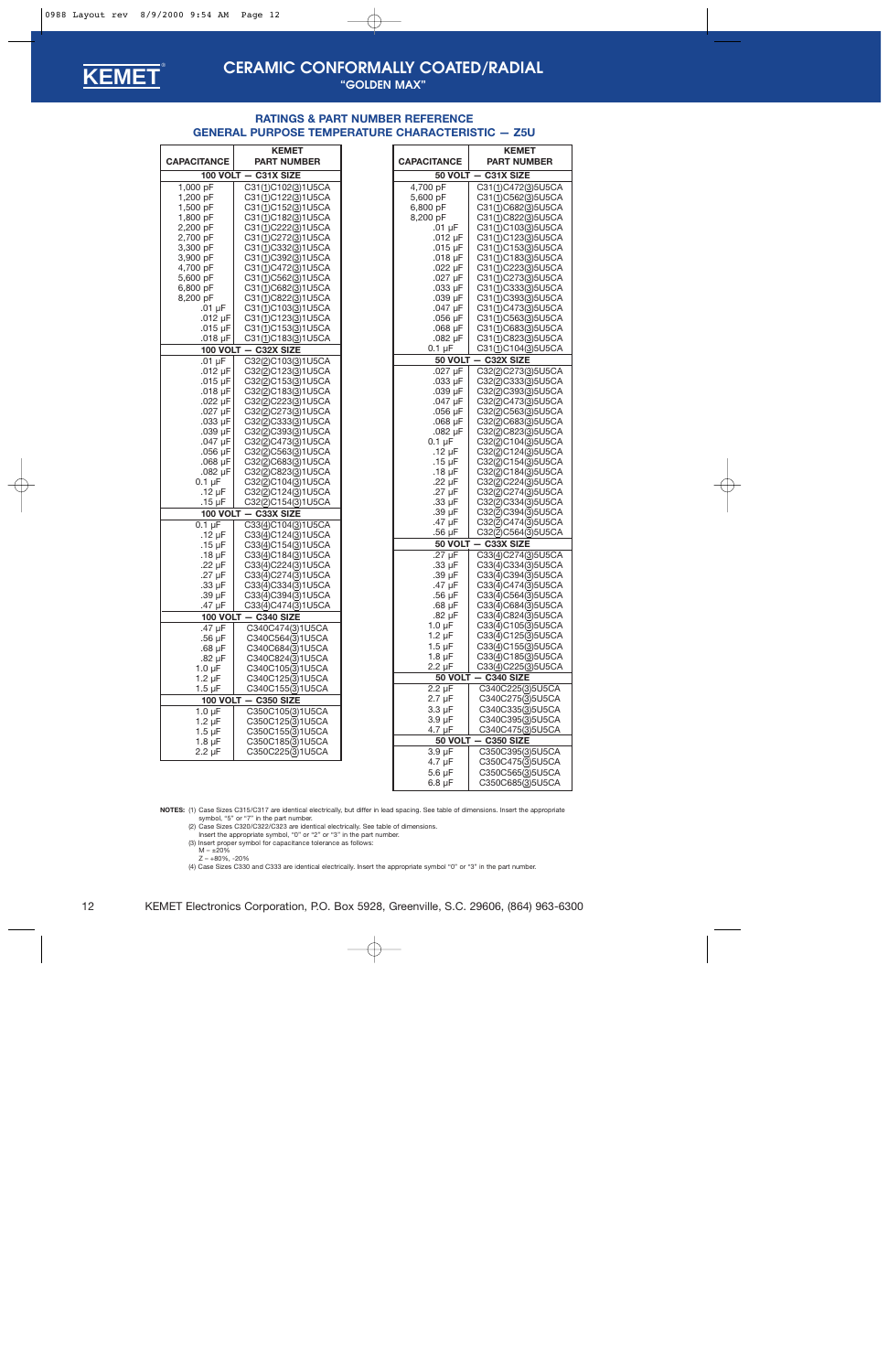

#### <span id="page-12-0"></span>**GENERAL**

#### **Working Voltage:**

C0G – 50, 100 & 200 Volts X7R – 50, 100 & 200 Volts

#### **Temperature Characteristics:**

C0G – 0  $\pm$ 30 PPM/°C from -55°C to +125°C  $X7R - \pm 15\%$  from -55°C to +125°C

#### **Capacitance Tolerance:**

C0G –  $\pm$ 0.5 pF,  $\pm$ 1%,  $\pm$ 2%,  $\pm$ 5%,  $\pm$ 10%,  $\pm$ 20% (±0.5 pF is tightest available tolerance)  $X7R - \pm 10\%$ ,  $\pm 20\%$ ,  $-0 + 100\%$ ,  $-20\% + 80\%$ 

#### **Construction:**

Monolithic block of ceramic dielectric with interdigitated internal electrodes, encapsulated in a molded case, and having axial or radial leads. Meets flame test requirements of UL Standard 94V-0.

#### **Terminal Strength:**

EIA-RS-198D Method 303 Condition A (2.2 kg)

### **ELECTRICAL**

#### **Capacitance:**

Within specified tolerance when measured with 1 volt rms at 1 kHz (1000 pF or less at 1 MHz for C0G).

#### **Dissipation Factor:**

25°C at 1 kHz (1000 pF or less at 1 MHz for C0G). C0G – .15% maximum  $X7R - 2.5%$  maximum

#### **Insulation Resistance:**

After 2 minutes electrification at 25°C and rated voltage

- C0G 100K megohms or 1000 megohm µF, whichever is less.
- X7R 100K megohms or 1000 megohm µF, whichever is less.

#### **Dielectric Withstanding Voltage:**

250% of rated voltage for 5 seconds with current limited to 50 mA at 25°C.

#### **Life Test:**

2000 hours at 200% of rated voltage at 125°C. Post-Test limits at 25°C are:

#### Capacitance Change:

C0G – less than 3% or 0.25 pF, whichever is higher  $X7R - \pm 20\%$  of initial value

#### Dissipation Factor:

C0G – .25% maximum  $X7R - 3.0\%$  maximum

Insulation Resistance:

- C0G 10K megohms or 100 megohm µF, whichever is less
- X7R 10K megohms or 100 megohm µF, whichever is less
- Dielectric Withstanding Voltage:

250% of rated voltage for 5 seconds with current limited to 50 mA.

#### **ENVIRONMENTAL**

#### **Moisture Resistance:**

MIL-STD-202, Method 106, or EIA-RS-198D, Method 204, Condition A, except 20 cycles.

#### Insulation Resistance:

- C0G 10K megohms or 100 megohm µF, whichever is less
- X7R 10K megohms or 100 megohm µF, whichever is less
- Dielectric Withstanding Voltage:

250% of rated voltage for 5 seconds with current limited to 50 mA.

#### **Immersion Cycling:**

MIL-STD-202, Method 104, Condition B. Post-Test limits at 25°C are:

Insulation Resistance:

- C0G 10K megohms or 100 megohm µF, whichever is less
- X7R 10K megohms or 100 megohm µF, whichever is less

#### **Solderability:**

MIL-STD-202, Method 208, Sn62 solder, 245°C for 5 ±1/2 seconds.

#### **Resistance to Soldering Heat:**

MIL-STD-202, Method 210, Condition B (260°C, 10 secs). Depth of immersion  $-$  to a minimum of .050" from the capacitor body.

#### **Lead Material:**

Axial: Solder-coated copper clad steel Radial: Solder-coated copper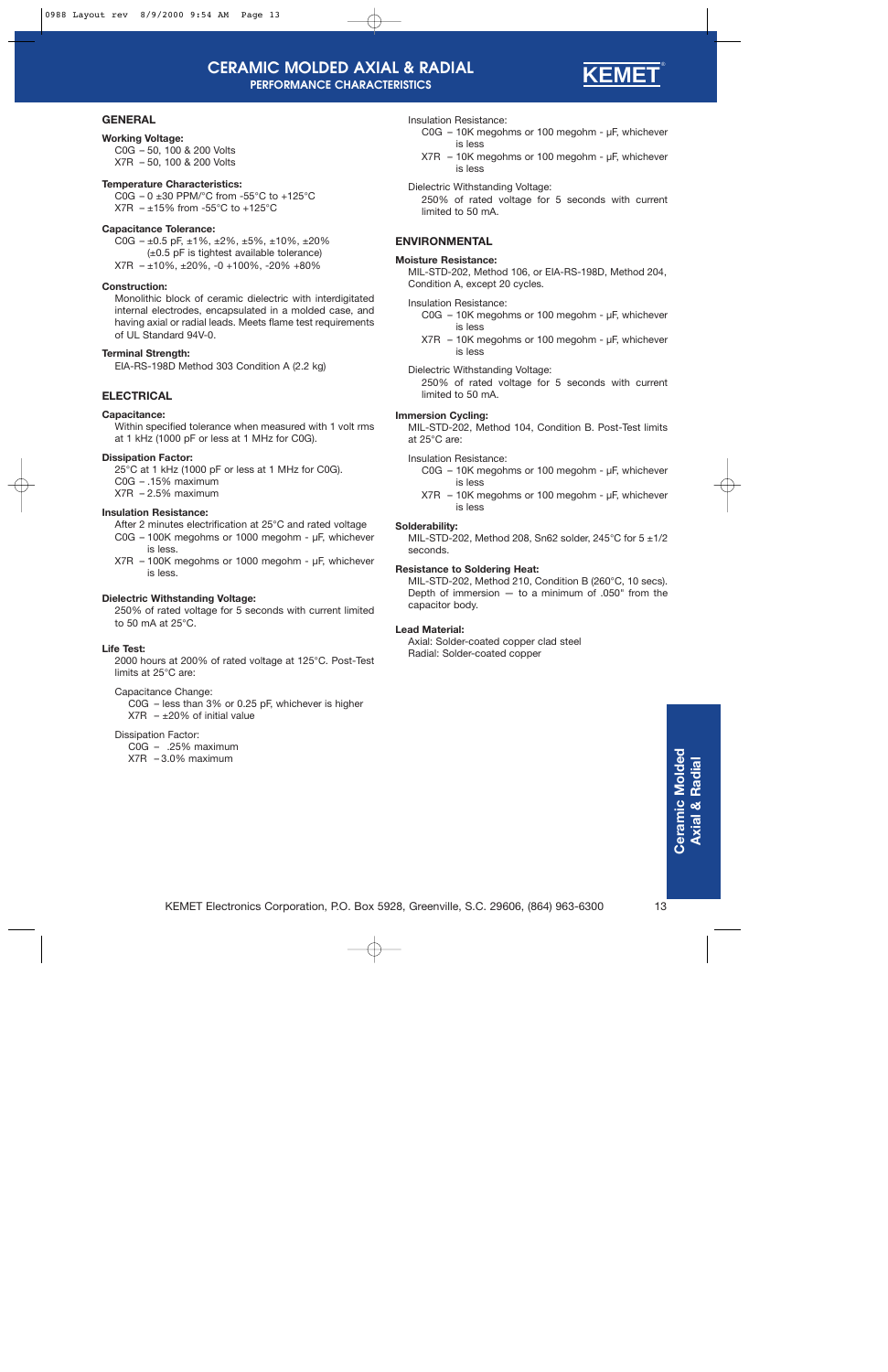<span id="page-13-0"></span>

### **CAPACITOR OUTLINE DRAWINGS — (AXIAL LEADS)**



### **DIMENSIONS—INCHES & (MILLIMETERS)**

| <b>CASE</b><br><b>SIZE</b> | <b>MILITARY</b><br><b>EQUIVALENT STYLES</b> |                                    | D                                 | C                                         |
|----------------------------|---------------------------------------------|------------------------------------|-----------------------------------|-------------------------------------------|
| C114                       | CC75, CCR75<br><b>CK12, CKR11</b>           | .160 $\pm$ .010 (4.06 $\pm$ .25)   | $.090 \pm .010$ (2.29 $\pm .25$ ) | $.020, +.000, -.003$ $(.51, +.00, -.08)$  |
| C <sub>124</sub>           | CC76, CCR76<br>CK13, CKR12                  | $.250 \pm .010$ (6.35 $\pm .25$ )  | $.090 \pm .010$ (2.29 $\pm .25$ ) | $.020, +.000, -.003$ $(.51, +.00, -.08)$  |
| C <sub>192</sub>           | CC77, CCR77<br>CK14, CKR14                  | $.390 \pm .010$ (9.91 $\pm .25$ )  | $.140 \pm .010 (3.56 \pm .25)$    | $.025, +.004, -.001$ $(.64, +.10, -.025)$ |
| C <sub>202</sub>           | CC78, CCR78<br>CK15, CKR15                  | $.500 \pm .020$ (12.70 $\pm .51$ ) | $.250 \pm .015(6.35 \pm .38)$     | $.025, +.004, -.001$ $(.64, +.10, -.025)$ |
| C <sub>222</sub>           | CC79, CCR79<br><b>CK16. CKR16</b>           | $.690 \pm .030$ (17.53 $\pm .76$ ) | $.350 \pm .020$ (8.89 $\pm .51$ ) | $.025, +.004, -.001$ $(.64, +.10, -.025)$ |

### **CAPACITOR OUTLINE DRAWINGS — (RADIAL LEADS)**



### **DIMENSIONS—INCHES & (MILLIMETERS)**

| <b>CASE</b><br><b>SIZE</b> | <b>MILITARY</b><br><b>EQUIVALENT</b><br><b>STYLES</b> | н<br><b>HEIGHT</b>                 | <b>LENGTH</b>                      | W<br><b>WIDTH</b>                 | <b>LEAD</b><br><b>SPACING</b>      |
|----------------------------|-------------------------------------------------------|------------------------------------|------------------------------------|-----------------------------------|------------------------------------|
| C052                       | <b>CC05, CCR05</b><br><b>CK05. CKR05</b>              | $.190 \pm .010 (4.83 \pm .25)$     | .190 $\pm$ .010 (4.83 $\pm$ .25)   | $.090 \pm .010$ (2.29 $\pm .25$ ) | $.200 \pm .015(5.08 \pm .38)$      |
| C062                       | CC06, CCR06<br>CK06, CKR06                            | $.290 \pm .010 (7.37 \pm .25)$     | $.290 \pm .010(7.37 \pm .25)$      | $.090 \pm .010$ (2.29 $\pm .25$ ) | $.200 \pm .015(5.08 \pm .38)$      |
| C <sub>512</sub>           | CC07, CCR07                                           | $.480 \pm .020$ (12.19 $\pm .51$ ) | $.480 \pm .020$ (12.19 $\pm .51$ ) | .140 $\pm$ .010 (3.56 $\pm$ .25)  | $.400 \pm .020$ (10.16 $\pm .51$ ) |
| C <sub>522</sub>           | CC08, CCR08                                           | $.480 \pm .020$ (12.19 $\pm .51$ ) | $.480 \pm .020$ (12.19 $\pm .51$ ) | $.240 \pm .010$ (6.10 $\pm .25$ ) | $.400 \pm .020$ (10.16 $\pm .51$ ) |

### **For packaging information, see page[s 32,](#page-31-0) [33](#page-32-0) and [34.](#page-33-0)**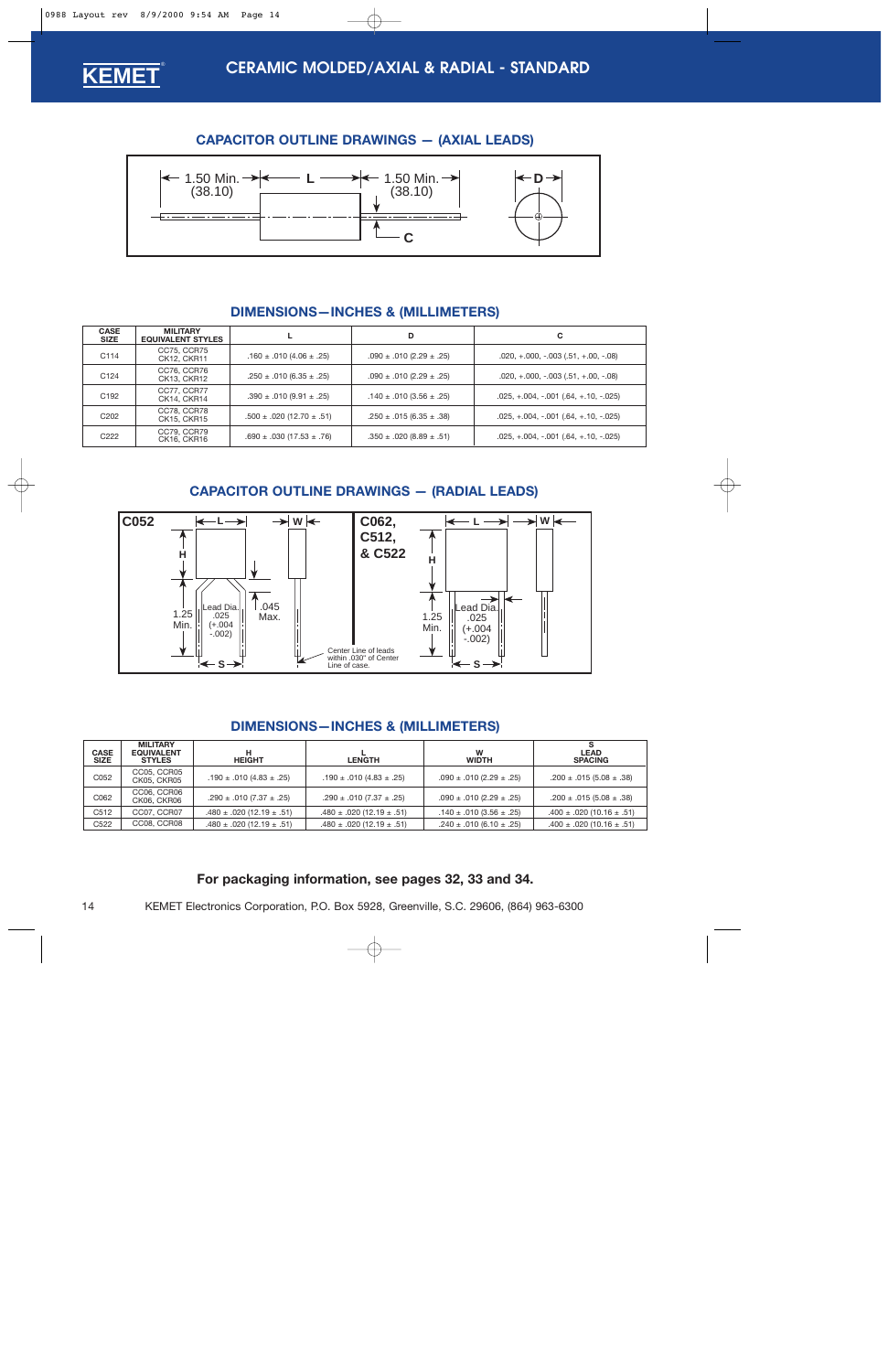## **CERAMIC MOLDED/AXIAL & RADIAL - STANDARD**

<span id="page-14-0"></span>

| AXIAI            |
|------------------|
| C <sub>114</sub> |
| C <sub>124</sub> |
| C <sub>192</sub> |
| C <sub>202</sub> |
| C222             |
|                  |

**\*\*Part Number Example: C052C102K2R5CA (14 digits – no spaces)**

### **AXIAL CAPACITOR MARKINGS STANDARD C114C, C124C, C192C, C202C & C222C**

| KCOG | - KEMET, Temperature Characteristic  |
|------|--------------------------------------|
| 101J | - Capacitance, Capacitance Tolerance |
| 200V | – Voltage                            |
| 0012 | -Date Code                           |
|      |                                      |

### **RADIAL CAPACITOR MARKINGS C052C & C062C STANDARD MARKING**

|                                     | <b>FRONT</b> | <b>BACK</b> |              |
|-------------------------------------|--------------|-------------|--------------|
| Style-                              | C062         | 100V        | Voltage      |
| Temperature Characteristic-         | X7R          |             | <b>KEMET</b> |
| Capacitance, Capacitance Tolerance- | 104K         | 0011        | Date Code    |
|                                     |              |             |              |

### **C512 & C522 STANDARD MARKING**

| <b>KFMFT</b> | KFMFT                                       |
|--------------|---------------------------------------------|
| C512X7R      | - SIZE and Temperature Characteristic       |
| 105K 50V     | Capacitance, Capacitance Tolerance, Voltage |
| 0032         | Date Code                                   |

**KEMET** ®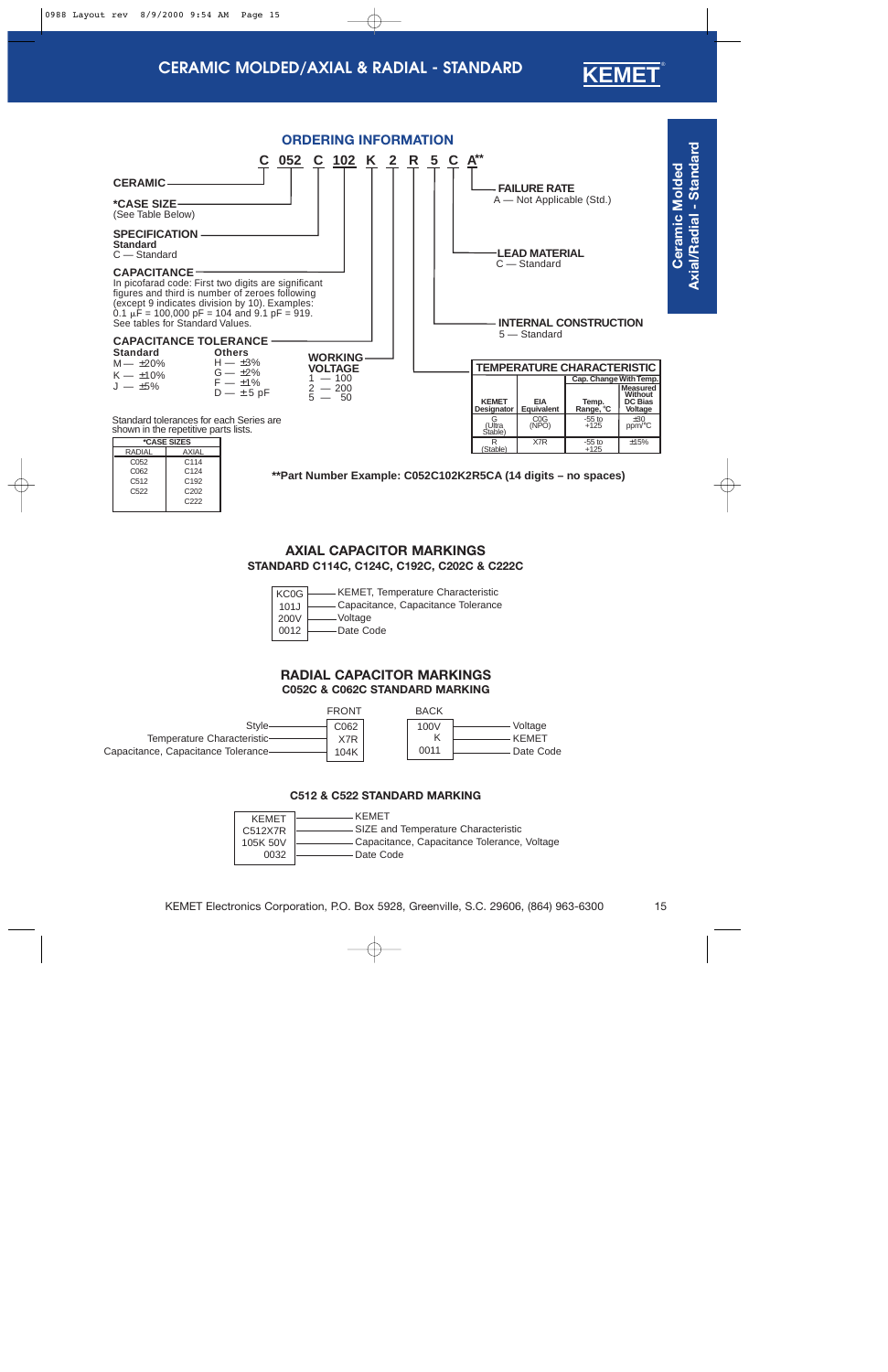<span id="page-15-0"></span>

### **CERAMIC MOLDED/AXIAL – STANDARD ULTRA-STABLE TEMPERATURE CHARACTERISTIC—C0G (NP0)**

| <b>CAPACITANCE</b> | <b>KEMET</b>                         |
|--------------------|--------------------------------------|
| pF                 | <b>PART NUMBER</b>                   |
| 200 VOLT -         | - C114 STANDARD C0G                  |
| 1.0                | C114C109(1)2G5CA                     |
| 1.5                | C114C159(1)2G5CA                     |
| 2.2                | C114C229(1)2G5CA                     |
| 2.7                | C114C279(1)2G5CA                     |
| 3.3                | C114C339(1)2G5CA                     |
| 3.9<br>4.7         | C114C399(1)2G5CA<br>C114C479(1)2G5CA |
| 5.6                | C114C569(1)2G5CA                     |
| 6.8                | C114C689(1)2G5CA                     |
| 8.2                | C114C829(1)2G5CA                     |
| 10.0               | C114C100(2)2G5CA                     |
| 12.0               | C114C120(2)2G5CA                     |
| 15.0               | C114C150(2)2G5CA                     |
| 18.0               | C114C180(2)2G5CA                     |
| 22.0               | C114C220(2)2G5CA                     |
| 27.0               | C114C270(3)2G5CA                     |
| 33.0               | C114C330(3)2G5CA                     |
| 39.0               | C114C390(3)2G5CA                     |
| 47.0               | C114C470(3)2G5CA                     |
| 56.0               | C114C560(4)2G5CA                     |
| 68.0               | C114C680(4)2G5CA                     |
| 82.0<br>100.0      | C114C820(4)2G5CA<br>C114C101(4)2G5CA |
| 120.0              | C114C121(4)2G5CA                     |
| 150.0              | C114C151(4)2G5CA                     |
| 180.0              | C114C181(4)2G5CA                     |
| 220.0              | C114C221(4)2G5CA                     |
| 270.0              | C114C271(4)2G5CA                     |
| 330.0              | C114C331(4)2G5CA                     |
| 100 VOLT -         | - C114 STANDARD C0G                  |
| 82.0               | C114C820(4)1G5CA                     |
| 100.0              | C114C101(4)1G5CA                     |
| 120.0              | C114C121(4)1G5CA                     |
| 150.0              | C114C151(4)1G5CA                     |
| 180.0              | C114C181(4)1G5CA                     |
| 220.0              | C114C221(4)1G5CA                     |
| 270.0              | C114C271(4)1G5CA                     |
| 330.0              | C114C331(4)1G5CA                     |
| 390.0              | C114C391(4)1G5CA                     |
| 470.0              | C114C471(4)1G5CA                     |
| 560.0              | C114C561(4)1G5CA                     |
| 680.0              | C114C681(4)1G5CA                     |

### **RATINGS & PART NUMBER REFERENCE**

| <b>CAPACITANCE</b> | <b>KEMET</b>                         |
|--------------------|--------------------------------------|
| рF                 | <b>PART NUMBER</b>                   |
|                    | 200 VOLT - C124 STANDARD C0G         |
| 390.0              | C124C391(4)2G5CA                     |
| 470.0              | C124C471(4)2G5CA                     |
| 560.0              | C124C561(4)2G5CA                     |
|                    | 100 VOLT - C124 STANDARD C0G         |
| 820.0              | C124C821(4)1G5CA                     |
| 1,000.0            | C124C102( <u>4</u> )1G5CA            |
|                    | 200 VOLT - C192 STANDARD C0G         |
| 680.0              | C192C681(4)2G5CA                     |
| 820.0              | C192C821(4)2G5CA                     |
| 1,000.0            | C192C102(4)2G5CA                     |
| 1,200.0<br>1,500.0 | C192C122(4)2G5CA<br>C192C152(4)2G5CA |
| 1.800.0            | C192C182(4)2G5CA                     |
| 2,200.0            | C192C222(4)2G5CA                     |
| 2,700.0            | C192C272(4)2G5CA                     |
| 3,300.0            | C192C332(4)2G5CA                     |
| 3,900.0            | C192C392(4)2G5CA                     |
| 4,700.0            | C192C472(4)2G5CA                     |
|                    | 100 VOLT - C192 STANDARD C0G         |
| 1,200.0            | C192C122(4)1G5CA                     |
| 1.500.0            | C192C152(4)1G5CA                     |
| 1,800.0            | C192C182(4)1G5CA                     |
| 2,200.0            | C192C222(4)1G5CA                     |
| 2,700.0            | C192C272(4)1G5CA                     |
| 3,300.0            | C192C332(4)1G5CA                     |
| 3,900.0            | C192C392(4)1G5CA                     |
| 4.700.0            | C192C472(4)1G5CA                     |
| 5,600.0            | C192C562(4)1G5CA                     |
| 6,800.0            | C192C682(4)1G5CA                     |
| 8,200.0            | C192C822(4)1G5CA                     |

| <b>CAPACITANCE</b> | <b>KEMET</b>             |
|--------------------|--------------------------|
| рF                 | <b>PART NUMBER</b>       |
| 200 VOLT -         | <b>C202 STANDARD C0G</b> |
| 5.600.0            | C202C562(4)2G5CA         |
| 6.800.0            | C202C682(4)2G5CA         |
| 8.200.0            | C202C822(4)2G5CA         |
| 10,000.0           | C202C103(4)2G5CA         |
| 12.000.0           | C202C123(4)2G5CA         |
| 15,000.0           | C202C153(4)2G5CA         |
| 18.000.0           | C202C183(4)2G5CA         |
| 22,000.0           | C202C223(4)2G5CA         |
| <b>100 VOLT</b>    | <b>C202 STANDARD C0G</b> |
| 10.000.0           | C202C103(4)1G5CA         |
| 12.000.0           | C202C123(4)1G5CA         |
| 15,000.0           | C202C153(4)1G5CA         |
| 18,000.0           | C202C183(4)1G5CA         |
| 22.000.0           | C202C223(4)1G5CA         |
| 27,000.0           | C202C273(4)1G5CA         |
| 33,000.0           | C202C333(4)1G5CA         |
| <b>200 VOLT</b>    | <b>C222 STANDARD C0G</b> |
| 27.000.0           | C222C273(4)2G5CA         |
| 33,000.0           | C222C333(4)2G5CA         |
| 39,000.0           | C222C393(4)2G5CA         |
| 47,000.0           | C222C473(4)2G5CA         |
| <b>100 VOLT</b>    | <b>C222 STANDARD C0G</b> |
| 39.000.0           | C222C393(4)1G5CA         |
| 47,000.0           | C222C473(4)1G5CA         |
| 56.000.0           | C222C563(4)1G5CA         |
| 68.000.0           | C222C683(4)1G5CA         |
| 82,000.0           | C222C823(4)1G5CA         |
| 100,000.0          | C222C104(4)1G5CA         |

**NOTE 1:** Insert proper symbol for capacitance tolerance as follows:

(1) 1.0 pF to 8.2 pF: D— ±.5 pF (2) 10.0 pF to 22 pF: J— ±5%, K— ±10% (3) 27.0 pF to 47 pF: G— ±2%, J— ±5%, K— ±10%

(4) 56.0 pF and up: F— ±1%,G— ±2%, J— ±5%, K— ±10%

follows:

**NOTE 1:** Insert proper symbol for capacitance tolerance as

(1) 1.0 pF to 8.2 pF: D— ±.5 pF (2) 10.0 pF to 22 pF: J— ±5%, K— ±10% (3) 27.0 pF to 47 pF: G— ±2%, J— ±5%, K— ±10% (4) 56.0 pF and up:  $F = \pm 1\%$ ,  $G = \pm 2\%$ ,  $J = \pm 5\%$ ,  $K = \pm 10\%$ 

**NOTE 1:** Insert proper symbol for capacitance tolerance as follows:

(1) 1.0 pF to 8.2 pF: D— ±.5 pF

(2) 10.0 pF to 22 pF: J— ±5%, K— ±10% (3) 27.0 pF to 47 pF: G— ±2%, J— ±5%, K— ±10% (4) 56.0 pF and up: F— ±1%,G— ±2%, J— ±5%, K— ±10%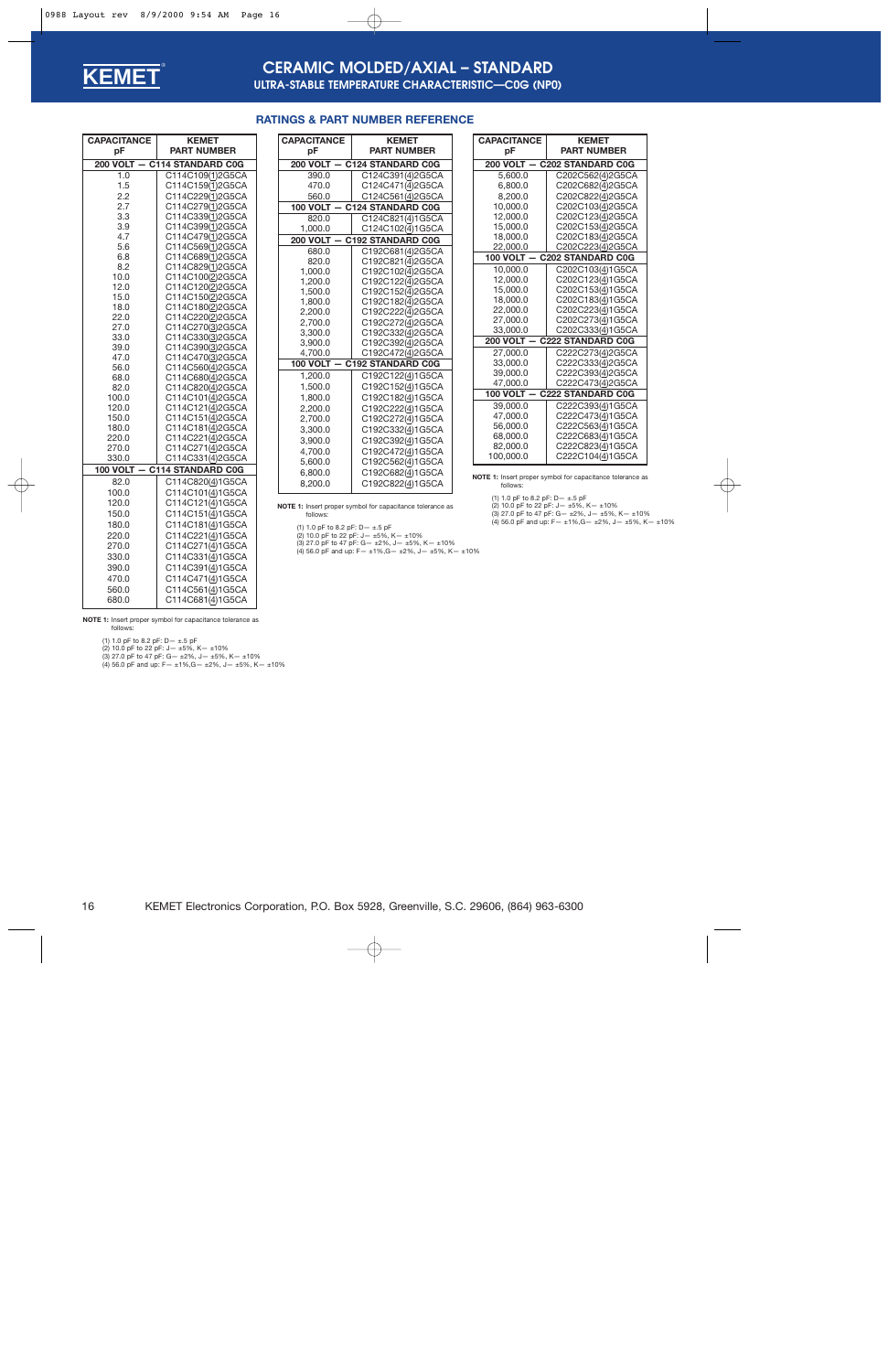

| <b>CAPACITANCE</b>       | <b>KEMET</b>                         |
|--------------------------|--------------------------------------|
| рF                       | <b>PART NUMBER</b>                   |
| <b>200 VOLT</b>          | C052 SIZE C0G                        |
| 1.0                      | C052C109(1)2G5CA                     |
| 1.5                      | C052C159(1)2G5CA                     |
| 2.2                      | C052C229(1)2G5CA                     |
| 2.7                      | C052C279(1)2G5CA                     |
| 3.3                      | C052C339(1)2G5CA                     |
| 3.9                      | C052C399(1)2G5CA                     |
| 4.7                      | C052C479( <u>1</u> )2G5CA            |
| 5.6                      | C052C569(1)2G5CA                     |
| 6.8                      | C052C689( <u>1</u> )2G5CA            |
| 8.2<br>10.0              | C052C829(1)2G5CA                     |
| 12.0                     | C052C100( <u>2</u> )2G5CA            |
| 15.0                     | C052C120(2)2G5CA<br>C052C150(2)2G5CA |
| 18.0                     | C052C180(2)2G5CA                     |
| 22.0                     | C052C220( <u>2</u> )2G5CA            |
| 27.0                     | C052C270(3)2G5CA                     |
| 33.0                     | C052C330(3)2G5CA                     |
| 39.0                     | C052C390(3)2G5CA                     |
| 47.0                     | C052C470( <u>3</u> )2G5CA            |
| 56.0                     | C052C560(4)2G5CA                     |
| 68.0                     | C052C680( <u>4</u> )2G5CA            |
| 82.0                     | C052C820(4)2G5CA                     |
| 100.0                    | C052C101( <u>4</u> )2G5CA            |
| 120.0                    | C052C121(4)2G5CA                     |
| 150.0                    | C052C151(4)2G5CA                     |
| 180.0                    | C052C181(4)2G5CA                     |
| 220.0                    | C052C221(4)2G5CA                     |
| 270.0                    | C052C271(4)2G5CA                     |
| 330.0                    | C052C331(4)2G5CA                     |
| 390.0                    | C052C391(4)2G5CA                     |
| 470.0                    | C052C471( <u>4</u> )2G5CA            |
| 560.0                    | C052C561(4)2G5CA                     |
| 680.0                    | C052C681( <u>4</u> )2G5CA            |
| 820.0                    | C052C821(4)2G5CA                     |
| 1,000.0                  | C052C102( <u>4</u> )2G5CA            |
| 1,200.0                  | C052C122(4)2G5CA                     |
| 1,500.0                  | C052C152( <u>4</u> )2G5CA            |
| 1,800.0                  | C052C182(4)2G5CA                     |
| 2,200.0                  | C052C222( <u>4)</u> 2G5CA            |
| 2,700.0                  | C052C272(4)2G5CA<br>C052 SIZE C0G    |
| <b>100 VOLT</b><br>390.0 | C052C391(4)1G5CA                     |
| 470.0                    | C052C471(4)1G5CA                     |
| 560.0                    | C052C561(4)1G5CA                     |
| 680.0                    | C052C681(4)1G5CA                     |
| 820.0                    | C052C821(4)1G5CA                     |
| 1,000.0                  | C052C102( <u>4</u> )1G5CA            |
| 1,200.0                  | C052C122(4)1G5CA                     |
| 1,500.0                  | C052C152(4)1G5CA                     |
| 1,800.0                  | C052C182(4)1G5CA                     |
| 2,200.0                  | C052C222(4)1G5CA                     |
| 2,700.0                  | C052C272(4)1G5CA                     |
| 3,300.0                  | C052C332(4)1G5CA                     |
| 3,900.0                  | C052C392(4)1G5CA                     |
| 4,700.0                  | C052C472(4)1G5CA                     |
|                          |                                      |

#### **RATINGS & PART NUMBER REFERENCE**

**NOTE 1:** Insert proper symbol for capacitance tolerance as follows:

(1) 1.0 pF to 8.2 pF: D— ±.5 pF

(2) 10.0 pF to 22 pF: J— ±5%, K— ±10% (3) 27.0 pF to 47 pF: G— ±2%, J— ±5%, K— ±10% (4) 56.0 pF and up: F— ±1%,G— ±2%, J— ±5%, K— ±10%

| <b>CAPACITANCE</b> | <b>KEMET</b>       |
|--------------------|--------------------|
| рF                 | <b>PART NUMBER</b> |
| <b>200 VOLT</b>    | C062 SIZE C0G      |
| 3,300.0            | C062C332(4)2G5CA   |
| 3,900.0            | C062C392(4)2G5CA   |
| 4,700.0            | C062C472(4)2G5CA   |
| 5,600.0            | C062C562(4)2G5CA   |
| 6,800.0            | C062C682(4)2G5CA   |
| 8,200.0            | C062C822(4)2G5CA   |
| 10,000.0           | C062C103(4)2G5CA   |
| 100 VOLT           | C062 SIZE C0G      |
| 5.600.0            | C062C562(4)1G5CA   |
| 6,800.0            | C062C682(4)1G5CA   |
| 8,200.0            | C062C822(4)1G5CA   |
| 10,000.0           | C062C103(4)1G5CA   |
| 12,000.0           | C062C123(4)1G5CA   |
| 15,000.0           | C062C153(4)1G5CA   |
| 18,000.0           | C062C183(4)1G5CA   |
| 22,000.0           | C062C223(4)1G5CA   |
| <b>200 VOLT</b>    | C512 SIZE C0G      |
| 12,000.0           | C512C123(4)2G5CA   |
| 15,000.0           | C512C153(4)2G5CA   |
| 18,000.0           | C512C183(4)2G5CA   |
| 22,000.0           | C512C223(4)2G5CA   |
| 27,000.0           | C512C273(4)2G5CA   |
| 33,000.0           | C512C333(4)2G5CA   |
| 39,000.0           | C512C393(4)2G5CA   |
| 47,000.0           | C512C473(4)2G5CA   |
| 56,000.0           | C512C563(4)2G5CA   |
| 68,000.0           | C512C683(4)2G5CA   |
| <b>100 VOLT</b>    | C512 SIZE C0G      |
| 27,000.0           | C512C273(4)1G5CA   |
| 33,000.0           | C512C333(4)1G5CA   |
| 39.000.0           | C512C393(4)1G5CA   |
| 47,000.0           | C512C473(4)1G5CA   |
| 56,000.0           | C512C563(4)1G5CA   |
| 68,000.0           | C512C683(4)1G5CA   |
| 82,000.0           | C512C823(4)1G5CA   |
| 100,000.0          | C512C104(4)1G5CA   |
| 200 VOLT           | C522 SIZE C0G      |
| 82,000.0           | C522C823(4)2G5CA   |
| 100,000.0          | C522C104(4)2G5CA   |
| 100 VOLT -         | C522 SIZE C0G      |
| 120,000.0          | C522C124(4)1G5CA   |
| 150,000.0          | C522C154(4)1G5CA   |
| 180,000.0          | C522C184(4)1G5CA   |

**NOTE 1:** Insert proper symbol for capacitance tolerance as follows:

(1) 1.0 pF to 8.2 pF: D— ±.5 pF

(2) 10.0 pF to 22 pF: J— ±5%, K— ±10% (3) 27.0 pF to 47 pF: G— ±2%, J— ±5%, K— ±10% (4) 56.0 pF and up: F— ±1%,G— ±2%, J— ±5%, K— ±10%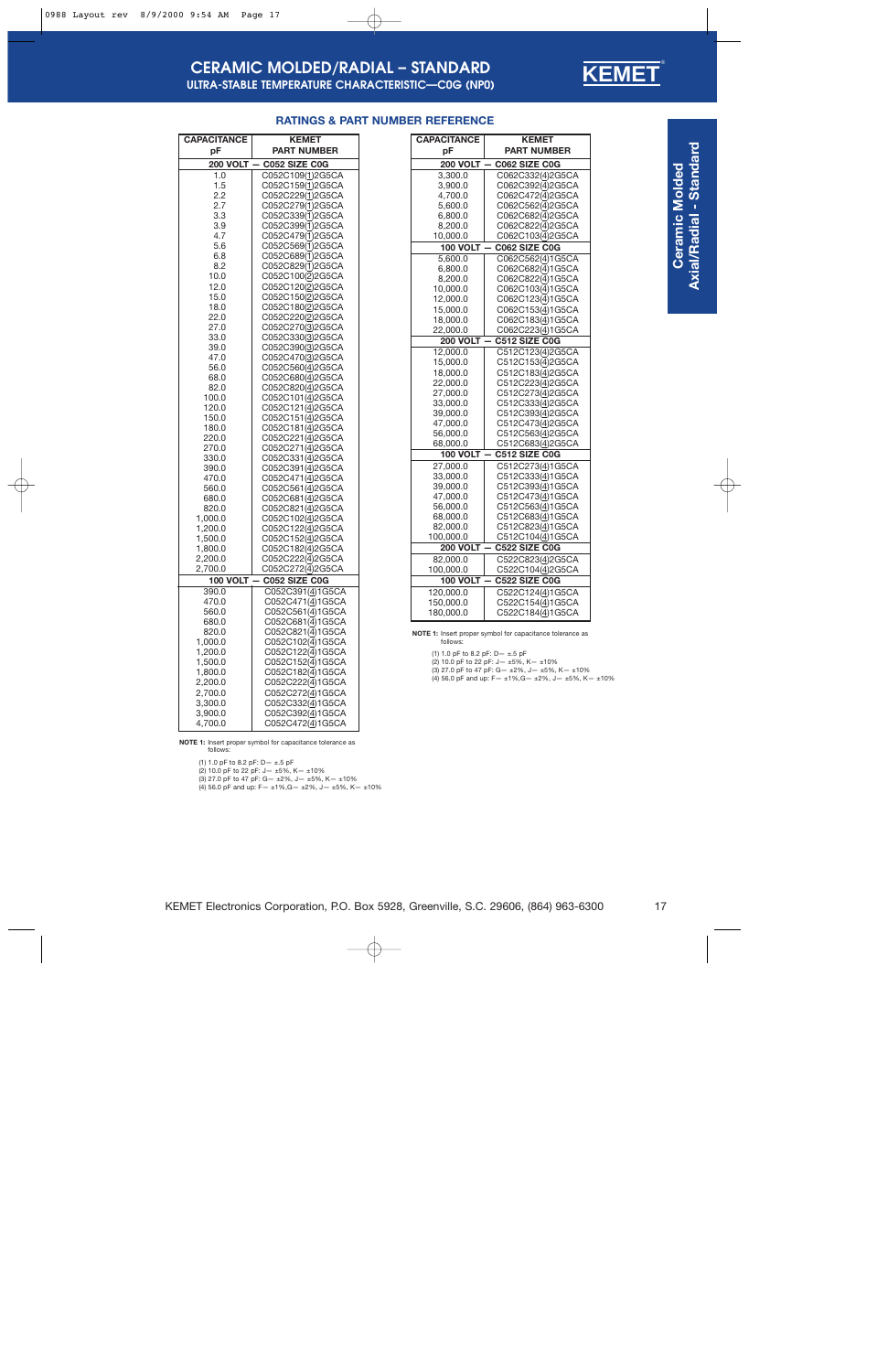

## **CERAMIC MOLDED/AXIAL – STANDARD**

**STABLE TEMPERATURE CHARACTERISTIC—X7R**

### **RATINGS & PART NUMBER REFERENCE**

| <b>CAPACI-</b>                                                                                                                                                                                                                                                                                                                                                    | TOL.                                                                                                                                                                                                                                                                                               | <b>KEMET</b>                                                                                                                                                                                                                                                                                                                                                                                                                                                                                                                                                                                                                                                                                                                                                                                                                                                                                                                |
|-------------------------------------------------------------------------------------------------------------------------------------------------------------------------------------------------------------------------------------------------------------------------------------------------------------------------------------------------------------------|----------------------------------------------------------------------------------------------------------------------------------------------------------------------------------------------------------------------------------------------------------------------------------------------------|-----------------------------------------------------------------------------------------------------------------------------------------------------------------------------------------------------------------------------------------------------------------------------------------------------------------------------------------------------------------------------------------------------------------------------------------------------------------------------------------------------------------------------------------------------------------------------------------------------------------------------------------------------------------------------------------------------------------------------------------------------------------------------------------------------------------------------------------------------------------------------------------------------------------------------|
| TANCE                                                                                                                                                                                                                                                                                                                                                             | %                                                                                                                                                                                                                                                                                                  | <b>PART NUMBER</b>                                                                                                                                                                                                                                                                                                                                                                                                                                                                                                                                                                                                                                                                                                                                                                                                                                                                                                          |
|                                                                                                                                                                                                                                                                                                                                                                   | <b>100 VOLT</b>                                                                                                                                                                                                                                                                                    |                                                                                                                                                                                                                                                                                                                                                                                                                                                                                                                                                                                                                                                                                                                                                                                                                                                                                                                             |
| рF<br>10<br>10<br>12<br>15<br>15<br>18<br>22<br>22<br>27<br>33<br>33<br>39<br>47<br>47<br>56<br>68<br>68<br>82<br>100<br>100<br>120<br>150<br>150<br>180<br>220<br>220<br>270<br>330<br>330<br>390<br>470<br>470<br>560<br>680<br>680<br>820<br>1,000<br>1,000<br>1,200<br>1.500<br>1.500<br>1.800<br>2,200<br>2.200<br>2,700<br>3.300<br>3,300<br>3.900<br>4,700 | 10<br>20<br>10<br>10<br>20<br>10<br>20<br>10<br>10<br>10<br>20<br>10<br>10<br>20<br>10<br>10<br>20<br>10<br>10<br>20<br>10<br>10<br>20<br>10<br>10<br>20<br>10<br>10<br>20<br>10<br>10<br>20<br>10<br>10<br>20<br>10<br>10<br>20<br>10<br>10<br>20<br>10<br>10<br>20<br>10<br>10<br>20<br>10<br>10 | C114 SIZE<br>C114C100K1R5CA<br>C114C100M1R5CA<br>C114C120K1R5CA<br>C114C150K1R5CA<br>C114C150M1R5CA<br>C114C180K1R5CA<br>C114C220K1R5CA<br>C114C220M1R5CA<br>C114C270K1R5CA<br>C114C330K1R5CA<br>C114C330M1R5CA<br>C114C390K1R5CA<br>C114C470K1R5CA<br>C114C470M1R5CA<br>C114C560K1R5CA<br>C114C680K1R5CA<br>C114C680M1R5CA<br>C114C820K1R5CA<br>C114C101K1R5CA<br>C114C101M1R5CA<br>C114C121K1R5CA<br>C114C151K1R5CA<br>C114C151M1R5CA<br>C114C181K1R5CA<br>C114C221K1R5CA<br>C114C221M1R5CA<br>C114C271K1R5CA<br>C114C331K1R5CA<br>C114C331M1R5CA<br>C114C391K1R5CA<br>C114C471K1R5CA<br>C114C471M1R5CA<br>C114C561K1R5CA<br>C114C681K1R5CA<br>C114C681M1R5CA<br>C114C821K1R5CA<br>C114C102K1R5CA<br>C114C102M1R5CA<br>C114C122K1R5CA<br>C114C152K1R5CA<br>C114C152M1R5CA<br>C114C182K1R5CA<br>C114C222K1R5CA<br>C114C222M1R5CA<br>C114C272K1R5CA<br>C114C332K1R5CA<br>C114C332M1R5CA<br>C114C392K1R5CA<br>C114C472K1R5CA |
| 4,700                                                                                                                                                                                                                                                                                                                                                             | 20                                                                                                                                                                                                                                                                                                 | C114C472M1R5CA                                                                                                                                                                                                                                                                                                                                                                                                                                                                                                                                                                                                                                                                                                                                                                                                                                                                                                              |
| 50                                                                                                                                                                                                                                                                                                                                                                | <b>VOLT</b>                                                                                                                                                                                                                                                                                        | C114 SIZE                                                                                                                                                                                                                                                                                                                                                                                                                                                                                                                                                                                                                                                                                                                                                                                                                                                                                                                   |
| 5,600                                                                                                                                                                                                                                                                                                                                                             | 10                                                                                                                                                                                                                                                                                                 | C114C562K5R5CA                                                                                                                                                                                                                                                                                                                                                                                                                                                                                                                                                                                                                                                                                                                                                                                                                                                                                                              |
| 6,800                                                                                                                                                                                                                                                                                                                                                             | 10                                                                                                                                                                                                                                                                                                 | C114C682K5R5CA                                                                                                                                                                                                                                                                                                                                                                                                                                                                                                                                                                                                                                                                                                                                                                                                                                                                                                              |
| 6,800                                                                                                                                                                                                                                                                                                                                                             | 20                                                                                                                                                                                                                                                                                                 | C114C682M5R5CA                                                                                                                                                                                                                                                                                                                                                                                                                                                                                                                                                                                                                                                                                                                                                                                                                                                                                                              |
| 8,200                                                                                                                                                                                                                                                                                                                                                             | 10                                                                                                                                                                                                                                                                                                 | C114C822K5R5CA                                                                                                                                                                                                                                                                                                                                                                                                                                                                                                                                                                                                                                                                                                                                                                                                                                                                                                              |
| 10.000                                                                                                                                                                                                                                                                                                                                                            | 10                                                                                                                                                                                                                                                                                                 | C114C103K5R5CA                                                                                                                                                                                                                                                                                                                                                                                                                                                                                                                                                                                                                                                                                                                                                                                                                                                                                                              |
| 10,000                                                                                                                                                                                                                                                                                                                                                            | 20                                                                                                                                                                                                                                                                                                 | C114C103M5R5CA                                                                                                                                                                                                                                                                                                                                                                                                                                                                                                                                                                                                                                                                                                                                                                                                                                                                                                              |

| <b>CAPACI-</b><br>TANCE<br>pF | TOL.<br>%       | <b>KEMET</b><br><b>PART NUMBER</b> |
|-------------------------------|-----------------|------------------------------------|
|                               | <b>100 VOLT</b> | <b>C124 SIZE</b>                   |
| 5,600                         | 10              | C124C562K1R5CA                     |
| 6,800                         | 10              | C124C682K1R5CA                     |
| 6,800                         | 20              | C124C682M1R5CA                     |
| 8,200                         | 10              | C124C822K1R5CA                     |
| 10,000                        | 10              | C124C103K1R5CA                     |
| 10,000                        | 20              | C124C103M1R5CA                     |
| 50                            | <b>VOLT</b>     | C124 SIZE                          |
| 12,000                        | 10              | C124C123K5R5CA                     |
| 15,000                        | 10              | C124C153K5R5CA                     |
| 15,000                        | 20              | C124C153M5R5CA                     |
| 18,000                        | 10              | C124C183K5R5CA                     |
| 22,000                        | 10              | C124C223K5R5CA                     |
| 22,000                        | 20              | C124C223M5R5CA                     |
| 27,000                        | 10              | C124C273K5R5CA                     |
| 33,000                        | 10              | C124C333K5R5CA                     |
| 33,000                        | 20              | C124C333M5R5CA                     |
| 39,000                        | 10              | C124C393K5R5CA                     |
| 47,000                        | 10              | C124C473K5R5CA                     |
| 47,000                        | 20              | C124C473M5R5CA                     |
| 100                           | <b>VOLT</b>     | C192 SIZE                          |
| 12,000                        | 10              | C192C123K1R5CA                     |
| 15,000                        | 10              | C192C153K1R5CA                     |
| 15,000                        | 20              | C192C153M1R5CA                     |
| 18,000                        | 10              | C192C183K1R5CA                     |
| 22,000                        | 10              | C192C223K1R5CA                     |
| 22,000                        | 20              | C192C223M1R5CA                     |
| 27,000                        | 10              | C192C273K1R5CA                     |
| 33,000                        | 10              | C192C333K1R5CA                     |
| 33,000                        | 20              | C192C333M1R5CA                     |
| 39,000                        | 10              | C192C393K1R5CA                     |
| 47,000                        | 10              | C192C473K1R5CA                     |
| 47,000                        | 20              | C192C473M1R5CA                     |
| 56,000                        | 10              | C192C563K1R5CA                     |
| 68,000                        | 10              | C192C683K1R5CA                     |
| 68,000                        | 20              | C192C683M1R5CA                     |
| 82,000                        | 10              | C192C823K1R5CA                     |
| 100,000                       | 10              | C192C104K1R5CA                     |
| 100,000                       | 20              | C192C104M1R5CA                     |
| 50                            | <b>VOLT</b>     | C192 SIZE                          |
| 56,000                        | 10              | C192C563K5R5CA                     |
| 68,000                        | 10              | C192C683K5R5CA                     |
| 68,000                        | 20              | C192C683M5R5CA                     |
| 82,000                        | 10              | C192C823K5R5CA                     |
| 100,000                       | 10              | C192C104K5R5CA                     |
| 100,000                       | 20              | C192C104M5R5CA                     |
| 120,000                       | 10              | C192C124K5R5CA                     |
| 150,000                       | 10              | C192C154K5R5CA                     |
| 150,000                       | 20              | C192C154M5R5CA                     |
| 180,000                       | 10              | C192C184K5R5CA                     |
| 220,000                       | 10              | C192C224K5R5CA                     |
| 220,000                       | 20              | C192C224M5R5CA                     |
| 270,000                       | 10              | C192C274K5R5CA                     |

| <b>CAPACI-</b><br><b>TANCE</b><br>рF | TOL.<br>%   | <b>KEMET</b><br><b>PART NUMBER</b> |
|--------------------------------------|-------------|------------------------------------|
| 100                                  | <b>VOLT</b> | C <sub>202</sub> SIZE              |
| 56.000                               | 10          | C202C563K1R5CA                     |
| 68,000                               | 10          | C202C683K1R5CA                     |
| 68,000                               | 20          | C202C683M1R5CA                     |
| 82,000                               | 10          | C202C823K1R5CA                     |
| 100,000                              | 10          | C202C104K1R5CA                     |
| 100,000                              | 20          | C202C104M1R5CA                     |
| 120,000                              | 10          | C202C124K1R5CA                     |
| 150.000                              | 10          | C202C154K1R5CA                     |
| 150,000                              | 20          | C202C154M1R5CA                     |
| 180,000                              | 10          | C202C184K1R5CA                     |
| 220,000                              | 10          | C202C224K1R5CA                     |
| 220,000                              | 20          | C202C224M1R5CA                     |
| 270,000                              | 10          | C202C274K1R5CA                     |
| 330,000                              | 10          | C202C334K1R5CA                     |
| 330,000                              | 20          | C202C334M1R5CA                     |
|                                      | 50 VOLT     | <b>C202 SIZE</b>                   |
| 470,000                              | 10          | C202C474K5R5CA                     |
| 470,000                              | 20          | C202C474M5R5CA                     |
| 680,000                              | 10          | C202C684K5R5CA                     |
| 680,000                              | 20          | C202C684M5R5CA                     |
| 1,000,000                            | 10          | C202C105K5R5CA                     |
| 1,000,000                            | 20          | C202C105M5R5CA                     |
| 100                                  | <b>VOLT</b> | <b>C222 SIZE</b>                   |
| 470,000                              | 10          | C222C474K1R5CA                     |
| 470,000                              | 20          | C222C474M1R5CA                     |
| 680,000                              | 10          | C222C684K1R5CA                     |
| 680,000                              | 20          | C222C684M1R5CA                     |
| 1,000,000                            | 10          | C222C105K1R5CA                     |
| 1,000,000                            | 20          | C222C105M1R5CA                     |
| 50                                   | <b>VOLT</b> | <b>C222 SIZE</b>                   |
| 2,200,000                            | 10          | C222C225K5R5CA                     |
| 2.200.000                            | 20          | C222C225M5R5CA                     |
| 3.300.000                            | 10          | C222C335K5R5CA                     |
| 3,300,000                            | 20          | C222C335M5R5CA                     |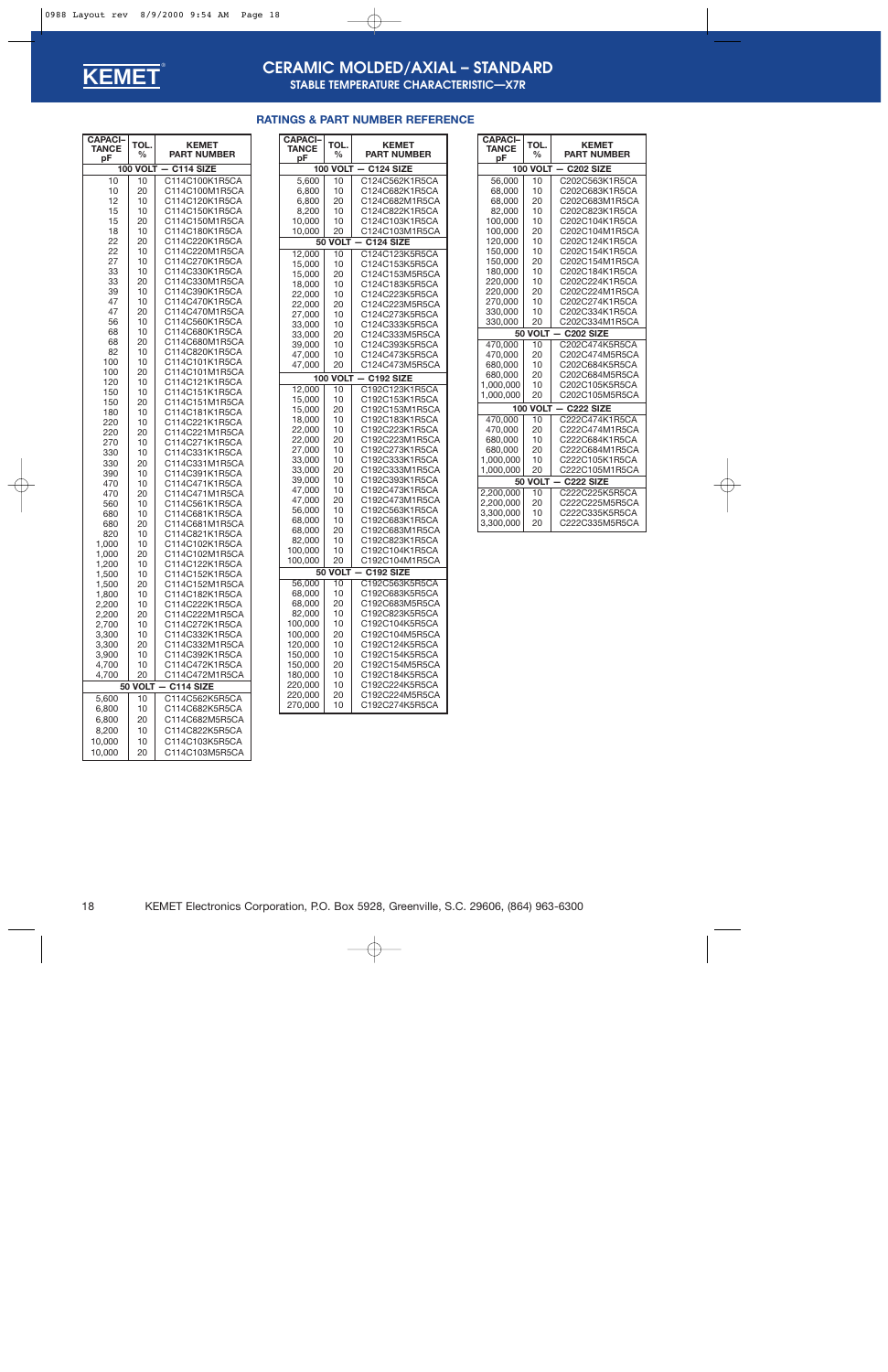

## **CERAMIC MOLDED/RADIAL – STANDARD**

**STABLE TEMPERATURE CHARACTERISTIC—X7R**

### **RATINGS & PART NUMBER REFERENCE**

| <b>PART NUMBER</b><br>%<br>pF<br><b>100 VOLT</b><br><b>C052 SIZE</b><br>C052C122K1R5CA<br>1,200<br>10<br>1,500<br>10<br>C052C152K1R5CA<br>1,500<br>20<br>C052C152M1R5CA<br>1,800<br>10<br>C052C182K1R5CA<br>C052C222K1R5CA<br>2,200<br>10<br>C052C222M1R5CA<br>2,200<br>20<br>C052C272K1R5CA<br>2,700<br>10<br>C052C332K1R5CA<br>3,300<br>10<br>C052C332M1R5CA<br>3,300<br>20<br>C052C392K1R5CA<br>3,900<br>10<br>4,700<br>10<br>C052C472K1R5CA<br>4,700<br>20<br>C052C472M1R5CA<br>5,600<br>10<br>C052C562K1R5CA<br>6,800<br>10<br>C052C682K1R5CA<br>6,800<br>20<br>C052C682M1R5CA<br>C052C822K1R5CA<br>8,200<br>10<br>C052C103K1R5CA<br>10,000<br>10<br>10,000<br>20<br>C052C103M1R5CA<br><b>VOLT</b><br>50<br><b>C052 SIZE</b><br>C052C123K5R5CA<br>10<br>12,000<br>10<br>C052C153K5R5CA<br>15,000<br>20<br>C052C153M5R5CA<br>15,000<br>C052C183K5R5CA<br>18,000<br>10<br>C052C223K5R5CA<br>22,000<br>10<br>20<br>C052C223M5R5CA<br>22,000<br>27,000<br>C052C273K5R5CA<br>10<br>C052C333K5R5CA<br>33,000<br>10<br>C052C333M5R5CA<br>33,000<br>20<br>C052C393K5R5CA<br>39,000<br>10<br>47,000<br>10<br>C052C473K5R5CA<br>47,000<br>20<br>C052C473M5R5CA<br>C052C563K5R5CA<br>56,000<br>10<br>C052C683K5R5CA<br>68,000<br>10<br>20<br>C052C683M5R5CA<br>68,000<br>C052C823K5R5CA<br>82,000<br>10<br>C052C104K5R5CA<br>100,000<br>10<br>100,000<br>C052C104M5R5CA<br>20<br><b>VOLT</b><br>C062 SIZE<br>200<br>C062C122K2R5CA<br>1,200<br>10<br>1,500<br>10<br>C062C152K2R5CA<br>1.500<br>20<br>C062C152M2R5CA<br>1,800<br>10<br>C062C182K2R5CA<br>C062C222K2R5CA<br>2.200<br>10<br>2,200<br>20<br>C062C222M2R5CA<br>C062C272K2R5CA<br>2,700<br>10<br>3,300<br>C062C332K2R5CA<br>10<br>3.300<br>20<br>C062C332M2R5CA<br>3,900<br>10<br>C062C392K2R5CA<br>C062C472K2R5CA<br>4,700<br>10<br>4,700<br>20<br>C062C472M2R5CA<br>C062C562K2R5CA<br>5,600<br>10<br>6.800<br>10<br>C062C682K2R5CA<br>C062C682M2R5CA<br>6,800<br>20<br>C062C822K2R5CA<br>8,200<br>10<br>10,000<br>C062C103K2R5CA<br>10 | <b>CAPACI-</b> | TOL. | <b>KEMET</b>   |  |  |  |  |
|----------------------------------------------------------------------------------------------------------------------------------------------------------------------------------------------------------------------------------------------------------------------------------------------------------------------------------------------------------------------------------------------------------------------------------------------------------------------------------------------------------------------------------------------------------------------------------------------------------------------------------------------------------------------------------------------------------------------------------------------------------------------------------------------------------------------------------------------------------------------------------------------------------------------------------------------------------------------------------------------------------------------------------------------------------------------------------------------------------------------------------------------------------------------------------------------------------------------------------------------------------------------------------------------------------------------------------------------------------------------------------------------------------------------------------------------------------------------------------------------------------------------------------------------------------------------------------------------------------------------------------------------------------------------------------------------------------------------------------------------------------------------------------------------------------------------------------------------------------------------------------------------------------------------------------------------------------------------------------------------|----------------|------|----------------|--|--|--|--|
|                                                                                                                                                                                                                                                                                                                                                                                                                                                                                                                                                                                                                                                                                                                                                                                                                                                                                                                                                                                                                                                                                                                                                                                                                                                                                                                                                                                                                                                                                                                                                                                                                                                                                                                                                                                                                                                                                                                                                                                              | TANCE          |      |                |  |  |  |  |
|                                                                                                                                                                                                                                                                                                                                                                                                                                                                                                                                                                                                                                                                                                                                                                                                                                                                                                                                                                                                                                                                                                                                                                                                                                                                                                                                                                                                                                                                                                                                                                                                                                                                                                                                                                                                                                                                                                                                                                                              |                |      |                |  |  |  |  |
|                                                                                                                                                                                                                                                                                                                                                                                                                                                                                                                                                                                                                                                                                                                                                                                                                                                                                                                                                                                                                                                                                                                                                                                                                                                                                                                                                                                                                                                                                                                                                                                                                                                                                                                                                                                                                                                                                                                                                                                              |                |      |                |  |  |  |  |
|                                                                                                                                                                                                                                                                                                                                                                                                                                                                                                                                                                                                                                                                                                                                                                                                                                                                                                                                                                                                                                                                                                                                                                                                                                                                                                                                                                                                                                                                                                                                                                                                                                                                                                                                                                                                                                                                                                                                                                                              |                |      |                |  |  |  |  |
|                                                                                                                                                                                                                                                                                                                                                                                                                                                                                                                                                                                                                                                                                                                                                                                                                                                                                                                                                                                                                                                                                                                                                                                                                                                                                                                                                                                                                                                                                                                                                                                                                                                                                                                                                                                                                                                                                                                                                                                              |                |      |                |  |  |  |  |
|                                                                                                                                                                                                                                                                                                                                                                                                                                                                                                                                                                                                                                                                                                                                                                                                                                                                                                                                                                                                                                                                                                                                                                                                                                                                                                                                                                                                                                                                                                                                                                                                                                                                                                                                                                                                                                                                                                                                                                                              |                |      |                |  |  |  |  |
|                                                                                                                                                                                                                                                                                                                                                                                                                                                                                                                                                                                                                                                                                                                                                                                                                                                                                                                                                                                                                                                                                                                                                                                                                                                                                                                                                                                                                                                                                                                                                                                                                                                                                                                                                                                                                                                                                                                                                                                              |                |      |                |  |  |  |  |
|                                                                                                                                                                                                                                                                                                                                                                                                                                                                                                                                                                                                                                                                                                                                                                                                                                                                                                                                                                                                                                                                                                                                                                                                                                                                                                                                                                                                                                                                                                                                                                                                                                                                                                                                                                                                                                                                                                                                                                                              |                |      |                |  |  |  |  |
|                                                                                                                                                                                                                                                                                                                                                                                                                                                                                                                                                                                                                                                                                                                                                                                                                                                                                                                                                                                                                                                                                                                                                                                                                                                                                                                                                                                                                                                                                                                                                                                                                                                                                                                                                                                                                                                                                                                                                                                              |                |      |                |  |  |  |  |
|                                                                                                                                                                                                                                                                                                                                                                                                                                                                                                                                                                                                                                                                                                                                                                                                                                                                                                                                                                                                                                                                                                                                                                                                                                                                                                                                                                                                                                                                                                                                                                                                                                                                                                                                                                                                                                                                                                                                                                                              |                |      |                |  |  |  |  |
|                                                                                                                                                                                                                                                                                                                                                                                                                                                                                                                                                                                                                                                                                                                                                                                                                                                                                                                                                                                                                                                                                                                                                                                                                                                                                                                                                                                                                                                                                                                                                                                                                                                                                                                                                                                                                                                                                                                                                                                              |                |      |                |  |  |  |  |
|                                                                                                                                                                                                                                                                                                                                                                                                                                                                                                                                                                                                                                                                                                                                                                                                                                                                                                                                                                                                                                                                                                                                                                                                                                                                                                                                                                                                                                                                                                                                                                                                                                                                                                                                                                                                                                                                                                                                                                                              |                |      |                |  |  |  |  |
|                                                                                                                                                                                                                                                                                                                                                                                                                                                                                                                                                                                                                                                                                                                                                                                                                                                                                                                                                                                                                                                                                                                                                                                                                                                                                                                                                                                                                                                                                                                                                                                                                                                                                                                                                                                                                                                                                                                                                                                              |                |      |                |  |  |  |  |
|                                                                                                                                                                                                                                                                                                                                                                                                                                                                                                                                                                                                                                                                                                                                                                                                                                                                                                                                                                                                                                                                                                                                                                                                                                                                                                                                                                                                                                                                                                                                                                                                                                                                                                                                                                                                                                                                                                                                                                                              |                |      |                |  |  |  |  |
|                                                                                                                                                                                                                                                                                                                                                                                                                                                                                                                                                                                                                                                                                                                                                                                                                                                                                                                                                                                                                                                                                                                                                                                                                                                                                                                                                                                                                                                                                                                                                                                                                                                                                                                                                                                                                                                                                                                                                                                              |                |      |                |  |  |  |  |
|                                                                                                                                                                                                                                                                                                                                                                                                                                                                                                                                                                                                                                                                                                                                                                                                                                                                                                                                                                                                                                                                                                                                                                                                                                                                                                                                                                                                                                                                                                                                                                                                                                                                                                                                                                                                                                                                                                                                                                                              |                |      |                |  |  |  |  |
|                                                                                                                                                                                                                                                                                                                                                                                                                                                                                                                                                                                                                                                                                                                                                                                                                                                                                                                                                                                                                                                                                                                                                                                                                                                                                                                                                                                                                                                                                                                                                                                                                                                                                                                                                                                                                                                                                                                                                                                              |                |      |                |  |  |  |  |
|                                                                                                                                                                                                                                                                                                                                                                                                                                                                                                                                                                                                                                                                                                                                                                                                                                                                                                                                                                                                                                                                                                                                                                                                                                                                                                                                                                                                                                                                                                                                                                                                                                                                                                                                                                                                                                                                                                                                                                                              |                |      |                |  |  |  |  |
|                                                                                                                                                                                                                                                                                                                                                                                                                                                                                                                                                                                                                                                                                                                                                                                                                                                                                                                                                                                                                                                                                                                                                                                                                                                                                                                                                                                                                                                                                                                                                                                                                                                                                                                                                                                                                                                                                                                                                                                              |                |      |                |  |  |  |  |
|                                                                                                                                                                                                                                                                                                                                                                                                                                                                                                                                                                                                                                                                                                                                                                                                                                                                                                                                                                                                                                                                                                                                                                                                                                                                                                                                                                                                                                                                                                                                                                                                                                                                                                                                                                                                                                                                                                                                                                                              |                |      |                |  |  |  |  |
|                                                                                                                                                                                                                                                                                                                                                                                                                                                                                                                                                                                                                                                                                                                                                                                                                                                                                                                                                                                                                                                                                                                                                                                                                                                                                                                                                                                                                                                                                                                                                                                                                                                                                                                                                                                                                                                                                                                                                                                              |                |      |                |  |  |  |  |
|                                                                                                                                                                                                                                                                                                                                                                                                                                                                                                                                                                                                                                                                                                                                                                                                                                                                                                                                                                                                                                                                                                                                                                                                                                                                                                                                                                                                                                                                                                                                                                                                                                                                                                                                                                                                                                                                                                                                                                                              |                |      |                |  |  |  |  |
|                                                                                                                                                                                                                                                                                                                                                                                                                                                                                                                                                                                                                                                                                                                                                                                                                                                                                                                                                                                                                                                                                                                                                                                                                                                                                                                                                                                                                                                                                                                                                                                                                                                                                                                                                                                                                                                                                                                                                                                              |                |      |                |  |  |  |  |
|                                                                                                                                                                                                                                                                                                                                                                                                                                                                                                                                                                                                                                                                                                                                                                                                                                                                                                                                                                                                                                                                                                                                                                                                                                                                                                                                                                                                                                                                                                                                                                                                                                                                                                                                                                                                                                                                                                                                                                                              |                |      |                |  |  |  |  |
|                                                                                                                                                                                                                                                                                                                                                                                                                                                                                                                                                                                                                                                                                                                                                                                                                                                                                                                                                                                                                                                                                                                                                                                                                                                                                                                                                                                                                                                                                                                                                                                                                                                                                                                                                                                                                                                                                                                                                                                              |                |      |                |  |  |  |  |
|                                                                                                                                                                                                                                                                                                                                                                                                                                                                                                                                                                                                                                                                                                                                                                                                                                                                                                                                                                                                                                                                                                                                                                                                                                                                                                                                                                                                                                                                                                                                                                                                                                                                                                                                                                                                                                                                                                                                                                                              |                |      |                |  |  |  |  |
|                                                                                                                                                                                                                                                                                                                                                                                                                                                                                                                                                                                                                                                                                                                                                                                                                                                                                                                                                                                                                                                                                                                                                                                                                                                                                                                                                                                                                                                                                                                                                                                                                                                                                                                                                                                                                                                                                                                                                                                              |                |      |                |  |  |  |  |
|                                                                                                                                                                                                                                                                                                                                                                                                                                                                                                                                                                                                                                                                                                                                                                                                                                                                                                                                                                                                                                                                                                                                                                                                                                                                                                                                                                                                                                                                                                                                                                                                                                                                                                                                                                                                                                                                                                                                                                                              |                |      |                |  |  |  |  |
|                                                                                                                                                                                                                                                                                                                                                                                                                                                                                                                                                                                                                                                                                                                                                                                                                                                                                                                                                                                                                                                                                                                                                                                                                                                                                                                                                                                                                                                                                                                                                                                                                                                                                                                                                                                                                                                                                                                                                                                              |                |      |                |  |  |  |  |
|                                                                                                                                                                                                                                                                                                                                                                                                                                                                                                                                                                                                                                                                                                                                                                                                                                                                                                                                                                                                                                                                                                                                                                                                                                                                                                                                                                                                                                                                                                                                                                                                                                                                                                                                                                                                                                                                                                                                                                                              |                |      |                |  |  |  |  |
|                                                                                                                                                                                                                                                                                                                                                                                                                                                                                                                                                                                                                                                                                                                                                                                                                                                                                                                                                                                                                                                                                                                                                                                                                                                                                                                                                                                                                                                                                                                                                                                                                                                                                                                                                                                                                                                                                                                                                                                              |                |      |                |  |  |  |  |
|                                                                                                                                                                                                                                                                                                                                                                                                                                                                                                                                                                                                                                                                                                                                                                                                                                                                                                                                                                                                                                                                                                                                                                                                                                                                                                                                                                                                                                                                                                                                                                                                                                                                                                                                                                                                                                                                                                                                                                                              |                |      |                |  |  |  |  |
|                                                                                                                                                                                                                                                                                                                                                                                                                                                                                                                                                                                                                                                                                                                                                                                                                                                                                                                                                                                                                                                                                                                                                                                                                                                                                                                                                                                                                                                                                                                                                                                                                                                                                                                                                                                                                                                                                                                                                                                              |                |      |                |  |  |  |  |
|                                                                                                                                                                                                                                                                                                                                                                                                                                                                                                                                                                                                                                                                                                                                                                                                                                                                                                                                                                                                                                                                                                                                                                                                                                                                                                                                                                                                                                                                                                                                                                                                                                                                                                                                                                                                                                                                                                                                                                                              |                |      |                |  |  |  |  |
|                                                                                                                                                                                                                                                                                                                                                                                                                                                                                                                                                                                                                                                                                                                                                                                                                                                                                                                                                                                                                                                                                                                                                                                                                                                                                                                                                                                                                                                                                                                                                                                                                                                                                                                                                                                                                                                                                                                                                                                              |                |      |                |  |  |  |  |
|                                                                                                                                                                                                                                                                                                                                                                                                                                                                                                                                                                                                                                                                                                                                                                                                                                                                                                                                                                                                                                                                                                                                                                                                                                                                                                                                                                                                                                                                                                                                                                                                                                                                                                                                                                                                                                                                                                                                                                                              |                |      |                |  |  |  |  |
|                                                                                                                                                                                                                                                                                                                                                                                                                                                                                                                                                                                                                                                                                                                                                                                                                                                                                                                                                                                                                                                                                                                                                                                                                                                                                                                                                                                                                                                                                                                                                                                                                                                                                                                                                                                                                                                                                                                                                                                              |                |      |                |  |  |  |  |
|                                                                                                                                                                                                                                                                                                                                                                                                                                                                                                                                                                                                                                                                                                                                                                                                                                                                                                                                                                                                                                                                                                                                                                                                                                                                                                                                                                                                                                                                                                                                                                                                                                                                                                                                                                                                                                                                                                                                                                                              |                |      |                |  |  |  |  |
|                                                                                                                                                                                                                                                                                                                                                                                                                                                                                                                                                                                                                                                                                                                                                                                                                                                                                                                                                                                                                                                                                                                                                                                                                                                                                                                                                                                                                                                                                                                                                                                                                                                                                                                                                                                                                                                                                                                                                                                              |                |      |                |  |  |  |  |
|                                                                                                                                                                                                                                                                                                                                                                                                                                                                                                                                                                                                                                                                                                                                                                                                                                                                                                                                                                                                                                                                                                                                                                                                                                                                                                                                                                                                                                                                                                                                                                                                                                                                                                                                                                                                                                                                                                                                                                                              |                |      |                |  |  |  |  |
|                                                                                                                                                                                                                                                                                                                                                                                                                                                                                                                                                                                                                                                                                                                                                                                                                                                                                                                                                                                                                                                                                                                                                                                                                                                                                                                                                                                                                                                                                                                                                                                                                                                                                                                                                                                                                                                                                                                                                                                              |                |      |                |  |  |  |  |
|                                                                                                                                                                                                                                                                                                                                                                                                                                                                                                                                                                                                                                                                                                                                                                                                                                                                                                                                                                                                                                                                                                                                                                                                                                                                                                                                                                                                                                                                                                                                                                                                                                                                                                                                                                                                                                                                                                                                                                                              |                |      |                |  |  |  |  |
|                                                                                                                                                                                                                                                                                                                                                                                                                                                                                                                                                                                                                                                                                                                                                                                                                                                                                                                                                                                                                                                                                                                                                                                                                                                                                                                                                                                                                                                                                                                                                                                                                                                                                                                                                                                                                                                                                                                                                                                              |                |      |                |  |  |  |  |
|                                                                                                                                                                                                                                                                                                                                                                                                                                                                                                                                                                                                                                                                                                                                                                                                                                                                                                                                                                                                                                                                                                                                                                                                                                                                                                                                                                                                                                                                                                                                                                                                                                                                                                                                                                                                                                                                                                                                                                                              |                |      |                |  |  |  |  |
|                                                                                                                                                                                                                                                                                                                                                                                                                                                                                                                                                                                                                                                                                                                                                                                                                                                                                                                                                                                                                                                                                                                                                                                                                                                                                                                                                                                                                                                                                                                                                                                                                                                                                                                                                                                                                                                                                                                                                                                              |                |      |                |  |  |  |  |
|                                                                                                                                                                                                                                                                                                                                                                                                                                                                                                                                                                                                                                                                                                                                                                                                                                                                                                                                                                                                                                                                                                                                                                                                                                                                                                                                                                                                                                                                                                                                                                                                                                                                                                                                                                                                                                                                                                                                                                                              |                |      |                |  |  |  |  |
|                                                                                                                                                                                                                                                                                                                                                                                                                                                                                                                                                                                                                                                                                                                                                                                                                                                                                                                                                                                                                                                                                                                                                                                                                                                                                                                                                                                                                                                                                                                                                                                                                                                                                                                                                                                                                                                                                                                                                                                              |                |      |                |  |  |  |  |
|                                                                                                                                                                                                                                                                                                                                                                                                                                                                                                                                                                                                                                                                                                                                                                                                                                                                                                                                                                                                                                                                                                                                                                                                                                                                                                                                                                                                                                                                                                                                                                                                                                                                                                                                                                                                                                                                                                                                                                                              |                |      |                |  |  |  |  |
|                                                                                                                                                                                                                                                                                                                                                                                                                                                                                                                                                                                                                                                                                                                                                                                                                                                                                                                                                                                                                                                                                                                                                                                                                                                                                                                                                                                                                                                                                                                                                                                                                                                                                                                                                                                                                                                                                                                                                                                              |                |      |                |  |  |  |  |
|                                                                                                                                                                                                                                                                                                                                                                                                                                                                                                                                                                                                                                                                                                                                                                                                                                                                                                                                                                                                                                                                                                                                                                                                                                                                                                                                                                                                                                                                                                                                                                                                                                                                                                                                                                                                                                                                                                                                                                                              |                |      |                |  |  |  |  |
|                                                                                                                                                                                                                                                                                                                                                                                                                                                                                                                                                                                                                                                                                                                                                                                                                                                                                                                                                                                                                                                                                                                                                                                                                                                                                                                                                                                                                                                                                                                                                                                                                                                                                                                                                                                                                                                                                                                                                                                              |                |      |                |  |  |  |  |
|                                                                                                                                                                                                                                                                                                                                                                                                                                                                                                                                                                                                                                                                                                                                                                                                                                                                                                                                                                                                                                                                                                                                                                                                                                                                                                                                                                                                                                                                                                                                                                                                                                                                                                                                                                                                                                                                                                                                                                                              |                |      |                |  |  |  |  |
|                                                                                                                                                                                                                                                                                                                                                                                                                                                                                                                                                                                                                                                                                                                                                                                                                                                                                                                                                                                                                                                                                                                                                                                                                                                                                                                                                                                                                                                                                                                                                                                                                                                                                                                                                                                                                                                                                                                                                                                              |                |      |                |  |  |  |  |
|                                                                                                                                                                                                                                                                                                                                                                                                                                                                                                                                                                                                                                                                                                                                                                                                                                                                                                                                                                                                                                                                                                                                                                                                                                                                                                                                                                                                                                                                                                                                                                                                                                                                                                                                                                                                                                                                                                                                                                                              |                |      |                |  |  |  |  |
|                                                                                                                                                                                                                                                                                                                                                                                                                                                                                                                                                                                                                                                                                                                                                                                                                                                                                                                                                                                                                                                                                                                                                                                                                                                                                                                                                                                                                                                                                                                                                                                                                                                                                                                                                                                                                                                                                                                                                                                              | 10.000         | 20   | C062C103M2R5CA |  |  |  |  |

| <b>CAPACI-</b><br>TANCE | TOL.            | <b>KEMET</b>                     |
|-------------------------|-----------------|----------------------------------|
| рF                      | %               | PART NUMBER                      |
|                         | <b>100 VOLT</b> | C062 SIZE                        |
| 12,000                  | 10              | C062C123K1R5CA                   |
| 15,000<br>15,000        | 10              | C062C153K1R5CA                   |
| 18,000                  | 20<br>10        | C062C153M1R5CA<br>C062C183K1R5CA |
| 22,000                  | 10              | C062C223K1R5CA                   |
| 22,000                  | 20              | C062C223M1R5CA                   |
| 27,000                  | 10              | C062C273K1R5CA                   |
| 33,000                  | 10              | C062C333K1R5CA                   |
| 33,000                  | 20              | C062C333M1R5CA                   |
| 39,000                  | 10              | C062C393K1R5CA                   |
| 47,000                  | 10              | C062C473K1R5CA                   |
| 47,000                  | 20              | C062C473M1R5CA                   |
| 56,000<br>68,000        | 10<br>10        | C062C563K1R5CA<br>C062C683K1R5CA |
| 68,000                  | 20              | C062C683M1R5CA                   |
| 82,000                  | 10              | C062C823K1R5CA                   |
| 100,000                 | 10              | C062C104K1R5CA                   |
| 100,000                 | 20              | C062C104M1R5CA                   |
| 50                      | <b>VOLT</b>     | <b>C062 SIZE</b>                 |
| 120,000                 | 10              | C062C124K5R5CA                   |
| 150,000<br>150,000      | 10<br>20        | C062C154K5R5CA<br>C062C154M5R5CA |
| 180,000                 | 10              | C062C184K5R5CA                   |
| 220,000                 | 10              | C062C224K5R5CA                   |
| 220,000                 | 20              | C062C224M5R5CA                   |
| 270,000                 | 10              | C062C274K5R5CA                   |
| 330,000                 | 10              | C062C334K5R5CA                   |
| 330,000                 | 20              | C062C334M5R5CA                   |
| 390,000                 | 10              | C062C394K5R5CA                   |
| 470,000<br>470,000      | 10<br>20        | C062C474K5R5CA<br>C062C474M5R5CA |
| 560,000                 | 10              | C062C564K5R5CA                   |
| 680,000                 | 10              | C062C684K5R5CA                   |
| 680,000                 | 20              | C062C684M5R5CA                   |
| 820,000                 | 10              | C062C824K5R5CA                   |
| 1,000,000               | 10              | C062C105K5R5CA                   |
| 1,000,000               | 20              | C062C105M5R5CA                   |
| 50                      | <b>VOLT</b>     | <b>C512 SIZE</b>                 |
| 1,000,000               | 10              | C512C105K5X5CA                   |
| 1,000,000<br>1,500,000  | 20<br>10        | C512C105M5X5CA<br>C512C155K5X5CA |
| 1,500,000               | 20              | C512C155M5X5CA                   |
| 2,000,000               | 10              | C512C205K5X5CA                   |
| 2,000,000               | 20              | C512C205M5X5CA                   |
| 2,200,000               | 10              | C512C225K5X5C                    |
| 2,200,000               | 20              | C512C225M5X5CA                   |
| 100                     | VOLT            | $\overline{\text{C522}}$ SIZE    |
| 1,000,000               | 10              | C522C105K1X5CA                   |
| 1,000,000               | 20              | C522C105M1X5CA                   |
| 50                      | <b>VOLT</b>     | <b>C522 SIZE</b>                 |
| 2,700,000               | 10              | C522C275K5X5CA                   |
| 2.700.000               | 20              | C522C275M5X5CA                   |
| 3,300,000               | 10              | C522C335K5X5CA                   |
| 3,300,000               | 20              | C522C335M5X5CA                   |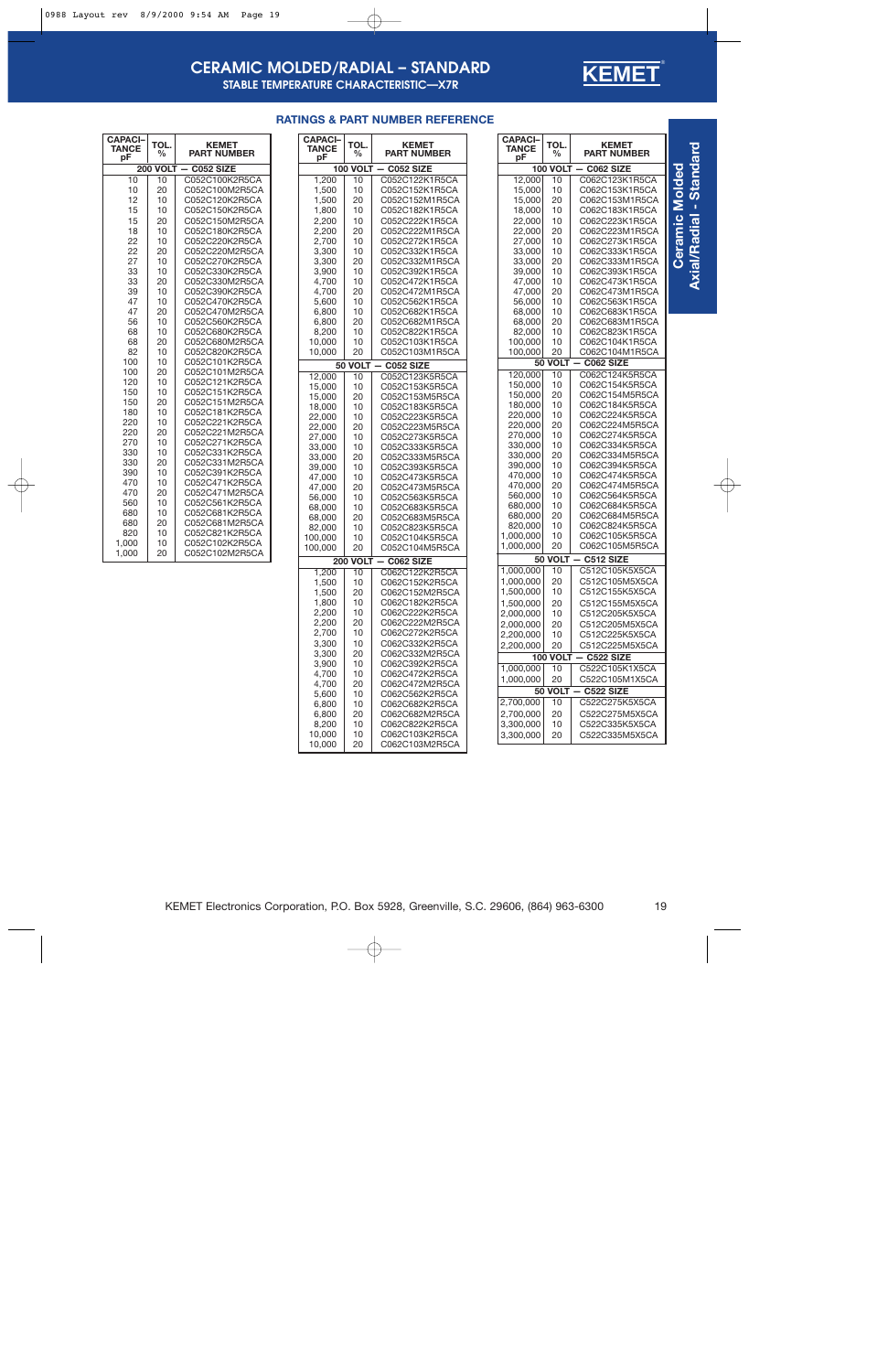<span id="page-19-0"></span>

### **CAPACITOR OUTLINE DRAWINGS (AXIAL LEADS)**



### **DIMENSIONS — INCHES & (MILLIMETERS)**

| <b>CASE</b><br><b>SIZE</b> | <b>MILITARY</b><br><b>EQUIVALENT STYLES</b> |                                    | D                                 | С                                        |
|----------------------------|---------------------------------------------|------------------------------------|-----------------------------------|------------------------------------------|
| C114                       | CC75, CCR75                                 | .160 $\pm$ .010 (4.06 $\pm$ .25)   | $.090 \pm .010$ (2.29 $\pm .25$ ) | $.020, +.000, -.003$ $(.51, +.00, -.08)$ |
| C <sub>124</sub>           | CC76, CCR76                                 | $.250 \pm .010$ (6.35 $\pm .25$ )  | $.090 \pm .010$ (2.29 $\pm .25$ ) | $.020, +.000, -.003$ $(.51, +.00, -.08)$ |
| C <sub>192</sub>           | CC77, CCR77                                 | $.390 \pm .010(9.91 \pm .25)$      | $.140 \pm .010 (3.56 \pm .25)$    | $.025, +.002, -.002$ $(.64, +.05, -.05)$ |
| C <sub>202</sub>           | CC78, CCR78                                 | $.500 \pm .020$ (12.70 $\pm .51$ ) | $.250 \pm .015$ (6.35 $\pm .38$ ) | $.025, +.002, -.002$ $(.64, +.05, -.05)$ |
| C <sub>222</sub>           | CC79, CCR79                                 | $.690 \pm .030$ (17.53 $\pm .76$ ) | $.350 \pm .020$ (8.89 $\pm .51$ ) | $.025, +.002, -.002$ $(.64, +.05, -.05)$ |

### **CAPACITOR OUTLINE DRAWINGS (RADIAL LEADS)**



\* Leads are .625 minimum when tape and reel packaged

### **DIMENSIONS — INCHES & (MILLIMETERS)**

| <b>CASE</b><br><b>SIZE</b> | <b>MILITARY</b><br><b>EQUIVALENT</b><br><b>STYLES</b> | н<br><b>HEIGHT</b>                 | <b>LENGTH</b>                      | W<br><b>WIDTH</b>                  | <b>LEAD</b><br><b>SPACING</b>      |
|----------------------------|-------------------------------------------------------|------------------------------------|------------------------------------|------------------------------------|------------------------------------|
| C052/<br>C056              | <b>CC05, CCR05</b>                                    | $.190 \pm .010 (4.83 \pm .25)$     | .190 $\pm$ .010 (4.83 $\pm$ .25)   | $.090 \pm .010$ (2.29 $\pm .25$ )  | $.200 \pm .015(5.08 \pm .38)$      |
| C062/<br>C066              | CC06, CCR06                                           | $.290 \pm .010$ (7.37 $\pm .25$ )  | $.290 \pm .010 (7.37 \pm .25)$     | $.090 \pm .010$ (2.29 $\pm .25$ )  | $.200 \pm .015(5.08 \pm .38)$      |
| C <sub>512</sub>           | CC07, CCR07                                           | $.480 \pm .020$ (12.19 $\pm .51$ ) | $.480 \pm .020$ (12.19 $\pm .51$ ) | $.140 \pm .010$ (3.56 $\pm .25$ )* | $.400 \pm .020$ (10.16 $\pm .51$ ) |
| C <sub>522</sub>           | CC08, CCR08                                           | $.480 \pm .020$ (12.19 $\pm .51$ ) | $.480 \pm .020$ (12.19 $\pm .51$ ) | $.240 \pm .010$ (6.10 $\pm .25$ )  | $.400 \pm .020$ (10.16 $\pm .51$ ) |

\* 0.200 (5.08) maximum for 100,000 pF only.

### **For packaging information, see page[s 32,](#page-31-0) [33](#page-32-0) and [34.](#page-33-0)**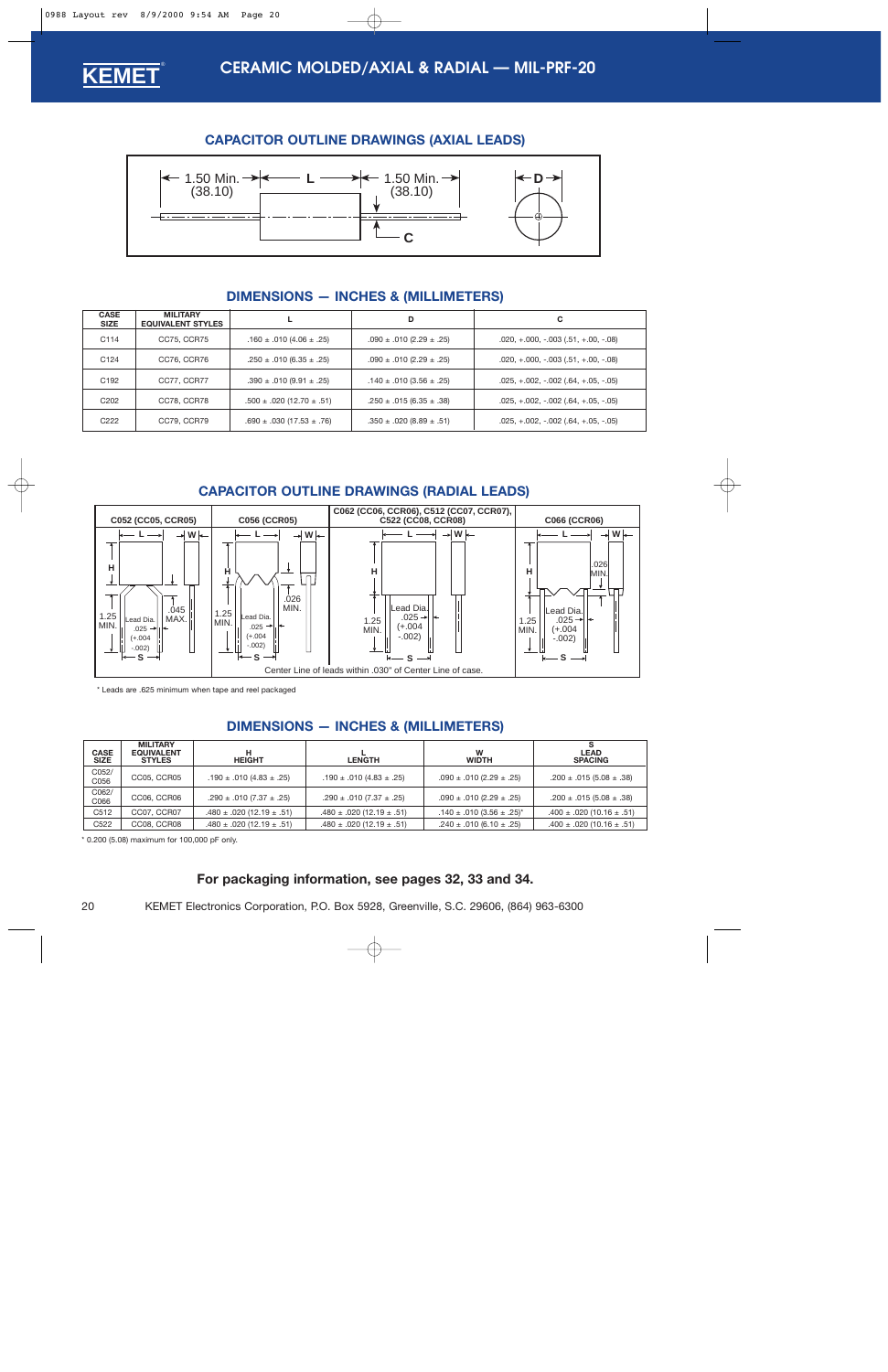



<span id="page-20-0"></span>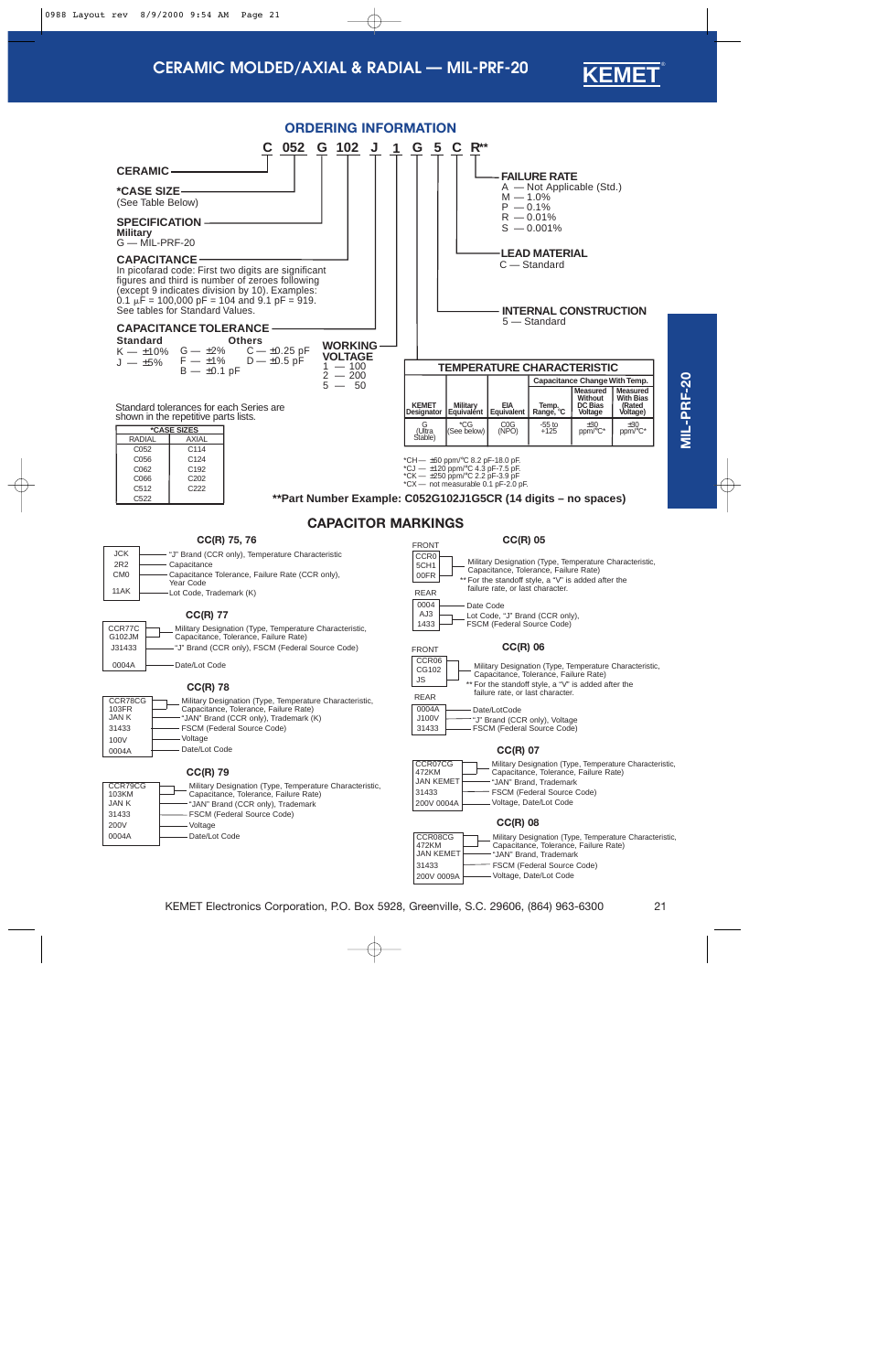<span id="page-21-0"></span>

### **CERAMIC MOLDED/AXIAL — MIL-PRF-20 ULTRA-STABLE TEMPERATURE CHARACTERISTIC — CG (EIA-C0G)**

### **RATINGS & PART NUMBER REFERENCE**

| CAP.<br>рF | <b>KEMET</b><br><b>PART NUMBER</b>                                                                                                        | <b>MILITARY STYLE</b><br>cс  | <b>MILITARY STYLE</b><br><b>CCR</b>  | CAP.<br>рF     | <b>KEMET</b><br><b>PART NUMBER</b>                     | <b>MILITARY STYLE</b><br>CС  | <b>MILITARY STYLE</b><br><b>CCR</b>  |
|------------|-------------------------------------------------------------------------------------------------------------------------------------------|------------------------------|--------------------------------------|----------------|--------------------------------------------------------|------------------------------|--------------------------------------|
|            | 200 VOLT - C114 (CC(R)75 PER MIL-PRF-20/27)                                                                                               |                              |                                      |                | 100 VOLT - C114 (CC(R)75 PER MIL-PRF-20/27)            |                              |                                      |
| 1.0        | C114G109(2)2G5C(1)                                                                                                                        | CC75CX1R0(2)                 | CCR75CX1R0(2)(1)                     | 82.0           | C114G820(4)1G5C(1)                                     | CC75CG820(4)                 | CCR75CG820(4)(1)                     |
| 1.1        | C114G119(2)2G5C(1)                                                                                                                        | CC75CX1R1(2)                 | CCR75CX1R1(2)(1)                     | 91.0           | C114G910(4)1G5C(1)                                     | CC75CG910(4)                 | CCR75CG910(4)(1)                     |
| 1.2        | C114G129(2)2G5C(1)                                                                                                                        | CC75CX1R2(2)                 | CCR75CX1R2(2)(1)                     | 100.0          | C114G101(4)1G5C(1)                                     | CC75CG101(4)                 | CCR75CG101(4)(1)                     |
| 1.3        | C114G139(2)2G5C(1)                                                                                                                        | CC75CX1R3(2)                 | CCR75CX1R3(2)(1)                     | 110.0          | C114G111(4)1G5C(1)                                     | CC75CG111(4)                 | CCR75CG111(4)(1)                     |
| 1.5        | C114G159(2)2G5C(1)                                                                                                                        | CC75CX1R5(2)                 | CCR75CX1R5(2)(1)                     | 120.0          | C114G121(4)1G5C(1)                                     | CC75CG121(4)                 | CCR75CG121(4)(1)                     |
| 1.6        | C114G169(2)2G5C(1)                                                                                                                        | CC75CX1R6(2)                 | CCR75CX1R6(2)(1)                     | 130.0          | C114G131(4)1G5C(1)                                     | CC75CG131(4)                 | CCR75CG131(4)(1)                     |
| 1.8        | C114G189(2)2G5C(1)                                                                                                                        | CC75CX1R8(2)                 | CCR75CX1R8(2)(1)                     | 150.0          | C114G151(4)1G5C(1)                                     | CC75CG151(4)                 | CCR75CG151(4)(1)                     |
| 2.0        | C114G209(2)2G5C(1)                                                                                                                        | CC75CX2R0(2)                 | CCR75CX2R0(2)(1)                     | 160.0          | C114G161(4)1G5C(1)                                     | CC75CG161(4)                 | CCR75CG161(4)(1)                     |
| 2.2        | C114G229(2)2G5C(1)                                                                                                                        | CC75CK2R2(2)                 | CCR75CK2R2(2)(1)                     | 180.0          | C114G181(4)1G5C(1)                                     | CC75CG181(4)                 | CCR75CG181(4)(1)                     |
| 2.4<br>2.7 | C114G249(2)2G5C(1)<br>C114G279(3)2G5C(1)                                                                                                  | CC75CK2R4(2)<br>CC75CK2R7(3) | CCR75CK2R4(2)(1)                     | 200.0          | C114G201(4)1G5C(1)                                     | CC75CG201(4)                 | CCR75CG201(4)(1)                     |
| 3.0        | C114G309(3)2G5C(1)                                                                                                                        | CC75CK3R0(3)                 | CCR75CK2R7(3)(1)<br>CCR75CK3R0(3)(1) | 220.0          | C114G221(4)1G5C(1)                                     | CC75CG221(4)                 | CCR75CG221(4)(1)                     |
| 3.3        | C114G339(3)2G5C(1)                                                                                                                        | CC75CK3R3(3)                 | CCR75CK3R3(3)(1)                     | 240.0          | C114G241(4)1G5C(1)                                     | CC75CG241(4)                 | CCR75CG241(4)(1)                     |
| 3.6        | C114G369(3)2G5C(1)                                                                                                                        | CC75CK3R6(3)                 | CCR75CK3R6(3)(1)                     |                | 50 VOLT - C114 (CC(R)75 PER MIL-PRF-20/27)             |                              |                                      |
| 3.9        | C114G399(3)2G5C(1)                                                                                                                        | CC75CK3R9(3)                 | CCR75CK3R9(3)(1)                     | 270.0          | C114G271(4)5G5C(1)                                     | CC75CG271(4)                 | CCR75CG271(4)(1)                     |
| 4.3        | C114G439(3)2G5C(1)                                                                                                                        | CC75CJ4R3(3)                 | CCR75CJ4R3(3)(1)                     | 300.0          | C114G301(4)5G5C(1)                                     | CC75CG301(4)                 | CCR75CG301(4)(1)                     |
| 4.7        | C114G479(3)2G5C(1)                                                                                                                        | CC75CJ4R7(3)                 | CCR75CJ4R7(3)(1)                     | 330.0          | C114G331(4)5G5C(1)                                     | CC75CG331(4)                 | CCR75CG331(4)(1)                     |
| 5.1        | C114G519(3)2G5C(1)                                                                                                                        | CC75CJ5R1(3)                 | CCR75CJ5R1(3)(1)                     | 360.0          | C114G361(4)5G5C(1)                                     | CC75CG361(4)                 | CCR75CG361(4)(1)                     |
| 5.6        | C114G569(3)2G5C(1)                                                                                                                        | CC75CJ5R6(3)                 | CCR75CJ5R6(3)(1)                     | 390.0          | C114G391(4)5G5C(1)                                     | CC75CG391(4)                 | CCR75CG391(4)(1)                     |
| 6.2        | C114G629(3)2G5C(1)                                                                                                                        | CC75CJ6R2(3)                 | CCR75CJ6R2(3)(1)                     | 430.0          | C114G431(4)5G5C(1)                                     | CC75CG431(4)                 | CCR75CG431(4)(1)                     |
| 6.8        | C114G689(3)2G5C(1)                                                                                                                        | CC75CJ6R8(3)                 | CCR75CJ6R8(3)(1)                     | 470.0          | C114G471(4)5G5C(1)                                     | CC75CG471(4)                 | CCR75CG471(4)(1)                     |
| 7.5        | C114G759(3)2G5C(1)                                                                                                                        | CC75CJ7R5(3)                 | CCR75CJ7R5(3)(1)                     | 510.0          | C114G511(4)5G5C(1)                                     | CC75CG511(4)                 | CCR75CG511(4)(1)                     |
| 8.2        | C114G829(3)2G5C(1)                                                                                                                        | CC75CH8R2(3)                 | CCR75CH8R2(3)(1)                     | 560.0          | C114G561(4)5G5C(1)                                     | CC75CG561(4)                 | CCR75CG561(4)(1)                     |
| 9.1        | C114G919(3)2G5C(1)                                                                                                                        | CC75CH9R1(3)                 | CCR75CH9R1(3)(1)                     | 620.0          | C114G621(4)5G5C(1)                                     | CC75CG621(4)                 | CCR75CG621(4)(1)                     |
| 10.0       | C114G100(4)2G5C(1)                                                                                                                        | CC75CH100(4)                 | CCR75CH100(4)(1)                     | 680.0          | C114G681(4)5G5C(1)                                     | CC75CG681(4)                 | CCR75CG681(4)(1)                     |
| 11.0       | C114G110(4)2G5C(1)                                                                                                                        | CC75CH110(4)                 | CCR75CH110(4)(1)                     |                | 200 VOLT - C124 (CC(R)76 PER MIL-PRF-20/28)            |                              |                                      |
| 12.0       | C114G120(4)2G5C(1)                                                                                                                        | CC75CH120(4)                 | CCR75CH120(4)(1)                     | 82.0           | C124G820(4)2G5C(1)                                     | CC76CG820(4)                 | CCR76CG820(4)(1)                     |
| 13.0       | C114G130(4)2G5C(1)                                                                                                                        | CC75CH130(4)                 | CCR75CH130(4)(1)                     | 91.0           | C124G910(4)2G5C(1)                                     | CC76CG910(4)                 | CCR76CG910(4)(1)                     |
| 15.0       | C114G150(4)2G5C(1)                                                                                                                        | CC75CH150(4)                 | CCR75CH150(4)(1)                     | 100.0          | C124G101(4)2G5C(1)                                     | CC76CG101(4)                 | CCR76CG101(4)(1)                     |
| 16.0       | C114G160(4)2G5C(1)                                                                                                                        | CC75CH160(4)                 | CCR75CH160(4)(1)                     | 110.0          | C124G111( <u>4</u> )2G5C( <u>1</u> )                   | CC76CG111(4)                 | CCR76CG111(4)(1)                     |
| 18.0       | C114G180(4)2G5C(1)                                                                                                                        | CC75CH180(4)                 | CCR75CH180(4)(1)                     | 120.0          | C124G121(4)2G5C(1)                                     | CC76CG121(4)                 | CCR76CG121(4)(1)                     |
| 20.0       | C114G200(4)2G5C(1)                                                                                                                        | CC75CG200(4)                 | CCR75CG200(4)(1)                     | 130.0          | C124G131(4)2G5C(1)                                     | CC76CG131(4)                 | CCR76CG131(4)(1)                     |
| 22.0       | C114G220(4)2G5C(1)                                                                                                                        | CC75CG220(4)                 | CCR75CG220(4)(1)                     |                |                                                        |                              |                                      |
| 24.0       | C114G240(4)2G5C(1)                                                                                                                        | CC75CG240(4)                 | CCR75CG240(4)(1)                     |                | 100 VOLT - C124 (CC(R)76 PER MIL-PRF-20/28)            |                              |                                      |
| 27.0       | C114G270(4)2G5C(1)                                                                                                                        | CC75CG270(4)                 | CCR75CG270(4)(1)                     | 270.0          | C124G271(4)1G5C(1)                                     | CC76CG271(4)                 | CCR76CG271(4)(1)                     |
| 30.0       | C114G300(4)2G5C(1)                                                                                                                        | CC75CG300(4)                 | CCR75CG300(4)(1)                     | 300.0          | C124G301(4)1G5C(1)                                     | CC76CG301(4)                 | CCR76CG301(4)(1)                     |
| 33.0       | $C114G330(\underline{4})2G5C(\underline{1})$                                                                                              | CC75CG330(4)                 | CCR75CG330(4)(1)                     | 330.0          | C124G331(4)1G5C(1)                                     | CC76CG331(4)                 | CCR76CG331(4)(1)                     |
| 36.0       | C114G360(4)2G5C(1)                                                                                                                        | CC75CG360(4)                 | CCR75CG360(4)(1)                     | 360.0          | C124G361(4)1G5C(1)                                     | CC76CG361(4)                 | CCR76CG361(4)(1)                     |
| 39.0       | C114G390(4)2G5C(1)                                                                                                                        | CC75CG390(4)                 | CCR75CG390(4)(1)                     | 390.0          | C124G391(4)1G5C(1)                                     | CC76CG391(4)                 | CCR76CG391(4)(1)                     |
| 43.0       | C114G430(4)2G5C(1)                                                                                                                        | CC75CG430(4)                 | CCR75CG430(4)(1)                     | 430.0<br>470.0 | C124G431(4)1G5C(1)<br>C124G471(4)1G5C(1)               | CC76CG431(4)<br>CC76CG471(4) | CCR76CG431(4)(1)<br>CCR76CG471(4)(1) |
| 47.0       | C114G470(4)2G5C(1)                                                                                                                        | CC75CG470(4)                 | CCR75CG470(4)(1)                     | 510.0          |                                                        | CC76CG511(4)                 | CCR76CG511(4)(1)                     |
| 51.0       | C114G510(4)2G5C(1)                                                                                                                        | CC75CG510(4)                 | CCR75CG510(4)(1)                     | 560.0          | C124G511(4)1G5C(1)<br>C124G561(4)1G5C(1)               | CC76CG561(4)                 | CCR76CG561(4)(1)                     |
| 56.0       | C114G560(4)2G5C(1)                                                                                                                        | CC75CG560(4)                 | CCR75CG560(4)(1)                     | 620.0          | C124G621(4)1G5C(1)                                     | CC76CG621(4)                 | CCR76CG621(4)(1)                     |
| 62.0       | C114G620(4)2G5C(1)                                                                                                                        | CC75CG620(4)                 | CCR75CG620(4)(1)                     | 680.0          | C124G681(4)1G5C(1)                                     | CC76CG681(4)                 | CCR76CG681(4)(1)                     |
| 68.0       | C114G680(4)2G5C(1)                                                                                                                        | CC75CG680(4)                 | CCR75CG680(4)(1)                     |                |                                                        |                              |                                      |
| 75.0       | C114G750(4)2G5C(1)                                                                                                                        | CC75CG750(4)                 | CCR75CG750(4)(1)                     |                | 50 VOLT - C124 (CC(R)76 PER MIL-PRF-20/28)             |                              |                                      |
|            |                                                                                                                                           |                              |                                      |                | 750.0 C124G751(4)5G5C(1) CC76CG751(4) CCR76CG751(4)(1) |                              |                                      |
|            | To complete Part Number, insert the following letters:<br>(1) Available Failure Rates: A (CC styles only); M, P, R & S (CCR styles only). |                              |                                      | 820.0          | C124G821(4)5G5C(1)                                     | CC76CG821(4)                 | CCR76CG821(4)(1)                     |
|            | (2) Available Capacitance Tolerances: B, C.                                                                                               |                              |                                      | 910.0          | C124G911( <u>4</u> )5G5C( <u>1</u> )                   | CC76CG911(4)                 | CCR76CG911(4)(1)                     |
|            | (3) Available Capacitance Tolerances: B, C, D.                                                                                            |                              |                                      | 1,000.0        | C124G102(4)5G5C(1)                                     | CC76CG102(4)                 | CCR76CG102(4)(1)                     |
|            | (4) Available Capacitance Tolerances: F, G, J.                                                                                            |                              |                                      |                | 200 VOLT - C192 (CC(R)77 PER MIL-PRF-20/29)            |                              |                                      |
|            |                                                                                                                                           |                              |                                      | 150.0          | C192G151(4)2G5C(1)                                     | CC77CG151(4)                 | CCR77CG151(4)(1)                     |
|            |                                                                                                                                           |                              |                                      | 160.0          | C192G161(4)2G5C(1)                                     | CC77CG161( <u>4</u> )        | CCR77CG161(4)(1)                     |
|            |                                                                                                                                           |                              |                                      | 180.0          | C192G181(4)2G5C(1)                                     | CC77CG181(4)                 | CCR77CG181(4)(1)                     |
|            |                                                                                                                                           |                              |                                      | 200.0          | C192G201(4)2G5C(1)                                     | CC77CG201(4)                 | CCR77CG201(4)(1)                     |
|            |                                                                                                                                           |                              |                                      | 220.0          | C192G221(4)2G5C(1)                                     | CC77CG221(4)                 | CCR77CG221(4)(1)                     |
|            |                                                                                                                                           |                              |                                      | 240.0          | C192G241(4)2G5C(1)                                     | CC77CG241( <u>4</u> )        | CCR77CG241(4)(1)                     |
|            |                                                                                                                                           |                              |                                      | 270.0          | C192G271(4)2G5C(1)                                     | CC77CG271(4)                 | CCR77CG271(4)(1)                     |
|            |                                                                                                                                           |                              |                                      | 300.0          | C192G301(4)2G5C(1)                                     | CC77CG301( <u>4</u> )        | CCR77CG301(4)(1)                     |

330.0 | C192G331(<u>4)</u>2G5C(<u>1</u>) | CC77CG331(<u>4</u>) | CCR77CG331(<u>4)(1</u>) 360.0 | C192G361(<u>4)</u>2G5C(<u>1</u>) | CC77CG361(<u>4</u>) | CCR77CG361(<u>4)(1</u>) 390.0 | C192G391(<u>4)</u>2G5C(<u>1</u>) | CC77CG391(<u>4</u>) | CCR77CG391(<u>4)(1</u>) 430.0 C192G431(<u>4)</u>2G5C(<u>1</u>) CC77CG431(<u>4</u>) CCR77CG431(<u>4)(1</u>) 470.0 C192G471(4)2G5C(1) CC77CG471(4) CCR77CG471(4)(1)<br>510.0 C192G511(4)2G5C(1) CC77CG511(4) CCR77CG511(4)(1)

560.0 C192G561(<u>4</u>)2G5C(1) CC77CG561(4) CCR77CG561(<u>4)(1)</u> CCR77CG621(4)(1) CCR77CG621(4)(1)  $620.0$   $\bigcirc$  C192G621(4)2G5C(1)  $\bigcirc$  CC77CG621(4) CCR77CG621(4)(1)<br>  $680.0$   $\bigcirc$  C192G681(4)2G5C(1)  $\bigcirc$  CC77CG681(4) CCR77CG681(4)(1)

 $\begin{array}{|c|c|c|c|}\n\hline\n510.0 & C192G511(\underline{4})2G5C(\underline{1}) \\
560.0 & C192G561(\underline{4})2G5C(\underline{1})\n\end{array}$ 

 $C192G681(\underline{4})2G5C(\underline{1})$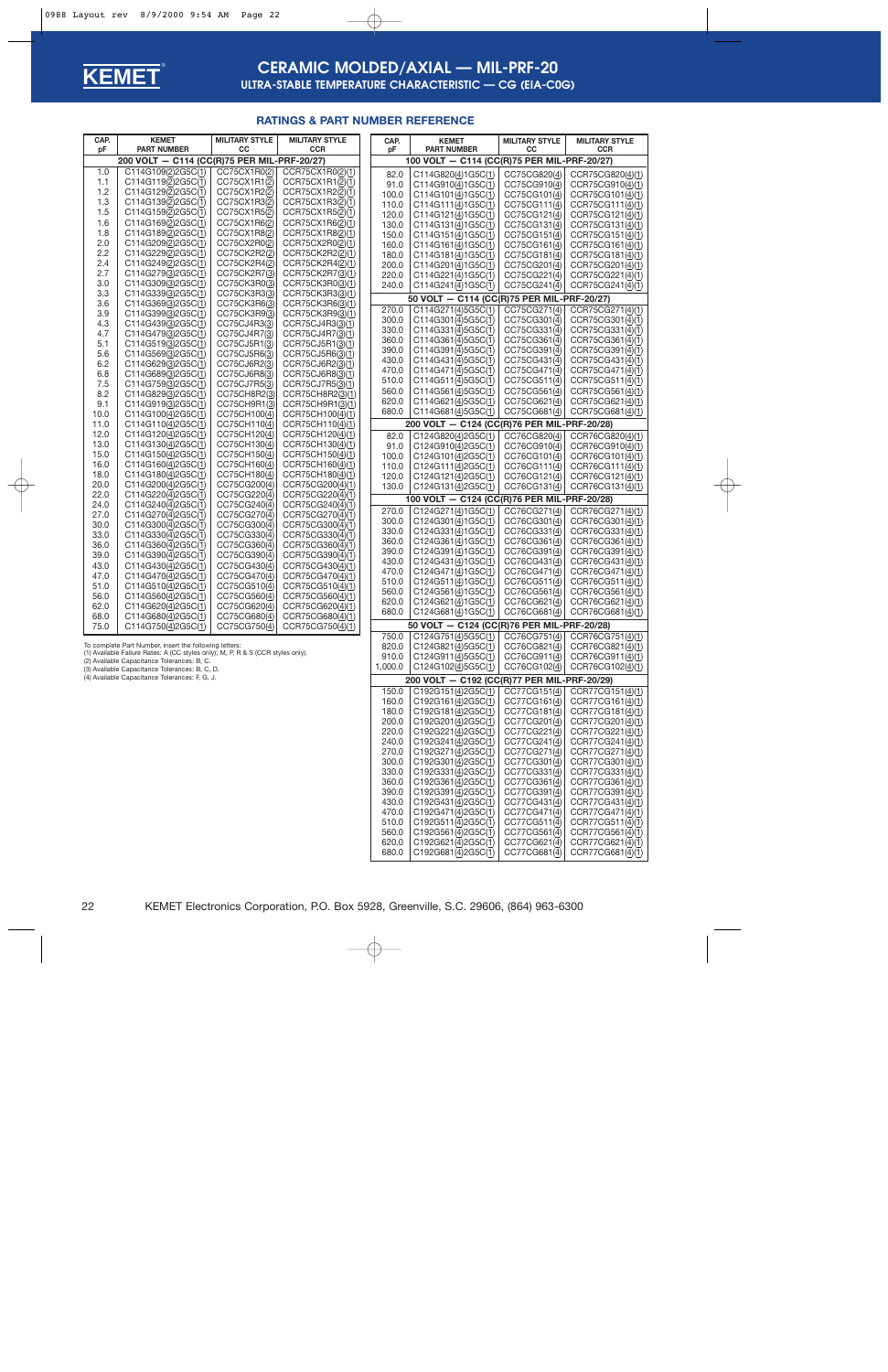

### **RATINGS & PART NUMBER REFERENCE**

| CAP.<br>рF                                  | <b>KEMET</b><br><b>PART NUMBER</b>          | <b>MILITARY STYLE</b><br>СC | <b>MILITARY STYLE</b><br><b>CCR</b> | CAP.<br>рF | <b>KEMET</b><br><b>PART NUMBER</b>          | <b>MILITARY STYLE</b><br>CC | <b>MILITARY STYLE</b><br><b>CCR</b> |
|---------------------------------------------|---------------------------------------------|-----------------------------|-------------------------------------|------------|---------------------------------------------|-----------------------------|-------------------------------------|
| 100 VOLT - C192 (CC(R)77 PER MIL-PRF-20/29) |                                             |                             |                                     |            | 100 VOLT - C202 (CC(R)78 PER MIL-PRF-20/30) |                             |                                     |
| 750.0                                       | C192G751(4)1G5C(1)                          | CC77CG751(4)                | CCR77CG751(4)(1)                    | 3.900.0    | C202G392(5)1G5C(1)                          | CC78CG392(5)                | CCR78CG392(5)(1)                    |
| 820.0                                       | C192G821(4)1G5C(1)                          | CC77CG821(4)                | CCR77CG821(4)(1)                    | 4.700.0    | C202G472(5)1G5C(1)                          | CC78CG472(5)                | CCR78CG472(5)(1)                    |
| 910.0                                       | C192G911(4)1G5C(1)                          | CC77CG911(4)                | CCR77CG911(4)(1)                    | 5.600.0    | C202G562(5)1G5C(1)                          | CC78CG562(5)                | CCR78CG562(5)(1)                    |
| 1,000.0                                     | C192G102(4)1G5C(1)                          | CC77CG102(4)                | CCR77CG102(4)(1)                    | 6,800.0    | C202G682(5)1G5C(1)                          | CC78CG682(5)                | CCR78CG682(5)(1)                    |
| 1.100.0                                     | C192G112(4)1G5C(1)                          | CC77CG112(4)                | CCR77CG112(4)(1)                    | 8.200.0    | C202G822(5)1G5C(1)                          | CC78CG822(5)                | CCR78CG822(5)(1)                    |
| 1,200.0                                     | C192G122(4)1G5C(1)                          | CC77CG122(4)                | CCR77CG122(4)(1)                    | 10,000.0   | C202G103(5)1G5C(1)                          | CC78CG103(5)                | CCR78CG103(5)(1)                    |
| 1,300.0                                     | C192G132(4)1G5C(1)                          | CC77CG132(4)                | CCR77CG132(4)(1)                    | 12,000.0   | C202G123(5)1G5C(1)                          | CC78CG123(5)                | CCR78CG123(5)(1)                    |
| 1,500.0                                     | C192G152(4)1G5C(1)                          | CC77CG152(4)                | CCR77CG152(4)(1)                    |            | 50 VOLT - C202 (CC(R)78 PER MIL-PRF-20/30)  |                             |                                     |
| 1,600.0                                     | C192G162(4)1G5C(1)                          | CC77CG162(4)                | CCR77CG162(4)(1)                    | 15,000.0   | C202G153(5)5G5C(1)                          | CC78CG153(5)                | CCR78CG153(5)(1)                    |
| 1.800.0                                     | C192G182(4)1G5C(1)                          | CC77CG182(4)                | CCR77CG182(4)(1)                    | 18,000.0   | C202G183(5)5G5C(1)                          | CC78CG183(5)                | CCR78CG183(5)(1)                    |
| 2,000.0                                     | C192G202(4)1G5C(1)                          | CC77CG202(4)                | CCR77CG202(4)(1)                    | 22,000.0   | C202G223(5)5G5C(1)                          | CC78CG223(5)                | CCR78CG223(5)(1)                    |
| 2,200.0                                     | C192G222(4)1G5C(1)                          | CC77CG222(4)                | CCR77CG222(4)(1)                    | 27,000.0   | C202G273(5)5G5C(1)                          | CC78CG273(5)                | CCR78CG273(5)(1)                    |
|                                             | 50 VOLT - C192 (CC(R)77 PER MIL-PRF-20/29)  |                             |                                     |            | 200 VOLT - C222 (CC(R)79 PER MIL-PRF-20/31) |                             |                                     |
| 2.400.0                                     | C192G242(4)5G5C(1)                          | CC77CG242(4)                | CCR77CG242(4)(1)                    |            |                                             |                             |                                     |
| 2,700.0                                     | C192G272(4)5G5C(1)                          | CC77CG272(4)                | CCR77CG272(4)(1)                    | 3.900.0    | C222G392(5)2G5C(1)                          | CC79CG392(5)                | CCR79CG392(5)(1)                    |
| 3,000.0                                     | C192G302(4)5G5C(1)                          | CC77CG302(4)                | CCR77CG302(4)(1)                    | 4.700.0    | C222G472(5)2G5C(1)                          | CC79CG472(5)                | CCR79CG472(5)(1)                    |
| 3,300.0                                     | C192G332(4)5G5C(1)                          | CC77CG332(4)                | CCR77CG332(4)(1)                    | 5,600.0    | C222G562(5)2G5C(1)                          | CC79CG562(5)                | CCR79CG562(5)(1)                    |
| 3.600.0                                     | C192G362(4)5G5C(1)                          | CC77CG362(4)                | CCR77CG362(4)(1)                    | 6,800.0    | C222G682(5)2G5C(1)                          | CC79CG682(5)                | CCR79CG682(5)(1)                    |
| 3,900.0                                     | C192G392(4)5G5C(1)                          | CC77CG392(4)                | CCR77CG392(4)(1)                    | 8.200.0    | C222G822(5)2G5C(1)                          | CC79CG822(5)                | CCR79CG822(5)(1)                    |
| 4,300.0                                     | C192G432(4)5G5C(1)                          | CC77CG432(4)                | CCR77CG432(4)(1)                    | 10.000.0   | C222G103(5)2G5C(1)                          | CC79CG103(5)                | CCR79CG103(5)(1)                    |
| 4,700.0                                     | C192G472(4)5G5C(1)                          | CC77CG472(4)                | CCR77CG472(4)(1)                    |            | 100 VOLT - C222 (CC(R)79 PER MIL-PRF-20/31) |                             |                                     |
| 5.100.0                                     | C192G512(5)5G5C(1)                          | CC77CG512(5)                | CCR77CG512(5)(1)                    | 15,000.0   | C222G153(5)1G5C(1)                          | CC79CG153(5)                | CCR79CG153(5)(1)                    |
| 5.600.0                                     | C192G562(5)5G5C(1)                          | CC77CG562(5)                | CCR77CG562(5)(1)                    | 18,000.0   | C222G183(5)1G5C(1)                          | CC79CG183(5)                | CCR79CG183(5)(1)                    |
|                                             | 200 VOLT - C202 (CC(R)78 PER MIL-PRF-20/30) |                             |                                     | 22,000.0   | C222G223(5)1G5C(1)                          | CC79CG223(5)                | CCR79CG223(5)(1)                    |
| 820.0                                       | C202G821(5)2G5C(1)                          | CC78CG821(5)                | CCR78CG821(5)(1)                    | 27,000.0   | C222G273(5)1G5C(1)                          | CC79CG273(5)                | CCR79CG273(5)(1)                    |
| 1,000.0                                     | C202G102(5)2G5C(1)                          | CC78CG102(5)                | CCR78CG102(5)(1)                    | 33,000.0   | C222G333(5)1G5C(1)                          | CC79CG333(5)                | CCR79CG333(5)(1)                    |
| 1,200.0                                     | C202G122(5)2G5C(1)                          | CC78CG122(5)                | CCR78CG122(5)(1)                    | 39,000.0   | C222G393(5)1G5C(1)                          | CC79CG393(5)                | CCR79CG393(5)(1)                    |
| 1,500.0                                     | C202G152(5)2G5C(1)                          | CC78CG152(5)                | CCR78CG152(5)(1)                    |            | 50 VOLT - C222 (CC(R)79 PER MIL-PRF-20/31)  |                             |                                     |
| 1,800.0                                     | C202G182(5)2G5C(1)                          | CC78CG182(5)                | CCR78CG182(5)(1)                    | 47,000.0   | C222G473(5)5G5C(1)                          | CC79CG473(5)                | CCR79CG473(5)(1)                    |
| 2,200.0                                     | C202G222(5)2G5C(1)                          | CC78CG222(5)                | CCR78CG222(5)(1)                    | 56,000.0   | C222G563(5)5G5C(1)                          | CC79CG563(5)                | CCR79CG563(5)(1)                    |
| 2,700.0                                     | C202G272(5)2G5C(1)                          | CC78CG272(5)                | CCR78CG272(5)(1)                    | 68,000.0   | C222G683(5)5G5C(1)                          | CC79CG683(5)                | CCR79CG683(5)(1)                    |
| 3,300.0                                     | C202G332(5)2G5C(1)                          | CC78CG332(5)                | CCR78CG332(5)(1)                    | 82,000.0   | C222G823(5)5G5C(1)                          | CC79CG823(5)                | CCR79CG823(5)(1)                    |

To complete Part Number, insert the following letters:

(1) Available Failure Rates: A (CC styles only); M, P, R & S (CCR styles only).

(2) Available Capacitance Tolerances: B, C. (3) Available Capacitance Tolerances: B, C, D. (4) Available Capacitance Tolerances: F, G, J. (5) Available Capacitance Tolerances: F, G, J, K.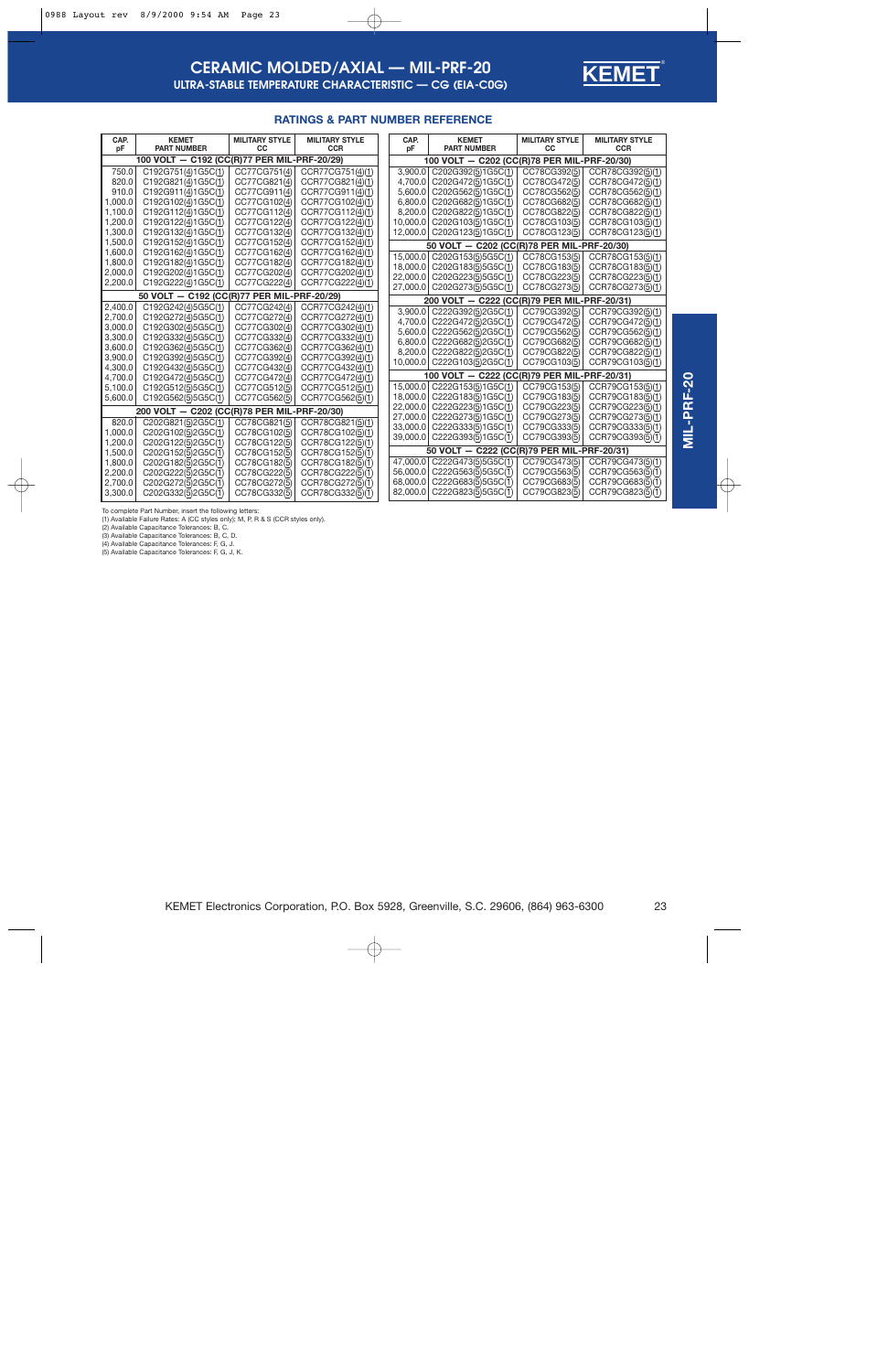

### **CERAMIC MOLDED/RADIAL — MIL-PRF-20 ULTRA-STABLE TEMPERATURE CHARACTERISTIC — CG (EIA-C0G)**

#### **RATINGS & PART NUMBER REFERENCE**

| pF<br><b>PART NUMBER</b><br>pF<br><b>PART NUMBER</b><br><b>CCR</b><br>200 VOLT - C052/C056 SIZE (CC(R)05 PER MIL-PRF-20/35)<br><b>200 VOLT</b><br>C052/C056 SIZE (CC(R)05 PER MIL-PRF-20/35)<br>$\overline{\phantom{m}}$<br>CC05CX1R0(2)<br>C05(6)G109(2)2G5C(1)<br>CCR05CX1R0(2)(1)(7)<br>1.0<br>56.0<br>C05(6)G560(4)2G5C(1)<br>CC05CG560(4) CCR05CG560(4)(1)(7)<br>1.1<br>C05(6)G119(2)2G5C(1)<br>CC05CX1R1(2)<br>CCR05CX1R1(2)(1)(7)<br>62.0<br>C05(6)G620(4)2G5C(1)<br>CC05CG620(4) CCR05CG620(4)(1)(7)<br>1.2<br>C05(6)G129(2)2G5C(1)<br>CC05CX1R2(2)<br>CCR05CX1R2(2)(1)(7)<br>68.0<br>C05(6)G680(4)2G5C(1)<br>CC05CG680(4) CCR05CG680(4)(1)(7)<br>1.3<br>C05(6)G139(2)2G5C(1)<br>CC05CX1R3(2)<br>CCR05CX1R3(2)(1)(7)<br>CC05CG750(4) CCR05CG750(4)(1)(7)<br>75.0<br>C05(6)G750(4)2G5C(1)<br>CC05CX1R5(2)<br>CCR05CX1R5(2)(1)(7)<br>1.5<br>C05(6)G159(2)2G5C(1)<br>82.0<br>C05(6)G820(4)2G5C(1)<br>CC05CG820(4) CCR75CG820(4)(1)(7)<br>CC05CX1R6(2)<br>CCR05CX1R6(2)(1)(7)<br>1.6<br>C05(6)G169(2)2G5C(1)<br>91.0<br>C05(6)G910(4)2G5C(1)<br>CC05CG910(4) CCR05CG910(4)(1)(7)<br>1.8<br>C05(6)G189(2)2G5C(1)<br>CC05CX1R8(2)<br>CCR05CX1R8(2)(1)(7)<br>100.0<br>C05(6)G101(4)2G5C(1)<br>CC05CG101(4) CCR05CG101(4)(1)(7)<br>2.0<br>C05(6)G209(2)2G5C(1)<br>CC05CX2R0(2)<br>CCR05CX2R0(2)(1)(7)<br>110.0<br>C05(6)G111(4)2G5C(1)<br>CC05CG111(4) CCR05CG111(4)(1)(7)<br>2.2<br>C05(6)G229(2)2G5C(1)<br>CC05CK2R2(2)<br>CCR05CK2R2(2)(1)(7)<br>120.0<br>C05(6)G121(4)2G5C(1)<br>CC05CG121(4) CCR05CG121(4)(1)(7)<br>CC05CK2R4(2)<br>CCR05CK2R4(2)(1)(7)<br>2.4<br>C05(6)G249(2)2G5C(1)<br>130.0<br>C05(6)G131(4)2G5C(1)<br>CC05CG131(4) CCR05CG131(4)(1)(7)<br>CC05CK2R7(3)<br>2.7<br>C05(6)G279(3)2G5C(1)<br>CCR05CK2R7(3)(1)(7)<br>150.0<br>C05(6)G151(4)2G5C(1)<br>CC05CG151(4) CCR05CG151(4)(1)(7)<br>CC05CK3R0(3)<br>CCR05CK3R0(3)(1)(7)<br>3.0<br>C05(6)G309(3)2G5C(1)<br>160.0<br>C05(6)G161(4)2G5C(1)<br>CC05CG161(4) CCR05CG161(4)(1)(7)<br>3.3<br>C05(6)G339(3)2G5C(1)<br>CC05CK3R3(3)<br>CCR05CK3R3(3)(1)(7)<br>180.0<br>C05(6)G181(4)2G5C(1)<br>CC05CG181(4) CCR05CG181(4)(1)(7)<br>3.6<br>C05(6)G369(3)2G5C(1)<br>CC05CK3R6(3)<br>CCR05CK3R6(3)(1)(7)<br>200.0<br>C05(6)G201(4)2G5C(1)<br>CC05CG201(4) CCR05CG201(4)(1)(7)<br>3.9<br>C05(6)G399(3)2G5C(1)<br>CC05CK3R9(3)<br>CCR05CK3R9(3)(1)(7)<br>C05(6)G221(4)2G5C(1)<br>CC05CG221(4) CCR05CG221(4)(1)(7)<br>220.0<br>4.3<br>CC05CJ4R3(3)<br>C05(6)G439(3)2G5C(1)<br>CCR05CJ4R3(3)(1)(7)<br>C05(6)G241(4)2G5C(1)<br>CC05CG241(4) CCR05CG241(4)(1)(7)<br>240.0<br>CC05CJ4R7(3)<br>CCR05CJ4R7(3)(1)(7)<br>4.7<br>C05(6)G479(3)2G5C(1)<br>270.0<br>C05(6)G271(4)2G5C(1)<br>CC05CG271(4) CCR05CG271(4)(1)(7)<br>C05(6)G519(3)2G5C(1)<br>CC05CJ5R1(3)<br>CCR05CJ5R1(3)(1)(7)<br>5.1<br>300.0<br>C05(6)G301(4)2G5C(1)<br>CC05CG301(4) CCR05CG301(4)(1)(7)<br>5.6<br>C05(6)G569(3)2G5C(1)<br>CC05CJ5R6(3)<br>CCR05CJ5R6(3)(1)(7)<br>330.0<br>C05(6)G331(4)2G5C(1)<br>CC05CG331(4) CCR05CG331(4)(1)(7)<br>6.2<br>C05(6)G629(3)2G5C(1)<br>CC05CJ6R2(3)<br>CCR05CJ6R2(3)(1)(7)<br>100 VOLT - C052/C056 SIZE (CC(R)05 PER MIL-PRF-20/35)<br>6.8<br>C05(6)G689(3)2G5C(1)<br>CC05CJ6R8(3)<br>CCR05CJ6R8(3)(1)(7)<br>360.0<br>C05(6)G361(4)1G5C(1)<br>CC05CG361(4) CCR05CG361(4)(1)(7)<br>7.5<br>CC05CJ7R5(3)<br>CCR05CJ7R5(3)(1)(7)<br>C05(6)G759(3)2G5C(1)<br>390.0<br>C05(6)G391(4)1G5C(1)<br>CC05CG391(4) CCR05CG391(4)(1)(7)<br>8.2<br>C05(6)G829(3)2G5C(1)<br>CC05CH8R2(3)<br>CCR05CH8R2(3)(1)(7)<br>C05(6)G431(4)1G5C(1)<br>CC05CG431(4) CCR05CG431(4)(1)(7)<br>430.0<br>CC05CH9R1(3) CCR05CH9R1(3)(1)(7)<br>9.1<br>C05(6)G919(3)2G5C(1)<br>C05(6)G471(4)1G5C(1)<br>CC05CG471(4) CCR05CG471(4)(1)(7)<br>470.0<br>10.0<br>C05(6)G100(4)2G5C(1)<br>CC05CH100(4)<br>CCR05CH100(4)(1)(7)<br>C05(6)G511(4)1G5C(1)<br>CC05CG511(4) CCR05CG511(4)(1)(7)<br>510.0<br>11.0<br>CC05CH110(4)<br>CCR05CH110(4)(1)(7)<br>C05(6)G110(4)2G5C(1)<br>C05(6)G561(4)1G5C(1)<br>CC05CG561(4) CCR05CG561(4)(1)(7)<br>560.0<br>12.0<br>C05(6)G120(4)2G5C(1)<br>CC05CH120(4)<br>CCR05CH120(4)(1)(7)<br>620.0<br>C05(6)G621(4)1G5C(1)<br>CC05CG621(4) CCR05CG621(4)(1)(7) |
|-----------------------------------------------------------------------------------------------------------------------------------------------------------------------------------------------------------------------------------------------------------------------------------------------------------------------------------------------------------------------------------------------------------------------------------------------------------------------------------------------------------------------------------------------------------------------------------------------------------------------------------------------------------------------------------------------------------------------------------------------------------------------------------------------------------------------------------------------------------------------------------------------------------------------------------------------------------------------------------------------------------------------------------------------------------------------------------------------------------------------------------------------------------------------------------------------------------------------------------------------------------------------------------------------------------------------------------------------------------------------------------------------------------------------------------------------------------------------------------------------------------------------------------------------------------------------------------------------------------------------------------------------------------------------------------------------------------------------------------------------------------------------------------------------------------------------------------------------------------------------------------------------------------------------------------------------------------------------------------------------------------------------------------------------------------------------------------------------------------------------------------------------------------------------------------------------------------------------------------------------------------------------------------------------------------------------------------------------------------------------------------------------------------------------------------------------------------------------------------------------------------------------------------------------------------------------------------------------------------------------------------------------------------------------------------------------------------------------------------------------------------------------------------------------------------------------------------------------------------------------------------------------------------------------------------------------------------------------------------------------------------------------------------------------------------------------------------------------------------------------------------------------------------------------------------------------------------------------------------------------------------------------------------------------------------------------------------------------------------------------------------------------------------------------------------------------------------------------------------------------------------------------------------------------------------------------------------------------------------------------------------------------------------------------------------------------------------------------------------------------------------------------------------------------------------------------------------------------------------------------------------------------------------------------------------------------------------------------------------------------------------------------------------------------------------------------------------------------------------------|
|                                                                                                                                                                                                                                                                                                                                                                                                                                                                                                                                                                                                                                                                                                                                                                                                                                                                                                                                                                                                                                                                                                                                                                                                                                                                                                                                                                                                                                                                                                                                                                                                                                                                                                                                                                                                                                                                                                                                                                                                                                                                                                                                                                                                                                                                                                                                                                                                                                                                                                                                                                                                                                                                                                                                                                                                                                                                                                                                                                                                                                                                                                                                                                                                                                                                                                                                                                                                                                                                                                                                                                                                                                                                                                                                                                                                                                                                                                                                                                                                                                                                                                                 |
|                                                                                                                                                                                                                                                                                                                                                                                                                                                                                                                                                                                                                                                                                                                                                                                                                                                                                                                                                                                                                                                                                                                                                                                                                                                                                                                                                                                                                                                                                                                                                                                                                                                                                                                                                                                                                                                                                                                                                                                                                                                                                                                                                                                                                                                                                                                                                                                                                                                                                                                                                                                                                                                                                                                                                                                                                                                                                                                                                                                                                                                                                                                                                                                                                                                                                                                                                                                                                                                                                                                                                                                                                                                                                                                                                                                                                                                                                                                                                                                                                                                                                                                 |
|                                                                                                                                                                                                                                                                                                                                                                                                                                                                                                                                                                                                                                                                                                                                                                                                                                                                                                                                                                                                                                                                                                                                                                                                                                                                                                                                                                                                                                                                                                                                                                                                                                                                                                                                                                                                                                                                                                                                                                                                                                                                                                                                                                                                                                                                                                                                                                                                                                                                                                                                                                                                                                                                                                                                                                                                                                                                                                                                                                                                                                                                                                                                                                                                                                                                                                                                                                                                                                                                                                                                                                                                                                                                                                                                                                                                                                                                                                                                                                                                                                                                                                                 |
|                                                                                                                                                                                                                                                                                                                                                                                                                                                                                                                                                                                                                                                                                                                                                                                                                                                                                                                                                                                                                                                                                                                                                                                                                                                                                                                                                                                                                                                                                                                                                                                                                                                                                                                                                                                                                                                                                                                                                                                                                                                                                                                                                                                                                                                                                                                                                                                                                                                                                                                                                                                                                                                                                                                                                                                                                                                                                                                                                                                                                                                                                                                                                                                                                                                                                                                                                                                                                                                                                                                                                                                                                                                                                                                                                                                                                                                                                                                                                                                                                                                                                                                 |
|                                                                                                                                                                                                                                                                                                                                                                                                                                                                                                                                                                                                                                                                                                                                                                                                                                                                                                                                                                                                                                                                                                                                                                                                                                                                                                                                                                                                                                                                                                                                                                                                                                                                                                                                                                                                                                                                                                                                                                                                                                                                                                                                                                                                                                                                                                                                                                                                                                                                                                                                                                                                                                                                                                                                                                                                                                                                                                                                                                                                                                                                                                                                                                                                                                                                                                                                                                                                                                                                                                                                                                                                                                                                                                                                                                                                                                                                                                                                                                                                                                                                                                                 |
|                                                                                                                                                                                                                                                                                                                                                                                                                                                                                                                                                                                                                                                                                                                                                                                                                                                                                                                                                                                                                                                                                                                                                                                                                                                                                                                                                                                                                                                                                                                                                                                                                                                                                                                                                                                                                                                                                                                                                                                                                                                                                                                                                                                                                                                                                                                                                                                                                                                                                                                                                                                                                                                                                                                                                                                                                                                                                                                                                                                                                                                                                                                                                                                                                                                                                                                                                                                                                                                                                                                                                                                                                                                                                                                                                                                                                                                                                                                                                                                                                                                                                                                 |
|                                                                                                                                                                                                                                                                                                                                                                                                                                                                                                                                                                                                                                                                                                                                                                                                                                                                                                                                                                                                                                                                                                                                                                                                                                                                                                                                                                                                                                                                                                                                                                                                                                                                                                                                                                                                                                                                                                                                                                                                                                                                                                                                                                                                                                                                                                                                                                                                                                                                                                                                                                                                                                                                                                                                                                                                                                                                                                                                                                                                                                                                                                                                                                                                                                                                                                                                                                                                                                                                                                                                                                                                                                                                                                                                                                                                                                                                                                                                                                                                                                                                                                                 |
|                                                                                                                                                                                                                                                                                                                                                                                                                                                                                                                                                                                                                                                                                                                                                                                                                                                                                                                                                                                                                                                                                                                                                                                                                                                                                                                                                                                                                                                                                                                                                                                                                                                                                                                                                                                                                                                                                                                                                                                                                                                                                                                                                                                                                                                                                                                                                                                                                                                                                                                                                                                                                                                                                                                                                                                                                                                                                                                                                                                                                                                                                                                                                                                                                                                                                                                                                                                                                                                                                                                                                                                                                                                                                                                                                                                                                                                                                                                                                                                                                                                                                                                 |
|                                                                                                                                                                                                                                                                                                                                                                                                                                                                                                                                                                                                                                                                                                                                                                                                                                                                                                                                                                                                                                                                                                                                                                                                                                                                                                                                                                                                                                                                                                                                                                                                                                                                                                                                                                                                                                                                                                                                                                                                                                                                                                                                                                                                                                                                                                                                                                                                                                                                                                                                                                                                                                                                                                                                                                                                                                                                                                                                                                                                                                                                                                                                                                                                                                                                                                                                                                                                                                                                                                                                                                                                                                                                                                                                                                                                                                                                                                                                                                                                                                                                                                                 |
|                                                                                                                                                                                                                                                                                                                                                                                                                                                                                                                                                                                                                                                                                                                                                                                                                                                                                                                                                                                                                                                                                                                                                                                                                                                                                                                                                                                                                                                                                                                                                                                                                                                                                                                                                                                                                                                                                                                                                                                                                                                                                                                                                                                                                                                                                                                                                                                                                                                                                                                                                                                                                                                                                                                                                                                                                                                                                                                                                                                                                                                                                                                                                                                                                                                                                                                                                                                                                                                                                                                                                                                                                                                                                                                                                                                                                                                                                                                                                                                                                                                                                                                 |
|                                                                                                                                                                                                                                                                                                                                                                                                                                                                                                                                                                                                                                                                                                                                                                                                                                                                                                                                                                                                                                                                                                                                                                                                                                                                                                                                                                                                                                                                                                                                                                                                                                                                                                                                                                                                                                                                                                                                                                                                                                                                                                                                                                                                                                                                                                                                                                                                                                                                                                                                                                                                                                                                                                                                                                                                                                                                                                                                                                                                                                                                                                                                                                                                                                                                                                                                                                                                                                                                                                                                                                                                                                                                                                                                                                                                                                                                                                                                                                                                                                                                                                                 |
|                                                                                                                                                                                                                                                                                                                                                                                                                                                                                                                                                                                                                                                                                                                                                                                                                                                                                                                                                                                                                                                                                                                                                                                                                                                                                                                                                                                                                                                                                                                                                                                                                                                                                                                                                                                                                                                                                                                                                                                                                                                                                                                                                                                                                                                                                                                                                                                                                                                                                                                                                                                                                                                                                                                                                                                                                                                                                                                                                                                                                                                                                                                                                                                                                                                                                                                                                                                                                                                                                                                                                                                                                                                                                                                                                                                                                                                                                                                                                                                                                                                                                                                 |
|                                                                                                                                                                                                                                                                                                                                                                                                                                                                                                                                                                                                                                                                                                                                                                                                                                                                                                                                                                                                                                                                                                                                                                                                                                                                                                                                                                                                                                                                                                                                                                                                                                                                                                                                                                                                                                                                                                                                                                                                                                                                                                                                                                                                                                                                                                                                                                                                                                                                                                                                                                                                                                                                                                                                                                                                                                                                                                                                                                                                                                                                                                                                                                                                                                                                                                                                                                                                                                                                                                                                                                                                                                                                                                                                                                                                                                                                                                                                                                                                                                                                                                                 |
|                                                                                                                                                                                                                                                                                                                                                                                                                                                                                                                                                                                                                                                                                                                                                                                                                                                                                                                                                                                                                                                                                                                                                                                                                                                                                                                                                                                                                                                                                                                                                                                                                                                                                                                                                                                                                                                                                                                                                                                                                                                                                                                                                                                                                                                                                                                                                                                                                                                                                                                                                                                                                                                                                                                                                                                                                                                                                                                                                                                                                                                                                                                                                                                                                                                                                                                                                                                                                                                                                                                                                                                                                                                                                                                                                                                                                                                                                                                                                                                                                                                                                                                 |
|                                                                                                                                                                                                                                                                                                                                                                                                                                                                                                                                                                                                                                                                                                                                                                                                                                                                                                                                                                                                                                                                                                                                                                                                                                                                                                                                                                                                                                                                                                                                                                                                                                                                                                                                                                                                                                                                                                                                                                                                                                                                                                                                                                                                                                                                                                                                                                                                                                                                                                                                                                                                                                                                                                                                                                                                                                                                                                                                                                                                                                                                                                                                                                                                                                                                                                                                                                                                                                                                                                                                                                                                                                                                                                                                                                                                                                                                                                                                                                                                                                                                                                                 |
|                                                                                                                                                                                                                                                                                                                                                                                                                                                                                                                                                                                                                                                                                                                                                                                                                                                                                                                                                                                                                                                                                                                                                                                                                                                                                                                                                                                                                                                                                                                                                                                                                                                                                                                                                                                                                                                                                                                                                                                                                                                                                                                                                                                                                                                                                                                                                                                                                                                                                                                                                                                                                                                                                                                                                                                                                                                                                                                                                                                                                                                                                                                                                                                                                                                                                                                                                                                                                                                                                                                                                                                                                                                                                                                                                                                                                                                                                                                                                                                                                                                                                                                 |
|                                                                                                                                                                                                                                                                                                                                                                                                                                                                                                                                                                                                                                                                                                                                                                                                                                                                                                                                                                                                                                                                                                                                                                                                                                                                                                                                                                                                                                                                                                                                                                                                                                                                                                                                                                                                                                                                                                                                                                                                                                                                                                                                                                                                                                                                                                                                                                                                                                                                                                                                                                                                                                                                                                                                                                                                                                                                                                                                                                                                                                                                                                                                                                                                                                                                                                                                                                                                                                                                                                                                                                                                                                                                                                                                                                                                                                                                                                                                                                                                                                                                                                                 |
|                                                                                                                                                                                                                                                                                                                                                                                                                                                                                                                                                                                                                                                                                                                                                                                                                                                                                                                                                                                                                                                                                                                                                                                                                                                                                                                                                                                                                                                                                                                                                                                                                                                                                                                                                                                                                                                                                                                                                                                                                                                                                                                                                                                                                                                                                                                                                                                                                                                                                                                                                                                                                                                                                                                                                                                                                                                                                                                                                                                                                                                                                                                                                                                                                                                                                                                                                                                                                                                                                                                                                                                                                                                                                                                                                                                                                                                                                                                                                                                                                                                                                                                 |
|                                                                                                                                                                                                                                                                                                                                                                                                                                                                                                                                                                                                                                                                                                                                                                                                                                                                                                                                                                                                                                                                                                                                                                                                                                                                                                                                                                                                                                                                                                                                                                                                                                                                                                                                                                                                                                                                                                                                                                                                                                                                                                                                                                                                                                                                                                                                                                                                                                                                                                                                                                                                                                                                                                                                                                                                                                                                                                                                                                                                                                                                                                                                                                                                                                                                                                                                                                                                                                                                                                                                                                                                                                                                                                                                                                                                                                                                                                                                                                                                                                                                                                                 |
|                                                                                                                                                                                                                                                                                                                                                                                                                                                                                                                                                                                                                                                                                                                                                                                                                                                                                                                                                                                                                                                                                                                                                                                                                                                                                                                                                                                                                                                                                                                                                                                                                                                                                                                                                                                                                                                                                                                                                                                                                                                                                                                                                                                                                                                                                                                                                                                                                                                                                                                                                                                                                                                                                                                                                                                                                                                                                                                                                                                                                                                                                                                                                                                                                                                                                                                                                                                                                                                                                                                                                                                                                                                                                                                                                                                                                                                                                                                                                                                                                                                                                                                 |
|                                                                                                                                                                                                                                                                                                                                                                                                                                                                                                                                                                                                                                                                                                                                                                                                                                                                                                                                                                                                                                                                                                                                                                                                                                                                                                                                                                                                                                                                                                                                                                                                                                                                                                                                                                                                                                                                                                                                                                                                                                                                                                                                                                                                                                                                                                                                                                                                                                                                                                                                                                                                                                                                                                                                                                                                                                                                                                                                                                                                                                                                                                                                                                                                                                                                                                                                                                                                                                                                                                                                                                                                                                                                                                                                                                                                                                                                                                                                                                                                                                                                                                                 |
|                                                                                                                                                                                                                                                                                                                                                                                                                                                                                                                                                                                                                                                                                                                                                                                                                                                                                                                                                                                                                                                                                                                                                                                                                                                                                                                                                                                                                                                                                                                                                                                                                                                                                                                                                                                                                                                                                                                                                                                                                                                                                                                                                                                                                                                                                                                                                                                                                                                                                                                                                                                                                                                                                                                                                                                                                                                                                                                                                                                                                                                                                                                                                                                                                                                                                                                                                                                                                                                                                                                                                                                                                                                                                                                                                                                                                                                                                                                                                                                                                                                                                                                 |
|                                                                                                                                                                                                                                                                                                                                                                                                                                                                                                                                                                                                                                                                                                                                                                                                                                                                                                                                                                                                                                                                                                                                                                                                                                                                                                                                                                                                                                                                                                                                                                                                                                                                                                                                                                                                                                                                                                                                                                                                                                                                                                                                                                                                                                                                                                                                                                                                                                                                                                                                                                                                                                                                                                                                                                                                                                                                                                                                                                                                                                                                                                                                                                                                                                                                                                                                                                                                                                                                                                                                                                                                                                                                                                                                                                                                                                                                                                                                                                                                                                                                                                                 |
|                                                                                                                                                                                                                                                                                                                                                                                                                                                                                                                                                                                                                                                                                                                                                                                                                                                                                                                                                                                                                                                                                                                                                                                                                                                                                                                                                                                                                                                                                                                                                                                                                                                                                                                                                                                                                                                                                                                                                                                                                                                                                                                                                                                                                                                                                                                                                                                                                                                                                                                                                                                                                                                                                                                                                                                                                                                                                                                                                                                                                                                                                                                                                                                                                                                                                                                                                                                                                                                                                                                                                                                                                                                                                                                                                                                                                                                                                                                                                                                                                                                                                                                 |
|                                                                                                                                                                                                                                                                                                                                                                                                                                                                                                                                                                                                                                                                                                                                                                                                                                                                                                                                                                                                                                                                                                                                                                                                                                                                                                                                                                                                                                                                                                                                                                                                                                                                                                                                                                                                                                                                                                                                                                                                                                                                                                                                                                                                                                                                                                                                                                                                                                                                                                                                                                                                                                                                                                                                                                                                                                                                                                                                                                                                                                                                                                                                                                                                                                                                                                                                                                                                                                                                                                                                                                                                                                                                                                                                                                                                                                                                                                                                                                                                                                                                                                                 |
|                                                                                                                                                                                                                                                                                                                                                                                                                                                                                                                                                                                                                                                                                                                                                                                                                                                                                                                                                                                                                                                                                                                                                                                                                                                                                                                                                                                                                                                                                                                                                                                                                                                                                                                                                                                                                                                                                                                                                                                                                                                                                                                                                                                                                                                                                                                                                                                                                                                                                                                                                                                                                                                                                                                                                                                                                                                                                                                                                                                                                                                                                                                                                                                                                                                                                                                                                                                                                                                                                                                                                                                                                                                                                                                                                                                                                                                                                                                                                                                                                                                                                                                 |
|                                                                                                                                                                                                                                                                                                                                                                                                                                                                                                                                                                                                                                                                                                                                                                                                                                                                                                                                                                                                                                                                                                                                                                                                                                                                                                                                                                                                                                                                                                                                                                                                                                                                                                                                                                                                                                                                                                                                                                                                                                                                                                                                                                                                                                                                                                                                                                                                                                                                                                                                                                                                                                                                                                                                                                                                                                                                                                                                                                                                                                                                                                                                                                                                                                                                                                                                                                                                                                                                                                                                                                                                                                                                                                                                                                                                                                                                                                                                                                                                                                                                                                                 |
|                                                                                                                                                                                                                                                                                                                                                                                                                                                                                                                                                                                                                                                                                                                                                                                                                                                                                                                                                                                                                                                                                                                                                                                                                                                                                                                                                                                                                                                                                                                                                                                                                                                                                                                                                                                                                                                                                                                                                                                                                                                                                                                                                                                                                                                                                                                                                                                                                                                                                                                                                                                                                                                                                                                                                                                                                                                                                                                                                                                                                                                                                                                                                                                                                                                                                                                                                                                                                                                                                                                                                                                                                                                                                                                                                                                                                                                                                                                                                                                                                                                                                                                 |
| 13.0<br>C05(6)G130(4)2G5C(1)<br>CC05CH130(4)<br>CCR05CH130(4)(1)(7)                                                                                                                                                                                                                                                                                                                                                                                                                                                                                                                                                                                                                                                                                                                                                                                                                                                                                                                                                                                                                                                                                                                                                                                                                                                                                                                                                                                                                                                                                                                                                                                                                                                                                                                                                                                                                                                                                                                                                                                                                                                                                                                                                                                                                                                                                                                                                                                                                                                                                                                                                                                                                                                                                                                                                                                                                                                                                                                                                                                                                                                                                                                                                                                                                                                                                                                                                                                                                                                                                                                                                                                                                                                                                                                                                                                                                                                                                                                                                                                                                                             |
| C05(6)G681(4)1G5C(1)<br>CC05CG681(4) CCR05CG681(4)(1)(7)<br>680.0<br>15.0<br>C05(6)G150(4)2G5C(1)<br>CC05CH150(4)<br>CCR05CH150(4)(1)(7)                                                                                                                                                                                                                                                                                                                                                                                                                                                                                                                                                                                                                                                                                                                                                                                                                                                                                                                                                                                                                                                                                                                                                                                                                                                                                                                                                                                                                                                                                                                                                                                                                                                                                                                                                                                                                                                                                                                                                                                                                                                                                                                                                                                                                                                                                                                                                                                                                                                                                                                                                                                                                                                                                                                                                                                                                                                                                                                                                                                                                                                                                                                                                                                                                                                                                                                                                                                                                                                                                                                                                                                                                                                                                                                                                                                                                                                                                                                                                                        |
| C05(6)G751(4)1G5C(1)<br>CC05CG751(4) CCR05CG751(4)(1)(7)<br>750.0<br>16.0<br>CC05CH160(4)<br>CCR05CH160(4)(1)(7)<br>C05(6)G160(4)2G5C(1)                                                                                                                                                                                                                                                                                                                                                                                                                                                                                                                                                                                                                                                                                                                                                                                                                                                                                                                                                                                                                                                                                                                                                                                                                                                                                                                                                                                                                                                                                                                                                                                                                                                                                                                                                                                                                                                                                                                                                                                                                                                                                                                                                                                                                                                                                                                                                                                                                                                                                                                                                                                                                                                                                                                                                                                                                                                                                                                                                                                                                                                                                                                                                                                                                                                                                                                                                                                                                                                                                                                                                                                                                                                                                                                                                                                                                                                                                                                                                                        |
| C05(6)G821(4)1G5C(1)<br>CC05CG821(4) CCR05CG821(4)(1)(7)<br>820.0<br>18.0<br>C05(6)G180(4)2G5C(1)<br>CC05CH180(4)<br>CCR05CH180(4)(1)(7)                                                                                                                                                                                                                                                                                                                                                                                                                                                                                                                                                                                                                                                                                                                                                                                                                                                                                                                                                                                                                                                                                                                                                                                                                                                                                                                                                                                                                                                                                                                                                                                                                                                                                                                                                                                                                                                                                                                                                                                                                                                                                                                                                                                                                                                                                                                                                                                                                                                                                                                                                                                                                                                                                                                                                                                                                                                                                                                                                                                                                                                                                                                                                                                                                                                                                                                                                                                                                                                                                                                                                                                                                                                                                                                                                                                                                                                                                                                                                                        |
| C05(6)G911(4)1G5C(1)<br>CC05CG911(4) CCR05CG911(4)(1)(7)<br>910.0<br>20.0<br>CC05CG200(4)<br>C05(6)G200(4)2G5C(1)<br>CCR05CG200(4)(1)(7)                                                                                                                                                                                                                                                                                                                                                                                                                                                                                                                                                                                                                                                                                                                                                                                                                                                                                                                                                                                                                                                                                                                                                                                                                                                                                                                                                                                                                                                                                                                                                                                                                                                                                                                                                                                                                                                                                                                                                                                                                                                                                                                                                                                                                                                                                                                                                                                                                                                                                                                                                                                                                                                                                                                                                                                                                                                                                                                                                                                                                                                                                                                                                                                                                                                                                                                                                                                                                                                                                                                                                                                                                                                                                                                                                                                                                                                                                                                                                                        |
| 1.000.0<br>C05(6)G102(4)1G5C(1)<br>CC05CG102(4) CCR05CG102(4)(1)(7)<br>22.0<br>C05(6)G220(4)2G5C(1)<br>CC05CG220(4)<br>CCR05CG220(4)(1)(7)                                                                                                                                                                                                                                                                                                                                                                                                                                                                                                                                                                                                                                                                                                                                                                                                                                                                                                                                                                                                                                                                                                                                                                                                                                                                                                                                                                                                                                                                                                                                                                                                                                                                                                                                                                                                                                                                                                                                                                                                                                                                                                                                                                                                                                                                                                                                                                                                                                                                                                                                                                                                                                                                                                                                                                                                                                                                                                                                                                                                                                                                                                                                                                                                                                                                                                                                                                                                                                                                                                                                                                                                                                                                                                                                                                                                                                                                                                                                                                      |
| 1.100.0<br>C05(6)G112(4)1G5C(1)<br>CC05CG112(4) CCR05CG112(4)(1)(7)<br>24.0<br>C05(6)G240(4)2G5C(1)<br>CC05CG240(4)<br>CCR05CG240(4)(1)(7)                                                                                                                                                                                                                                                                                                                                                                                                                                                                                                                                                                                                                                                                                                                                                                                                                                                                                                                                                                                                                                                                                                                                                                                                                                                                                                                                                                                                                                                                                                                                                                                                                                                                                                                                                                                                                                                                                                                                                                                                                                                                                                                                                                                                                                                                                                                                                                                                                                                                                                                                                                                                                                                                                                                                                                                                                                                                                                                                                                                                                                                                                                                                                                                                                                                                                                                                                                                                                                                                                                                                                                                                                                                                                                                                                                                                                                                                                                                                                                      |
| CC05CG122(4) CCR05CG122(4)(1)(7)<br>1,200.0<br>C05(6)G122(4)1G5C(1)<br>27.0<br>C05(6)G270(4)2G5C(1)<br>CC05CG270(4)<br>CCR05CG270(4)(1)(7)                                                                                                                                                                                                                                                                                                                                                                                                                                                                                                                                                                                                                                                                                                                                                                                                                                                                                                                                                                                                                                                                                                                                                                                                                                                                                                                                                                                                                                                                                                                                                                                                                                                                                                                                                                                                                                                                                                                                                                                                                                                                                                                                                                                                                                                                                                                                                                                                                                                                                                                                                                                                                                                                                                                                                                                                                                                                                                                                                                                                                                                                                                                                                                                                                                                                                                                                                                                                                                                                                                                                                                                                                                                                                                                                                                                                                                                                                                                                                                      |
| 1,300.0<br>C05(6)G132(4)1G5C(1)<br>CC05CG132(4) CCR05CG132(4)(1)(7)<br>30.0<br>CC05CG300(4)<br>CCR05CG300(4)(1)(7)<br>C05(6)G300(4)2G5C(1)                                                                                                                                                                                                                                                                                                                                                                                                                                                                                                                                                                                                                                                                                                                                                                                                                                                                                                                                                                                                                                                                                                                                                                                                                                                                                                                                                                                                                                                                                                                                                                                                                                                                                                                                                                                                                                                                                                                                                                                                                                                                                                                                                                                                                                                                                                                                                                                                                                                                                                                                                                                                                                                                                                                                                                                                                                                                                                                                                                                                                                                                                                                                                                                                                                                                                                                                                                                                                                                                                                                                                                                                                                                                                                                                                                                                                                                                                                                                                                      |
| CC05CG152(4) CCR05CG152(4)(1)(Z)<br>1,500.0<br>C05(6)G152(4)1G5C(1)<br>CC05CG330(4)<br>CCR05CG330(4)(1)(7)<br>33.0<br>C05(6)G330(4)2G5C(1)                                                                                                                                                                                                                                                                                                                                                                                                                                                                                                                                                                                                                                                                                                                                                                                                                                                                                                                                                                                                                                                                                                                                                                                                                                                                                                                                                                                                                                                                                                                                                                                                                                                                                                                                                                                                                                                                                                                                                                                                                                                                                                                                                                                                                                                                                                                                                                                                                                                                                                                                                                                                                                                                                                                                                                                                                                                                                                                                                                                                                                                                                                                                                                                                                                                                                                                                                                                                                                                                                                                                                                                                                                                                                                                                                                                                                                                                                                                                                                      |
| CC05CG162(4) CCR05CG162(4)(1)(7)<br>1,600.0<br>C05(6)G162(4)1G5C(1)<br>36.0<br>C05(6)G360(4)2G5C(1)<br>CC05CG360(4)<br>CCR05CG360(4)(1)(7)                                                                                                                                                                                                                                                                                                                                                                                                                                                                                                                                                                                                                                                                                                                                                                                                                                                                                                                                                                                                                                                                                                                                                                                                                                                                                                                                                                                                                                                                                                                                                                                                                                                                                                                                                                                                                                                                                                                                                                                                                                                                                                                                                                                                                                                                                                                                                                                                                                                                                                                                                                                                                                                                                                                                                                                                                                                                                                                                                                                                                                                                                                                                                                                                                                                                                                                                                                                                                                                                                                                                                                                                                                                                                                                                                                                                                                                                                                                                                                      |
| 1,800.0<br>C05(6)G182(4)1G5C(1)<br>CC05CG182(4) CCR05CG182(4)(1)(7)<br>39.0<br>C05(6)G390(4)2G5C(1)<br>CC05CG390(4)<br>CCR05CG390(4)(1)(7)                                                                                                                                                                                                                                                                                                                                                                                                                                                                                                                                                                                                                                                                                                                                                                                                                                                                                                                                                                                                                                                                                                                                                                                                                                                                                                                                                                                                                                                                                                                                                                                                                                                                                                                                                                                                                                                                                                                                                                                                                                                                                                                                                                                                                                                                                                                                                                                                                                                                                                                                                                                                                                                                                                                                                                                                                                                                                                                                                                                                                                                                                                                                                                                                                                                                                                                                                                                                                                                                                                                                                                                                                                                                                                                                                                                                                                                                                                                                                                      |
| 43.0<br>C05(6)G430(4)2G5C(1)<br>CC05CG430(4)<br>CCR05CG430(4)(1)(7)<br>50 VOLT - C052/C056 SIZE (CC(R)05 PER MIL-PRF-20/35)                                                                                                                                                                                                                                                                                                                                                                                                                                                                                                                                                                                                                                                                                                                                                                                                                                                                                                                                                                                                                                                                                                                                                                                                                                                                                                                                                                                                                                                                                                                                                                                                                                                                                                                                                                                                                                                                                                                                                                                                                                                                                                                                                                                                                                                                                                                                                                                                                                                                                                                                                                                                                                                                                                                                                                                                                                                                                                                                                                                                                                                                                                                                                                                                                                                                                                                                                                                                                                                                                                                                                                                                                                                                                                                                                                                                                                                                                                                                                                                     |
| 47.0<br>CC05CG470(4)<br>CCR05CG470(4)(1)(7)<br>C05(6)G470(4)2G5C(1)<br>2,000.0<br>C05(6)G202(4)5G5C(1)<br>CC05CG202(4) CCR05CG202(4)(1)(7)                                                                                                                                                                                                                                                                                                                                                                                                                                                                                                                                                                                                                                                                                                                                                                                                                                                                                                                                                                                                                                                                                                                                                                                                                                                                                                                                                                                                                                                                                                                                                                                                                                                                                                                                                                                                                                                                                                                                                                                                                                                                                                                                                                                                                                                                                                                                                                                                                                                                                                                                                                                                                                                                                                                                                                                                                                                                                                                                                                                                                                                                                                                                                                                                                                                                                                                                                                                                                                                                                                                                                                                                                                                                                                                                                                                                                                                                                                                                                                      |
| 51.0<br>C05(6)G510(4)2G5C(1)<br>CC05CG510(4)<br>CCR05CG510(4)(1)(7)<br>2.200.0<br>C05(6)G222(4)5G5C(1)<br>CC05CG222(4) CCR05CG222(4)(1)(7)                                                                                                                                                                                                                                                                                                                                                                                                                                                                                                                                                                                                                                                                                                                                                                                                                                                                                                                                                                                                                                                                                                                                                                                                                                                                                                                                                                                                                                                                                                                                                                                                                                                                                                                                                                                                                                                                                                                                                                                                                                                                                                                                                                                                                                                                                                                                                                                                                                                                                                                                                                                                                                                                                                                                                                                                                                                                                                                                                                                                                                                                                                                                                                                                                                                                                                                                                                                                                                                                                                                                                                                                                                                                                                                                                                                                                                                                                                                                                                      |
| 2,400.0<br>C05(6)G242(4)5G5C(1)<br>CC05CG242(4) CCR05CG242(4)(1)(7)                                                                                                                                                                                                                                                                                                                                                                                                                                                                                                                                                                                                                                                                                                                                                                                                                                                                                                                                                                                                                                                                                                                                                                                                                                                                                                                                                                                                                                                                                                                                                                                                                                                                                                                                                                                                                                                                                                                                                                                                                                                                                                                                                                                                                                                                                                                                                                                                                                                                                                                                                                                                                                                                                                                                                                                                                                                                                                                                                                                                                                                                                                                                                                                                                                                                                                                                                                                                                                                                                                                                                                                                                                                                                                                                                                                                                                                                                                                                                                                                                                             |
| To complete Part Number, insert the following letters:<br>2,700.0<br>CC05CG272(4) CCR05CG272(4)(1)(7)<br>C05(6)G272(4)5G5C(1)                                                                                                                                                                                                                                                                                                                                                                                                                                                                                                                                                                                                                                                                                                                                                                                                                                                                                                                                                                                                                                                                                                                                                                                                                                                                                                                                                                                                                                                                                                                                                                                                                                                                                                                                                                                                                                                                                                                                                                                                                                                                                                                                                                                                                                                                                                                                                                                                                                                                                                                                                                                                                                                                                                                                                                                                                                                                                                                                                                                                                                                                                                                                                                                                                                                                                                                                                                                                                                                                                                                                                                                                                                                                                                                                                                                                                                                                                                                                                                                   |
| (1) Available Failure Rates: A (CC styles only); M, P, R & S (CCR styles only).<br>3,000.0<br>CC05CG302(4) CCR05CG302(4)(1)(7)<br>C05(6)G302(4)5G5C(1)<br>(2) Available Capacitance Tolerances: B, C.                                                                                                                                                                                                                                                                                                                                                                                                                                                                                                                                                                                                                                                                                                                                                                                                                                                                                                                                                                                                                                                                                                                                                                                                                                                                                                                                                                                                                                                                                                                                                                                                                                                                                                                                                                                                                                                                                                                                                                                                                                                                                                                                                                                                                                                                                                                                                                                                                                                                                                                                                                                                                                                                                                                                                                                                                                                                                                                                                                                                                                                                                                                                                                                                                                                                                                                                                                                                                                                                                                                                                                                                                                                                                                                                                                                                                                                                                                           |

3,300.0 | C05(<u>6</u>)G332(<u>4</u>)5G5C(<u>1</u>) | CC05CG332(<u>4)|</u> CCR05CG332(<u>4)(1)(7</u>)

(3) Available Capacitance Tolerances: B, C, D.

(4) Available Capacitance Tolerances: F, G, J. (5) Available Capacitance Tolerances: F, G, J, K.

(6) Insert "2" for standard design, Style C052G Stand-offs are available Insert "6" for stand-off design, Style C056G only as CCR's, not available as CC. }

(7) Add "V" for stand-off design, Style C056G And leave blank for the flat bottom design (C052G)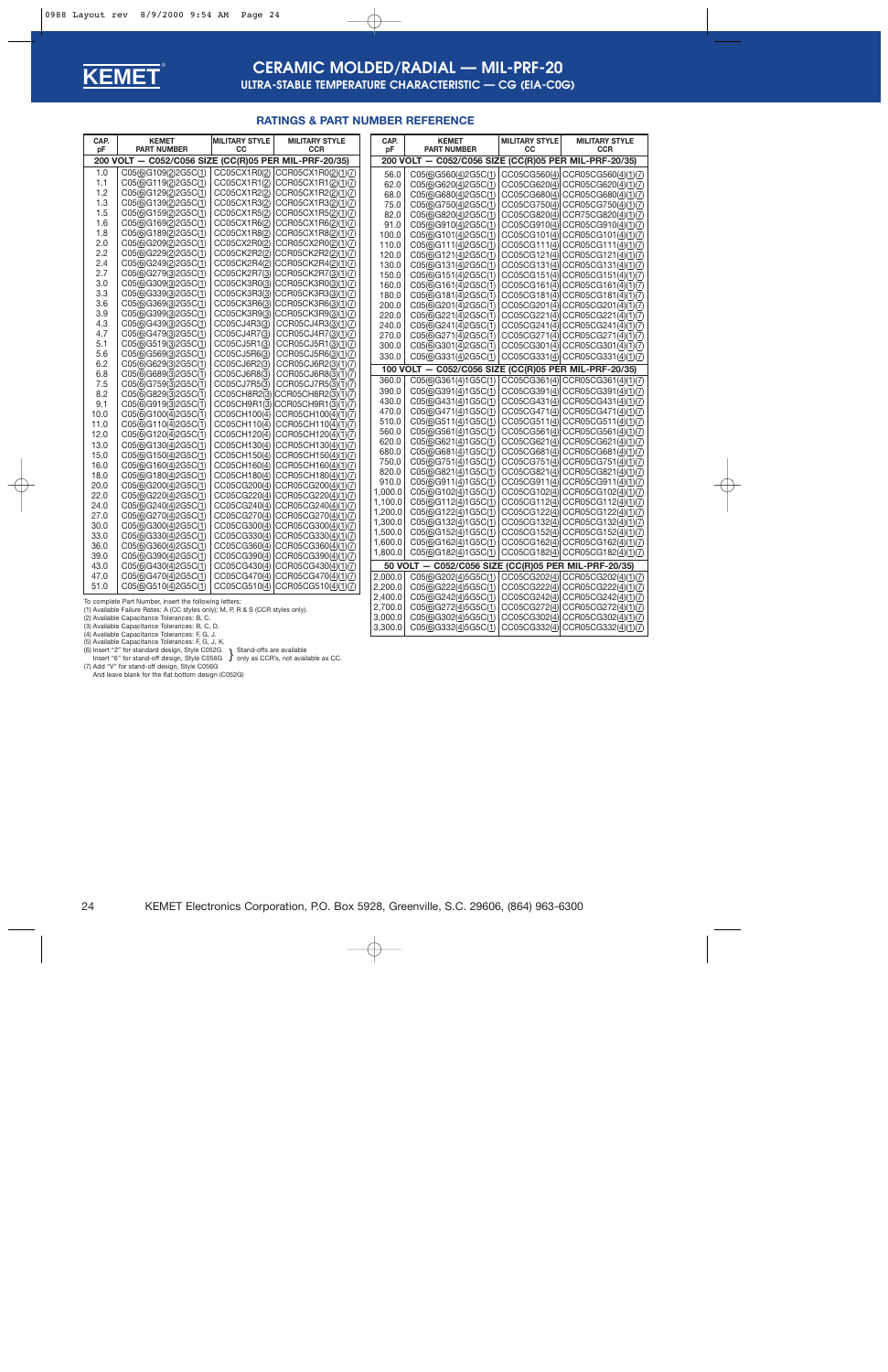

### **RATINGS & PART NUMBER REFERENCE**

| CAP.<br>pF | <b>KEMET</b><br><b>PART NUMBER</b>                                                                                                        | <b>MILITARY STYLE</b><br>СC | <b>MILITARY STYLE</b><br><b>CCR</b> | CAP.<br>рF | <b>KEMET</b><br><b>PART NUMBER</b>                       | <b>MILITARY STYLE</b><br>СC  | <b>MILITARY STYLE</b><br><b>CCR</b>  |
|------------|-------------------------------------------------------------------------------------------------------------------------------------------|-----------------------------|-------------------------------------|------------|----------------------------------------------------------|------------------------------|--------------------------------------|
|            | 50 VOLT - C062/C066 SIZE (CC(R)06 PER MIL-PRF-20/36)<br>200 VOLT - C062/C066 SIZE (CC(R)06 PER MIL-PRF-20/36)                             |                             |                                     |            |                                                          |                              |                                      |
| 360.0      | C06(6)G361(4)2G5C(1)                                                                                                                      |                             | CC06CG361(4) CCR06CG361(4)(1)(7)    |            | 8,200.0 C06(6)G822(5)5G5C(1)                             |                              | CC06CG822(5) CCR06CG822(5)(1)(7)     |
| 390.0      | C06(6)G391(4)2G5C(1)                                                                                                                      |                             | CC06CG391(4) CCR06CG391(4)(1)(7)    |            | 9,100.0 C06(6)G912(5)5G5C(1)                             |                              | CC06CG912(5) CCR06CG912(5)(1)(7)     |
| 430.0      | C06(6)G431(4)2G5C(1)                                                                                                                      |                             | CC06CG431(4) CCR06CG431(4)(1)(7)    |            | 10,000.0 C06(6)G103(5)5G5C(1)                            |                              | CC06CG103(5) CCR06CG103(5)(1)(7)     |
| 470.0      | C06(6)G471(4)2G5C(1)                                                                                                                      |                             | CC06CG471(4) CCR06CG471(4)(1)(7)    |            | 12,000.0 C06(6)G123(5)5G5C(1)                            |                              | CC06CG123(5) CCR06CG123(5)(1)(7)     |
| 510.0      | C06(6)G511(4)2G5C(1)                                                                                                                      |                             | CC06CG511(4) CCR06CG511(4)(1)(7)    |            | 15,000.0 C06(6)G153(5)5G5C(1)                            |                              | CC06CG153(5) CCR06CG153(5)(1)(7)     |
| 560.0      | C06(6)G561(4)2G5C(1)                                                                                                                      |                             | CC06CG561(4) CCR06CG561(4)(1)(7)    |            | 18,000.0 C06(6)G183(5)5G5C(1)                            |                              | CC06CG183(5) CCR06CG183(5)(1)(7)     |
| 620.0      | C06(6)G621(4)2G5C(1)                                                                                                                      |                             | CC06CG621(4) CCR06CG621(4)(1)(7)    |            | 200 VOLT - C512 SIZE (CC(R)07 PER MIL-PRF-20/37)         |                              |                                      |
| 680.0      | C06(6)G681(4)2G5C(1)                                                                                                                      |                             | CC06CG681(4) CCR06CG681(4)(1)(7)    |            | 2,200.0 C512G222(5)2G5C(1)                               | CC07CG222(5)                 | CCR07CG222(5)(1)                     |
| 750.0      | C06(6)G751(4)2G5C(1)                                                                                                                      |                             | CC06CG751(4) CCR06CG751(4)(1)(7)    |            | 2,700.0 C512G272(5)2G5C(1)                               | CC07CG272(5)                 | CCR07CG272(5)(1)                     |
| 820.0      | C06(6)G821(4)2G5C(1)                                                                                                                      |                             | CC06CG821(4) CCR06CG821(4)(1)(7)    |            | 3,300.0 C512G332(5)2G5C(1)                               | CC07CG332(5)                 | CCR07CG332(5)(1)                     |
| 910.0      | C06(6)G911(4)2G5C(1)                                                                                                                      |                             | CC06CG911(4) CCR06CG911(4)(1)(7)    |            | 3,900.0 C512G392(5)2G5C(1)                               | CC07CG392(5)                 | CCR07CG392(5)(1)                     |
| 1,000.0    | C06(6)G102(4)2G5C(1)                                                                                                                      |                             | CC06CG102(4) CCR06CG102(4)(1)(7)    |            | 4,700.0 C512G472(5)2G5C(1)                               | CC07CG472(5)                 | CCR07CG472(5)(1)                     |
| 1,100.0    | C06(6)G112(4)2G5C(1)                                                                                                                      |                             | CC06CG112(4) CCR06CG112(4)(1)(7)    |            | 100 VOLT - C512 SIZE (CC(R)07 PER MIL-PRF-20/37)         |                              |                                      |
| 1,200.0    | C06(6)G122(4)2G5C(1)                                                                                                                      |                             | CC06CG122(4) CCR06CG122(4)(1)(7)    |            |                                                          |                              |                                      |
| 1,300.0    | C06(6)G132(4)2G5C(1)                                                                                                                      |                             | CC06CG132(4) CCR06CG132(4)(1)(7)    |            | 5,600.0 C512G562(5)1G5C(1)                               | CC07CG562(5)                 | CCR07CG562(5)(1)                     |
| 1,500.0    | C06(6)G152(4)2G5C(1)                                                                                                                      |                             | CC06CG152(4) CCR06CG152(4)(1)(7)    |            | 6,800.0 C512G682(5)1G5C(1)<br>8,200.0 C512G822(5)1G5C(1) | CC07CG682(5)                 | CCR07CG682(5)(1)                     |
| 1,600.0    | C06(6)G162(4)2G5C(1)                                                                                                                      |                             | CC06CG162(4) CCR06CG162(4)(1)(7)    |            | 10,000.0 C512G103(5)1G5C(1)                              | CC07CG822(5)<br>CC07CG103(5) | CCR07CG822(5)(1)<br>CCR07CG103(5)(1) |
| 1,800.0    | C06(6)G182(4)2G5C(1)                                                                                                                      |                             | CC06CG182(4) CCR06CG182(4)(1)(7)    |            | 12,000.0 C512G123(5)1G5C(1)                              | CC07CG123(5)                 | CCR07CG123(5)(1)                     |
|            | 100 VOLT - C062/C066 SIZE (CC(R)06 PER MIL-PRF-20/36)                                                                                     |                             |                                     |            |                                                          |                              |                                      |
| 2.000.0    | C06(6)G202(4)1G5C(1)                                                                                                                      |                             | CC06CG202(4) CCR06CG202(4)(1)(7)    |            | 50 VOLT - C512 SIZE (CC(R)07 PER MIL-PRF-20/37)          |                              |                                      |
| 2,200.0    | C06(6)G222(4)1G5C(1)                                                                                                                      |                             | CC06CG222(4) CCR06CG222(4)(1)(7)    |            | 15,000.0 C512G153(5)5G5C(1)                              | CC07CG153(5)                 | CCR07CG153(5)(1)                     |
| 2,400.0    | C06(6)G242(4)1G5C(1)                                                                                                                      |                             | CC06CG242(4) CCR06CG242(4)(1)(7)    |            | 18,000.0 C512G183(5)5G5C(1)                              | CC07CG183(5)                 | CCR07CG183(5)(1)                     |
| 2,700.0    | C06(6)G272(4)1G5C(1)                                                                                                                      |                             | CC06CG272(4) CCR06CG272(4)(1)(7)    |            | 22,000.0 C512G223(5)5G5C(1)                              | CC07CG223(5)                 | CCR07CG223(5)(1)                     |
| 3.000.0    | C06(6)G302(4)1G5C(1)                                                                                                                      |                             | CC06CG302(4) CCR06CG302(4)(1)(7)    |            | 27,000.0 C512G273(5)5G5C(1)                              | CC07CG273(5)                 | CCR07CG273(5)(1)                     |
| 3,300.0    | C06(6)G332(4)1G5C(1)                                                                                                                      |                             | CC06CG332(4) CCR06CG332(4)(1)(7)    |            | 33,000.0 C512G333(5)5G5C(1)                              | CC07CG333(5)                 | CCR07CG333(5)(1)                     |
| 3,600.0    | C06(6)G362(4)1G5C(1)                                                                                                                      |                             | CC06CG362(4) CCR06CG362(4)(1)(7)    |            | 39,000.0 C512G393(5)5G5C(1)                              | CC07CG393(5)                 | CCR07CG393(5)(1)                     |
| 3,900.0    | C06(6)G392(4)1G5C(1)                                                                                                                      |                             | CC06CG392(4) CCR06CG392(4)(1)(7)    |            | 47,000.0 C512G473(5)5G5C(1)                              | CC07CG473(5)                 | CCR07CG473(5)(1)                     |
| 4,300.0    | C06(6)G432(4)1G5C(1)                                                                                                                      |                             | CC06CG432(4) CCR06CG432(4)(1)(7)    |            | 56,000.0 C512G563(5)5G5C(1)                              | CC07CG563(5)                 | CCR07CG563(5)(1)                     |
| 4,700.0    | C06(6)G472(4)1G5C(1)                                                                                                                      |                             | CC06CG472(4) CCR06CG472(4)(1)(7)    |            | 68,000.0 C512G683(5)5G5C(1)                              | CC07CG683(5)                 | CCR07CG683(5)(1)                     |
|            | 50 VOLT - C062/C066 SIZE (CC(R)06 PER MIL-PRF-20/36)                                                                                      |                             |                                     |            | 83,000.0 C512G823(5)5G5C(1)                              | CC07CG823(5)                 | CCR07CG823(5)(1)                     |
| 5,100.0    | C06(6)G512(5)5G5C(1)                                                                                                                      |                             | CC06CG512(5) CCR06CG512(5)(1)(7)    |            | 100,000.0 C512G104(5)5G5C(1)                             | CC07CG104(5)                 | CCR07CG104(5)(1)                     |
| 5.600.0    | C06(6)G562(5)5G5C(1)                                                                                                                      |                             | CC06CG562(5) CCR06CG562(5)(1)(7)    |            | 200 VOLT - C522 SIZE (CC(R)08 PER MIL-PRF-20/38)         |                              |                                      |
| 6,200.0    | C06(6)G622(5)5G5C(1)                                                                                                                      |                             | CC06CG622(5) CCR06CG622(5)(1)(7)    |            | 3,900.0 C522G392(8)2G5C(1)                               | CC08CG392(8)                 | CCR08CG392(8)(1)                     |
| 6,800.0    | C06(6)G682(5)5G5C(1)                                                                                                                      |                             | CC06CG682(5) CCR06CG682(5)(1)(7)    |            | 4,700.0 C522G472(8)2G5C(1)                               | CC08CG472(8)                 | CCR08CG472(8)(1)                     |
| 7,500.0    | C06(6)G752(5)5G5C(1)                                                                                                                      |                             | CC06CG752(5) CCR06CG752(5)(1)(7)    |            | 100 VOLT - C522 SIZE (CC(R)08 PER MIL-PRF-20/38)         |                              |                                      |
|            |                                                                                                                                           |                             |                                     |            | 15,000.0 C522G153(8)1G5C(1)                              | CC08CG153(8)                 | CCR08CG153(8)(1)                     |
|            | To complete Part Number, insert the following letters:<br>(1) Available Failure Rates: A (CC styles only); M, P, R & S (CCR styles only). |                             |                                     |            | 18,000.0 C522G183(8)1G5C(1)                              | CC08CG183(8)                 | CCR08CG183(8)(1)                     |
|            | (2) Available Capacitance Tolerances: B, C.                                                                                               |                             |                                     |            | 50 VOLT - C522 SIZE (CC(R)08 PER MIL-PRF-20/38)          |                              |                                      |
|            | (3) Available Capacitance Tolerances: B, C, D.                                                                                            |                             |                                     |            | 56,000.0 C522G563(8)5G5C(1)                              | CC08CG563(8)                 | CCR08CG563(8)(1)                     |
|            | (4) Available Capacitance Tolerances: F, G, J.<br>(5) Available Capacitance Tolerances: F. G. J. K.                                       |                             |                                     |            | 68,000.0 C522G683(8)5G5C(1)                              | CC08CG683(8)                 | CCR08CG683(8)(1)                     |

(4) Available Capacitance Tolerances: F, G, J. (5) Available Capacitance Tolerances: F, G, J, K.

(6) Insert "2" for standard design, Style C062G  $\,$  Stand-offs are available as CC.<br>
Insert "6" for stand-off design, Style C066G  $\,$  J only as CCR's, not available as CC.<br>
(7) Add "V" for stand-off design, Style C066G }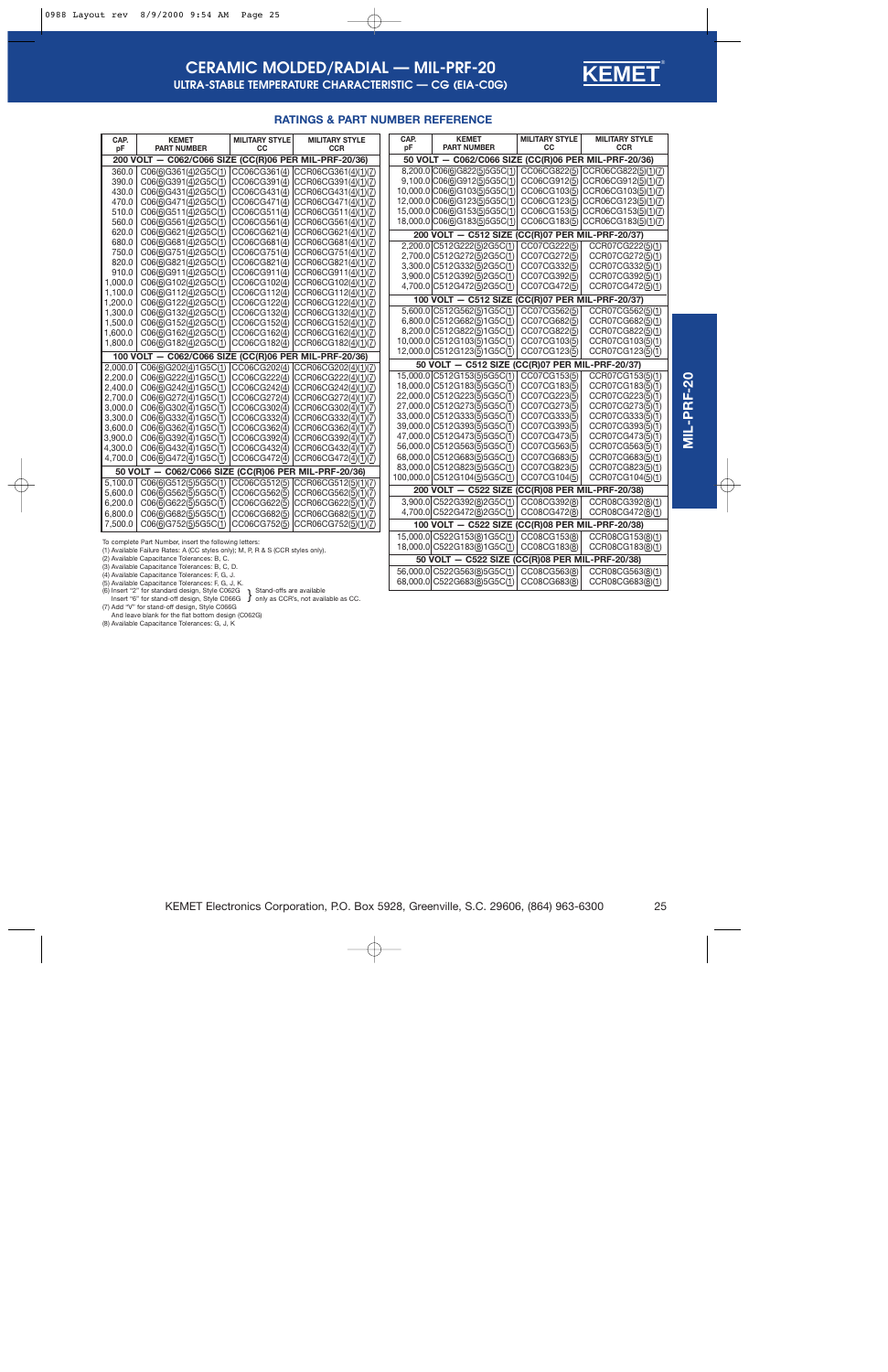### **CAPACITOR OUTLINE DRAWINGS (AXIAL LEADS)**

<span id="page-25-0"></span>

### **DIMENSIONS — INCHES & (MILLIMETERS)**

| <b>CASE</b><br><b>SIZE</b> | <b>MILITARY</b><br><b>EQUIVALENT STYLES</b> |                                    | D                                 | C.                                       |
|----------------------------|---------------------------------------------|------------------------------------|-----------------------------------|------------------------------------------|
| C <sub>114</sub>           | CK12, CKR11                                 | .160 $\pm$ .010 (4.06 $\pm$ .25)   | $.090 \pm .010$ (2.29 $\pm .25$ ) | $.020, +.000, -.003$ $(.51, +.00, -.08)$ |
| C <sub>124</sub>           | CK13, CKR12                                 | $.250 \pm .010$ (6.35 $\pm .25$ )  | $.090 \pm .010$ (2.29 $\pm .25$ ) | $.020, +.000, -.003$ $(.51, +.00, -.08)$ |
| C <sub>192</sub>           | CK14, CKR14                                 | $.390 \pm .010$ (9.91 $\pm .25$ )  | .140 $\pm$ .010 (3.56 $\pm$ .25)  | $.025, +.002, -.002$ $(.64, +.05, -.05)$ |
| C <sub>202</sub>           | CK15, CKR15                                 | $.500 \pm .020$ (12.70 $\pm .51$ ) | $.250 \pm .015$ (6.35 $\pm .38$ ) | $.025, +.002, -.002$ $(.64, +.05, -.05)$ |
| C <sub>222</sub>           | CK16, CKR16                                 | $.690 \pm .030$ (17.53 $\pm .76$ ) | $.350 \pm .020 (8.89 \pm .51)$    | $.025, +.002, -.002$ $(.64, +.05, -.05)$ |

### **CAPACITOR OUTLINE DRAWINGS (RADIAL LEADS)**



\* Leads are .625 minimum when tape and reel packaged.

### **DIMENSIONS — INCHES & (MILLIMETERS)**

| <b>CASE</b><br><b>SIZE</b> | <b>MILITARY</b><br><b>EQUIVALENT</b><br><b>STYLES</b> | <b>HEIGHT</b>                     | <b>LENGTH</b>                     | w<br><b>WIDTH</b>                 | <b>LEAD</b><br><b>SPACING</b> |
|----------------------------|-------------------------------------------------------|-----------------------------------|-----------------------------------|-----------------------------------|-------------------------------|
| C052/<br>C056              | <b>CK05. CKR05</b>                                    | .190 $\pm$ .010 (4.83 $\pm$ .25)  | .190 $\pm$ .010 (4.83 $\pm$ .25)  | $.090 \pm .010$ (2.29 $\pm .25$ ) | $.200 \pm .015(5.08 \pm .38)$ |
| C062/<br>C066              | CK06, CKR06                                           | $.290 \pm .010$ (7.37 $\pm .25$ ) | $.290 \pm .010$ (7.37 $\pm .25$ ) | $.090 \pm .010$ (2.29 $\pm .25$ ) | $.200 \pm .015(5.08 \pm .38)$ |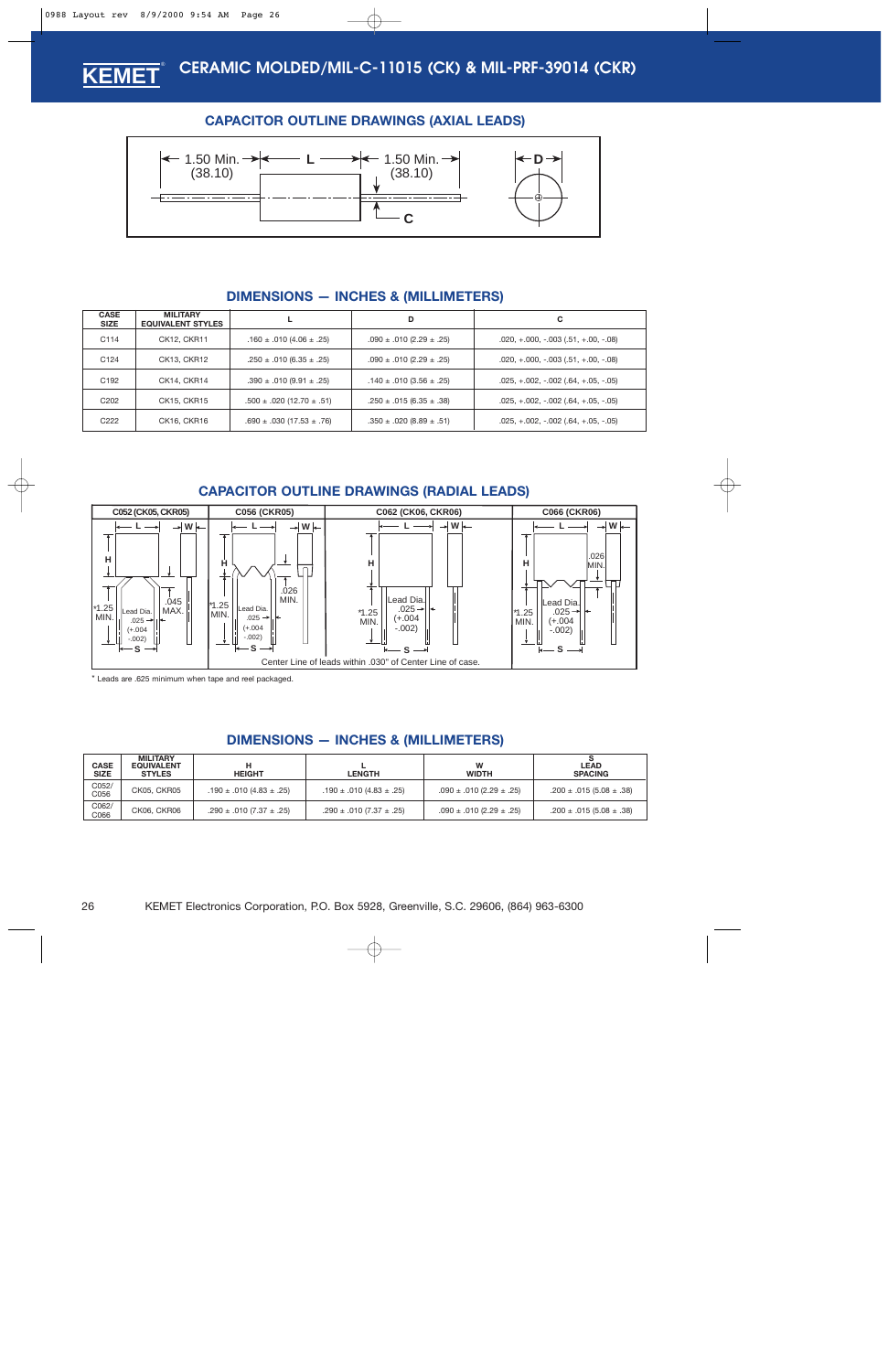

<span id="page-26-0"></span>

KEMET Electronics Corporation, P.O. Box 5928, Greenville, S.C. 29606, (864) 963-6300 27

**MIL-PRF-39014**

**MIL-PRF-39014**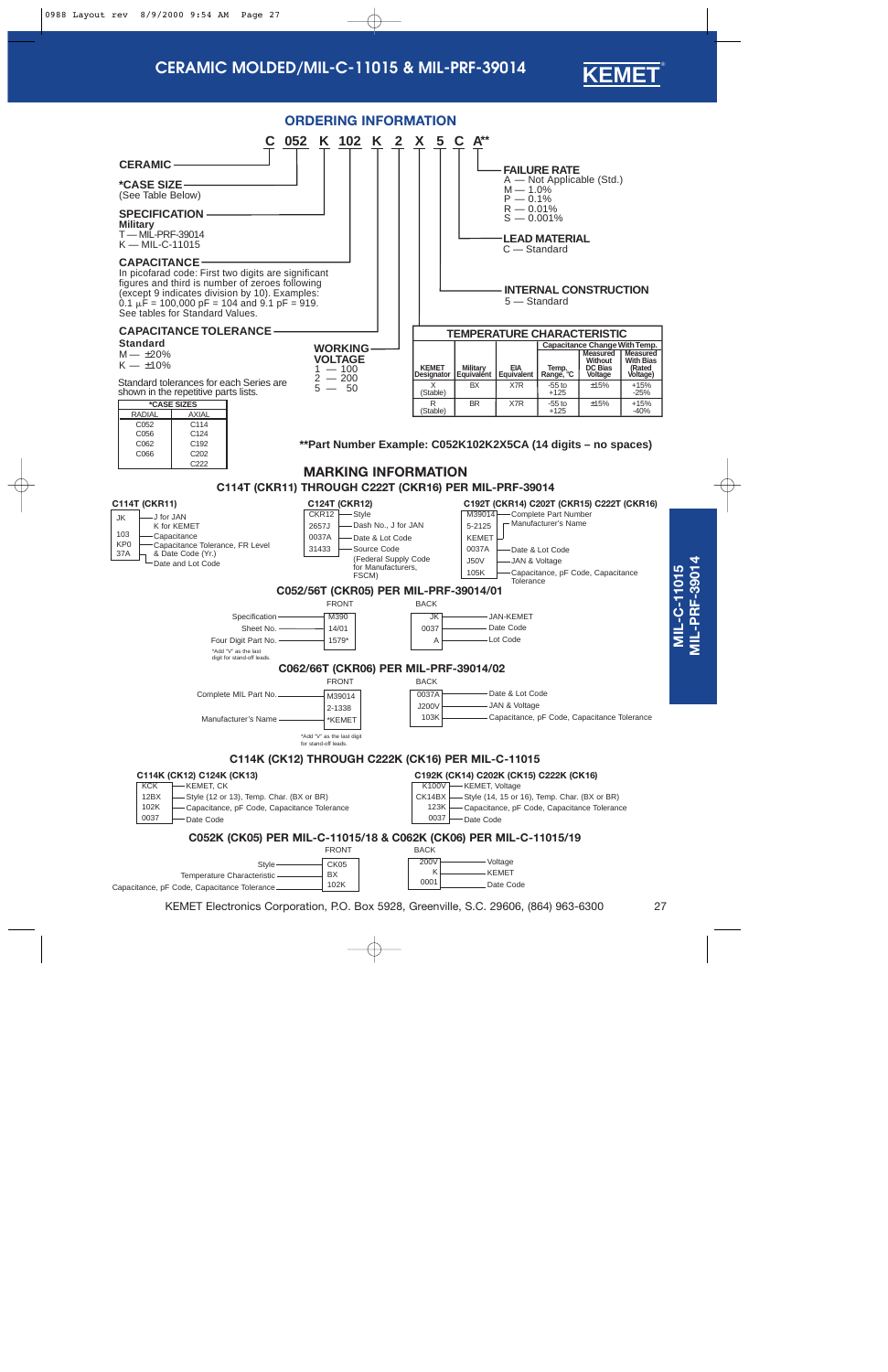<span id="page-27-0"></span>

## **CERAMIC MOLDED/AXIAL — MIL-C-11015 & MIL-PRF-39014**

**STABLE TEMPERATURE CHARACTERISTICS—BX & BR (EIA-X7R)**

#### **RATINGS & PART NUMBER REFERENCE**

| CAP.<br>рF         | TOL.<br>$\%$ | <b>KEMET</b><br><b>PART NUMBER</b>       | MIL-C-11015/20                                | MIL-PRF-39014/05                              |              | P            | MIL-PRF-39014/05 For Failure Rate Levels (2) | s            |
|--------------------|--------------|------------------------------------------|-----------------------------------------------|-----------------------------------------------|--------------|--------------|----------------------------------------------|--------------|
|                    |              |                                          | 100 VOLT - C114 SIZE (MILITARY-CK12 or CKR11) |                                               | М            |              | R                                            |              |
| 10                 | 10           | C114(1)100K1X5C(2)                       | CK12BX100K                                    | CKR11BX100K(2)                                | 2601         | 2801         | 2001                                         | 2201         |
| 10                 | 20           | C114(1)100M1X5C(2)                       | CK12BX100M                                    | CKR11BX100M(2)                                | 2602         | 2802         | 2002                                         | 2202         |
| 12                 | 10           | C114(1)120K1X5C(2)                       | CK12BX120K                                    | CKR11BX120K(2)                                | 2603         | 2803         | 2003                                         | 2203         |
| 15                 | 10           | C114(1)150K1X5C(2)                       | CK12BX150K                                    | CKR11BX150K(2)                                | 2604         | 2804         | 2004                                         | 2204         |
| 15                 | 20           | C114(1)150M1X5C(2)                       | CK12BX150M                                    | CKR11BX150M(2)                                | 2605         | 2805         | 2005                                         | 2205         |
| 18<br>22           | 10<br>10     | C114(1)180K1X5C(2)                       | CK12BX180K                                    | CKR11BX180K(2)                                | 2606         | 2806<br>2807 | 2006                                         | 2206<br>2207 |
| 22                 | 20           | C114(1)220K1X5C(2)<br>C114(1)220M1X5C(2) | CK12BX220K<br>CK12BX220M                      | CKR11BX220K(2)<br>CKR11BX220M(2)              | 2607<br>2608 | 2808         | 2007<br>2008                                 | 2208         |
| 27                 | 10           | C114(1)270K1X5C(2)                       | CK12BX270K                                    | CKR11BX270K(2)                                | 2609         | 2809         | 2009                                         | 2209         |
| 33                 | 10           | C114(1)330K1X5C(2)                       | CK12BX330K                                    | CKR11BX330K(2)                                | 2610         | 2810         | 2010                                         | 2210         |
| 33                 | 20           | C114(1)330M1X5C(2)                       | CK12BX330M                                    | CKR11BX330M(2)                                | 2611         | 2811         | 2011                                         | 2211         |
| 39                 | 10           | C114(1)390K1X5C(2)                       | CK12BX390K                                    | CKR11BX390K(2)                                | 2612         | 2812         | 2012                                         | 2212         |
| 47                 | 10           | C114(1)470K1X5C(2)                       | CK12BX470K                                    | CKR11BX470K(2)                                | 2613         | 2813         | 2013                                         | 2213         |
| 47                 | 20           | C114(1)470M1X5C(2)                       | CK12BX470M                                    | CKR11BX470M(2)                                | 2614         | 2814         | 2014                                         | 2214         |
| 56<br>68           | 10<br>10     | C114(1)560K1X5C(2)<br>C114(1)680K1X5C(2) | CK12BX560K<br><b>CK12BX680K</b>               | CKR11BX560K(2)<br>CKR11BX680K(2)              | 2615<br>2616 | 2815<br>2816 | 2015<br>2016                                 | 2215<br>2216 |
| 68                 | 20           | C114(1)680M1X5C(2)                       | CK12BX680M                                    | CKR11BX680M(2)                                | 2617         | 2817         | 2017                                         | 2217         |
| 82                 | 10           | C114(1)820K1X5C(2)                       | CK12BX820K                                    | CKR11BX820K(2)                                | 2618         | 2818         | 2018                                         | 2218         |
| 100                | 10           | C114(1)101K1X5C(2)                       | CK12BX101K                                    | CKR11BX101K(2)                                | 2619         | 2819         | 2019                                         | 2219         |
| 100                | 20           | C114(1)101M1X5C(2)                       | CK12BX101M                                    | CKR11BX101M(2)                                | 2620         | 2820         | 2020                                         | 2220         |
| 120                | 10           | C114(1)121K1X5C(2)                       | CK12BX121K                                    | CKR11BX121K(2)                                | 2621         | 2821         | 2021                                         | 2221         |
| 150                | 10           | C114(1)151K1X5C(2)                       | CK12BX151K                                    | CKR11BX151K(2)                                | 2622         | 2822         | 2022                                         | 2222         |
| 150                | 20           | C114(1)151M1X5C(2)                       | CK12BX151M                                    | CKR11BX151M(2)                                | 2623         | 2823         | 2023                                         | 2223         |
| 180                | 10           | C114(1)181K1X5C(2)                       | CK12BX181K                                    | CKR11BX181K(2)                                | 2624         | 2824         | 2024                                         | 2224         |
| 220<br>220         | 10<br>20     | C114(1)221K1X5C(2)                       | CK12BX221K<br>CK12BX221M                      | CKR11BX221K(2)<br>CKR11BX221M(2)              | 2625<br>2626 | 2825<br>2826 | 2025<br>2026                                 | 2225<br>2226 |
| 270                | 10           | C114(1)221M1X5C(2)<br>C114(1)271K1X5C(2) | CK12BX271K                                    | CKR11BX271K(2)                                | 2627         | 2827         | 2027                                         | 2227         |
| 330                | 10           | C114(1)331K1X5C(2)                       | CK12BX331K                                    | CKR11BX331K(2)                                | 2628         | 2828         | 2028                                         | 2228         |
| 330                | 20           | C114(1)331M1X5C(2)                       | CK12BX331M                                    | CKR11BX331M(2)                                | 2629         | 2829         | 2029                                         | 2229         |
| 390                | 10           | C114(1)391K1X5C(2)                       | CK12BX391K                                    | CKR11BX391K(2)                                | 2630         | 2830         | 2030                                         | 2230         |
| 470                | 10           | C114(1)471K1X5C(2)                       | CK12BX471K                                    | CKR11BX471K(2)                                | 2631         | 2831         | 2031                                         | 2231         |
| 470                | 20           | C114(1)471M1X5C(2)                       | CK12BX471M                                    | CKR11BX471M(2)                                | 2632         | 2832         | 2032                                         | 2232         |
| 560                | 10           | C114(1)561K1X5C(2)                       | CK12BX561K                                    | CKR11BX561K(2)                                | 2633         | 2833         | 2033                                         | 2233         |
| 680                | 10           | C114(1)681K1X5C(2)                       | CK12BX681K                                    | CKR11BX681K(2)                                | 2634         | 2834         | 2034                                         | 2234         |
| 680<br>820         | 20<br>10     | C114(1)681M1X5C(2)<br>C114(1)821K1X5C(2) | CK12BX681M<br>CK12BX821K                      | CKR11BX681M(2)<br>CKR11BX821K(2)              | 2635<br>2636 | 2835<br>2836 | 2035<br>2036                                 | 2235<br>2236 |
| 1,000              | 10           | C114(1)102K1X5C(2)                       | CK12BX102K                                    | CKR11BX102K(2)                                | 2637         | 2837         | 2037                                         | 2237         |
| 1,000              | 20           | C114(1)102M1X5C(2)                       | CK12BX102M                                    | CKR11BX102M(2)                                | 2638         | 2838         | 2038                                         | 2238         |
| 1,200              | 10           | C114(1)122K1X5C(2)                       | CK12BX122K                                    | CKR11BX122K(2)                                | 2639         | 2839         | 2039                                         | 2239         |
| 1,500              | 10           | C114(1)152K1X5C(2)                       | CK12BX152K                                    | CKR11BX152K(2)                                | 2640         | 2840         | 2040                                         | 2240         |
| 1,500              | 20           | C114(1)152M1X5C(2)                       | CK12BX152M                                    | CKR11BX152M(2)                                | 2641         | 2841         | 2041                                         | 2241         |
| 1,800              | 10           | C114(1)182K1X5C(2)                       | CK12BX182K                                    | CKR11BX182K(2)                                | 2642         | 2842         | 2042                                         | 2242         |
| 2,200              | 10           | C114(1)222K1X5C(2)                       | CK12BX222K                                    | CKR11BX222K(2)                                | 2643         | 2843         | 2043                                         | 2243         |
| 2,200              | 20           | C114(1)222M1X5C(2)                       | CK12BX222M                                    | CKR11BX222M(2)                                | 2644         | 2844         | 2044                                         | 2244         |
| 2,700<br>3,300     | 10<br>10     | C114(1)272K1X5C(2)<br>C114(1)332K1X5C(2) | CK12BX272K<br>CK12BX332K                      | CKR11BX272K(2)<br>CKR11BX332K(2)              | 2645<br>2646 | 2845<br>2846 | 2045<br>2046                                 | 2245<br>2246 |
| 3,300              | 20           | C114(1)332M1X5C(2)                       | CK12BX332M                                    | CKR11BX332M2)                                 | 2647         | 2847         | 2047                                         | 2247         |
| 3,900              | 10           | C114(1)392K1X5C(2)                       | CK12BX392K                                    | CKR11BX392K(2)                                | 2648         | 2848         | 2048                                         | 2248         |
| 4,700              | 10           | C114(1)472K1X5C(2)                       | CK12BX472K                                    | CKR11BX472K(2)                                | 2649         | 2849         | 2049                                         | 2249         |
| 4,700              | 20           | C114(1)472M1X5C(2)                       | CK12BX472M                                    | CKR11BX472M2)                                 | 2650         | 2850         | 2050                                         | 2250         |
|                    |              |                                          | 50 VOLT - C114 SIZE (MILITARY-CK12 or CKR11)  |                                               |              |              |                                              |              |
| $\overline{5,600}$ | 10           | C114(1)562K5X5C(2)                       | CK12BX562K                                    | CKR11BX562K(2)                                | 2651         | 2851         | 2051                                         | 2251         |
| 6,800              | 10           | C114(1)682K5X5C(2)                       | CK12BX682K                                    | CKR11BX682K(2)                                | 2652         | 2852         | 2052                                         | 2252         |
| 6,800              | 20           | C114(1)682M5X5C(2)                       | CK12BX682M                                    | CKR11BX682M(2)                                | 2653         | 2853         | 2053                                         | 2253         |
| 8,200<br>10,000    | 10<br>10     | C114(1)822K5X5C(2)<br>C114(1)103K5X5C(2) | CK12BX822K<br>CK12BX103K                      | CKR11BX822K(2)<br>CKR11BX103K(2)              | 2654<br>2655 | 2854<br>2855 | 2054<br>2055                                 | 2254<br>2255 |
| 10,000             | 20           | C114(1)103M5X5C(2)                       | CK12BX103M                                    | CKR11BX103M(2)                                | 2656         | 2856         | 2056                                         | 2256         |
|                    |              |                                          |                                               | 100 VOLT - C124 SIZE (MILITARY-CK13 or CKR12) |              |              |                                              |              |
| 5,600              | 10           | C124(1)562K1X5C(2)                       | CK13BX562K                                    | CKR12BX562K(2)                                | 2657         | 2857         | 2057                                         | 2257         |
| 6,800              | 10           | C124(1)682K1X5C(2)                       | CK13BX682K                                    | CKR12BX682K(2)                                | 2658         | 2858         | 2058                                         | 2258         |
| 6,800              | 20           | C124(1)682M1X5C(2)                       | CK13BX682M                                    | CKR12BX682M(2)                                | 2659         | 2859         | 2059                                         | 2259         |
| 8,200              | 10           | C124(1)822K1X5C(2)                       | CK13BX822K                                    | CKR12BX822K(2)                                | 2660         | 2860         | 2060                                         | 2260         |
| 10,000             | 10           | C124(1)103K1X5C(2)                       | CK13BX103K                                    | CKR12BX103K(2)                                | 2661         | 2861         | 2061                                         | 2261         |
| 10,000             | 20           | C124(1)103M1X5C(2)                       | CK13BX103M                                    | CKR12BX103M(2)                                | 2662         | 2862         | 2062                                         | 2262         |
|                    |              |                                          | 50 VOLT - C124 SIZE (MILITARY-CK13 or CKR12)  |                                               |              |              |                                              |              |
| 12,000<br>15,000   | 10<br>10     | C124(1)123K5X5C(2)                       | CK13BX123K                                    | CKR12BX123K(2)                                | 2663         | 2863         | 2063                                         | 2263         |
| 15,000             | 20           | C124(1)153K5X5C(2)<br>C124(1)153M5X5C(2) | CK13BX153K<br>CK13BX153M                      | CKR12BX153K(2)<br>CKR12BX153M(2)              | 2664<br>2665 | 2864<br>2865 | 2064<br>2065                                 | 2264<br>2265 |
| 18,000             | 10           | C124(1)183K5X5C(2)                       | CK13BX183K                                    | CKR12BX183K(2)                                | 2666         | 2866         | 2066                                         | 2266         |
| 22,000             | 10           | C124(1)223K5X5C(2)                       | CK13BX223K                                    | CKR12BX223K(2)                                | 2667         | 2867         | 2067                                         | 2267         |
| 22,000             | 20           | C124(1)223M5X5C(2)                       | CK13BX223M                                    | CKR12BX223M(2)                                | 2668         | 2868         | 2068                                         | 2268         |
| 27,000             | 10           | C124K273K5R5CA                           | CK13BR273K                                    |                                               |              |              |                                              |              |
| 33,000             | 10           | C124K333K5R5CA                           | CK13BR333K                                    |                                               |              |              |                                              |              |
| 33,000             | 20           | C124K333M5R5CA                           | CK13BR333M                                    |                                               |              |              |                                              |              |
| 39,000             | 10           | C124K393K5R5CA                           | CK13BR393K                                    |                                               |              |              |                                              |              |
| 47,000<br>47,000   | 10<br>20     | C124K473K5R5CA                           | CK13BR473K<br>CK13BR473M                      |                                               |              |              |                                              |              |
|                    |              | C124K473M5R5CA                           |                                               |                                               |              |              |                                              |              |

(1) Insert proper letter for specification: K — MIL-C-11015; T — MIL-PRF-39014 (2) Failure Rate Designator: A — Not applicable (MIL-C-11015); M — 1%/1000 Hours,<br>P — .1%/1000 Hours, R — .01%/1000 Hours, S — .001%/1000 Hours

28 KEMET Electronics Corporation, P.O. Box 5928, Greenville, S.C. 29606, (864) 963-6300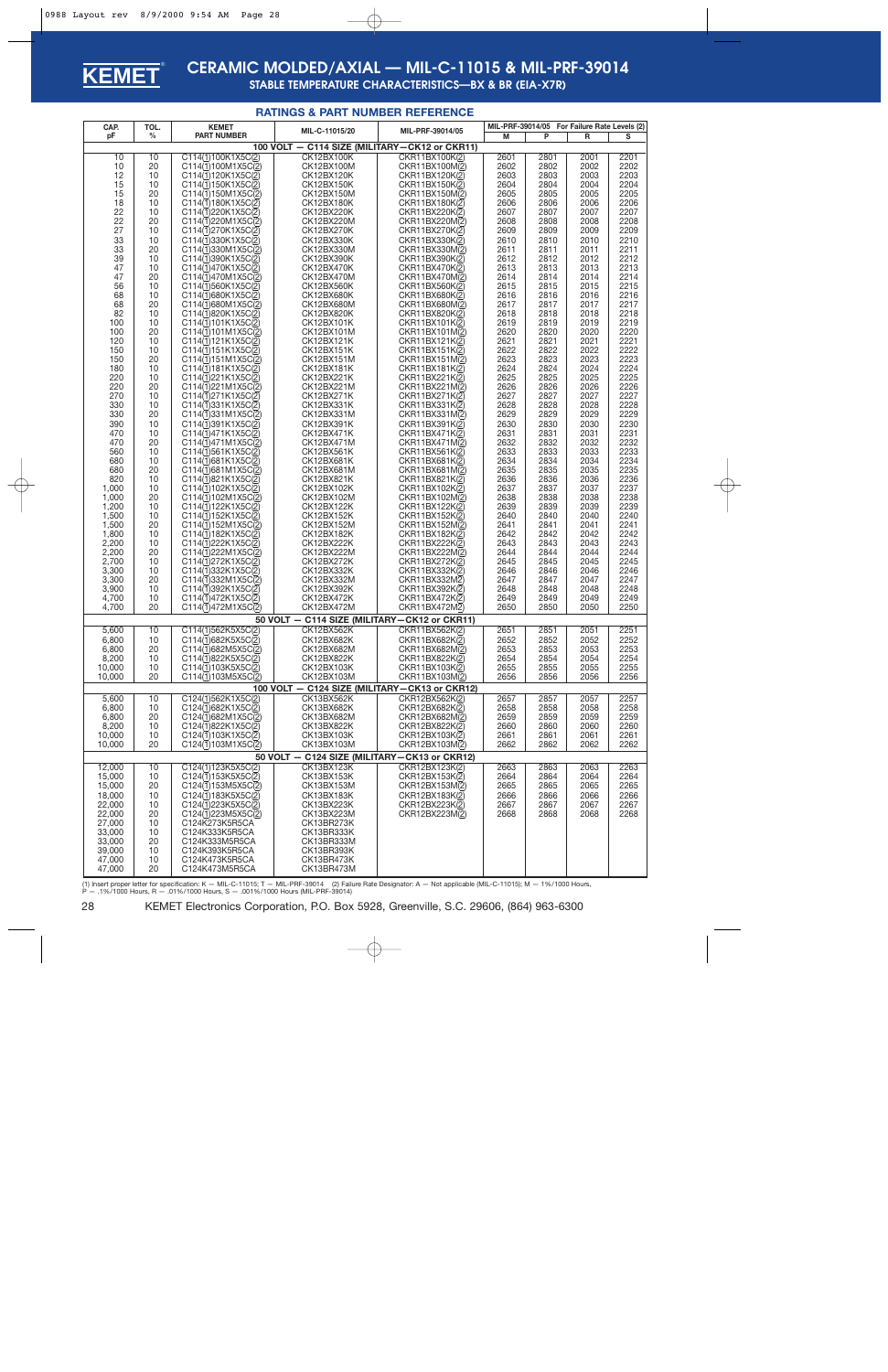

### **STABLE TEMPERATURE CHARACTERISTICS—BX & BR (EIA-X7R)**

|                        |              |                                          | <b>RATINGS &amp; PART NUMBER REFERENCE</b>                        |                                  |              |                                                   |              |              |                     |
|------------------------|--------------|------------------------------------------|-------------------------------------------------------------------|----------------------------------|--------------|---------------------------------------------------|--------------|--------------|---------------------|
| CAP.<br>pF             | TOL.<br>$\%$ | <b>KEMET</b><br><b>PART NUMBER</b>       | MIL-C-11015/20                                                    | MIL-PRF-39014/05                 | М            | MIL-PRF-39014/05 For Failure Rate Levels (2)<br>P | R            | s            |                     |
|                        |              |                                          | 50 VOLT - C124 SIZE (MILITARY-CK13 or CKR12) (Cont'd)             |                                  |              |                                                   |              |              |                     |
| 27,000                 | 10           | C124T273K5X5C(2)                         |                                                                   | CKR12BX273K(2)                   | 2669         | 2869                                              | 2069         | 2269         |                     |
| 33,000                 | 10           | C124T333K5X5C(2)                         |                                                                   | CKR12BX333K(2)                   | 2670         | 2870                                              | 2070         | 2270         |                     |
| 33,000                 | 20           | C124T333M5X5C(2)                         |                                                                   | CKR12BX333M(2)                   | 2671         | 2871                                              | 2071         | 2271         |                     |
| 39,000                 | 10           | C124T393K5X5C(2)                         |                                                                   | CKR12BX393K(2)                   | 2672         | 2872                                              | 2072         | 2272         |                     |
| 47,000<br>47,000       | 10<br>20     | C124T473K5X5C(2)<br>C124T473M5X5C(2)     |                                                                   | CKR12BX473K(2)<br>CKR12BX473M(2) | 2673<br>2674 | 2873<br>2874                                      | 2073<br>2074 | 2273<br>2274 |                     |
|                        |              |                                          | 100 VOLT - C192 SIZE (MILITARY-CK14 or CKR14)                     |                                  |              |                                                   |              |              |                     |
| 12,000                 | 10           | C192(1)123K1X5C(2)                       | CK14BX123K                                                        | CKR14BX123K(2)                   | 2675         | 2875                                              | 2075         | 2275         |                     |
| 15,000                 | 10           | C192(1)153K1X5C(2)                       | CK14BX153K                                                        | CKR14BX153K(2)                   | 2676         | 2876                                              | 2076         | 2276         |                     |
| 15,000                 | 20           | C192(1)153M1X5C(2)                       | CK14BX153M                                                        | CKR14BX153M(2)                   | 2677         | 2877                                              | 2077         | 2277         |                     |
| 18,000<br>22,000       | 10<br>10     | C192(1)183K1X5C(2)                       | CK14BX183K                                                        | CKR14BX183K(2)                   | 2678<br>2679 | 2878<br>2879                                      | 2078<br>2079 | 2278<br>2279 |                     |
| 22,000                 | 20           | C192(1)223K1X5C(2)<br>C192(1)223M1X5C(2) | CK14BX223K<br>CK14BX223M                                          | CKR14BX223K(2)<br>CKR14BX223M(2) | 2680         | 2880                                              | 2080         | 2280         |                     |
| 27,000                 | 10           | C192(1)273K1X5C(2)                       | CK14BX273K                                                        | CKR14BX273K(2)                   | 2681         | 2881                                              | 2081         | 2281         |                     |
| 33,000                 | 10           | C192(1)333K1X5C(2)                       | CK14BX333K                                                        | CKR14BX333K(2)                   | 2682         | 2882                                              | 2082         | 2282         |                     |
| 33,000                 | 20           | C192(1)333M1X5C(2)                       | CK14BX333M                                                        | CKR14BX333M(2)                   | 2683         | 2883                                              | 2083         | 2283         |                     |
| 39,000                 | 10           | C192(1)393K1X5C(2)                       | CK14BX393K                                                        | CKR14BX393K(2)                   | 2684         | 2884                                              | 2084         | 2284         |                     |
| 47,000                 | 10           | C192(1)473K1X5C(2)                       | CK14BX473K                                                        | CKR14BX473K(2)                   | 2685         | 2885                                              | 2085         | 2285         |                     |
| 47,000<br>56,000       | 20<br>10     | C192(1)473M1X5C(2)<br>C192(1)563K1R5C(2) | CK14BX473M<br>CK14BR563K                                          | CKR14BX473M(2)<br>CKR14BR563K(2) | 2686<br>2693 | 2886<br>2893                                      | 2086<br>2093 | 2286<br>2293 |                     |
| 68,000                 | 10           | C192(1)683K1R5C(2)                       | <b>CK14BR683K</b>                                                 | CKR14BR683K(2)                   | 2694         | 2894                                              | 2094         | 2294         |                     |
| 68,000                 | 20           | C192(1)683M1R5C(2)                       | CK14BR683M                                                        | CKR14BR683M(2)                   | 2695         | 2895                                              | 2095         | 2295         |                     |
| 82,000                 | 10           | C192(1)823K1R5C(2)                       | <b>CK14BR823K</b>                                                 | CKR14BR823K(2)                   | 2696         | 2896                                              | 2096         | 2296         |                     |
| 100,000                | 10           | C192(1)104K1R5C(2)                       | CK14BR104K                                                        | CKR14BR104K(2)                   | 2697         | 2897                                              | 2097         | 2297         |                     |
| 100,000                | 20           | C192(1)104M1R5C(2)                       | CK14BR104M                                                        | CKR14BR104M(2)                   | 2698         | 2898                                              | 2098         | 2298         |                     |
|                        |              |                                          | 50 VOLT - C192 SIZE (MILITARY-CK14 or CKR14)                      |                                  |              |                                                   |              |              |                     |
| 56,000                 | 10           | C192T563K5X5C(2)                         |                                                                   | CKR14BX563K(2)                   | 2687         | 2887                                              | 2087         | 2287         |                     |
| 68,000                 | 10           | C192T683K5X5C(2)                         |                                                                   | CKR14BX683K(2)                   | 2688         | 2888                                              | 2088         | 2288         |                     |
| 68,000<br>82,000       | 20<br>10     | C192T683M5X5C(2)                         |                                                                   | CKR14BX683M(2)                   | 2689<br>2690 | 2889<br>2890                                      | 2089<br>2090 | 2289<br>2290 |                     |
| 100,000                | 10           | C192T823K5X5C(2)<br>C192T104K5X5C(2)     |                                                                   | CKR14BX823K(2)<br>CKR14BX104K(2) | 2691         | 2891                                              | 2091         | 2291         |                     |
| 100,000                | 20           | C192T104M5X5C(2)                         |                                                                   | CKR14BX104M(2)                   | 2692         | 2892                                              | 2092         | 2292         |                     |
| 120,000                | 10           | C192(1)124K5R5C(2)                       | CK14BR124K                                                        | CKR14BR124K(2)                   | 2699         | 2899                                              | 2099         | 2299         |                     |
| 150,000                | 10           | C192(1)154K5R5C(2)                       | CK14BR154K                                                        | CKR14BR154K(2)                   | 2700         | 2900                                              | 2100         | 2300         |                     |
| 150,000                | 20           | C192(1)154M5R5C(2)                       | CK14BR154M                                                        | CKR14BR154M(2)                   | 2701         | 2901                                              | 2101         | 2301         |                     |
| 180,000<br>220,000     | 10           | C192(1)184K5R5C(2)<br>C192(1)224K5R5C(2) | CK14BR184K<br>CK14BR224K                                          | CKR14BR184K(2)<br>CKR14BR224K(2) | 2702<br>2703 | 2902<br>2903                                      | 2102<br>2103 | 2302<br>2303 |                     |
| 220,000                | 10<br>20     | C192(1)224M5R5C(2)                       | CK14BR224M                                                        | CKR14BR224M(2)                   | 2704         | 2904                                              | 2104         | 2304         |                     |
| 270,000                | 10           | C192(1)274K5R5C(2)                       | CK14BR274K                                                        | CKR14BR274K(2)                   | 2705         | 2905                                              | 2105         | 2305         |                     |
|                        |              |                                          | 100 VOLT - C202 SIZE (MILITARY-CK15 or CKR15)                     |                                  |              |                                                   |              |              |                     |
| 56,000                 | 10           | C202T563K1X5C(2)                         |                                                                   | CKR15BX563K(2)                   | 2706         | 2906                                              | 2106         | 2306         |                     |
| 68,000                 | 10           | C202T683K1X5C(2)                         |                                                                   | CKR15BX683K(2)                   | 2707         | 2907                                              | 2107         | 2307         |                     |
| 68,000                 | 20           | C202T683M1X5C(2)                         |                                                                   | CKR15BX683M(2)                   | 2708         | 2908                                              | 2108         | 2308         | 4                   |
| 82,000                 | 10           | C202T823K1X5C(2)                         |                                                                   | CKR15BX823K(2)                   | 2709         | 2909                                              | 2109         | 2309         |                     |
| 100,000                | 10           | C202(1)104K1X5C(2)                       | CK15BX104K                                                        | CKR15BX104K(2)                   | 2710         | 2910                                              | 2110         | 2310         | 2-11015<br>RF-39014 |
| 100,000<br>120,000     | 20<br>10     | C202(1)104M1X5C(2)<br>C202(1)124K1R5C(2) | CK15BX104M<br><b>CK15BR124K</b>                                   | CKR15BX104M(2)<br>CKR15BR124K(2) | 2711<br>2712 | 2911<br>2912                                      | 2111<br>2112 | 2311<br>2312 |                     |
| 150,000                | 10           | C202(1)154K1R5C(2)                       | CK15BR154K                                                        | CKR15BR154K(2)                   | 2713         | 2913                                              | 2113         | 2313         |                     |
| 150,000                | 20           | C202(1)154M1R5C(2)                       | CK15BR154M                                                        | CKR15BR154M(2)                   | 2714         | 2914                                              | 2114         | 2314         |                     |
| 180,000                | 10           | C202(1)184K1R5C(2)                       | CK15BR184K                                                        | CKR15BR184K(2)                   | 2715         | 2915                                              | 2115         | 2315         |                     |
| 220,000                | 10           | C202(1)224K1R5C(2)                       | CK15BR224K                                                        | CKR15BR224K(2)                   | 2716         | 2916                                              | 2116         | 2316         |                     |
| 220,000                | 20           | C202(1)224M1R5C(2)                       | CK15BR224M                                                        | CKR15BR224M(2)                   | 2717         | 2917                                              | 2117         | 2317         | MIL-C<br>MIL-PR     |
| 270,000                | 10           | C202(1)274K1R5C(2)                       | CK15BR274K                                                        | CKR15BR274K(2)                   | 2718         | 2918                                              | 2118         | 2318         |                     |
| 330,000<br>330,000     | 10<br>20     | C202(1)334K1R5C(2)<br>C202(1)334M1R5C(2) | <b>CK15BR334K</b><br>CK15BR334M                                   | CKR15BR334K(2)<br>CKR15BR334M(2) | 2719<br>2720 | 2919<br>2920                                      | 2119<br>2120 | 2319<br>2320 |                     |
|                        |              |                                          |                                                                   |                                  |              |                                                   |              |              |                     |
|                        |              |                                          | 50 VOLT - C202 SIZE (MILITARY-CK15 or CKR15)                      |                                  |              |                                                   |              |              |                     |
| 470,000<br>470,000     | 10<br>20     | C202(1)474K5R5C(2)<br>C202(1)474M5R5C(2) | CK15BR474K<br>CK15BR474M                                          | CKR15BR474K(2)<br>CKR15BR474M(2) | 2721<br>2722 | 2921<br>2922                                      | 2121<br>2122 | 2321<br>2322 |                     |
| 680,000                | 10           | C202T684K5R5C(2)                         |                                                                   | CKR15BR684K(2)                   | 2723         | 2923                                              | 2123         | 2323         |                     |
| 680,000                | 20           | C202T684M5R5C(2)                         |                                                                   | CKR15BR684M(2)                   | 2724         | 2924                                              | 2124         | 2324         |                     |
| 1,000,000              | 10           | C202(1)105K5R5C(2)                       | CK15BR105K                                                        | CKR15BR105K(2)                   | 2725         | 2925                                              | 2125         | 2325         |                     |
| 1,000,000              | 20           | C202(1)105M5R5C(2)                       | CK15BR105M                                                        | CKR15BR105M(2)                   | 2726         | 2926                                              | 2126         | 2326         |                     |
|                        |              |                                          | 100 VOLT - C222 SIZE (MILITARY-CK16 or CKR16)                     |                                  |              |                                                   |              |              |                     |
| 470,000                | 10           | C222(1)474K1R5C(2)                       | CK16BR474K                                                        | CKR16BR474K(2)                   | 2727         | 2927                                              | 2127         | 2327         |                     |
| 470,000                | 20           | C222(1)474M1R5C(2)                       | CK16BR474M                                                        | CKR16BR474M(2)                   | 2728         | 2928                                              | 2128         | 2328         |                     |
| 680,000                | 10           | C222T684K1R5C(2)                         |                                                                   | CKR16BR684K(2)                   | 2729         | 2929                                              | 2129         | 2329         |                     |
| 680,000                | 20           | C222T684M1R5C(2)                         |                                                                   | CKR16BR684M(2)                   | 2730         | 2930                                              | 2130         | 2330         |                     |
| 1,000,000<br>1,000,000 | 10<br>20     | C222(1)105K1R5C(2)<br>C222(1)105M1R5C(2) | CK16BR105K<br>CK16BR105M                                          | CKR16BR105K(2)<br>CKR16BR105M(2) | 2731<br>2732 | 2931<br>2932                                      | 2131<br>2132 | 2331<br>2332 |                     |
|                        |              |                                          |                                                                   |                                  |              |                                                   |              |              |                     |
| 2,200,000              | 10           | C222(1)225K5R5C(2)                       | 50 VOLT - C222 SIZE (MILITARY-CK16 or CKR16)<br><b>CK16BR225K</b> | CKR16BR225K(2)                   | 2733         | 2933                                              | 2133         | 2333         |                     |
| 2,200,000              | 20           | C222(1)225M5R5C(2)                       | CK16BR225M                                                        | CKR16BR225M(2)                   | 2734         | 2934                                              | 2134         | 2334         |                     |
| 3,300,000              | 10           | C222(1)335K5R5C(2)                       | CK16BR335M                                                        | CKR16BR335K(2)                   | 2735         | 2935                                              | 2135         | 2335         |                     |
| 3,300,000              | 20           | C222(1)335M5R5C(2)                       | CK16BR335M                                                        | CKR16BR335M(2)                   | 2736         | 2936                                              | 2136         | 2336         |                     |

(1) Insert proper letter for specification: K — MIL-C-11015; T — MIL-PRF-39014 (2) Failure Rate Designator: A — Not applicable (MIL-C-11015); M — 1%/1000 Hours,<br>P — .1%/1000 Hours, R — .01%/1000 Hours, S — .001%/1000 Hours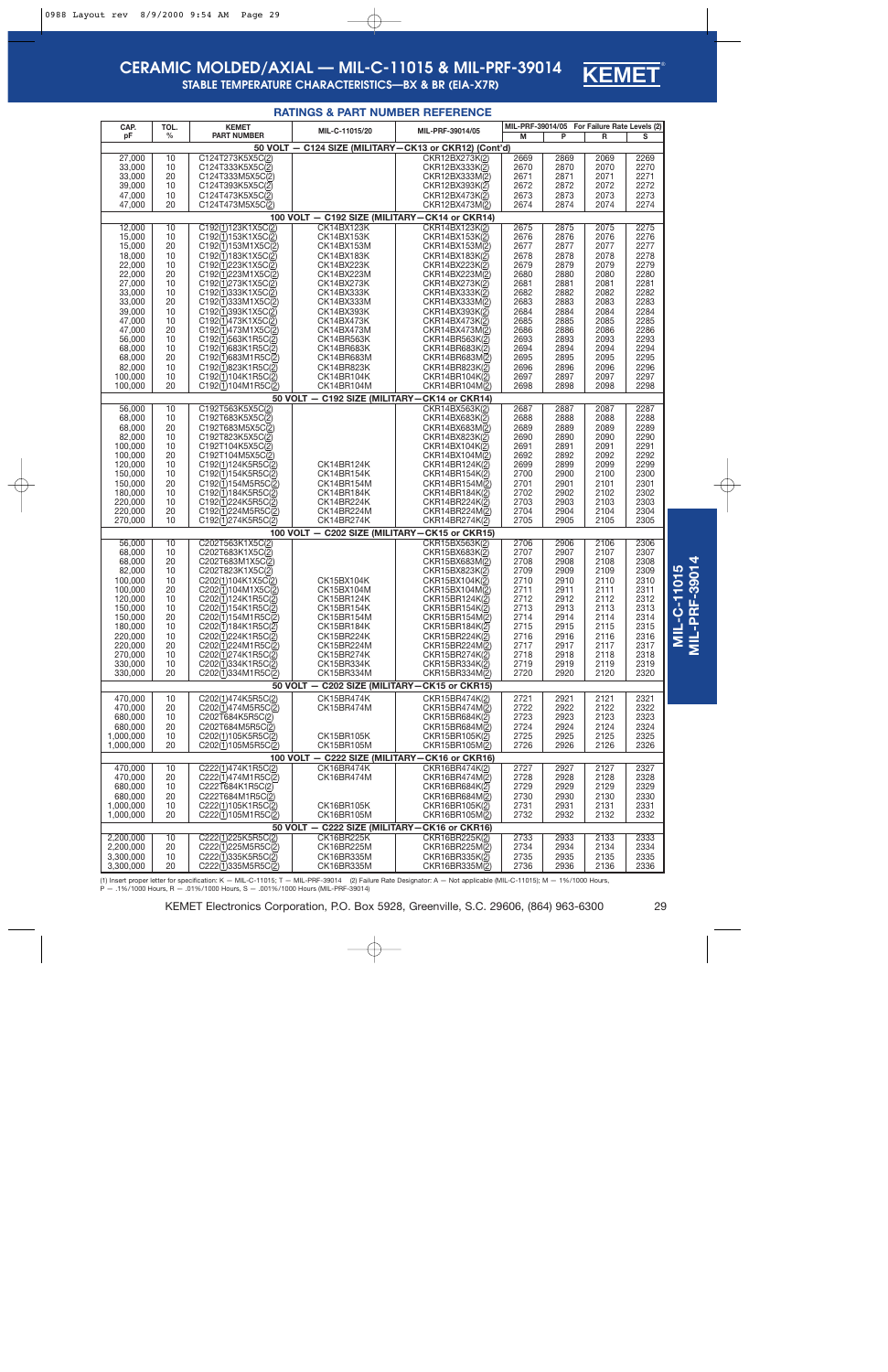

## **CERAMIC MOLDED/RADIAL — MIL-C-11015 & MIL-PRF-39014**

**STABLE TEMPERATURE CHARACTERISTICS—BX & BR (EIA-X7R)**

#### **RATINGS & PART NUMBER REFERENCE**

| 200 VOLT - C052/C056 SIZE (MILITARY-CK05 or CKR05)<br>1321(3)<br>10<br>10<br>C05(4)(1)100K2X5C(2)<br>CK05BX100K<br>CKR05BX100K(2)(3)<br>1201(3)<br>1241(3)<br>1281(3)<br>1202(3)<br>1242(3)<br>1282(3)<br>1322(3)<br>10<br>20<br>CK05BX100M<br>CKR05BX100M(2)(3)<br>C05(4)(1)100M2X5C(2)<br>10<br>1243(3)<br>1323(3)<br>12<br>C05(4)(1)120K2X5C(2)<br>CK05BX120K<br>CKR05BX120K(2)(3)<br>1203(3)<br>1283(3)<br>15<br>10<br>CKR05BX150K(2)(3)<br>1204(3)<br>1244(3)<br>1284(3)<br>1324(3)<br>C05(4)(1)150K2X5C(2)<br>CK05BX150K<br>15<br>20<br>1205(3)<br>1245(3)<br>1285(3)<br>1325(3)<br>C05(4)(1)150M2X5C(2)<br>CK05BX150M<br>CKR05BX150M(2)(3)<br>18<br>10<br>C05(4)(1)180K2X5C(2)<br>CK05BX180K<br>CKR05BX180K(2)(3)<br>1206(3)<br>1246(3)<br>1286(3)<br>1326(3)<br>22<br>10<br>C05(4)(1)220K2X5C(2)<br>CK05BX220K<br>CKR05BX220K(2)(3)<br>1207(3)<br>1247(3)<br>1287(3)<br>1327(3)<br>22<br>20<br>1208(3)<br>1248(3)<br>1288(3)<br>1328(3)<br>C05(4)(1)220M2X5C(2)<br>CK05BX220M<br>CKR05BX220M(2)(3)<br>27<br>C05(4)(1)270K2X5C(2)<br>CK05BX270K<br>1329(3)<br>10<br>CKR05BX270K(2)(3)<br>1209(3)<br>1249(3)<br>1289(3)<br>33<br>10<br>CK05BX330K<br>CKR05BX330K(2)(3)<br>1210(3)<br>1250(3)<br>1290(3)<br>1330(3)<br>C05(4)(1)330K2X5C(2)<br>33<br>20<br>1331(3)<br>C05(4)(1)330M2X5C(2)<br>CK05BX330M<br>CKR05BX330M(2)(3)<br>1211(3)<br>1251(3)<br>1291(3)<br>39<br>10<br>C05(4)(1)390K2X5C(2)<br>CK05BX390K<br>CKR05BX390K(2)(3)<br>1212(3)<br>1252(3)<br>1292(3)<br>1332(3)<br>47<br>10<br>CK05BX470K<br>1213(3)<br>1253(3)<br>1293(3)<br>1333(3)<br>C05(4)(1)470K2X5C(2)<br>CKR05BX470K(2)(3)<br>47<br>20<br>CK05BX470M<br>CKR05BX470M(2)(3)<br>1214(3)<br>1254(3)<br>1294(3)<br>1334(3)<br>C05(4)(1)470M2X5C(2)<br>10<br>1295(3)<br>1335(3)<br>56<br>C05(4)(1)560K2X5C(2)<br>CK05BX560K<br>CKR05BX560K(2)(3)<br>1215(3)<br>1255(3)<br>68<br>10<br>1216(3)<br>1256(3)<br>1296(3)<br>C05(4)(1)680K2X5C(2)<br>CK05BX680K<br>CKR05BX680K(2)(3)<br>1336(3)<br>68<br>20<br>CK05BX680M<br>1217(3)<br>1257(3)<br>1297(3)<br>1337(3)<br>C05(4)(1)680M2X5C(2)<br>CKR05BX680M(2)(3)<br>10<br>1338(3)<br>82<br>C05(4)(1)820K2X5C(2)<br>CK05BX820K<br>CKR05BX820K(2)(3)<br>1218(3)<br>1258(3)<br>1298(3)<br>10<br>1259(3)<br>1299(3)<br>1339(3)<br>100<br>C05(4)(1)101K2X5C(2)<br>CK05BX101K<br>CKR05BX101K(2)(3)<br>1219(3)<br>20<br>CK05BX101M<br>1340(3)<br>100<br>C05(4)(1)101M2X5C(2)<br>CKR05BX101M(2)(3)<br>1220(3)<br>1260(3)<br>1300(3)<br>120<br>10<br>CK05BX121K<br>CKR05BX121K(2)(3)<br>1221(3)<br>1261(3)<br>1301(3)<br>1341(3)<br>C05(4)(1)121K2X5C(2)<br>10<br>150<br>C05(4)(1)151K2X5C(2)<br>CK05BX151K<br>CKR05BX151K(2)(3)<br>1222(3)<br>1262(3)<br>1302(3)<br>1342(3)<br>20<br>1223(3)<br>1343(3)<br>150<br>C05(4)(1)151M2X5C(2)<br>CK05BX151M<br>CKR05BX151M(2)(3)<br>1263(3)<br>1303(3)<br>180<br>10<br>CK05BX181K<br>1224(3)<br>1264(3)<br>1304(3)<br>1344(3)<br>C05(4)(1)181K2X5C(2)<br>CKR05BX181K(2)(3)<br>220<br>10<br>C05(4)(1)221K2X5C(2)<br>CK05BX221K<br>CKR05BX221K(2)(3)<br>1225(3)<br>1345(3)<br>1265(3)<br>1305(3)<br>20<br>1346(3)<br>220<br>C05(4)(1)221M2X5C(2)<br>CK05BX221M<br>CKR05BX221M(2)(3)<br>1226(3)<br>1266(3)<br>1306(3)<br>270<br>10<br>CK05BX271K<br>CKR05BX271K(2)(3)<br>1227(3)<br>1267(3)<br>1307(3)<br>1347(3)<br>C05(4)(1)271K2X5C(2)<br>330<br>10<br>C05(4)(1)331K2X5C(2)<br>CK05BX331K<br>1228(3)<br>1348(3)<br>CKR05BX331K(2)(3)<br>1268(3)<br>1308(3)<br>330<br>20<br>CK05BX331M<br>CKR05BX331M(2)(3)<br>1229(3)<br>1269(3)<br>1309(3)<br>1349(3)<br>C05(4)(1)331M2X5C(2)<br>10<br>1350(3)<br>390<br>C05(4)(1)391K2X5C(2)<br>CK05BX391K<br>CKR05BX391K(2)(3)<br>1230(3)<br>1270(3)<br>1310(3)<br>470<br>10<br>CK05BX471K<br>1231( $\overline{3}$ )<br>1271(3)<br>1351(3)<br>C05(4)(1)471K2X5C(2)<br>CKR05BX471K(2)(3)<br>1311(3)<br>1232(3)<br>470<br>20<br>CK05BX471M<br>CKR05BX471M(2)(3)<br>1272(3)<br>1312(3)<br>1352(3)<br>C05(4)(1)471M2X5C(2)<br>10<br>560<br>C05(4)(1)561K2X5C(2)<br>CK05BX561K<br>CKR05BX561K(2)(3)<br>1233(3)<br>1273(3)<br>1313(3)<br>1353(3)<br>680<br>10<br>CK05BX681K<br>CKR05BX681K(2)(3)<br>1234(3)<br>1354(3)<br>C05(4)(1)681K2X5C(2)<br>1274(3)<br>1314(3)<br>680<br>20<br>1235(3)<br>1275(3)<br>1355(3)<br>C05(4)(1)681M2X5C(2)<br>CK05BX681M<br>CKR05BX681M(2)(3)<br>1315(3)<br>820<br>10<br>C05(4)(1)821K2X5C(2)<br>CK05BX821K<br>CKR05BX821K(2)(3)<br>1236(3)<br>1276(3)<br>1356(3)<br>1316(3)<br>10<br>1,000<br>C05(4)(1)102K2X5C(2)<br>CK05BX102K<br>CKR05BX102K(2)(3)<br>1237(3)<br>1277(3)<br>1317(3)<br>1357(3)<br>20<br>1,000<br>1238(3)<br>C05(4)(1)102M2X5C(2)<br>CK05BX102M<br>CKR05BX102M(2)(3)<br>1278(3)<br>1318(3)<br>1358(3)<br>100 VOLT - C052/C056 SIZE (MILITARY-CK05 or CKR05)<br>10<br>C05(4)(1)122K1X5C(2)<br><b>CK05BX122K</b><br>CKR05BX122K(2)(3)<br>1359(3)<br>1,200<br>1239(3)<br>1279(3)<br>1319(3)<br>1,500<br>10<br>C05(4)(1)152K1X5C(2)<br>CK05BX152K<br>CKR05BX152K(2)(3)<br>1240(3)<br>1280(3)<br>1320(3)<br>1360(3)<br>20<br>1,500<br>CO5(4)(1)152M1X5C(2)<br>CK05BX152M<br>CKR05BX152M(2)(3)<br>1441(3)<br>1481(3)<br>1521(3)<br>1561(3)<br>1,800<br>10<br>1442(3)<br>1482(3)<br>1522(3)<br>1562(3)<br>C05(4)(1)182K1X5C(2)<br>CK05BX182K<br>CKR05BX182K(2)(3)<br>2,200<br>10<br>CK05BX222K<br>1443(3)<br>1523(3)<br>1563(3)<br>C05(4)(1)222K1X5C(2)<br>CKR05BX222K(2)(3)<br>1483(3)<br>2,200<br>20<br>C05(4)(1)222M1X5C(2)<br>CK05BX222M<br>CKR05BX222M(2)(3)<br>1484(3)<br>1524(3)<br>1564(3)<br>1444(3)<br>10<br>1445(3)<br>2,700<br>C05(4)(1)272K1X5C(2)<br>CK05BX272K<br>CKR05BX272K(2)(3)<br>1485(3)<br>1525(3)<br>1565(3)<br>3,300<br>10<br>C05(4)(1)332K1X5C(2)<br>CK05BX332K<br>CKR05BX332K(2)(3)<br>1446(3)<br>1486(3)<br>1526(3)<br>1566(3)<br>20<br>CK05BX332M<br>1567(3)<br>3,300<br>C05(4)(1)332M1X5C(2)<br>CKR05BX332M(2)(3)<br>1447(3)<br>1487(3)<br>1527(3)<br>3,900<br>10<br>CK05BX392K<br>CKR05BX392K(2)(3)<br>1448(3)<br>1488(3)<br>1528(3)<br>1568(3)<br>C05(4)(1)392K1X5C(2)<br>10<br>4,700<br>C05(4)(1)472K1X5C(2)<br>CK05BX472K<br>CKR05BX472K(2)(3)<br>1449(3)<br>1489(3)<br>1529(3)<br>1569(3)<br>20<br>1450(3)<br>1530(3)<br>4.700<br>C05(4)(1)472M1X5C(2)<br>CK05BX472M<br>CKR05BX472M(2)(3)<br>1490(3)<br>1570(3)<br>5,600<br>10<br>C05(4)(1)562K1X5C(2)<br>1451(3)<br>1491(3)<br>1531(3)<br>1571(3)<br>CK05BX562K<br>CKR05BX562K(2)(3)<br>6,800<br>10<br>C05(4)(1)682K1X5C(2)<br>CK05BX682K<br>CKR05BX682K(2)(3)<br>1452(3)<br>1492(3)<br>1532(3)<br>1572(3)<br>1453(3)<br>1493(3)<br>1533(3)<br>6,800<br>20<br>C05(4)(1)682M1X5C(2)<br>CK05BX682M<br>CKR05BX682M(2)(3)<br>1573(3)<br>1454(3)<br>1494(3)<br>1534(3)<br>8,200<br>10<br>C05(4)(1)822K1X5C(2)<br>CK05BX822K<br>CKR05BX822K(2)(3)<br>1574(3)<br>10,000<br>10<br>C05(4)(1)103K1X5C(2)<br>1455(3)<br>1495(3)<br>1535(3)<br>1575(3)<br>CK05BX103K<br>CKR05BX103K(2)(3)<br>20<br>10.000<br>C05(4)(1)103M1X5C(2)<br>CK05BX103M<br>CKR05BX103M(2)(3)<br>1456(3)<br>1496(3)<br>1536(3)<br>1576(3)<br>50 VOLT -<br>C052/C056 SIZE (MILITARY-CK05 or CKR05)<br>10<br>C05(4)(1)123K5X5C(2)<br>CK05BX123K<br>CKR05BX123K(2)(3)<br>1457(3)<br>1497(3)<br>1537(3)<br>1577(3)<br>12,000<br>C05(4)(1)153K5X5C(2)<br>CK05BX153K<br>1498(3)<br>15,000<br>10<br>CKR05BX153K(2)(3)<br>1458(3)<br>1538(3)<br>1578(3)<br>15,000<br>20<br>CK05BX153M<br>1459(3)<br>1499(3)<br>1539(3)<br>1579(3)<br>CO5(4)(1)153M5X5C(2)<br>CKR05BX153M(2)(3)<br>18,000<br>10<br>CO5(4)(1)183K5X5C(2)<br>CK05BX183K<br>CKR05BX183K(2)(3)<br>1460(3)<br>1500(3)<br>1540(3)<br>1580(3)<br>22,000<br>C05(4)(1)223K5X5C(2)<br>1461(3)<br>1501(3)<br>1581(3)<br>10<br>CK05BX223K<br>CKR05BX223K(2)(3)<br>1541(3)<br>22,000<br>1502(3)<br>1542(3)<br>1582(3)<br>20<br>C05(4)(1)223M5X5C(2)<br>CK05BX223M<br>CKR05BX223M(2)(3)<br>1462(3)<br>27,000<br>C05(4)(1)273K5X5C(2)<br>1463(3)<br>1583(3)<br>10<br>CK05BX273K<br>CKR05BX273K(2)(3)<br>1503(3)<br>1543(3)<br>33,000<br>10<br>C05(4)(1)333K5X5C(2)<br>CKR05BX333K(2)(3)<br>1464(3)<br>1504(3)<br>1544(3)<br>1584(3)<br>CK05BX333K<br>33,000<br>20<br>C05(4)(1)333M5X5C(2)<br>1465(3)<br>1505(3)<br>1585(3)<br>CK05BX333M<br>CKR05BX333M(2)(3)<br>1545(3)<br>C05(4)(1)393K5X5C(2)<br>39,000<br>10<br>CK05BX393K<br>CKR05BX393K(2)(3)<br>1466(3)<br>1506(3)<br>1546(3)<br>1586(3)<br>47,000<br>CKR05BX473K(2)(3)<br>1467(3)<br>1507(3)<br>1547(3)<br>1587(3)<br>10<br>C05(4)(1)473K5X5C(2)<br>CK05BX473K<br>20<br>47,000<br>C05(4)(1)473M5X5C(2)<br>CKR05BX473M(2)(3)<br>1468(3)<br>1508(3)<br>1548(3)<br>1588(3)<br>CK05BX473M<br>1509(3)<br>56,000<br>10<br>C05(4)(1)563K5X5C(2)<br>CK05BX563K<br>CKR05BX563K(2)(3)<br>1469(3)<br>1549(3)<br>1589(3)<br>68,000<br>1470(3)<br>1510(3)<br>1550(3)<br>10<br>C05(4)(1)683K5X5C(2)<br>CK05BX683K<br>CKR05BX683K(2)(3)<br>1590(3)<br>68,000<br>20<br>C05(4)(1)683M5X5C(2)<br>CK05BX683M<br>CKR05BX683M(2)(3)<br>1471(3)<br>1511(3)<br>1551(3)<br>1591(3)<br>1472(3)<br>1592(3)<br>82,000<br>10<br>C05(4)(1)823K5X5C(2)<br>CK05BX823K<br>CKR05BX823K(2)(3)<br>1512(3)<br>1552(3)<br>100,000<br>10<br>C05(4)(1)104K5X5C(2)<br>CK05BX104K<br>CKR05BX104K(2)(3)<br>1473(3)<br>1513(3)<br>1553(3)<br>1593(3) | CAP.<br>рF | TOL.<br>$\%$ | <b>KEMET</b><br><b>PART NUMBER</b> | MIL-C-11015/18 | MIL-PRF-39014/01  | М       | P       | MIL-PRF-39014/01 For Failure Rate Levels (2)<br>R | s                |
|----------------------------------------------------------------------------------------------------------------------------------------------------------------------------------------------------------------------------------------------------------------------------------------------------------------------------------------------------------------------------------------------------------------------------------------------------------------------------------------------------------------------------------------------------------------------------------------------------------------------------------------------------------------------------------------------------------------------------------------------------------------------------------------------------------------------------------------------------------------------------------------------------------------------------------------------------------------------------------------------------------------------------------------------------------------------------------------------------------------------------------------------------------------------------------------------------------------------------------------------------------------------------------------------------------------------------------------------------------------------------------------------------------------------------------------------------------------------------------------------------------------------------------------------------------------------------------------------------------------------------------------------------------------------------------------------------------------------------------------------------------------------------------------------------------------------------------------------------------------------------------------------------------------------------------------------------------------------------------------------------------------------------------------------------------------------------------------------------------------------------------------------------------------------------------------------------------------------------------------------------------------------------------------------------------------------------------------------------------------------------------------------------------------------------------------------------------------------------------------------------------------------------------------------------------------------------------------------------------------------------------------------------------------------------------------------------------------------------------------------------------------------------------------------------------------------------------------------------------------------------------------------------------------------------------------------------------------------------------------------------------------------------------------------------------------------------------------------------------------------------------------------------------------------------------------------------------------------------------------------------------------------------------------------------------------------------------------------------------------------------------------------------------------------------------------------------------------------------------------------------------------------------------------------------------------------------------------------------------------------------------------------------------------------------------------------------------------------------------------------------------------------------------------------------------------------------------------------------------------------------------------------------------------------------------------------------------------------------------------------------------------------------------------------------------------------------------------------------------------------------------------------------------------------------------------------------------------------------------------------------------------------------------------------------------------------------------------------------------------------------------------------------------------------------------------------------------------------------------------------------------------------------------------------------------------------------------------------------------------------------------------------------------------------------------------------------------------------------------------------------------------------------------------------------------------------------------------------------------------------------------------------------------------------------------------------------------------------------------------------------------------------------------------------------------------------------------------------------------------------------------------------------------------------------------------------------------------------------------------------------------------------------------------------------------------------------------------------------------------------------------------------------------------------------------------------------------------------------------------------------------------------------------------------------------------------------------------------------------------------------------------------------------------------------------------------------------------------------------------------------------------------------------------------------------------------------------------------------------------------------------------------------------------------------------------------------------------------------------------------------------------------------------------------------------------------------------------------------------------------------------------------------------------------------------------------------------------------------------------------------------------------------------------------------------------------------------------------------------------------------------------------------------------------------------------------------------------------------------------------------------------------------------------------------------------------------------------------------------------------------------------------------------------------------------------------------------------------------------------------------------------------------------------------------------------------------------------------------------------------------------------------------------------------------------------------------------------------------------------------------------------------------------------------------------------------------------------------------------------------------------------------------------------------------------------------------------------------------------------------------------------------------------------------------------------------------------------------------------------------------------------------------------------------------------------------------------------------------------------------------------------------------------------------------------------------------------------------------------------------------------------------------------------------------------------------------------------------------------------------------------------------------------------------------------------------------------------------------------------------------------------------------------------------------------------------------------------------------------------------------------------------------------------------------------------------------------------------------------------------------------------------------------------------------------------------------------------------------------------------------------------------------------------------------------------------------------------------------------------------------------------------------------------------------------------------------------------------------------------------------------------------------------------------------------------------------------------------------------------------------------------------------------------------------------------------------------------------------------------------------------------------------------------------------------------------------------------------------------------------------------------------------------------------------------------------------------------------------------------------------------------------------------------------------------------------------------------|------------|--------------|------------------------------------|----------------|-------------------|---------|---------|---------------------------------------------------|------------------|
|                                                                                                                                                                                                                                                                                                                                                                                                                                                                                                                                                                                                                                                                                                                                                                                                                                                                                                                                                                                                                                                                                                                                                                                                                                                                                                                                                                                                                                                                                                                                                                                                                                                                                                                                                                                                                                                                                                                                                                                                                                                                                                                                                                                                                                                                                                                                                                                                                                                                                                                                                                                                                                                                                                                                                                                                                                                                                                                                                                                                                                                                                                                                                                                                                                                                                                                                                                                                                                                                                                                                                                                                                                                                                                                                                                                                                                                                                                                                                                                                                                                                                                                                                                                                                                                                                                                                                                                                                                                                                                                                                                                                                                                                                                                                                                                                                                                                                                                                                                                                                                                                                                                                                                                                                                                                                                                                                                                                                                                                                                                                                                                                                                                                                                                                                                                                                                                                                                                                                                                                                                                                                                                                                                                                                                                                                                                                                                                                                                                                                                                                                                                                                                                                                                                                                                                                                                                                                                                                                                                                                                                                                                                                                                                                                                                                                                                                                                                                                                                                                                                                                                                                                                                                                                                                                                                                                                                                                                                                                                                                                                                                                                                                                                                                                                                                                                                                                                                                                                                                                                                                                                                                                                                                                                                                                                                                                                                                                                                                                                                                                                                                                        |            |              |                                    |                |                   |         |         |                                                   |                  |
|                                                                                                                                                                                                                                                                                                                                                                                                                                                                                                                                                                                                                                                                                                                                                                                                                                                                                                                                                                                                                                                                                                                                                                                                                                                                                                                                                                                                                                                                                                                                                                                                                                                                                                                                                                                                                                                                                                                                                                                                                                                                                                                                                                                                                                                                                                                                                                                                                                                                                                                                                                                                                                                                                                                                                                                                                                                                                                                                                                                                                                                                                                                                                                                                                                                                                                                                                                                                                                                                                                                                                                                                                                                                                                                                                                                                                                                                                                                                                                                                                                                                                                                                                                                                                                                                                                                                                                                                                                                                                                                                                                                                                                                                                                                                                                                                                                                                                                                                                                                                                                                                                                                                                                                                                                                                                                                                                                                                                                                                                                                                                                                                                                                                                                                                                                                                                                                                                                                                                                                                                                                                                                                                                                                                                                                                                                                                                                                                                                                                                                                                                                                                                                                                                                                                                                                                                                                                                                                                                                                                                                                                                                                                                                                                                                                                                                                                                                                                                                                                                                                                                                                                                                                                                                                                                                                                                                                                                                                                                                                                                                                                                                                                                                                                                                                                                                                                                                                                                                                                                                                                                                                                                                                                                                                                                                                                                                                                                                                                                                                                                                                                                        |            |              |                                    |                |                   |         |         |                                                   |                  |
|                                                                                                                                                                                                                                                                                                                                                                                                                                                                                                                                                                                                                                                                                                                                                                                                                                                                                                                                                                                                                                                                                                                                                                                                                                                                                                                                                                                                                                                                                                                                                                                                                                                                                                                                                                                                                                                                                                                                                                                                                                                                                                                                                                                                                                                                                                                                                                                                                                                                                                                                                                                                                                                                                                                                                                                                                                                                                                                                                                                                                                                                                                                                                                                                                                                                                                                                                                                                                                                                                                                                                                                                                                                                                                                                                                                                                                                                                                                                                                                                                                                                                                                                                                                                                                                                                                                                                                                                                                                                                                                                                                                                                                                                                                                                                                                                                                                                                                                                                                                                                                                                                                                                                                                                                                                                                                                                                                                                                                                                                                                                                                                                                                                                                                                                                                                                                                                                                                                                                                                                                                                                                                                                                                                                                                                                                                                                                                                                                                                                                                                                                                                                                                                                                                                                                                                                                                                                                                                                                                                                                                                                                                                                                                                                                                                                                                                                                                                                                                                                                                                                                                                                                                                                                                                                                                                                                                                                                                                                                                                                                                                                                                                                                                                                                                                                                                                                                                                                                                                                                                                                                                                                                                                                                                                                                                                                                                                                                                                                                                                                                                                                                        |            |              |                                    |                |                   |         |         |                                                   |                  |
|                                                                                                                                                                                                                                                                                                                                                                                                                                                                                                                                                                                                                                                                                                                                                                                                                                                                                                                                                                                                                                                                                                                                                                                                                                                                                                                                                                                                                                                                                                                                                                                                                                                                                                                                                                                                                                                                                                                                                                                                                                                                                                                                                                                                                                                                                                                                                                                                                                                                                                                                                                                                                                                                                                                                                                                                                                                                                                                                                                                                                                                                                                                                                                                                                                                                                                                                                                                                                                                                                                                                                                                                                                                                                                                                                                                                                                                                                                                                                                                                                                                                                                                                                                                                                                                                                                                                                                                                                                                                                                                                                                                                                                                                                                                                                                                                                                                                                                                                                                                                                                                                                                                                                                                                                                                                                                                                                                                                                                                                                                                                                                                                                                                                                                                                                                                                                                                                                                                                                                                                                                                                                                                                                                                                                                                                                                                                                                                                                                                                                                                                                                                                                                                                                                                                                                                                                                                                                                                                                                                                                                                                                                                                                                                                                                                                                                                                                                                                                                                                                                                                                                                                                                                                                                                                                                                                                                                                                                                                                                                                                                                                                                                                                                                                                                                                                                                                                                                                                                                                                                                                                                                                                                                                                                                                                                                                                                                                                                                                                                                                                                                                                        |            |              |                                    |                |                   |         |         |                                                   |                  |
|                                                                                                                                                                                                                                                                                                                                                                                                                                                                                                                                                                                                                                                                                                                                                                                                                                                                                                                                                                                                                                                                                                                                                                                                                                                                                                                                                                                                                                                                                                                                                                                                                                                                                                                                                                                                                                                                                                                                                                                                                                                                                                                                                                                                                                                                                                                                                                                                                                                                                                                                                                                                                                                                                                                                                                                                                                                                                                                                                                                                                                                                                                                                                                                                                                                                                                                                                                                                                                                                                                                                                                                                                                                                                                                                                                                                                                                                                                                                                                                                                                                                                                                                                                                                                                                                                                                                                                                                                                                                                                                                                                                                                                                                                                                                                                                                                                                                                                                                                                                                                                                                                                                                                                                                                                                                                                                                                                                                                                                                                                                                                                                                                                                                                                                                                                                                                                                                                                                                                                                                                                                                                                                                                                                                                                                                                                                                                                                                                                                                                                                                                                                                                                                                                                                                                                                                                                                                                                                                                                                                                                                                                                                                                                                                                                                                                                                                                                                                                                                                                                                                                                                                                                                                                                                                                                                                                                                                                                                                                                                                                                                                                                                                                                                                                                                                                                                                                                                                                                                                                                                                                                                                                                                                                                                                                                                                                                                                                                                                                                                                                                                                                        |            |              |                                    |                |                   |         |         |                                                   |                  |
|                                                                                                                                                                                                                                                                                                                                                                                                                                                                                                                                                                                                                                                                                                                                                                                                                                                                                                                                                                                                                                                                                                                                                                                                                                                                                                                                                                                                                                                                                                                                                                                                                                                                                                                                                                                                                                                                                                                                                                                                                                                                                                                                                                                                                                                                                                                                                                                                                                                                                                                                                                                                                                                                                                                                                                                                                                                                                                                                                                                                                                                                                                                                                                                                                                                                                                                                                                                                                                                                                                                                                                                                                                                                                                                                                                                                                                                                                                                                                                                                                                                                                                                                                                                                                                                                                                                                                                                                                                                                                                                                                                                                                                                                                                                                                                                                                                                                                                                                                                                                                                                                                                                                                                                                                                                                                                                                                                                                                                                                                                                                                                                                                                                                                                                                                                                                                                                                                                                                                                                                                                                                                                                                                                                                                                                                                                                                                                                                                                                                                                                                                                                                                                                                                                                                                                                                                                                                                                                                                                                                                                                                                                                                                                                                                                                                                                                                                                                                                                                                                                                                                                                                                                                                                                                                                                                                                                                                                                                                                                                                                                                                                                                                                                                                                                                                                                                                                                                                                                                                                                                                                                                                                                                                                                                                                                                                                                                                                                                                                                                                                                                                                        |            |              |                                    |                |                   |         |         |                                                   |                  |
|                                                                                                                                                                                                                                                                                                                                                                                                                                                                                                                                                                                                                                                                                                                                                                                                                                                                                                                                                                                                                                                                                                                                                                                                                                                                                                                                                                                                                                                                                                                                                                                                                                                                                                                                                                                                                                                                                                                                                                                                                                                                                                                                                                                                                                                                                                                                                                                                                                                                                                                                                                                                                                                                                                                                                                                                                                                                                                                                                                                                                                                                                                                                                                                                                                                                                                                                                                                                                                                                                                                                                                                                                                                                                                                                                                                                                                                                                                                                                                                                                                                                                                                                                                                                                                                                                                                                                                                                                                                                                                                                                                                                                                                                                                                                                                                                                                                                                                                                                                                                                                                                                                                                                                                                                                                                                                                                                                                                                                                                                                                                                                                                                                                                                                                                                                                                                                                                                                                                                                                                                                                                                                                                                                                                                                                                                                                                                                                                                                                                                                                                                                                                                                                                                                                                                                                                                                                                                                                                                                                                                                                                                                                                                                                                                                                                                                                                                                                                                                                                                                                                                                                                                                                                                                                                                                                                                                                                                                                                                                                                                                                                                                                                                                                                                                                                                                                                                                                                                                                                                                                                                                                                                                                                                                                                                                                                                                                                                                                                                                                                                                                                                        |            |              |                                    |                |                   |         |         |                                                   |                  |
|                                                                                                                                                                                                                                                                                                                                                                                                                                                                                                                                                                                                                                                                                                                                                                                                                                                                                                                                                                                                                                                                                                                                                                                                                                                                                                                                                                                                                                                                                                                                                                                                                                                                                                                                                                                                                                                                                                                                                                                                                                                                                                                                                                                                                                                                                                                                                                                                                                                                                                                                                                                                                                                                                                                                                                                                                                                                                                                                                                                                                                                                                                                                                                                                                                                                                                                                                                                                                                                                                                                                                                                                                                                                                                                                                                                                                                                                                                                                                                                                                                                                                                                                                                                                                                                                                                                                                                                                                                                                                                                                                                                                                                                                                                                                                                                                                                                                                                                                                                                                                                                                                                                                                                                                                                                                                                                                                                                                                                                                                                                                                                                                                                                                                                                                                                                                                                                                                                                                                                                                                                                                                                                                                                                                                                                                                                                                                                                                                                                                                                                                                                                                                                                                                                                                                                                                                                                                                                                                                                                                                                                                                                                                                                                                                                                                                                                                                                                                                                                                                                                                                                                                                                                                                                                                                                                                                                                                                                                                                                                                                                                                                                                                                                                                                                                                                                                                                                                                                                                                                                                                                                                                                                                                                                                                                                                                                                                                                                                                                                                                                                                                                        |            |              |                                    |                |                   |         |         |                                                   |                  |
|                                                                                                                                                                                                                                                                                                                                                                                                                                                                                                                                                                                                                                                                                                                                                                                                                                                                                                                                                                                                                                                                                                                                                                                                                                                                                                                                                                                                                                                                                                                                                                                                                                                                                                                                                                                                                                                                                                                                                                                                                                                                                                                                                                                                                                                                                                                                                                                                                                                                                                                                                                                                                                                                                                                                                                                                                                                                                                                                                                                                                                                                                                                                                                                                                                                                                                                                                                                                                                                                                                                                                                                                                                                                                                                                                                                                                                                                                                                                                                                                                                                                                                                                                                                                                                                                                                                                                                                                                                                                                                                                                                                                                                                                                                                                                                                                                                                                                                                                                                                                                                                                                                                                                                                                                                                                                                                                                                                                                                                                                                                                                                                                                                                                                                                                                                                                                                                                                                                                                                                                                                                                                                                                                                                                                                                                                                                                                                                                                                                                                                                                                                                                                                                                                                                                                                                                                                                                                                                                                                                                                                                                                                                                                                                                                                                                                                                                                                                                                                                                                                                                                                                                                                                                                                                                                                                                                                                                                                                                                                                                                                                                                                                                                                                                                                                                                                                                                                                                                                                                                                                                                                                                                                                                                                                                                                                                                                                                                                                                                                                                                                                                                        |            |              |                                    |                |                   |         |         |                                                   |                  |
|                                                                                                                                                                                                                                                                                                                                                                                                                                                                                                                                                                                                                                                                                                                                                                                                                                                                                                                                                                                                                                                                                                                                                                                                                                                                                                                                                                                                                                                                                                                                                                                                                                                                                                                                                                                                                                                                                                                                                                                                                                                                                                                                                                                                                                                                                                                                                                                                                                                                                                                                                                                                                                                                                                                                                                                                                                                                                                                                                                                                                                                                                                                                                                                                                                                                                                                                                                                                                                                                                                                                                                                                                                                                                                                                                                                                                                                                                                                                                                                                                                                                                                                                                                                                                                                                                                                                                                                                                                                                                                                                                                                                                                                                                                                                                                                                                                                                                                                                                                                                                                                                                                                                                                                                                                                                                                                                                                                                                                                                                                                                                                                                                                                                                                                                                                                                                                                                                                                                                                                                                                                                                                                                                                                                                                                                                                                                                                                                                                                                                                                                                                                                                                                                                                                                                                                                                                                                                                                                                                                                                                                                                                                                                                                                                                                                                                                                                                                                                                                                                                                                                                                                                                                                                                                                                                                                                                                                                                                                                                                                                                                                                                                                                                                                                                                                                                                                                                                                                                                                                                                                                                                                                                                                                                                                                                                                                                                                                                                                                                                                                                                                                        |            |              |                                    |                |                   |         |         |                                                   |                  |
|                                                                                                                                                                                                                                                                                                                                                                                                                                                                                                                                                                                                                                                                                                                                                                                                                                                                                                                                                                                                                                                                                                                                                                                                                                                                                                                                                                                                                                                                                                                                                                                                                                                                                                                                                                                                                                                                                                                                                                                                                                                                                                                                                                                                                                                                                                                                                                                                                                                                                                                                                                                                                                                                                                                                                                                                                                                                                                                                                                                                                                                                                                                                                                                                                                                                                                                                                                                                                                                                                                                                                                                                                                                                                                                                                                                                                                                                                                                                                                                                                                                                                                                                                                                                                                                                                                                                                                                                                                                                                                                                                                                                                                                                                                                                                                                                                                                                                                                                                                                                                                                                                                                                                                                                                                                                                                                                                                                                                                                                                                                                                                                                                                                                                                                                                                                                                                                                                                                                                                                                                                                                                                                                                                                                                                                                                                                                                                                                                                                                                                                                                                                                                                                                                                                                                                                                                                                                                                                                                                                                                                                                                                                                                                                                                                                                                                                                                                                                                                                                                                                                                                                                                                                                                                                                                                                                                                                                                                                                                                                                                                                                                                                                                                                                                                                                                                                                                                                                                                                                                                                                                                                                                                                                                                                                                                                                                                                                                                                                                                                                                                                                                        |            |              |                                    |                |                   |         |         |                                                   |                  |
|                                                                                                                                                                                                                                                                                                                                                                                                                                                                                                                                                                                                                                                                                                                                                                                                                                                                                                                                                                                                                                                                                                                                                                                                                                                                                                                                                                                                                                                                                                                                                                                                                                                                                                                                                                                                                                                                                                                                                                                                                                                                                                                                                                                                                                                                                                                                                                                                                                                                                                                                                                                                                                                                                                                                                                                                                                                                                                                                                                                                                                                                                                                                                                                                                                                                                                                                                                                                                                                                                                                                                                                                                                                                                                                                                                                                                                                                                                                                                                                                                                                                                                                                                                                                                                                                                                                                                                                                                                                                                                                                                                                                                                                                                                                                                                                                                                                                                                                                                                                                                                                                                                                                                                                                                                                                                                                                                                                                                                                                                                                                                                                                                                                                                                                                                                                                                                                                                                                                                                                                                                                                                                                                                                                                                                                                                                                                                                                                                                                                                                                                                                                                                                                                                                                                                                                                                                                                                                                                                                                                                                                                                                                                                                                                                                                                                                                                                                                                                                                                                                                                                                                                                                                                                                                                                                                                                                                                                                                                                                                                                                                                                                                                                                                                                                                                                                                                                                                                                                                                                                                                                                                                                                                                                                                                                                                                                                                                                                                                                                                                                                                                                        |            |              |                                    |                |                   |         |         |                                                   |                  |
|                                                                                                                                                                                                                                                                                                                                                                                                                                                                                                                                                                                                                                                                                                                                                                                                                                                                                                                                                                                                                                                                                                                                                                                                                                                                                                                                                                                                                                                                                                                                                                                                                                                                                                                                                                                                                                                                                                                                                                                                                                                                                                                                                                                                                                                                                                                                                                                                                                                                                                                                                                                                                                                                                                                                                                                                                                                                                                                                                                                                                                                                                                                                                                                                                                                                                                                                                                                                                                                                                                                                                                                                                                                                                                                                                                                                                                                                                                                                                                                                                                                                                                                                                                                                                                                                                                                                                                                                                                                                                                                                                                                                                                                                                                                                                                                                                                                                                                                                                                                                                                                                                                                                                                                                                                                                                                                                                                                                                                                                                                                                                                                                                                                                                                                                                                                                                                                                                                                                                                                                                                                                                                                                                                                                                                                                                                                                                                                                                                                                                                                                                                                                                                                                                                                                                                                                                                                                                                                                                                                                                                                                                                                                                                                                                                                                                                                                                                                                                                                                                                                                                                                                                                                                                                                                                                                                                                                                                                                                                                                                                                                                                                                                                                                                                                                                                                                                                                                                                                                                                                                                                                                                                                                                                                                                                                                                                                                                                                                                                                                                                                                                                        |            |              |                                    |                |                   |         |         |                                                   |                  |
|                                                                                                                                                                                                                                                                                                                                                                                                                                                                                                                                                                                                                                                                                                                                                                                                                                                                                                                                                                                                                                                                                                                                                                                                                                                                                                                                                                                                                                                                                                                                                                                                                                                                                                                                                                                                                                                                                                                                                                                                                                                                                                                                                                                                                                                                                                                                                                                                                                                                                                                                                                                                                                                                                                                                                                                                                                                                                                                                                                                                                                                                                                                                                                                                                                                                                                                                                                                                                                                                                                                                                                                                                                                                                                                                                                                                                                                                                                                                                                                                                                                                                                                                                                                                                                                                                                                                                                                                                                                                                                                                                                                                                                                                                                                                                                                                                                                                                                                                                                                                                                                                                                                                                                                                                                                                                                                                                                                                                                                                                                                                                                                                                                                                                                                                                                                                                                                                                                                                                                                                                                                                                                                                                                                                                                                                                                                                                                                                                                                                                                                                                                                                                                                                                                                                                                                                                                                                                                                                                                                                                                                                                                                                                                                                                                                                                                                                                                                                                                                                                                                                                                                                                                                                                                                                                                                                                                                                                                                                                                                                                                                                                                                                                                                                                                                                                                                                                                                                                                                                                                                                                                                                                                                                                                                                                                                                                                                                                                                                                                                                                                                                                        |            |              |                                    |                |                   |         |         |                                                   |                  |
|                                                                                                                                                                                                                                                                                                                                                                                                                                                                                                                                                                                                                                                                                                                                                                                                                                                                                                                                                                                                                                                                                                                                                                                                                                                                                                                                                                                                                                                                                                                                                                                                                                                                                                                                                                                                                                                                                                                                                                                                                                                                                                                                                                                                                                                                                                                                                                                                                                                                                                                                                                                                                                                                                                                                                                                                                                                                                                                                                                                                                                                                                                                                                                                                                                                                                                                                                                                                                                                                                                                                                                                                                                                                                                                                                                                                                                                                                                                                                                                                                                                                                                                                                                                                                                                                                                                                                                                                                                                                                                                                                                                                                                                                                                                                                                                                                                                                                                                                                                                                                                                                                                                                                                                                                                                                                                                                                                                                                                                                                                                                                                                                                                                                                                                                                                                                                                                                                                                                                                                                                                                                                                                                                                                                                                                                                                                                                                                                                                                                                                                                                                                                                                                                                                                                                                                                                                                                                                                                                                                                                                                                                                                                                                                                                                                                                                                                                                                                                                                                                                                                                                                                                                                                                                                                                                                                                                                                                                                                                                                                                                                                                                                                                                                                                                                                                                                                                                                                                                                                                                                                                                                                                                                                                                                                                                                                                                                                                                                                                                                                                                                                                        |            |              |                                    |                |                   |         |         |                                                   |                  |
|                                                                                                                                                                                                                                                                                                                                                                                                                                                                                                                                                                                                                                                                                                                                                                                                                                                                                                                                                                                                                                                                                                                                                                                                                                                                                                                                                                                                                                                                                                                                                                                                                                                                                                                                                                                                                                                                                                                                                                                                                                                                                                                                                                                                                                                                                                                                                                                                                                                                                                                                                                                                                                                                                                                                                                                                                                                                                                                                                                                                                                                                                                                                                                                                                                                                                                                                                                                                                                                                                                                                                                                                                                                                                                                                                                                                                                                                                                                                                                                                                                                                                                                                                                                                                                                                                                                                                                                                                                                                                                                                                                                                                                                                                                                                                                                                                                                                                                                                                                                                                                                                                                                                                                                                                                                                                                                                                                                                                                                                                                                                                                                                                                                                                                                                                                                                                                                                                                                                                                                                                                                                                                                                                                                                                                                                                                                                                                                                                                                                                                                                                                                                                                                                                                                                                                                                                                                                                                                                                                                                                                                                                                                                                                                                                                                                                                                                                                                                                                                                                                                                                                                                                                                                                                                                                                                                                                                                                                                                                                                                                                                                                                                                                                                                                                                                                                                                                                                                                                                                                                                                                                                                                                                                                                                                                                                                                                                                                                                                                                                                                                                                                        |            |              |                                    |                |                   |         |         |                                                   |                  |
|                                                                                                                                                                                                                                                                                                                                                                                                                                                                                                                                                                                                                                                                                                                                                                                                                                                                                                                                                                                                                                                                                                                                                                                                                                                                                                                                                                                                                                                                                                                                                                                                                                                                                                                                                                                                                                                                                                                                                                                                                                                                                                                                                                                                                                                                                                                                                                                                                                                                                                                                                                                                                                                                                                                                                                                                                                                                                                                                                                                                                                                                                                                                                                                                                                                                                                                                                                                                                                                                                                                                                                                                                                                                                                                                                                                                                                                                                                                                                                                                                                                                                                                                                                                                                                                                                                                                                                                                                                                                                                                                                                                                                                                                                                                                                                                                                                                                                                                                                                                                                                                                                                                                                                                                                                                                                                                                                                                                                                                                                                                                                                                                                                                                                                                                                                                                                                                                                                                                                                                                                                                                                                                                                                                                                                                                                                                                                                                                                                                                                                                                                                                                                                                                                                                                                                                                                                                                                                                                                                                                                                                                                                                                                                                                                                                                                                                                                                                                                                                                                                                                                                                                                                                                                                                                                                                                                                                                                                                                                                                                                                                                                                                                                                                                                                                                                                                                                                                                                                                                                                                                                                                                                                                                                                                                                                                                                                                                                                                                                                                                                                                                                        |            |              |                                    |                |                   |         |         |                                                   |                  |
|                                                                                                                                                                                                                                                                                                                                                                                                                                                                                                                                                                                                                                                                                                                                                                                                                                                                                                                                                                                                                                                                                                                                                                                                                                                                                                                                                                                                                                                                                                                                                                                                                                                                                                                                                                                                                                                                                                                                                                                                                                                                                                                                                                                                                                                                                                                                                                                                                                                                                                                                                                                                                                                                                                                                                                                                                                                                                                                                                                                                                                                                                                                                                                                                                                                                                                                                                                                                                                                                                                                                                                                                                                                                                                                                                                                                                                                                                                                                                                                                                                                                                                                                                                                                                                                                                                                                                                                                                                                                                                                                                                                                                                                                                                                                                                                                                                                                                                                                                                                                                                                                                                                                                                                                                                                                                                                                                                                                                                                                                                                                                                                                                                                                                                                                                                                                                                                                                                                                                                                                                                                                                                                                                                                                                                                                                                                                                                                                                                                                                                                                                                                                                                                                                                                                                                                                                                                                                                                                                                                                                                                                                                                                                                                                                                                                                                                                                                                                                                                                                                                                                                                                                                                                                                                                                                                                                                                                                                                                                                                                                                                                                                                                                                                                                                                                                                                                                                                                                                                                                                                                                                                                                                                                                                                                                                                                                                                                                                                                                                                                                                                                                        |            |              |                                    |                |                   |         |         |                                                   |                  |
|                                                                                                                                                                                                                                                                                                                                                                                                                                                                                                                                                                                                                                                                                                                                                                                                                                                                                                                                                                                                                                                                                                                                                                                                                                                                                                                                                                                                                                                                                                                                                                                                                                                                                                                                                                                                                                                                                                                                                                                                                                                                                                                                                                                                                                                                                                                                                                                                                                                                                                                                                                                                                                                                                                                                                                                                                                                                                                                                                                                                                                                                                                                                                                                                                                                                                                                                                                                                                                                                                                                                                                                                                                                                                                                                                                                                                                                                                                                                                                                                                                                                                                                                                                                                                                                                                                                                                                                                                                                                                                                                                                                                                                                                                                                                                                                                                                                                                                                                                                                                                                                                                                                                                                                                                                                                                                                                                                                                                                                                                                                                                                                                                                                                                                                                                                                                                                                                                                                                                                                                                                                                                                                                                                                                                                                                                                                                                                                                                                                                                                                                                                                                                                                                                                                                                                                                                                                                                                                                                                                                                                                                                                                                                                                                                                                                                                                                                                                                                                                                                                                                                                                                                                                                                                                                                                                                                                                                                                                                                                                                                                                                                                                                                                                                                                                                                                                                                                                                                                                                                                                                                                                                                                                                                                                                                                                                                                                                                                                                                                                                                                                                                        |            |              |                                    |                |                   |         |         |                                                   |                  |
|                                                                                                                                                                                                                                                                                                                                                                                                                                                                                                                                                                                                                                                                                                                                                                                                                                                                                                                                                                                                                                                                                                                                                                                                                                                                                                                                                                                                                                                                                                                                                                                                                                                                                                                                                                                                                                                                                                                                                                                                                                                                                                                                                                                                                                                                                                                                                                                                                                                                                                                                                                                                                                                                                                                                                                                                                                                                                                                                                                                                                                                                                                                                                                                                                                                                                                                                                                                                                                                                                                                                                                                                                                                                                                                                                                                                                                                                                                                                                                                                                                                                                                                                                                                                                                                                                                                                                                                                                                                                                                                                                                                                                                                                                                                                                                                                                                                                                                                                                                                                                                                                                                                                                                                                                                                                                                                                                                                                                                                                                                                                                                                                                                                                                                                                                                                                                                                                                                                                                                                                                                                                                                                                                                                                                                                                                                                                                                                                                                                                                                                                                                                                                                                                                                                                                                                                                                                                                                                                                                                                                                                                                                                                                                                                                                                                                                                                                                                                                                                                                                                                                                                                                                                                                                                                                                                                                                                                                                                                                                                                                                                                                                                                                                                                                                                                                                                                                                                                                                                                                                                                                                                                                                                                                                                                                                                                                                                                                                                                                                                                                                                                                        |            |              |                                    |                |                   |         |         |                                                   |                  |
|                                                                                                                                                                                                                                                                                                                                                                                                                                                                                                                                                                                                                                                                                                                                                                                                                                                                                                                                                                                                                                                                                                                                                                                                                                                                                                                                                                                                                                                                                                                                                                                                                                                                                                                                                                                                                                                                                                                                                                                                                                                                                                                                                                                                                                                                                                                                                                                                                                                                                                                                                                                                                                                                                                                                                                                                                                                                                                                                                                                                                                                                                                                                                                                                                                                                                                                                                                                                                                                                                                                                                                                                                                                                                                                                                                                                                                                                                                                                                                                                                                                                                                                                                                                                                                                                                                                                                                                                                                                                                                                                                                                                                                                                                                                                                                                                                                                                                                                                                                                                                                                                                                                                                                                                                                                                                                                                                                                                                                                                                                                                                                                                                                                                                                                                                                                                                                                                                                                                                                                                                                                                                                                                                                                                                                                                                                                                                                                                                                                                                                                                                                                                                                                                                                                                                                                                                                                                                                                                                                                                                                                                                                                                                                                                                                                                                                                                                                                                                                                                                                                                                                                                                                                                                                                                                                                                                                                                                                                                                                                                                                                                                                                                                                                                                                                                                                                                                                                                                                                                                                                                                                                                                                                                                                                                                                                                                                                                                                                                                                                                                                                                                        |            |              |                                    |                |                   |         |         |                                                   |                  |
|                                                                                                                                                                                                                                                                                                                                                                                                                                                                                                                                                                                                                                                                                                                                                                                                                                                                                                                                                                                                                                                                                                                                                                                                                                                                                                                                                                                                                                                                                                                                                                                                                                                                                                                                                                                                                                                                                                                                                                                                                                                                                                                                                                                                                                                                                                                                                                                                                                                                                                                                                                                                                                                                                                                                                                                                                                                                                                                                                                                                                                                                                                                                                                                                                                                                                                                                                                                                                                                                                                                                                                                                                                                                                                                                                                                                                                                                                                                                                                                                                                                                                                                                                                                                                                                                                                                                                                                                                                                                                                                                                                                                                                                                                                                                                                                                                                                                                                                                                                                                                                                                                                                                                                                                                                                                                                                                                                                                                                                                                                                                                                                                                                                                                                                                                                                                                                                                                                                                                                                                                                                                                                                                                                                                                                                                                                                                                                                                                                                                                                                                                                                                                                                                                                                                                                                                                                                                                                                                                                                                                                                                                                                                                                                                                                                                                                                                                                                                                                                                                                                                                                                                                                                                                                                                                                                                                                                                                                                                                                                                                                                                                                                                                                                                                                                                                                                                                                                                                                                                                                                                                                                                                                                                                                                                                                                                                                                                                                                                                                                                                                                                                        |            |              |                                    |                |                   |         |         |                                                   |                  |
|                                                                                                                                                                                                                                                                                                                                                                                                                                                                                                                                                                                                                                                                                                                                                                                                                                                                                                                                                                                                                                                                                                                                                                                                                                                                                                                                                                                                                                                                                                                                                                                                                                                                                                                                                                                                                                                                                                                                                                                                                                                                                                                                                                                                                                                                                                                                                                                                                                                                                                                                                                                                                                                                                                                                                                                                                                                                                                                                                                                                                                                                                                                                                                                                                                                                                                                                                                                                                                                                                                                                                                                                                                                                                                                                                                                                                                                                                                                                                                                                                                                                                                                                                                                                                                                                                                                                                                                                                                                                                                                                                                                                                                                                                                                                                                                                                                                                                                                                                                                                                                                                                                                                                                                                                                                                                                                                                                                                                                                                                                                                                                                                                                                                                                                                                                                                                                                                                                                                                                                                                                                                                                                                                                                                                                                                                                                                                                                                                                                                                                                                                                                                                                                                                                                                                                                                                                                                                                                                                                                                                                                                                                                                                                                                                                                                                                                                                                                                                                                                                                                                                                                                                                                                                                                                                                                                                                                                                                                                                                                                                                                                                                                                                                                                                                                                                                                                                                                                                                                                                                                                                                                                                                                                                                                                                                                                                                                                                                                                                                                                                                                                                        |            |              |                                    |                |                   |         |         |                                                   |                  |
|                                                                                                                                                                                                                                                                                                                                                                                                                                                                                                                                                                                                                                                                                                                                                                                                                                                                                                                                                                                                                                                                                                                                                                                                                                                                                                                                                                                                                                                                                                                                                                                                                                                                                                                                                                                                                                                                                                                                                                                                                                                                                                                                                                                                                                                                                                                                                                                                                                                                                                                                                                                                                                                                                                                                                                                                                                                                                                                                                                                                                                                                                                                                                                                                                                                                                                                                                                                                                                                                                                                                                                                                                                                                                                                                                                                                                                                                                                                                                                                                                                                                                                                                                                                                                                                                                                                                                                                                                                                                                                                                                                                                                                                                                                                                                                                                                                                                                                                                                                                                                                                                                                                                                                                                                                                                                                                                                                                                                                                                                                                                                                                                                                                                                                                                                                                                                                                                                                                                                                                                                                                                                                                                                                                                                                                                                                                                                                                                                                                                                                                                                                                                                                                                                                                                                                                                                                                                                                                                                                                                                                                                                                                                                                                                                                                                                                                                                                                                                                                                                                                                                                                                                                                                                                                                                                                                                                                                                                                                                                                                                                                                                                                                                                                                                                                                                                                                                                                                                                                                                                                                                                                                                                                                                                                                                                                                                                                                                                                                                                                                                                                                                        |            |              |                                    |                |                   |         |         |                                                   |                  |
|                                                                                                                                                                                                                                                                                                                                                                                                                                                                                                                                                                                                                                                                                                                                                                                                                                                                                                                                                                                                                                                                                                                                                                                                                                                                                                                                                                                                                                                                                                                                                                                                                                                                                                                                                                                                                                                                                                                                                                                                                                                                                                                                                                                                                                                                                                                                                                                                                                                                                                                                                                                                                                                                                                                                                                                                                                                                                                                                                                                                                                                                                                                                                                                                                                                                                                                                                                                                                                                                                                                                                                                                                                                                                                                                                                                                                                                                                                                                                                                                                                                                                                                                                                                                                                                                                                                                                                                                                                                                                                                                                                                                                                                                                                                                                                                                                                                                                                                                                                                                                                                                                                                                                                                                                                                                                                                                                                                                                                                                                                                                                                                                                                                                                                                                                                                                                                                                                                                                                                                                                                                                                                                                                                                                                                                                                                                                                                                                                                                                                                                                                                                                                                                                                                                                                                                                                                                                                                                                                                                                                                                                                                                                                                                                                                                                                                                                                                                                                                                                                                                                                                                                                                                                                                                                                                                                                                                                                                                                                                                                                                                                                                                                                                                                                                                                                                                                                                                                                                                                                                                                                                                                                                                                                                                                                                                                                                                                                                                                                                                                                                                                                        |            |              |                                    |                |                   |         |         |                                                   |                  |
|                                                                                                                                                                                                                                                                                                                                                                                                                                                                                                                                                                                                                                                                                                                                                                                                                                                                                                                                                                                                                                                                                                                                                                                                                                                                                                                                                                                                                                                                                                                                                                                                                                                                                                                                                                                                                                                                                                                                                                                                                                                                                                                                                                                                                                                                                                                                                                                                                                                                                                                                                                                                                                                                                                                                                                                                                                                                                                                                                                                                                                                                                                                                                                                                                                                                                                                                                                                                                                                                                                                                                                                                                                                                                                                                                                                                                                                                                                                                                                                                                                                                                                                                                                                                                                                                                                                                                                                                                                                                                                                                                                                                                                                                                                                                                                                                                                                                                                                                                                                                                                                                                                                                                                                                                                                                                                                                                                                                                                                                                                                                                                                                                                                                                                                                                                                                                                                                                                                                                                                                                                                                                                                                                                                                                                                                                                                                                                                                                                                                                                                                                                                                                                                                                                                                                                                                                                                                                                                                                                                                                                                                                                                                                                                                                                                                                                                                                                                                                                                                                                                                                                                                                                                                                                                                                                                                                                                                                                                                                                                                                                                                                                                                                                                                                                                                                                                                                                                                                                                                                                                                                                                                                                                                                                                                                                                                                                                                                                                                                                                                                                                                                        |            |              |                                    |                |                   |         |         |                                                   |                  |
|                                                                                                                                                                                                                                                                                                                                                                                                                                                                                                                                                                                                                                                                                                                                                                                                                                                                                                                                                                                                                                                                                                                                                                                                                                                                                                                                                                                                                                                                                                                                                                                                                                                                                                                                                                                                                                                                                                                                                                                                                                                                                                                                                                                                                                                                                                                                                                                                                                                                                                                                                                                                                                                                                                                                                                                                                                                                                                                                                                                                                                                                                                                                                                                                                                                                                                                                                                                                                                                                                                                                                                                                                                                                                                                                                                                                                                                                                                                                                                                                                                                                                                                                                                                                                                                                                                                                                                                                                                                                                                                                                                                                                                                                                                                                                                                                                                                                                                                                                                                                                                                                                                                                                                                                                                                                                                                                                                                                                                                                                                                                                                                                                                                                                                                                                                                                                                                                                                                                                                                                                                                                                                                                                                                                                                                                                                                                                                                                                                                                                                                                                                                                                                                                                                                                                                                                                                                                                                                                                                                                                                                                                                                                                                                                                                                                                                                                                                                                                                                                                                                                                                                                                                                                                                                                                                                                                                                                                                                                                                                                                                                                                                                                                                                                                                                                                                                                                                                                                                                                                                                                                                                                                                                                                                                                                                                                                                                                                                                                                                                                                                                                                        |            |              |                                    |                |                   |         |         |                                                   |                  |
|                                                                                                                                                                                                                                                                                                                                                                                                                                                                                                                                                                                                                                                                                                                                                                                                                                                                                                                                                                                                                                                                                                                                                                                                                                                                                                                                                                                                                                                                                                                                                                                                                                                                                                                                                                                                                                                                                                                                                                                                                                                                                                                                                                                                                                                                                                                                                                                                                                                                                                                                                                                                                                                                                                                                                                                                                                                                                                                                                                                                                                                                                                                                                                                                                                                                                                                                                                                                                                                                                                                                                                                                                                                                                                                                                                                                                                                                                                                                                                                                                                                                                                                                                                                                                                                                                                                                                                                                                                                                                                                                                                                                                                                                                                                                                                                                                                                                                                                                                                                                                                                                                                                                                                                                                                                                                                                                                                                                                                                                                                                                                                                                                                                                                                                                                                                                                                                                                                                                                                                                                                                                                                                                                                                                                                                                                                                                                                                                                                                                                                                                                                                                                                                                                                                                                                                                                                                                                                                                                                                                                                                                                                                                                                                                                                                                                                                                                                                                                                                                                                                                                                                                                                                                                                                                                                                                                                                                                                                                                                                                                                                                                                                                                                                                                                                                                                                                                                                                                                                                                                                                                                                                                                                                                                                                                                                                                                                                                                                                                                                                                                                                                        |            |              |                                    |                |                   |         |         |                                                   |                  |
|                                                                                                                                                                                                                                                                                                                                                                                                                                                                                                                                                                                                                                                                                                                                                                                                                                                                                                                                                                                                                                                                                                                                                                                                                                                                                                                                                                                                                                                                                                                                                                                                                                                                                                                                                                                                                                                                                                                                                                                                                                                                                                                                                                                                                                                                                                                                                                                                                                                                                                                                                                                                                                                                                                                                                                                                                                                                                                                                                                                                                                                                                                                                                                                                                                                                                                                                                                                                                                                                                                                                                                                                                                                                                                                                                                                                                                                                                                                                                                                                                                                                                                                                                                                                                                                                                                                                                                                                                                                                                                                                                                                                                                                                                                                                                                                                                                                                                                                                                                                                                                                                                                                                                                                                                                                                                                                                                                                                                                                                                                                                                                                                                                                                                                                                                                                                                                                                                                                                                                                                                                                                                                                                                                                                                                                                                                                                                                                                                                                                                                                                                                                                                                                                                                                                                                                                                                                                                                                                                                                                                                                                                                                                                                                                                                                                                                                                                                                                                                                                                                                                                                                                                                                                                                                                                                                                                                                                                                                                                                                                                                                                                                                                                                                                                                                                                                                                                                                                                                                                                                                                                                                                                                                                                                                                                                                                                                                                                                                                                                                                                                                                                        |            |              |                                    |                |                   |         |         |                                                   |                  |
|                                                                                                                                                                                                                                                                                                                                                                                                                                                                                                                                                                                                                                                                                                                                                                                                                                                                                                                                                                                                                                                                                                                                                                                                                                                                                                                                                                                                                                                                                                                                                                                                                                                                                                                                                                                                                                                                                                                                                                                                                                                                                                                                                                                                                                                                                                                                                                                                                                                                                                                                                                                                                                                                                                                                                                                                                                                                                                                                                                                                                                                                                                                                                                                                                                                                                                                                                                                                                                                                                                                                                                                                                                                                                                                                                                                                                                                                                                                                                                                                                                                                                                                                                                                                                                                                                                                                                                                                                                                                                                                                                                                                                                                                                                                                                                                                                                                                                                                                                                                                                                                                                                                                                                                                                                                                                                                                                                                                                                                                                                                                                                                                                                                                                                                                                                                                                                                                                                                                                                                                                                                                                                                                                                                                                                                                                                                                                                                                                                                                                                                                                                                                                                                                                                                                                                                                                                                                                                                                                                                                                                                                                                                                                                                                                                                                                                                                                                                                                                                                                                                                                                                                                                                                                                                                                                                                                                                                                                                                                                                                                                                                                                                                                                                                                                                                                                                                                                                                                                                                                                                                                                                                                                                                                                                                                                                                                                                                                                                                                                                                                                                                                        |            |              |                                    |                |                   |         |         |                                                   |                  |
|                                                                                                                                                                                                                                                                                                                                                                                                                                                                                                                                                                                                                                                                                                                                                                                                                                                                                                                                                                                                                                                                                                                                                                                                                                                                                                                                                                                                                                                                                                                                                                                                                                                                                                                                                                                                                                                                                                                                                                                                                                                                                                                                                                                                                                                                                                                                                                                                                                                                                                                                                                                                                                                                                                                                                                                                                                                                                                                                                                                                                                                                                                                                                                                                                                                                                                                                                                                                                                                                                                                                                                                                                                                                                                                                                                                                                                                                                                                                                                                                                                                                                                                                                                                                                                                                                                                                                                                                                                                                                                                                                                                                                                                                                                                                                                                                                                                                                                                                                                                                                                                                                                                                                                                                                                                                                                                                                                                                                                                                                                                                                                                                                                                                                                                                                                                                                                                                                                                                                                                                                                                                                                                                                                                                                                                                                                                                                                                                                                                                                                                                                                                                                                                                                                                                                                                                                                                                                                                                                                                                                                                                                                                                                                                                                                                                                                                                                                                                                                                                                                                                                                                                                                                                                                                                                                                                                                                                                                                                                                                                                                                                                                                                                                                                                                                                                                                                                                                                                                                                                                                                                                                                                                                                                                                                                                                                                                                                                                                                                                                                                                                                                        |            |              |                                    |                |                   |         |         |                                                   |                  |
|                                                                                                                                                                                                                                                                                                                                                                                                                                                                                                                                                                                                                                                                                                                                                                                                                                                                                                                                                                                                                                                                                                                                                                                                                                                                                                                                                                                                                                                                                                                                                                                                                                                                                                                                                                                                                                                                                                                                                                                                                                                                                                                                                                                                                                                                                                                                                                                                                                                                                                                                                                                                                                                                                                                                                                                                                                                                                                                                                                                                                                                                                                                                                                                                                                                                                                                                                                                                                                                                                                                                                                                                                                                                                                                                                                                                                                                                                                                                                                                                                                                                                                                                                                                                                                                                                                                                                                                                                                                                                                                                                                                                                                                                                                                                                                                                                                                                                                                                                                                                                                                                                                                                                                                                                                                                                                                                                                                                                                                                                                                                                                                                                                                                                                                                                                                                                                                                                                                                                                                                                                                                                                                                                                                                                                                                                                                                                                                                                                                                                                                                                                                                                                                                                                                                                                                                                                                                                                                                                                                                                                                                                                                                                                                                                                                                                                                                                                                                                                                                                                                                                                                                                                                                                                                                                                                                                                                                                                                                                                                                                                                                                                                                                                                                                                                                                                                                                                                                                                                                                                                                                                                                                                                                                                                                                                                                                                                                                                                                                                                                                                                                                        |            |              |                                    |                |                   |         |         |                                                   |                  |
|                                                                                                                                                                                                                                                                                                                                                                                                                                                                                                                                                                                                                                                                                                                                                                                                                                                                                                                                                                                                                                                                                                                                                                                                                                                                                                                                                                                                                                                                                                                                                                                                                                                                                                                                                                                                                                                                                                                                                                                                                                                                                                                                                                                                                                                                                                                                                                                                                                                                                                                                                                                                                                                                                                                                                                                                                                                                                                                                                                                                                                                                                                                                                                                                                                                                                                                                                                                                                                                                                                                                                                                                                                                                                                                                                                                                                                                                                                                                                                                                                                                                                                                                                                                                                                                                                                                                                                                                                                                                                                                                                                                                                                                                                                                                                                                                                                                                                                                                                                                                                                                                                                                                                                                                                                                                                                                                                                                                                                                                                                                                                                                                                                                                                                                                                                                                                                                                                                                                                                                                                                                                                                                                                                                                                                                                                                                                                                                                                                                                                                                                                                                                                                                                                                                                                                                                                                                                                                                                                                                                                                                                                                                                                                                                                                                                                                                                                                                                                                                                                                                                                                                                                                                                                                                                                                                                                                                                                                                                                                                                                                                                                                                                                                                                                                                                                                                                                                                                                                                                                                                                                                                                                                                                                                                                                                                                                                                                                                                                                                                                                                                                                        |            |              |                                    |                |                   |         |         |                                                   |                  |
|                                                                                                                                                                                                                                                                                                                                                                                                                                                                                                                                                                                                                                                                                                                                                                                                                                                                                                                                                                                                                                                                                                                                                                                                                                                                                                                                                                                                                                                                                                                                                                                                                                                                                                                                                                                                                                                                                                                                                                                                                                                                                                                                                                                                                                                                                                                                                                                                                                                                                                                                                                                                                                                                                                                                                                                                                                                                                                                                                                                                                                                                                                                                                                                                                                                                                                                                                                                                                                                                                                                                                                                                                                                                                                                                                                                                                                                                                                                                                                                                                                                                                                                                                                                                                                                                                                                                                                                                                                                                                                                                                                                                                                                                                                                                                                                                                                                                                                                                                                                                                                                                                                                                                                                                                                                                                                                                                                                                                                                                                                                                                                                                                                                                                                                                                                                                                                                                                                                                                                                                                                                                                                                                                                                                                                                                                                                                                                                                                                                                                                                                                                                                                                                                                                                                                                                                                                                                                                                                                                                                                                                                                                                                                                                                                                                                                                                                                                                                                                                                                                                                                                                                                                                                                                                                                                                                                                                                                                                                                                                                                                                                                                                                                                                                                                                                                                                                                                                                                                                                                                                                                                                                                                                                                                                                                                                                                                                                                                                                                                                                                                                                                        |            |              |                                    |                |                   |         |         |                                                   |                  |
|                                                                                                                                                                                                                                                                                                                                                                                                                                                                                                                                                                                                                                                                                                                                                                                                                                                                                                                                                                                                                                                                                                                                                                                                                                                                                                                                                                                                                                                                                                                                                                                                                                                                                                                                                                                                                                                                                                                                                                                                                                                                                                                                                                                                                                                                                                                                                                                                                                                                                                                                                                                                                                                                                                                                                                                                                                                                                                                                                                                                                                                                                                                                                                                                                                                                                                                                                                                                                                                                                                                                                                                                                                                                                                                                                                                                                                                                                                                                                                                                                                                                                                                                                                                                                                                                                                                                                                                                                                                                                                                                                                                                                                                                                                                                                                                                                                                                                                                                                                                                                                                                                                                                                                                                                                                                                                                                                                                                                                                                                                                                                                                                                                                                                                                                                                                                                                                                                                                                                                                                                                                                                                                                                                                                                                                                                                                                                                                                                                                                                                                                                                                                                                                                                                                                                                                                                                                                                                                                                                                                                                                                                                                                                                                                                                                                                                                                                                                                                                                                                                                                                                                                                                                                                                                                                                                                                                                                                                                                                                                                                                                                                                                                                                                                                                                                                                                                                                                                                                                                                                                                                                                                                                                                                                                                                                                                                                                                                                                                                                                                                                                                                        |            |              |                                    |                |                   |         |         |                                                   |                  |
|                                                                                                                                                                                                                                                                                                                                                                                                                                                                                                                                                                                                                                                                                                                                                                                                                                                                                                                                                                                                                                                                                                                                                                                                                                                                                                                                                                                                                                                                                                                                                                                                                                                                                                                                                                                                                                                                                                                                                                                                                                                                                                                                                                                                                                                                                                                                                                                                                                                                                                                                                                                                                                                                                                                                                                                                                                                                                                                                                                                                                                                                                                                                                                                                                                                                                                                                                                                                                                                                                                                                                                                                                                                                                                                                                                                                                                                                                                                                                                                                                                                                                                                                                                                                                                                                                                                                                                                                                                                                                                                                                                                                                                                                                                                                                                                                                                                                                                                                                                                                                                                                                                                                                                                                                                                                                                                                                                                                                                                                                                                                                                                                                                                                                                                                                                                                                                                                                                                                                                                                                                                                                                                                                                                                                                                                                                                                                                                                                                                                                                                                                                                                                                                                                                                                                                                                                                                                                                                                                                                                                                                                                                                                                                                                                                                                                                                                                                                                                                                                                                                                                                                                                                                                                                                                                                                                                                                                                                                                                                                                                                                                                                                                                                                                                                                                                                                                                                                                                                                                                                                                                                                                                                                                                                                                                                                                                                                                                                                                                                                                                                                                                        |            |              |                                    |                |                   |         |         |                                                   |                  |
|                                                                                                                                                                                                                                                                                                                                                                                                                                                                                                                                                                                                                                                                                                                                                                                                                                                                                                                                                                                                                                                                                                                                                                                                                                                                                                                                                                                                                                                                                                                                                                                                                                                                                                                                                                                                                                                                                                                                                                                                                                                                                                                                                                                                                                                                                                                                                                                                                                                                                                                                                                                                                                                                                                                                                                                                                                                                                                                                                                                                                                                                                                                                                                                                                                                                                                                                                                                                                                                                                                                                                                                                                                                                                                                                                                                                                                                                                                                                                                                                                                                                                                                                                                                                                                                                                                                                                                                                                                                                                                                                                                                                                                                                                                                                                                                                                                                                                                                                                                                                                                                                                                                                                                                                                                                                                                                                                                                                                                                                                                                                                                                                                                                                                                                                                                                                                                                                                                                                                                                                                                                                                                                                                                                                                                                                                                                                                                                                                                                                                                                                                                                                                                                                                                                                                                                                                                                                                                                                                                                                                                                                                                                                                                                                                                                                                                                                                                                                                                                                                                                                                                                                                                                                                                                                                                                                                                                                                                                                                                                                                                                                                                                                                                                                                                                                                                                                                                                                                                                                                                                                                                                                                                                                                                                                                                                                                                                                                                                                                                                                                                                                                        |            |              |                                    |                |                   |         |         |                                                   |                  |
|                                                                                                                                                                                                                                                                                                                                                                                                                                                                                                                                                                                                                                                                                                                                                                                                                                                                                                                                                                                                                                                                                                                                                                                                                                                                                                                                                                                                                                                                                                                                                                                                                                                                                                                                                                                                                                                                                                                                                                                                                                                                                                                                                                                                                                                                                                                                                                                                                                                                                                                                                                                                                                                                                                                                                                                                                                                                                                                                                                                                                                                                                                                                                                                                                                                                                                                                                                                                                                                                                                                                                                                                                                                                                                                                                                                                                                                                                                                                                                                                                                                                                                                                                                                                                                                                                                                                                                                                                                                                                                                                                                                                                                                                                                                                                                                                                                                                                                                                                                                                                                                                                                                                                                                                                                                                                                                                                                                                                                                                                                                                                                                                                                                                                                                                                                                                                                                                                                                                                                                                                                                                                                                                                                                                                                                                                                                                                                                                                                                                                                                                                                                                                                                                                                                                                                                                                                                                                                                                                                                                                                                                                                                                                                                                                                                                                                                                                                                                                                                                                                                                                                                                                                                                                                                                                                                                                                                                                                                                                                                                                                                                                                                                                                                                                                                                                                                                                                                                                                                                                                                                                                                                                                                                                                                                                                                                                                                                                                                                                                                                                                                                                        |            |              |                                    |                |                   |         |         |                                                   |                  |
|                                                                                                                                                                                                                                                                                                                                                                                                                                                                                                                                                                                                                                                                                                                                                                                                                                                                                                                                                                                                                                                                                                                                                                                                                                                                                                                                                                                                                                                                                                                                                                                                                                                                                                                                                                                                                                                                                                                                                                                                                                                                                                                                                                                                                                                                                                                                                                                                                                                                                                                                                                                                                                                                                                                                                                                                                                                                                                                                                                                                                                                                                                                                                                                                                                                                                                                                                                                                                                                                                                                                                                                                                                                                                                                                                                                                                                                                                                                                                                                                                                                                                                                                                                                                                                                                                                                                                                                                                                                                                                                                                                                                                                                                                                                                                                                                                                                                                                                                                                                                                                                                                                                                                                                                                                                                                                                                                                                                                                                                                                                                                                                                                                                                                                                                                                                                                                                                                                                                                                                                                                                                                                                                                                                                                                                                                                                                                                                                                                                                                                                                                                                                                                                                                                                                                                                                                                                                                                                                                                                                                                                                                                                                                                                                                                                                                                                                                                                                                                                                                                                                                                                                                                                                                                                                                                                                                                                                                                                                                                                                                                                                                                                                                                                                                                                                                                                                                                                                                                                                                                                                                                                                                                                                                                                                                                                                                                                                                                                                                                                                                                                                                        |            |              |                                    |                |                   |         |         |                                                   |                  |
|                                                                                                                                                                                                                                                                                                                                                                                                                                                                                                                                                                                                                                                                                                                                                                                                                                                                                                                                                                                                                                                                                                                                                                                                                                                                                                                                                                                                                                                                                                                                                                                                                                                                                                                                                                                                                                                                                                                                                                                                                                                                                                                                                                                                                                                                                                                                                                                                                                                                                                                                                                                                                                                                                                                                                                                                                                                                                                                                                                                                                                                                                                                                                                                                                                                                                                                                                                                                                                                                                                                                                                                                                                                                                                                                                                                                                                                                                                                                                                                                                                                                                                                                                                                                                                                                                                                                                                                                                                                                                                                                                                                                                                                                                                                                                                                                                                                                                                                                                                                                                                                                                                                                                                                                                                                                                                                                                                                                                                                                                                                                                                                                                                                                                                                                                                                                                                                                                                                                                                                                                                                                                                                                                                                                                                                                                                                                                                                                                                                                                                                                                                                                                                                                                                                                                                                                                                                                                                                                                                                                                                                                                                                                                                                                                                                                                                                                                                                                                                                                                                                                                                                                                                                                                                                                                                                                                                                                                                                                                                                                                                                                                                                                                                                                                                                                                                                                                                                                                                                                                                                                                                                                                                                                                                                                                                                                                                                                                                                                                                                                                                                                                        |            |              |                                    |                |                   |         |         |                                                   |                  |
|                                                                                                                                                                                                                                                                                                                                                                                                                                                                                                                                                                                                                                                                                                                                                                                                                                                                                                                                                                                                                                                                                                                                                                                                                                                                                                                                                                                                                                                                                                                                                                                                                                                                                                                                                                                                                                                                                                                                                                                                                                                                                                                                                                                                                                                                                                                                                                                                                                                                                                                                                                                                                                                                                                                                                                                                                                                                                                                                                                                                                                                                                                                                                                                                                                                                                                                                                                                                                                                                                                                                                                                                                                                                                                                                                                                                                                                                                                                                                                                                                                                                                                                                                                                                                                                                                                                                                                                                                                                                                                                                                                                                                                                                                                                                                                                                                                                                                                                                                                                                                                                                                                                                                                                                                                                                                                                                                                                                                                                                                                                                                                                                                                                                                                                                                                                                                                                                                                                                                                                                                                                                                                                                                                                                                                                                                                                                                                                                                                                                                                                                                                                                                                                                                                                                                                                                                                                                                                                                                                                                                                                                                                                                                                                                                                                                                                                                                                                                                                                                                                                                                                                                                                                                                                                                                                                                                                                                                                                                                                                                                                                                                                                                                                                                                                                                                                                                                                                                                                                                                                                                                                                                                                                                                                                                                                                                                                                                                                                                                                                                                                                                                        |            |              |                                    |                |                   |         |         |                                                   |                  |
|                                                                                                                                                                                                                                                                                                                                                                                                                                                                                                                                                                                                                                                                                                                                                                                                                                                                                                                                                                                                                                                                                                                                                                                                                                                                                                                                                                                                                                                                                                                                                                                                                                                                                                                                                                                                                                                                                                                                                                                                                                                                                                                                                                                                                                                                                                                                                                                                                                                                                                                                                                                                                                                                                                                                                                                                                                                                                                                                                                                                                                                                                                                                                                                                                                                                                                                                                                                                                                                                                                                                                                                                                                                                                                                                                                                                                                                                                                                                                                                                                                                                                                                                                                                                                                                                                                                                                                                                                                                                                                                                                                                                                                                                                                                                                                                                                                                                                                                                                                                                                                                                                                                                                                                                                                                                                                                                                                                                                                                                                                                                                                                                                                                                                                                                                                                                                                                                                                                                                                                                                                                                                                                                                                                                                                                                                                                                                                                                                                                                                                                                                                                                                                                                                                                                                                                                                                                                                                                                                                                                                                                                                                                                                                                                                                                                                                                                                                                                                                                                                                                                                                                                                                                                                                                                                                                                                                                                                                                                                                                                                                                                                                                                                                                                                                                                                                                                                                                                                                                                                                                                                                                                                                                                                                                                                                                                                                                                                                                                                                                                                                                                                        |            |              |                                    |                |                   |         |         |                                                   |                  |
|                                                                                                                                                                                                                                                                                                                                                                                                                                                                                                                                                                                                                                                                                                                                                                                                                                                                                                                                                                                                                                                                                                                                                                                                                                                                                                                                                                                                                                                                                                                                                                                                                                                                                                                                                                                                                                                                                                                                                                                                                                                                                                                                                                                                                                                                                                                                                                                                                                                                                                                                                                                                                                                                                                                                                                                                                                                                                                                                                                                                                                                                                                                                                                                                                                                                                                                                                                                                                                                                                                                                                                                                                                                                                                                                                                                                                                                                                                                                                                                                                                                                                                                                                                                                                                                                                                                                                                                                                                                                                                                                                                                                                                                                                                                                                                                                                                                                                                                                                                                                                                                                                                                                                                                                                                                                                                                                                                                                                                                                                                                                                                                                                                                                                                                                                                                                                                                                                                                                                                                                                                                                                                                                                                                                                                                                                                                                                                                                                                                                                                                                                                                                                                                                                                                                                                                                                                                                                                                                                                                                                                                                                                                                                                                                                                                                                                                                                                                                                                                                                                                                                                                                                                                                                                                                                                                                                                                                                                                                                                                                                                                                                                                                                                                                                                                                                                                                                                                                                                                                                                                                                                                                                                                                                                                                                                                                                                                                                                                                                                                                                                                                                        |            |              |                                    |                |                   |         |         |                                                   |                  |
|                                                                                                                                                                                                                                                                                                                                                                                                                                                                                                                                                                                                                                                                                                                                                                                                                                                                                                                                                                                                                                                                                                                                                                                                                                                                                                                                                                                                                                                                                                                                                                                                                                                                                                                                                                                                                                                                                                                                                                                                                                                                                                                                                                                                                                                                                                                                                                                                                                                                                                                                                                                                                                                                                                                                                                                                                                                                                                                                                                                                                                                                                                                                                                                                                                                                                                                                                                                                                                                                                                                                                                                                                                                                                                                                                                                                                                                                                                                                                                                                                                                                                                                                                                                                                                                                                                                                                                                                                                                                                                                                                                                                                                                                                                                                                                                                                                                                                                                                                                                                                                                                                                                                                                                                                                                                                                                                                                                                                                                                                                                                                                                                                                                                                                                                                                                                                                                                                                                                                                                                                                                                                                                                                                                                                                                                                                                                                                                                                                                                                                                                                                                                                                                                                                                                                                                                                                                                                                                                                                                                                                                                                                                                                                                                                                                                                                                                                                                                                                                                                                                                                                                                                                                                                                                                                                                                                                                                                                                                                                                                                                                                                                                                                                                                                                                                                                                                                                                                                                                                                                                                                                                                                                                                                                                                                                                                                                                                                                                                                                                                                                                                                        |            |              |                                    |                |                   |         |         |                                                   |                  |
|                                                                                                                                                                                                                                                                                                                                                                                                                                                                                                                                                                                                                                                                                                                                                                                                                                                                                                                                                                                                                                                                                                                                                                                                                                                                                                                                                                                                                                                                                                                                                                                                                                                                                                                                                                                                                                                                                                                                                                                                                                                                                                                                                                                                                                                                                                                                                                                                                                                                                                                                                                                                                                                                                                                                                                                                                                                                                                                                                                                                                                                                                                                                                                                                                                                                                                                                                                                                                                                                                                                                                                                                                                                                                                                                                                                                                                                                                                                                                                                                                                                                                                                                                                                                                                                                                                                                                                                                                                                                                                                                                                                                                                                                                                                                                                                                                                                                                                                                                                                                                                                                                                                                                                                                                                                                                                                                                                                                                                                                                                                                                                                                                                                                                                                                                                                                                                                                                                                                                                                                                                                                                                                                                                                                                                                                                                                                                                                                                                                                                                                                                                                                                                                                                                                                                                                                                                                                                                                                                                                                                                                                                                                                                                                                                                                                                                                                                                                                                                                                                                                                                                                                                                                                                                                                                                                                                                                                                                                                                                                                                                                                                                                                                                                                                                                                                                                                                                                                                                                                                                                                                                                                                                                                                                                                                                                                                                                                                                                                                                                                                                                                                        |            |              |                                    |                |                   |         |         |                                                   |                  |
|                                                                                                                                                                                                                                                                                                                                                                                                                                                                                                                                                                                                                                                                                                                                                                                                                                                                                                                                                                                                                                                                                                                                                                                                                                                                                                                                                                                                                                                                                                                                                                                                                                                                                                                                                                                                                                                                                                                                                                                                                                                                                                                                                                                                                                                                                                                                                                                                                                                                                                                                                                                                                                                                                                                                                                                                                                                                                                                                                                                                                                                                                                                                                                                                                                                                                                                                                                                                                                                                                                                                                                                                                                                                                                                                                                                                                                                                                                                                                                                                                                                                                                                                                                                                                                                                                                                                                                                                                                                                                                                                                                                                                                                                                                                                                                                                                                                                                                                                                                                                                                                                                                                                                                                                                                                                                                                                                                                                                                                                                                                                                                                                                                                                                                                                                                                                                                                                                                                                                                                                                                                                                                                                                                                                                                                                                                                                                                                                                                                                                                                                                                                                                                                                                                                                                                                                                                                                                                                                                                                                                                                                                                                                                                                                                                                                                                                                                                                                                                                                                                                                                                                                                                                                                                                                                                                                                                                                                                                                                                                                                                                                                                                                                                                                                                                                                                                                                                                                                                                                                                                                                                                                                                                                                                                                                                                                                                                                                                                                                                                                                                                                                        |            |              |                                    |                |                   |         |         |                                                   |                  |
|                                                                                                                                                                                                                                                                                                                                                                                                                                                                                                                                                                                                                                                                                                                                                                                                                                                                                                                                                                                                                                                                                                                                                                                                                                                                                                                                                                                                                                                                                                                                                                                                                                                                                                                                                                                                                                                                                                                                                                                                                                                                                                                                                                                                                                                                                                                                                                                                                                                                                                                                                                                                                                                                                                                                                                                                                                                                                                                                                                                                                                                                                                                                                                                                                                                                                                                                                                                                                                                                                                                                                                                                                                                                                                                                                                                                                                                                                                                                                                                                                                                                                                                                                                                                                                                                                                                                                                                                                                                                                                                                                                                                                                                                                                                                                                                                                                                                                                                                                                                                                                                                                                                                                                                                                                                                                                                                                                                                                                                                                                                                                                                                                                                                                                                                                                                                                                                                                                                                                                                                                                                                                                                                                                                                                                                                                                                                                                                                                                                                                                                                                                                                                                                                                                                                                                                                                                                                                                                                                                                                                                                                                                                                                                                                                                                                                                                                                                                                                                                                                                                                                                                                                                                                                                                                                                                                                                                                                                                                                                                                                                                                                                                                                                                                                                                                                                                                                                                                                                                                                                                                                                                                                                                                                                                                                                                                                                                                                                                                                                                                                                                                                        |            |              |                                    |                |                   |         |         |                                                   |                  |
|                                                                                                                                                                                                                                                                                                                                                                                                                                                                                                                                                                                                                                                                                                                                                                                                                                                                                                                                                                                                                                                                                                                                                                                                                                                                                                                                                                                                                                                                                                                                                                                                                                                                                                                                                                                                                                                                                                                                                                                                                                                                                                                                                                                                                                                                                                                                                                                                                                                                                                                                                                                                                                                                                                                                                                                                                                                                                                                                                                                                                                                                                                                                                                                                                                                                                                                                                                                                                                                                                                                                                                                                                                                                                                                                                                                                                                                                                                                                                                                                                                                                                                                                                                                                                                                                                                                                                                                                                                                                                                                                                                                                                                                                                                                                                                                                                                                                                                                                                                                                                                                                                                                                                                                                                                                                                                                                                                                                                                                                                                                                                                                                                                                                                                                                                                                                                                                                                                                                                                                                                                                                                                                                                                                                                                                                                                                                                                                                                                                                                                                                                                                                                                                                                                                                                                                                                                                                                                                                                                                                                                                                                                                                                                                                                                                                                                                                                                                                                                                                                                                                                                                                                                                                                                                                                                                                                                                                                                                                                                                                                                                                                                                                                                                                                                                                                                                                                                                                                                                                                                                                                                                                                                                                                                                                                                                                                                                                                                                                                                                                                                                                                        |            |              |                                    |                |                   |         |         |                                                   |                  |
|                                                                                                                                                                                                                                                                                                                                                                                                                                                                                                                                                                                                                                                                                                                                                                                                                                                                                                                                                                                                                                                                                                                                                                                                                                                                                                                                                                                                                                                                                                                                                                                                                                                                                                                                                                                                                                                                                                                                                                                                                                                                                                                                                                                                                                                                                                                                                                                                                                                                                                                                                                                                                                                                                                                                                                                                                                                                                                                                                                                                                                                                                                                                                                                                                                                                                                                                                                                                                                                                                                                                                                                                                                                                                                                                                                                                                                                                                                                                                                                                                                                                                                                                                                                                                                                                                                                                                                                                                                                                                                                                                                                                                                                                                                                                                                                                                                                                                                                                                                                                                                                                                                                                                                                                                                                                                                                                                                                                                                                                                                                                                                                                                                                                                                                                                                                                                                                                                                                                                                                                                                                                                                                                                                                                                                                                                                                                                                                                                                                                                                                                                                                                                                                                                                                                                                                                                                                                                                                                                                                                                                                                                                                                                                                                                                                                                                                                                                                                                                                                                                                                                                                                                                                                                                                                                                                                                                                                                                                                                                                                                                                                                                                                                                                                                                                                                                                                                                                                                                                                                                                                                                                                                                                                                                                                                                                                                                                                                                                                                                                                                                                                                        |            |              |                                    |                |                   |         |         |                                                   |                  |
|                                                                                                                                                                                                                                                                                                                                                                                                                                                                                                                                                                                                                                                                                                                                                                                                                                                                                                                                                                                                                                                                                                                                                                                                                                                                                                                                                                                                                                                                                                                                                                                                                                                                                                                                                                                                                                                                                                                                                                                                                                                                                                                                                                                                                                                                                                                                                                                                                                                                                                                                                                                                                                                                                                                                                                                                                                                                                                                                                                                                                                                                                                                                                                                                                                                                                                                                                                                                                                                                                                                                                                                                                                                                                                                                                                                                                                                                                                                                                                                                                                                                                                                                                                                                                                                                                                                                                                                                                                                                                                                                                                                                                                                                                                                                                                                                                                                                                                                                                                                                                                                                                                                                                                                                                                                                                                                                                                                                                                                                                                                                                                                                                                                                                                                                                                                                                                                                                                                                                                                                                                                                                                                                                                                                                                                                                                                                                                                                                                                                                                                                                                                                                                                                                                                                                                                                                                                                                                                                                                                                                                                                                                                                                                                                                                                                                                                                                                                                                                                                                                                                                                                                                                                                                                                                                                                                                                                                                                                                                                                                                                                                                                                                                                                                                                                                                                                                                                                                                                                                                                                                                                                                                                                                                                                                                                                                                                                                                                                                                                                                                                                                                        |            |              |                                    |                |                   |         |         |                                                   |                  |
|                                                                                                                                                                                                                                                                                                                                                                                                                                                                                                                                                                                                                                                                                                                                                                                                                                                                                                                                                                                                                                                                                                                                                                                                                                                                                                                                                                                                                                                                                                                                                                                                                                                                                                                                                                                                                                                                                                                                                                                                                                                                                                                                                                                                                                                                                                                                                                                                                                                                                                                                                                                                                                                                                                                                                                                                                                                                                                                                                                                                                                                                                                                                                                                                                                                                                                                                                                                                                                                                                                                                                                                                                                                                                                                                                                                                                                                                                                                                                                                                                                                                                                                                                                                                                                                                                                                                                                                                                                                                                                                                                                                                                                                                                                                                                                                                                                                                                                                                                                                                                                                                                                                                                                                                                                                                                                                                                                                                                                                                                                                                                                                                                                                                                                                                                                                                                                                                                                                                                                                                                                                                                                                                                                                                                                                                                                                                                                                                                                                                                                                                                                                                                                                                                                                                                                                                                                                                                                                                                                                                                                                                                                                                                                                                                                                                                                                                                                                                                                                                                                                                                                                                                                                                                                                                                                                                                                                                                                                                                                                                                                                                                                                                                                                                                                                                                                                                                                                                                                                                                                                                                                                                                                                                                                                                                                                                                                                                                                                                                                                                                                                                                        |            |              |                                    |                |                   |         |         |                                                   |                  |
|                                                                                                                                                                                                                                                                                                                                                                                                                                                                                                                                                                                                                                                                                                                                                                                                                                                                                                                                                                                                                                                                                                                                                                                                                                                                                                                                                                                                                                                                                                                                                                                                                                                                                                                                                                                                                                                                                                                                                                                                                                                                                                                                                                                                                                                                                                                                                                                                                                                                                                                                                                                                                                                                                                                                                                                                                                                                                                                                                                                                                                                                                                                                                                                                                                                                                                                                                                                                                                                                                                                                                                                                                                                                                                                                                                                                                                                                                                                                                                                                                                                                                                                                                                                                                                                                                                                                                                                                                                                                                                                                                                                                                                                                                                                                                                                                                                                                                                                                                                                                                                                                                                                                                                                                                                                                                                                                                                                                                                                                                                                                                                                                                                                                                                                                                                                                                                                                                                                                                                                                                                                                                                                                                                                                                                                                                                                                                                                                                                                                                                                                                                                                                                                                                                                                                                                                                                                                                                                                                                                                                                                                                                                                                                                                                                                                                                                                                                                                                                                                                                                                                                                                                                                                                                                                                                                                                                                                                                                                                                                                                                                                                                                                                                                                                                                                                                                                                                                                                                                                                                                                                                                                                                                                                                                                                                                                                                                                                                                                                                                                                                                                                        |            |              |                                    |                |                   |         |         |                                                   |                  |
|                                                                                                                                                                                                                                                                                                                                                                                                                                                                                                                                                                                                                                                                                                                                                                                                                                                                                                                                                                                                                                                                                                                                                                                                                                                                                                                                                                                                                                                                                                                                                                                                                                                                                                                                                                                                                                                                                                                                                                                                                                                                                                                                                                                                                                                                                                                                                                                                                                                                                                                                                                                                                                                                                                                                                                                                                                                                                                                                                                                                                                                                                                                                                                                                                                                                                                                                                                                                                                                                                                                                                                                                                                                                                                                                                                                                                                                                                                                                                                                                                                                                                                                                                                                                                                                                                                                                                                                                                                                                                                                                                                                                                                                                                                                                                                                                                                                                                                                                                                                                                                                                                                                                                                                                                                                                                                                                                                                                                                                                                                                                                                                                                                                                                                                                                                                                                                                                                                                                                                                                                                                                                                                                                                                                                                                                                                                                                                                                                                                                                                                                                                                                                                                                                                                                                                                                                                                                                                                                                                                                                                                                                                                                                                                                                                                                                                                                                                                                                                                                                                                                                                                                                                                                                                                                                                                                                                                                                                                                                                                                                                                                                                                                                                                                                                                                                                                                                                                                                                                                                                                                                                                                                                                                                                                                                                                                                                                                                                                                                                                                                                                                                        |            |              |                                    |                |                   |         |         |                                                   |                  |
|                                                                                                                                                                                                                                                                                                                                                                                                                                                                                                                                                                                                                                                                                                                                                                                                                                                                                                                                                                                                                                                                                                                                                                                                                                                                                                                                                                                                                                                                                                                                                                                                                                                                                                                                                                                                                                                                                                                                                                                                                                                                                                                                                                                                                                                                                                                                                                                                                                                                                                                                                                                                                                                                                                                                                                                                                                                                                                                                                                                                                                                                                                                                                                                                                                                                                                                                                                                                                                                                                                                                                                                                                                                                                                                                                                                                                                                                                                                                                                                                                                                                                                                                                                                                                                                                                                                                                                                                                                                                                                                                                                                                                                                                                                                                                                                                                                                                                                                                                                                                                                                                                                                                                                                                                                                                                                                                                                                                                                                                                                                                                                                                                                                                                                                                                                                                                                                                                                                                                                                                                                                                                                                                                                                                                                                                                                                                                                                                                                                                                                                                                                                                                                                                                                                                                                                                                                                                                                                                                                                                                                                                                                                                                                                                                                                                                                                                                                                                                                                                                                                                                                                                                                                                                                                                                                                                                                                                                                                                                                                                                                                                                                                                                                                                                                                                                                                                                                                                                                                                                                                                                                                                                                                                                                                                                                                                                                                                                                                                                                                                                                                                                        |            |              |                                    |                |                   |         |         |                                                   |                  |
|                                                                                                                                                                                                                                                                                                                                                                                                                                                                                                                                                                                                                                                                                                                                                                                                                                                                                                                                                                                                                                                                                                                                                                                                                                                                                                                                                                                                                                                                                                                                                                                                                                                                                                                                                                                                                                                                                                                                                                                                                                                                                                                                                                                                                                                                                                                                                                                                                                                                                                                                                                                                                                                                                                                                                                                                                                                                                                                                                                                                                                                                                                                                                                                                                                                                                                                                                                                                                                                                                                                                                                                                                                                                                                                                                                                                                                                                                                                                                                                                                                                                                                                                                                                                                                                                                                                                                                                                                                                                                                                                                                                                                                                                                                                                                                                                                                                                                                                                                                                                                                                                                                                                                                                                                                                                                                                                                                                                                                                                                                                                                                                                                                                                                                                                                                                                                                                                                                                                                                                                                                                                                                                                                                                                                                                                                                                                                                                                                                                                                                                                                                                                                                                                                                                                                                                                                                                                                                                                                                                                                                                                                                                                                                                                                                                                                                                                                                                                                                                                                                                                                                                                                                                                                                                                                                                                                                                                                                                                                                                                                                                                                                                                                                                                                                                                                                                                                                                                                                                                                                                                                                                                                                                                                                                                                                                                                                                                                                                                                                                                                                                                                        |            |              |                                    |                |                   |         |         |                                                   |                  |
|                                                                                                                                                                                                                                                                                                                                                                                                                                                                                                                                                                                                                                                                                                                                                                                                                                                                                                                                                                                                                                                                                                                                                                                                                                                                                                                                                                                                                                                                                                                                                                                                                                                                                                                                                                                                                                                                                                                                                                                                                                                                                                                                                                                                                                                                                                                                                                                                                                                                                                                                                                                                                                                                                                                                                                                                                                                                                                                                                                                                                                                                                                                                                                                                                                                                                                                                                                                                                                                                                                                                                                                                                                                                                                                                                                                                                                                                                                                                                                                                                                                                                                                                                                                                                                                                                                                                                                                                                                                                                                                                                                                                                                                                                                                                                                                                                                                                                                                                                                                                                                                                                                                                                                                                                                                                                                                                                                                                                                                                                                                                                                                                                                                                                                                                                                                                                                                                                                                                                                                                                                                                                                                                                                                                                                                                                                                                                                                                                                                                                                                                                                                                                                                                                                                                                                                                                                                                                                                                                                                                                                                                                                                                                                                                                                                                                                                                                                                                                                                                                                                                                                                                                                                                                                                                                                                                                                                                                                                                                                                                                                                                                                                                                                                                                                                                                                                                                                                                                                                                                                                                                                                                                                                                                                                                                                                                                                                                                                                                                                                                                                                                                        |            |              |                                    |                |                   |         |         |                                                   |                  |
|                                                                                                                                                                                                                                                                                                                                                                                                                                                                                                                                                                                                                                                                                                                                                                                                                                                                                                                                                                                                                                                                                                                                                                                                                                                                                                                                                                                                                                                                                                                                                                                                                                                                                                                                                                                                                                                                                                                                                                                                                                                                                                                                                                                                                                                                                                                                                                                                                                                                                                                                                                                                                                                                                                                                                                                                                                                                                                                                                                                                                                                                                                                                                                                                                                                                                                                                                                                                                                                                                                                                                                                                                                                                                                                                                                                                                                                                                                                                                                                                                                                                                                                                                                                                                                                                                                                                                                                                                                                                                                                                                                                                                                                                                                                                                                                                                                                                                                                                                                                                                                                                                                                                                                                                                                                                                                                                                                                                                                                                                                                                                                                                                                                                                                                                                                                                                                                                                                                                                                                                                                                                                                                                                                                                                                                                                                                                                                                                                                                                                                                                                                                                                                                                                                                                                                                                                                                                                                                                                                                                                                                                                                                                                                                                                                                                                                                                                                                                                                                                                                                                                                                                                                                                                                                                                                                                                                                                                                                                                                                                                                                                                                                                                                                                                                                                                                                                                                                                                                                                                                                                                                                                                                                                                                                                                                                                                                                                                                                                                                                                                                                                                        |            |              |                                    |                |                   |         |         |                                                   |                  |
|                                                                                                                                                                                                                                                                                                                                                                                                                                                                                                                                                                                                                                                                                                                                                                                                                                                                                                                                                                                                                                                                                                                                                                                                                                                                                                                                                                                                                                                                                                                                                                                                                                                                                                                                                                                                                                                                                                                                                                                                                                                                                                                                                                                                                                                                                                                                                                                                                                                                                                                                                                                                                                                                                                                                                                                                                                                                                                                                                                                                                                                                                                                                                                                                                                                                                                                                                                                                                                                                                                                                                                                                                                                                                                                                                                                                                                                                                                                                                                                                                                                                                                                                                                                                                                                                                                                                                                                                                                                                                                                                                                                                                                                                                                                                                                                                                                                                                                                                                                                                                                                                                                                                                                                                                                                                                                                                                                                                                                                                                                                                                                                                                                                                                                                                                                                                                                                                                                                                                                                                                                                                                                                                                                                                                                                                                                                                                                                                                                                                                                                                                                                                                                                                                                                                                                                                                                                                                                                                                                                                                                                                                                                                                                                                                                                                                                                                                                                                                                                                                                                                                                                                                                                                                                                                                                                                                                                                                                                                                                                                                                                                                                                                                                                                                                                                                                                                                                                                                                                                                                                                                                                                                                                                                                                                                                                                                                                                                                                                                                                                                                                                                        |            |              |                                    |                |                   |         |         |                                                   |                  |
|                                                                                                                                                                                                                                                                                                                                                                                                                                                                                                                                                                                                                                                                                                                                                                                                                                                                                                                                                                                                                                                                                                                                                                                                                                                                                                                                                                                                                                                                                                                                                                                                                                                                                                                                                                                                                                                                                                                                                                                                                                                                                                                                                                                                                                                                                                                                                                                                                                                                                                                                                                                                                                                                                                                                                                                                                                                                                                                                                                                                                                                                                                                                                                                                                                                                                                                                                                                                                                                                                                                                                                                                                                                                                                                                                                                                                                                                                                                                                                                                                                                                                                                                                                                                                                                                                                                                                                                                                                                                                                                                                                                                                                                                                                                                                                                                                                                                                                                                                                                                                                                                                                                                                                                                                                                                                                                                                                                                                                                                                                                                                                                                                                                                                                                                                                                                                                                                                                                                                                                                                                                                                                                                                                                                                                                                                                                                                                                                                                                                                                                                                                                                                                                                                                                                                                                                                                                                                                                                                                                                                                                                                                                                                                                                                                                                                                                                                                                                                                                                                                                                                                                                                                                                                                                                                                                                                                                                                                                                                                                                                                                                                                                                                                                                                                                                                                                                                                                                                                                                                                                                                                                                                                                                                                                                                                                                                                                                                                                                                                                                                                                                                        |            |              |                                    |                |                   |         |         |                                                   |                  |
|                                                                                                                                                                                                                                                                                                                                                                                                                                                                                                                                                                                                                                                                                                                                                                                                                                                                                                                                                                                                                                                                                                                                                                                                                                                                                                                                                                                                                                                                                                                                                                                                                                                                                                                                                                                                                                                                                                                                                                                                                                                                                                                                                                                                                                                                                                                                                                                                                                                                                                                                                                                                                                                                                                                                                                                                                                                                                                                                                                                                                                                                                                                                                                                                                                                                                                                                                                                                                                                                                                                                                                                                                                                                                                                                                                                                                                                                                                                                                                                                                                                                                                                                                                                                                                                                                                                                                                                                                                                                                                                                                                                                                                                                                                                                                                                                                                                                                                                                                                                                                                                                                                                                                                                                                                                                                                                                                                                                                                                                                                                                                                                                                                                                                                                                                                                                                                                                                                                                                                                                                                                                                                                                                                                                                                                                                                                                                                                                                                                                                                                                                                                                                                                                                                                                                                                                                                                                                                                                                                                                                                                                                                                                                                                                                                                                                                                                                                                                                                                                                                                                                                                                                                                                                                                                                                                                                                                                                                                                                                                                                                                                                                                                                                                                                                                                                                                                                                                                                                                                                                                                                                                                                                                                                                                                                                                                                                                                                                                                                                                                                                                                                        |            |              |                                    |                |                   |         |         |                                                   |                  |
|                                                                                                                                                                                                                                                                                                                                                                                                                                                                                                                                                                                                                                                                                                                                                                                                                                                                                                                                                                                                                                                                                                                                                                                                                                                                                                                                                                                                                                                                                                                                                                                                                                                                                                                                                                                                                                                                                                                                                                                                                                                                                                                                                                                                                                                                                                                                                                                                                                                                                                                                                                                                                                                                                                                                                                                                                                                                                                                                                                                                                                                                                                                                                                                                                                                                                                                                                                                                                                                                                                                                                                                                                                                                                                                                                                                                                                                                                                                                                                                                                                                                                                                                                                                                                                                                                                                                                                                                                                                                                                                                                                                                                                                                                                                                                                                                                                                                                                                                                                                                                                                                                                                                                                                                                                                                                                                                                                                                                                                                                                                                                                                                                                                                                                                                                                                                                                                                                                                                                                                                                                                                                                                                                                                                                                                                                                                                                                                                                                                                                                                                                                                                                                                                                                                                                                                                                                                                                                                                                                                                                                                                                                                                                                                                                                                                                                                                                                                                                                                                                                                                                                                                                                                                                                                                                                                                                                                                                                                                                                                                                                                                                                                                                                                                                                                                                                                                                                                                                                                                                                                                                                                                                                                                                                                                                                                                                                                                                                                                                                                                                                                                                        |            |              |                                    |                |                   |         |         |                                                   |                  |
|                                                                                                                                                                                                                                                                                                                                                                                                                                                                                                                                                                                                                                                                                                                                                                                                                                                                                                                                                                                                                                                                                                                                                                                                                                                                                                                                                                                                                                                                                                                                                                                                                                                                                                                                                                                                                                                                                                                                                                                                                                                                                                                                                                                                                                                                                                                                                                                                                                                                                                                                                                                                                                                                                                                                                                                                                                                                                                                                                                                                                                                                                                                                                                                                                                                                                                                                                                                                                                                                                                                                                                                                                                                                                                                                                                                                                                                                                                                                                                                                                                                                                                                                                                                                                                                                                                                                                                                                                                                                                                                                                                                                                                                                                                                                                                                                                                                                                                                                                                                                                                                                                                                                                                                                                                                                                                                                                                                                                                                                                                                                                                                                                                                                                                                                                                                                                                                                                                                                                                                                                                                                                                                                                                                                                                                                                                                                                                                                                                                                                                                                                                                                                                                                                                                                                                                                                                                                                                                                                                                                                                                                                                                                                                                                                                                                                                                                                                                                                                                                                                                                                                                                                                                                                                                                                                                                                                                                                                                                                                                                                                                                                                                                                                                                                                                                                                                                                                                                                                                                                                                                                                                                                                                                                                                                                                                                                                                                                                                                                                                                                                                                                        |            |              |                                    |                |                   |         |         |                                                   |                  |
|                                                                                                                                                                                                                                                                                                                                                                                                                                                                                                                                                                                                                                                                                                                                                                                                                                                                                                                                                                                                                                                                                                                                                                                                                                                                                                                                                                                                                                                                                                                                                                                                                                                                                                                                                                                                                                                                                                                                                                                                                                                                                                                                                                                                                                                                                                                                                                                                                                                                                                                                                                                                                                                                                                                                                                                                                                                                                                                                                                                                                                                                                                                                                                                                                                                                                                                                                                                                                                                                                                                                                                                                                                                                                                                                                                                                                                                                                                                                                                                                                                                                                                                                                                                                                                                                                                                                                                                                                                                                                                                                                                                                                                                                                                                                                                                                                                                                                                                                                                                                                                                                                                                                                                                                                                                                                                                                                                                                                                                                                                                                                                                                                                                                                                                                                                                                                                                                                                                                                                                                                                                                                                                                                                                                                                                                                                                                                                                                                                                                                                                                                                                                                                                                                                                                                                                                                                                                                                                                                                                                                                                                                                                                                                                                                                                                                                                                                                                                                                                                                                                                                                                                                                                                                                                                                                                                                                                                                                                                                                                                                                                                                                                                                                                                                                                                                                                                                                                                                                                                                                                                                                                                                                                                                                                                                                                                                                                                                                                                                                                                                                                                                        |            |              |                                    |                |                   |         |         |                                                   |                  |
|                                                                                                                                                                                                                                                                                                                                                                                                                                                                                                                                                                                                                                                                                                                                                                                                                                                                                                                                                                                                                                                                                                                                                                                                                                                                                                                                                                                                                                                                                                                                                                                                                                                                                                                                                                                                                                                                                                                                                                                                                                                                                                                                                                                                                                                                                                                                                                                                                                                                                                                                                                                                                                                                                                                                                                                                                                                                                                                                                                                                                                                                                                                                                                                                                                                                                                                                                                                                                                                                                                                                                                                                                                                                                                                                                                                                                                                                                                                                                                                                                                                                                                                                                                                                                                                                                                                                                                                                                                                                                                                                                                                                                                                                                                                                                                                                                                                                                                                                                                                                                                                                                                                                                                                                                                                                                                                                                                                                                                                                                                                                                                                                                                                                                                                                                                                                                                                                                                                                                                                                                                                                                                                                                                                                                                                                                                                                                                                                                                                                                                                                                                                                                                                                                                                                                                                                                                                                                                                                                                                                                                                                                                                                                                                                                                                                                                                                                                                                                                                                                                                                                                                                                                                                                                                                                                                                                                                                                                                                                                                                                                                                                                                                                                                                                                                                                                                                                                                                                                                                                                                                                                                                                                                                                                                                                                                                                                                                                                                                                                                                                                                                                        |            |              |                                    |                |                   |         |         |                                                   |                  |
|                                                                                                                                                                                                                                                                                                                                                                                                                                                                                                                                                                                                                                                                                                                                                                                                                                                                                                                                                                                                                                                                                                                                                                                                                                                                                                                                                                                                                                                                                                                                                                                                                                                                                                                                                                                                                                                                                                                                                                                                                                                                                                                                                                                                                                                                                                                                                                                                                                                                                                                                                                                                                                                                                                                                                                                                                                                                                                                                                                                                                                                                                                                                                                                                                                                                                                                                                                                                                                                                                                                                                                                                                                                                                                                                                                                                                                                                                                                                                                                                                                                                                                                                                                                                                                                                                                                                                                                                                                                                                                                                                                                                                                                                                                                                                                                                                                                                                                                                                                                                                                                                                                                                                                                                                                                                                                                                                                                                                                                                                                                                                                                                                                                                                                                                                                                                                                                                                                                                                                                                                                                                                                                                                                                                                                                                                                                                                                                                                                                                                                                                                                                                                                                                                                                                                                                                                                                                                                                                                                                                                                                                                                                                                                                                                                                                                                                                                                                                                                                                                                                                                                                                                                                                                                                                                                                                                                                                                                                                                                                                                                                                                                                                                                                                                                                                                                                                                                                                                                                                                                                                                                                                                                                                                                                                                                                                                                                                                                                                                                                                                                                                                        |            |              |                                    |                |                   |         |         |                                                   |                  |
|                                                                                                                                                                                                                                                                                                                                                                                                                                                                                                                                                                                                                                                                                                                                                                                                                                                                                                                                                                                                                                                                                                                                                                                                                                                                                                                                                                                                                                                                                                                                                                                                                                                                                                                                                                                                                                                                                                                                                                                                                                                                                                                                                                                                                                                                                                                                                                                                                                                                                                                                                                                                                                                                                                                                                                                                                                                                                                                                                                                                                                                                                                                                                                                                                                                                                                                                                                                                                                                                                                                                                                                                                                                                                                                                                                                                                                                                                                                                                                                                                                                                                                                                                                                                                                                                                                                                                                                                                                                                                                                                                                                                                                                                                                                                                                                                                                                                                                                                                                                                                                                                                                                                                                                                                                                                                                                                                                                                                                                                                                                                                                                                                                                                                                                                                                                                                                                                                                                                                                                                                                                                                                                                                                                                                                                                                                                                                                                                                                                                                                                                                                                                                                                                                                                                                                                                                                                                                                                                                                                                                                                                                                                                                                                                                                                                                                                                                                                                                                                                                                                                                                                                                                                                                                                                                                                                                                                                                                                                                                                                                                                                                                                                                                                                                                                                                                                                                                                                                                                                                                                                                                                                                                                                                                                                                                                                                                                                                                                                                                                                                                                                                        |            |              |                                    |                |                   |         |         |                                                   |                  |
|                                                                                                                                                                                                                                                                                                                                                                                                                                                                                                                                                                                                                                                                                                                                                                                                                                                                                                                                                                                                                                                                                                                                                                                                                                                                                                                                                                                                                                                                                                                                                                                                                                                                                                                                                                                                                                                                                                                                                                                                                                                                                                                                                                                                                                                                                                                                                                                                                                                                                                                                                                                                                                                                                                                                                                                                                                                                                                                                                                                                                                                                                                                                                                                                                                                                                                                                                                                                                                                                                                                                                                                                                                                                                                                                                                                                                                                                                                                                                                                                                                                                                                                                                                                                                                                                                                                                                                                                                                                                                                                                                                                                                                                                                                                                                                                                                                                                                                                                                                                                                                                                                                                                                                                                                                                                                                                                                                                                                                                                                                                                                                                                                                                                                                                                                                                                                                                                                                                                                                                                                                                                                                                                                                                                                                                                                                                                                                                                                                                                                                                                                                                                                                                                                                                                                                                                                                                                                                                                                                                                                                                                                                                                                                                                                                                                                                                                                                                                                                                                                                                                                                                                                                                                                                                                                                                                                                                                                                                                                                                                                                                                                                                                                                                                                                                                                                                                                                                                                                                                                                                                                                                                                                                                                                                                                                                                                                                                                                                                                                                                                                                                                        |            |              |                                    |                |                   |         |         |                                                   |                  |
|                                                                                                                                                                                                                                                                                                                                                                                                                                                                                                                                                                                                                                                                                                                                                                                                                                                                                                                                                                                                                                                                                                                                                                                                                                                                                                                                                                                                                                                                                                                                                                                                                                                                                                                                                                                                                                                                                                                                                                                                                                                                                                                                                                                                                                                                                                                                                                                                                                                                                                                                                                                                                                                                                                                                                                                                                                                                                                                                                                                                                                                                                                                                                                                                                                                                                                                                                                                                                                                                                                                                                                                                                                                                                                                                                                                                                                                                                                                                                                                                                                                                                                                                                                                                                                                                                                                                                                                                                                                                                                                                                                                                                                                                                                                                                                                                                                                                                                                                                                                                                                                                                                                                                                                                                                                                                                                                                                                                                                                                                                                                                                                                                                                                                                                                                                                                                                                                                                                                                                                                                                                                                                                                                                                                                                                                                                                                                                                                                                                                                                                                                                                                                                                                                                                                                                                                                                                                                                                                                                                                                                                                                                                                                                                                                                                                                                                                                                                                                                                                                                                                                                                                                                                                                                                                                                                                                                                                                                                                                                                                                                                                                                                                                                                                                                                                                                                                                                                                                                                                                                                                                                                                                                                                                                                                                                                                                                                                                                                                                                                                                                                                                        |            |              |                                    |                |                   |         |         |                                                   |                  |
|                                                                                                                                                                                                                                                                                                                                                                                                                                                                                                                                                                                                                                                                                                                                                                                                                                                                                                                                                                                                                                                                                                                                                                                                                                                                                                                                                                                                                                                                                                                                                                                                                                                                                                                                                                                                                                                                                                                                                                                                                                                                                                                                                                                                                                                                                                                                                                                                                                                                                                                                                                                                                                                                                                                                                                                                                                                                                                                                                                                                                                                                                                                                                                                                                                                                                                                                                                                                                                                                                                                                                                                                                                                                                                                                                                                                                                                                                                                                                                                                                                                                                                                                                                                                                                                                                                                                                                                                                                                                                                                                                                                                                                                                                                                                                                                                                                                                                                                                                                                                                                                                                                                                                                                                                                                                                                                                                                                                                                                                                                                                                                                                                                                                                                                                                                                                                                                                                                                                                                                                                                                                                                                                                                                                                                                                                                                                                                                                                                                                                                                                                                                                                                                                                                                                                                                                                                                                                                                                                                                                                                                                                                                                                                                                                                                                                                                                                                                                                                                                                                                                                                                                                                                                                                                                                                                                                                                                                                                                                                                                                                                                                                                                                                                                                                                                                                                                                                                                                                                                                                                                                                                                                                                                                                                                                                                                                                                                                                                                                                                                                                                                                        |            |              |                                    |                |                   |         |         |                                                   |                  |
|                                                                                                                                                                                                                                                                                                                                                                                                                                                                                                                                                                                                                                                                                                                                                                                                                                                                                                                                                                                                                                                                                                                                                                                                                                                                                                                                                                                                                                                                                                                                                                                                                                                                                                                                                                                                                                                                                                                                                                                                                                                                                                                                                                                                                                                                                                                                                                                                                                                                                                                                                                                                                                                                                                                                                                                                                                                                                                                                                                                                                                                                                                                                                                                                                                                                                                                                                                                                                                                                                                                                                                                                                                                                                                                                                                                                                                                                                                                                                                                                                                                                                                                                                                                                                                                                                                                                                                                                                                                                                                                                                                                                                                                                                                                                                                                                                                                                                                                                                                                                                                                                                                                                                                                                                                                                                                                                                                                                                                                                                                                                                                                                                                                                                                                                                                                                                                                                                                                                                                                                                                                                                                                                                                                                                                                                                                                                                                                                                                                                                                                                                                                                                                                                                                                                                                                                                                                                                                                                                                                                                                                                                                                                                                                                                                                                                                                                                                                                                                                                                                                                                                                                                                                                                                                                                                                                                                                                                                                                                                                                                                                                                                                                                                                                                                                                                                                                                                                                                                                                                                                                                                                                                                                                                                                                                                                                                                                                                                                                                                                                                                                                                        |            |              |                                    |                |                   |         |         |                                                   |                  |
|                                                                                                                                                                                                                                                                                                                                                                                                                                                                                                                                                                                                                                                                                                                                                                                                                                                                                                                                                                                                                                                                                                                                                                                                                                                                                                                                                                                                                                                                                                                                                                                                                                                                                                                                                                                                                                                                                                                                                                                                                                                                                                                                                                                                                                                                                                                                                                                                                                                                                                                                                                                                                                                                                                                                                                                                                                                                                                                                                                                                                                                                                                                                                                                                                                                                                                                                                                                                                                                                                                                                                                                                                                                                                                                                                                                                                                                                                                                                                                                                                                                                                                                                                                                                                                                                                                                                                                                                                                                                                                                                                                                                                                                                                                                                                                                                                                                                                                                                                                                                                                                                                                                                                                                                                                                                                                                                                                                                                                                                                                                                                                                                                                                                                                                                                                                                                                                                                                                                                                                                                                                                                                                                                                                                                                                                                                                                                                                                                                                                                                                                                                                                                                                                                                                                                                                                                                                                                                                                                                                                                                                                                                                                                                                                                                                                                                                                                                                                                                                                                                                                                                                                                                                                                                                                                                                                                                                                                                                                                                                                                                                                                                                                                                                                                                                                                                                                                                                                                                                                                                                                                                                                                                                                                                                                                                                                                                                                                                                                                                                                                                                                                        |            |              |                                    |                |                   |         |         |                                                   |                  |
|                                                                                                                                                                                                                                                                                                                                                                                                                                                                                                                                                                                                                                                                                                                                                                                                                                                                                                                                                                                                                                                                                                                                                                                                                                                                                                                                                                                                                                                                                                                                                                                                                                                                                                                                                                                                                                                                                                                                                                                                                                                                                                                                                                                                                                                                                                                                                                                                                                                                                                                                                                                                                                                                                                                                                                                                                                                                                                                                                                                                                                                                                                                                                                                                                                                                                                                                                                                                                                                                                                                                                                                                                                                                                                                                                                                                                                                                                                                                                                                                                                                                                                                                                                                                                                                                                                                                                                                                                                                                                                                                                                                                                                                                                                                                                                                                                                                                                                                                                                                                                                                                                                                                                                                                                                                                                                                                                                                                                                                                                                                                                                                                                                                                                                                                                                                                                                                                                                                                                                                                                                                                                                                                                                                                                                                                                                                                                                                                                                                                                                                                                                                                                                                                                                                                                                                                                                                                                                                                                                                                                                                                                                                                                                                                                                                                                                                                                                                                                                                                                                                                                                                                                                                                                                                                                                                                                                                                                                                                                                                                                                                                                                                                                                                                                                                                                                                                                                                                                                                                                                                                                                                                                                                                                                                                                                                                                                                                                                                                                                                                                                                                                        |            |              |                                    |                |                   |         |         |                                                   |                  |
|                                                                                                                                                                                                                                                                                                                                                                                                                                                                                                                                                                                                                                                                                                                                                                                                                                                                                                                                                                                                                                                                                                                                                                                                                                                                                                                                                                                                                                                                                                                                                                                                                                                                                                                                                                                                                                                                                                                                                                                                                                                                                                                                                                                                                                                                                                                                                                                                                                                                                                                                                                                                                                                                                                                                                                                                                                                                                                                                                                                                                                                                                                                                                                                                                                                                                                                                                                                                                                                                                                                                                                                                                                                                                                                                                                                                                                                                                                                                                                                                                                                                                                                                                                                                                                                                                                                                                                                                                                                                                                                                                                                                                                                                                                                                                                                                                                                                                                                                                                                                                                                                                                                                                                                                                                                                                                                                                                                                                                                                                                                                                                                                                                                                                                                                                                                                                                                                                                                                                                                                                                                                                                                                                                                                                                                                                                                                                                                                                                                                                                                                                                                                                                                                                                                                                                                                                                                                                                                                                                                                                                                                                                                                                                                                                                                                                                                                                                                                                                                                                                                                                                                                                                                                                                                                                                                                                                                                                                                                                                                                                                                                                                                                                                                                                                                                                                                                                                                                                                                                                                                                                                                                                                                                                                                                                                                                                                                                                                                                                                                                                                                                                        |            |              |                                    |                |                   |         |         |                                                   |                  |
|                                                                                                                                                                                                                                                                                                                                                                                                                                                                                                                                                                                                                                                                                                                                                                                                                                                                                                                                                                                                                                                                                                                                                                                                                                                                                                                                                                                                                                                                                                                                                                                                                                                                                                                                                                                                                                                                                                                                                                                                                                                                                                                                                                                                                                                                                                                                                                                                                                                                                                                                                                                                                                                                                                                                                                                                                                                                                                                                                                                                                                                                                                                                                                                                                                                                                                                                                                                                                                                                                                                                                                                                                                                                                                                                                                                                                                                                                                                                                                                                                                                                                                                                                                                                                                                                                                                                                                                                                                                                                                                                                                                                                                                                                                                                                                                                                                                                                                                                                                                                                                                                                                                                                                                                                                                                                                                                                                                                                                                                                                                                                                                                                                                                                                                                                                                                                                                                                                                                                                                                                                                                                                                                                                                                                                                                                                                                                                                                                                                                                                                                                                                                                                                                                                                                                                                                                                                                                                                                                                                                                                                                                                                                                                                                                                                                                                                                                                                                                                                                                                                                                                                                                                                                                                                                                                                                                                                                                                                                                                                                                                                                                                                                                                                                                                                                                                                                                                                                                                                                                                                                                                                                                                                                                                                                                                                                                                                                                                                                                                                                                                                                                        |            |              |                                    |                |                   |         |         |                                                   |                  |
|                                                                                                                                                                                                                                                                                                                                                                                                                                                                                                                                                                                                                                                                                                                                                                                                                                                                                                                                                                                                                                                                                                                                                                                                                                                                                                                                                                                                                                                                                                                                                                                                                                                                                                                                                                                                                                                                                                                                                                                                                                                                                                                                                                                                                                                                                                                                                                                                                                                                                                                                                                                                                                                                                                                                                                                                                                                                                                                                                                                                                                                                                                                                                                                                                                                                                                                                                                                                                                                                                                                                                                                                                                                                                                                                                                                                                                                                                                                                                                                                                                                                                                                                                                                                                                                                                                                                                                                                                                                                                                                                                                                                                                                                                                                                                                                                                                                                                                                                                                                                                                                                                                                                                                                                                                                                                                                                                                                                                                                                                                                                                                                                                                                                                                                                                                                                                                                                                                                                                                                                                                                                                                                                                                                                                                                                                                                                                                                                                                                                                                                                                                                                                                                                                                                                                                                                                                                                                                                                                                                                                                                                                                                                                                                                                                                                                                                                                                                                                                                                                                                                                                                                                                                                                                                                                                                                                                                                                                                                                                                                                                                                                                                                                                                                                                                                                                                                                                                                                                                                                                                                                                                                                                                                                                                                                                                                                                                                                                                                                                                                                                                                                        |            |              |                                    |                |                   |         |         |                                                   |                  |
|                                                                                                                                                                                                                                                                                                                                                                                                                                                                                                                                                                                                                                                                                                                                                                                                                                                                                                                                                                                                                                                                                                                                                                                                                                                                                                                                                                                                                                                                                                                                                                                                                                                                                                                                                                                                                                                                                                                                                                                                                                                                                                                                                                                                                                                                                                                                                                                                                                                                                                                                                                                                                                                                                                                                                                                                                                                                                                                                                                                                                                                                                                                                                                                                                                                                                                                                                                                                                                                                                                                                                                                                                                                                                                                                                                                                                                                                                                                                                                                                                                                                                                                                                                                                                                                                                                                                                                                                                                                                                                                                                                                                                                                                                                                                                                                                                                                                                                                                                                                                                                                                                                                                                                                                                                                                                                                                                                                                                                                                                                                                                                                                                                                                                                                                                                                                                                                                                                                                                                                                                                                                                                                                                                                                                                                                                                                                                                                                                                                                                                                                                                                                                                                                                                                                                                                                                                                                                                                                                                                                                                                                                                                                                                                                                                                                                                                                                                                                                                                                                                                                                                                                                                                                                                                                                                                                                                                                                                                                                                                                                                                                                                                                                                                                                                                                                                                                                                                                                                                                                                                                                                                                                                                                                                                                                                                                                                                                                                                                                                                                                                                                                        |            |              |                                    |                |                   |         |         |                                                   |                  |
|                                                                                                                                                                                                                                                                                                                                                                                                                                                                                                                                                                                                                                                                                                                                                                                                                                                                                                                                                                                                                                                                                                                                                                                                                                                                                                                                                                                                                                                                                                                                                                                                                                                                                                                                                                                                                                                                                                                                                                                                                                                                                                                                                                                                                                                                                                                                                                                                                                                                                                                                                                                                                                                                                                                                                                                                                                                                                                                                                                                                                                                                                                                                                                                                                                                                                                                                                                                                                                                                                                                                                                                                                                                                                                                                                                                                                                                                                                                                                                                                                                                                                                                                                                                                                                                                                                                                                                                                                                                                                                                                                                                                                                                                                                                                                                                                                                                                                                                                                                                                                                                                                                                                                                                                                                                                                                                                                                                                                                                                                                                                                                                                                                                                                                                                                                                                                                                                                                                                                                                                                                                                                                                                                                                                                                                                                                                                                                                                                                                                                                                                                                                                                                                                                                                                                                                                                                                                                                                                                                                                                                                                                                                                                                                                                                                                                                                                                                                                                                                                                                                                                                                                                                                                                                                                                                                                                                                                                                                                                                                                                                                                                                                                                                                                                                                                                                                                                                                                                                                                                                                                                                                                                                                                                                                                                                                                                                                                                                                                                                                                                                                                                        |            |              |                                    |                |                   |         |         |                                                   |                  |
|                                                                                                                                                                                                                                                                                                                                                                                                                                                                                                                                                                                                                                                                                                                                                                                                                                                                                                                                                                                                                                                                                                                                                                                                                                                                                                                                                                                                                                                                                                                                                                                                                                                                                                                                                                                                                                                                                                                                                                                                                                                                                                                                                                                                                                                                                                                                                                                                                                                                                                                                                                                                                                                                                                                                                                                                                                                                                                                                                                                                                                                                                                                                                                                                                                                                                                                                                                                                                                                                                                                                                                                                                                                                                                                                                                                                                                                                                                                                                                                                                                                                                                                                                                                                                                                                                                                                                                                                                                                                                                                                                                                                                                                                                                                                                                                                                                                                                                                                                                                                                                                                                                                                                                                                                                                                                                                                                                                                                                                                                                                                                                                                                                                                                                                                                                                                                                                                                                                                                                                                                                                                                                                                                                                                                                                                                                                                                                                                                                                                                                                                                                                                                                                                                                                                                                                                                                                                                                                                                                                                                                                                                                                                                                                                                                                                                                                                                                                                                                                                                                                                                                                                                                                                                                                                                                                                                                                                                                                                                                                                                                                                                                                                                                                                                                                                                                                                                                                                                                                                                                                                                                                                                                                                                                                                                                                                                                                                                                                                                                                                                                                                                        | 100,000    | 20           | C05(4)(1)104M5X5C(2)               | CK05BX104M     | CKR05BX104M(2)(3) | 1474(3) | 1514(3) | 1554(3)                                           | 1594( <u>3</u> ) |

(1) Insert proper letter for specification: K — MIL-C-11015; T — MIL-PRF-39014 (2) Failure Rate Designator: A — Not applicable (MIL-C-11015); M — 1%/1000 Hours,<br>P — .1%/1000 Hours, R — .01%/1000 Hours, S — .001%/1000 Hours

KEMET Electronics Corporation, P.O. Box 5928, Greenville, S.C. 29606, (864) 963-6300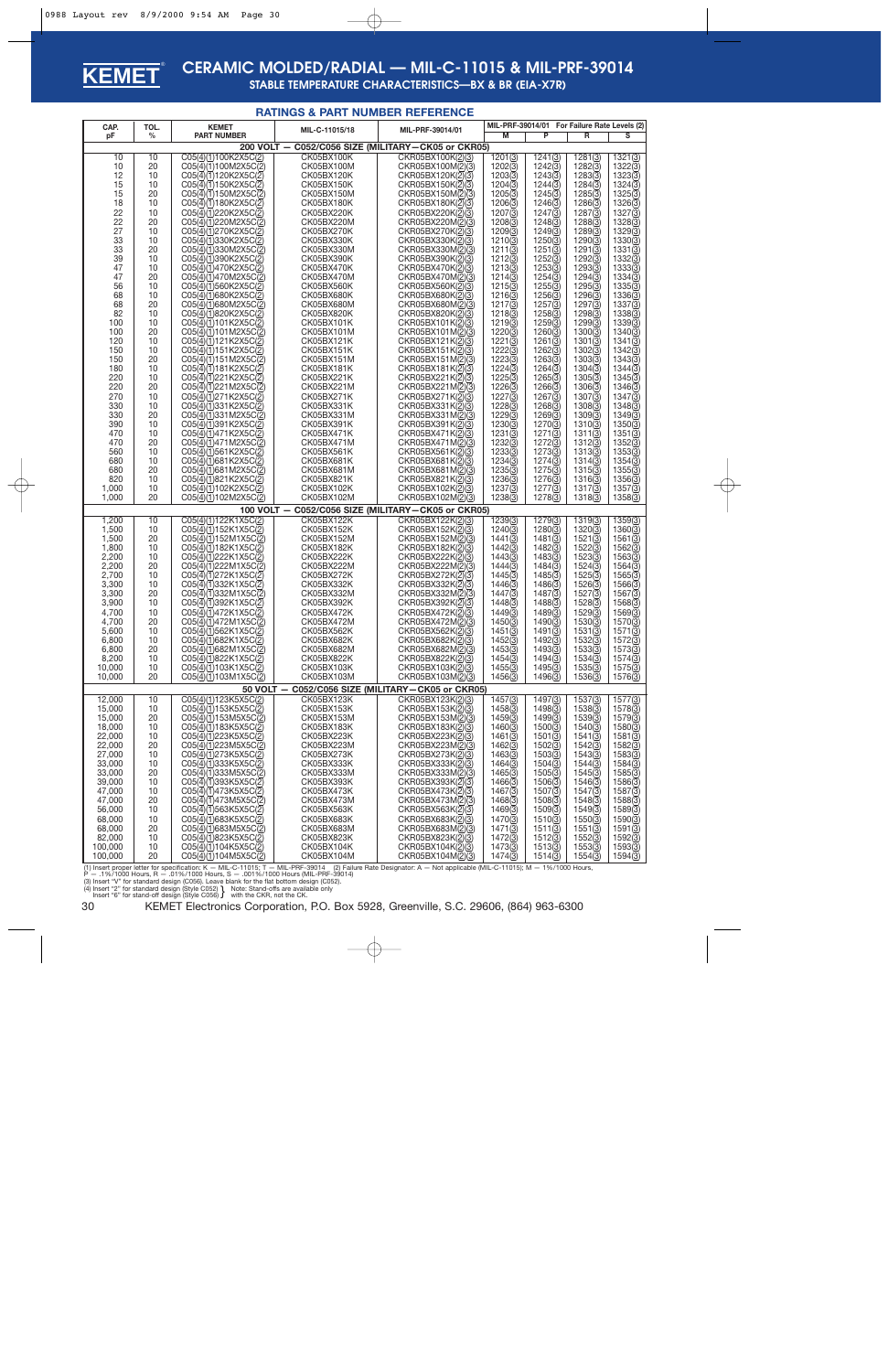

**STABLE TEMPERATURE CHARACTERISTICS—BX & BR (EIA-X7R)**

|                    |               |                                        | <b>RATINGS &amp; PART NUMBER REFERENCE</b> |                                                                        |                       |                                              |         |                    |                           |
|--------------------|---------------|----------------------------------------|--------------------------------------------|------------------------------------------------------------------------|-----------------------|----------------------------------------------|---------|--------------------|---------------------------|
| CAP.               | TOL.          | <b>KEMET</b>                           | MIL-C-11015/19                             | MIL-PRF-39014/02                                                       |                       | MIL-PRF-39014/02 For Failure Rate Levels (2) |         |                    |                           |
| pF                 | $\frac{0}{0}$ | <b>PART NUMBER</b>                     |                                            |                                                                        | М                     | P                                            | R       | s                  |                           |
|                    |               |                                        |                                            | 200 VOLT - C062/C066 SIZE (MILITARY-CK06 or CKR06)                     |                       |                                              |         |                    |                           |
| 1,200              | 10            | C06(4)(1)122K2X5C(2)                   | CK06BX122K                                 | CKR06BX122K(2)(3)                                                      | $\overline{1201}$ (3) | 1241(3)                                      | 1281(3) | 1321(3)            |                           |
| 1,500              | 10            | C06(4)(1)152K2X5C(2)                   | CK06BX152K                                 | CKR06BX152K(2)(3)                                                      | 1202(3)               | 1242(3)                                      | 1282(3) | 1322(3)            |                           |
| 1,500              | 20            | C06(4)(1)152M2X5C(2)                   | CK06BX152M                                 | CKR06BX152M(2)(3)                                                      | 1203(3)               | 1243(3)                                      | 1283(3) | 1323(3)            |                           |
| 1.800              | 10            | C06(4)(1)182K2X5C(2)                   | CK06BX182K                                 | CKR06BX182K(2)(3)                                                      | 1204(3)               | 1244(3)                                      | 1284(3) | 1324(3)            |                           |
| 2,200              | 10            | C06(4)(1)222K2X5C(2)                   | CK06BX222K                                 | CKR06BX222K(2)(3)                                                      | 1206(3)               | 1246(3)                                      | 1286(3) | 1326(3)            |                           |
| 2,200              | 20            | C06(4)(1)222M2X5C(2)                   | CK06BX222M                                 | CKR06BX222M(2)(3)                                                      | 1207(3)               | 1247(3)                                      | 1287(3) | 1327(3)            |                           |
| 2,700              | 10            | C06(4)(1)272K2X5C(2)                   | CK06BX272K                                 | CKR06BX272K(2)(3)                                                      | 1208(3)               | 1248(3)                                      | 1288(3) | 1328(3)            |                           |
| 3,300              | 10            | C06(4)(1)332K2X5C(2)                   | CK06BX332K                                 | CKR06BX332K(2)(3)                                                      | 1209(3)               | 1249(3)                                      | 1289(3) | 1329(3)            |                           |
| 3.300              | 20            | C06(4)(1)332M2X5C(2)                   | CK06BX332M                                 | CKR06BX332M(2)(3)                                                      | 1210(3)               | 1250(3)                                      | 1290(3) | 1330(3)            |                           |
| 3,900              | 10            | C06(4)(1)392K2X5C(2)                   | CK06BX392K                                 | CKR06BX392K(2)(3)                                                      | 1211(3)               | 1251(3)                                      | 1291(3) | 1331(3)            |                           |
| 4,700              | 10            | C06(4)(1)472K2X5C(2)                   | CK06BX472K                                 | CKR06BX472K(2)(3)                                                      | 1212(3)               | 1252(3)                                      | 1292(3) | 1332(3)            |                           |
| 4,700              | 20            | C06(4)(1)472M2X5C(2)                   | CK06BX472M                                 | CKR06BX472M(2)(3)                                                      | 1213(3)               | 1253(3)                                      | 1293(3) | 1333(3)            |                           |
| 5,600              | 10            | C06(4)(1)562K2X5C(2)                   | CK06BX562K                                 | CKR06BX562K(2)(3)                                                      | 1214(3)               | 1254(3)                                      | 1294(3) | 1334(3)            |                           |
| 6,800              | 10            | C06(4)(1)682K2X5C(2)                   | CK06BX682K                                 | CKR06BX682K(2)(3)                                                      | 1215(3)               | 1255(3)                                      | 1295(3) | 1335(3)            |                           |
| 6,800              | 20            | C06(4)(1)682M2X5C(2)                   | CK06BX682M                                 | CKR06BX682M(2)(3)                                                      | 1216(3)               | 1256(3)                                      | 1296(3) | 1336(3)            |                           |
| 8,200              | 10            | C06(4)(1)822K2X5C(2)                   | CK06BX822K                                 | CKR06BX822K(2)(3)                                                      | 1217(3)               | 1257(3)                                      | 1297(3) | 1337(3)            |                           |
| 10.000             | 10            | C06(4)(1)103K2X5C(2)                   | CK06BX103K                                 | CKR06BX103K(2)(3)                                                      | 1218(3)               | 1258(3)                                      | 1298(3) | 1338(3)            |                           |
| 10.000             | 20            | C06(4)(1)103M2X5C(2)                   | CK06BX103M                                 | CKR06BX103M(2)(3)                                                      | 1219(3)               | 1259(3)                                      | 1299(3) | 1339(3)            |                           |
|                    |               |                                        |                                            | 100 VOLT - C062/C066 SIZE (MILITARY-CK06 or CKR06)                     |                       |                                              |         |                    |                           |
| 12,000             | 10            | C06(4)(1)123K1X5C(2)                   | <b>CK06BX123K</b>                          | CKR06BX123K(2)(3)                                                      | 1231(3)               | 1271(3)                                      | 1311(3) | 1351(3)            |                           |
| 15.000             | 10            | C06(4)(1)153K1X5C(2)                   | CK06BX153K                                 | CKR06BX153K(2)(3)                                                      | 1220(3)               | 1260(3)                                      | 1300(3) | 1340(3)            |                           |
| 15,000             | 20            | C062K153M1X5CA                         | CK06BX153M                                 |                                                                        |                       |                                              |         |                    |                           |
| 18,000             | 10            | C06(4)(1)183K1X5C(2)                   | CK06BX183K                                 | CKR06BX183K(2)(3)                                                      | 1221(3)               | 1261(3)                                      | 1301(3) | 1341(3)            |                           |
| 22,000             | 10            | C06(4)(1)223K1X5C(2)                   | CK06BX223K                                 | CKR06BX223K(2)(3)                                                      | 1222(3)               | 1262(3)                                      | 1302(3) | 1342(3)            |                           |
| 22,000             | 20            | C062K223M1X5CA                         | CK06BX223M                                 |                                                                        |                       |                                              |         |                    |                           |
| 27,000             | 10            | C06(4)(1)273K1X5C(2)                   | CK06BX273K                                 | CKR06BX273K(2)(3)                                                      | 1232(3)               | 1272(3)                                      | 1312(3) | 1352(3)            |                           |
| 33,000             | 10            | C06(4)(1)333K1X5C(2)                   | CK06BX333K                                 | CKR06BX333K(2)(3)                                                      | 1223(3)               | 1263(3)                                      | 1303(3) | 1343(3)            |                           |
| 33,000             | 20            | C062K333M1X5CA                         | CK06BX333M                                 |                                                                        |                       |                                              |         |                    |                           |
| 39,000             | 10            | C06(4)(1)393K1X5C(2)                   | CK06BX393K                                 | CKR06BX393K(2)(3)                                                      | 1224(3)               | 1264(3)                                      | 1304(3) | 1344(3)            |                           |
| 47,000             | 10            | C06(4)(1)473K1X5C(2)                   | CK06BX473K                                 | CKR06BX473K(2)(3)                                                      | 1225(3)               | 1265(3)                                      | 1305(3) | 1345(3)            |                           |
| 47,000             | 20            | C062K473M1X5CA                         | CK06BX473M                                 |                                                                        |                       |                                              |         |                    |                           |
| 56.000             | 10            | C06(4)(1)563K1X5C(2)                   | CK06BX563K                                 | CKR06BX563K(2)(3)                                                      | 1226(3)               | 1266(3)                                      | 1306(3) | 1346(3)            |                           |
| 68,000             | 10            | C06(4)(1)683K1X5C(2)                   | CK06BX683K                                 | CKR06BX683K(2)(3)                                                      | 1227(3)               | 1267(3)                                      | 1307(3) | 1347(3)            |                           |
| 68,000             | 20            | C062K683M1X5CA                         | CK06BX683M                                 |                                                                        |                       |                                              |         |                    |                           |
| 82,000             | 10            | C06(4)(1)823K1X5C(2)                   | CK06BX823K                                 | CKR06BX823K(2)(3)                                                      | 1229(3)               | 1269(3)                                      | 1309(3) | 1349(3)            |                           |
| 100,000            | 10            | C06(4)(1)104K1X5C(2)                   | CK06BX104K                                 | CKR06BX104K(2)(3)                                                      | 1230(3)               | 1270(3)                                      | 1310(3) | 1350(3)            |                           |
| 100.000            | 20            | C062K104M1X5CA                         | CK06BX104M                                 |                                                                        |                       |                                              |         |                    |                           |
| 120,000            | 10            | C06(4)(1)124K5X5C(2)                   | CK06BX124K                                 | 50 VOLT - C062/C066 SIZE (MILITARY-CK06 or CKR06)<br>CKR06BX124K(2)(3) | 1233(3)               | 1273(3)                                      | 1313(3) | 1353(3)            |                           |
| 150,000            | 10            | C06(4)(1)154K5X5C(2)                   | CK06BX154K                                 | CKR06BX154K(2)(3)                                                      | 1234(3)               | 1274(3)                                      | 1314(3) | 1354(3)            |                           |
| 150,000            | 20            | C062K154M5X5CA                         | CK06BX154M                                 |                                                                        |                       |                                              |         |                    |                           |
|                    | 10            |                                        |                                            |                                                                        |                       |                                              |         |                    |                           |
| 180,000<br>220,000 | 10            | C06(4)(1)184K5X5C(2)                   | CK06BX184K                                 | CKR06BX184K(2)(3)                                                      | 1235(3)               | 1275(3)                                      | 1315(3) | 1355(3)            |                           |
| 220,000            | 20            | C06(4)(1)224K5X5C(2)<br>C062K224M5X5CA | CK06BX224K                                 | CKR06BX224K(2)(3)                                                      | 1236(3)               | 1276(3)                                      | 1316(3) | 1356(3)            |                           |
| 270,000            | 10            | C06(4)(1)274K5X5C(2)                   | CK06BX224M<br>CK06BX274K                   |                                                                        |                       |                                              | 1317(3) |                    | 5                         |
| 330,000            | 10            | C06(4)(1)334K5X5C(2)                   | CK06BX334K                                 | CKR06BX274K(2)(3)<br>CKR06BX334K(2)(3)                                 | 1237(3)<br>1238(3)    | 1277(3)<br>1278(3)                           | 1318(3) | 1357(3)<br>1358(3) | $\ddot{5}$                |
| 330,000            | 20            | C062K334M5X5CA                         | CK06BX334M                                 |                                                                        |                       |                                              |         |                    |                           |
| 390.000            | 10            | C06(4)(1)394K5X5C(2)                   | CK06BX394K                                 | CKR06BX394K(2)(3)                                                      | 1239(3)               | 1279(3)                                      | 1319(3) | 1359(3)            |                           |
| 470,000            | 10            | C06(4)(1)474K5X5C(2)                   | CK06BX474K                                 | CKR06BX474K(2)(3)                                                      | 1240(3)               | 1280(3)                                      | 1320(3) | 1360(3)            |                           |
| 470,000            | 20            | C062K474M5X5CA                         | CK06BX474M                                 |                                                                        |                       |                                              |         |                    | .<br>ٻ                    |
| 560,000            | 10            | C06(4)(1)564K5X5C(2)                   | CK06BX564K                                 | CKR06BX564K(2)(3)                                                      | 1404(3)               | 1408(3)                                      |         |                    |                           |
|                    | 10            | C06(4)(1)684K5X5C(2)                   |                                            |                                                                        |                       |                                              | 1412(3) | 1416(3)            |                           |
| 680,000<br>680,000 | 20            | C062K684M5X5CA                         | CK06BX684K<br>CK06BX684M                   | CKR06BX684K(2)(3)                                                      | 1405(3)               | 1409(3)                                      | 1413(3) | 1417(3)            | $\bar{\bar{\bar{\bf s}}}$ |
| 820,000            | 10            | C06(4)(1)824K5X5C(2)                   | CK06BX824K                                 | CKR06BX824K(2)(3)                                                      | 1406(3)               | 1410(3)                                      | 1414(3) | 1418(3)            |                           |
| 1,000,000          | 10            | C06(4)(1)105K5X5C(2)                   | CK06BX105K                                 | CKR06BX105K(2)(3)                                                      | 1407(3)               | 1411(3)                                      | 1415(3) | 1419(3)            |                           |
| 1,000,000          | 20            | C062K105M5X5CA                         | CK06BX105M                                 |                                                                        |                       |                                              |         |                    |                           |
|                    |               |                                        |                                            |                                                                        |                       |                                              |         |                    |                           |

(1) Insert proper letter for specification: K — MIL-C-11015; T — MIL-PRF-39014.<br>(2) Failure Rate Designator: A — Not applicable (MIL-C-11015); M — 1%/1000 Hours, P — .1%/1000 Hours, R — .01%/1000 Hours, S — .001%/1000 Hour (3) Add "V" for stand-off design (C066). Leave blank for the flat bottom design (C062).<br>(4) Insert "2" for standard design (Style C062). Insert "6" for stand-off design (Style C066). Note: Stand-offs are available only wit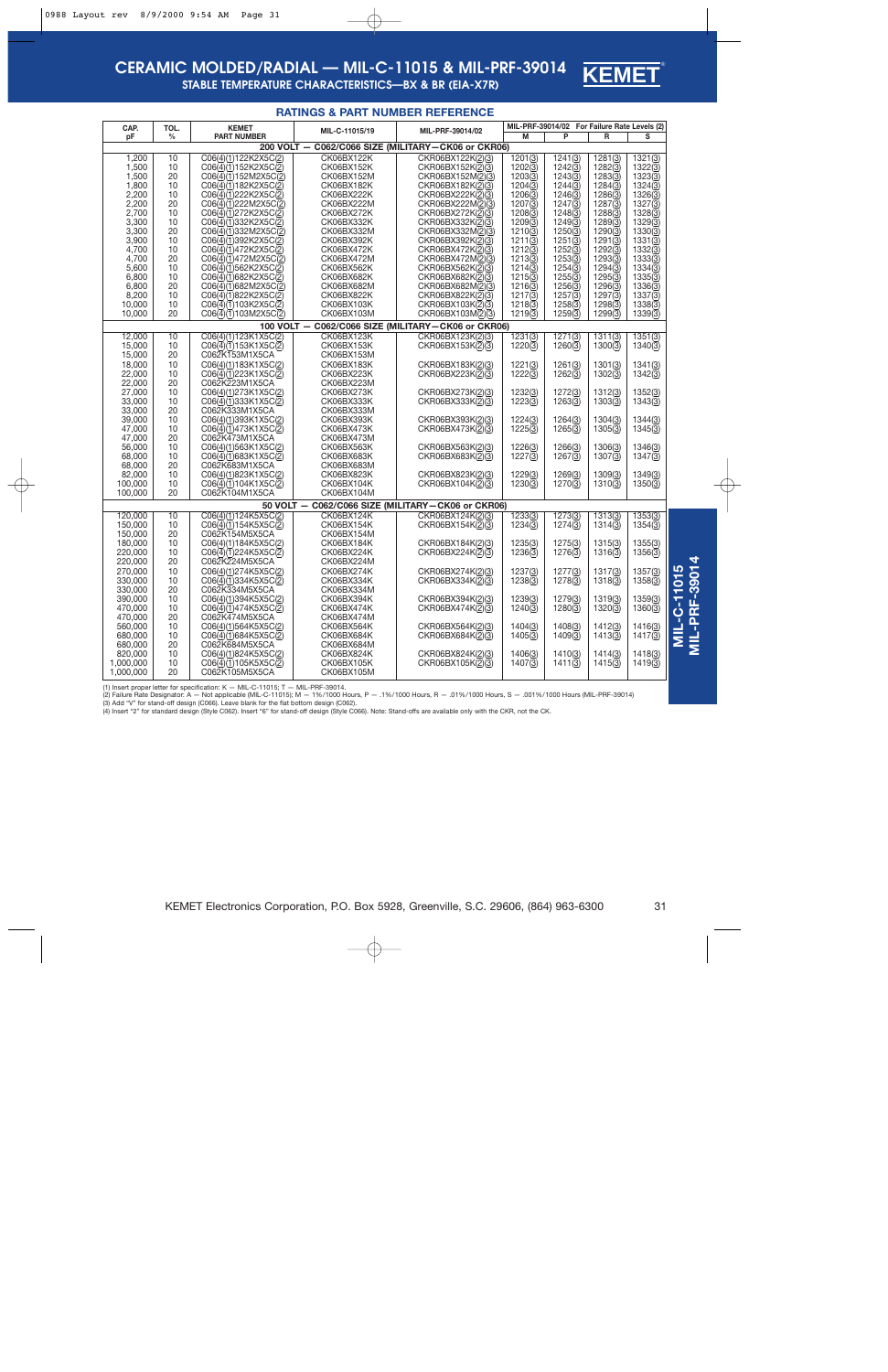<span id="page-31-0"></span>

### **CERAMIC LEADED PACKAGING INFORMATION**

**Ceramic Axial**



KEMET offers standard reeling of Molded and Conformally Coated Axial Leaded Ceramic Capacitors for automatic insertion or lead forming machines per EIA specification RS-296.

Paper (50 lb.) test minimum is inserted between the layers of capacitors wound on reels for component pitch  $\leq$  0.400". Capacitor lead length may extend only a maximum of .0625" (1.59mm) beyond the tapes' edges. Capacitors are centered in a row between the two tapes and will deviate only  $\pm$  0.031 (0.79mm) from the row center. A minimum of 36" (91.5 cm) leader tape is provided at each end of the reel capacitors. Universal splicing clips are used to connect the tape. Standard reel quantities are shown o[n page 34.](#page-33-0)

**Figure 1**



|                                                                 | $0.020$ " or $(\pm 0.5$ mm)             |                 | $III^*$       |
|-----------------------------------------------------------------|-----------------------------------------|-----------------|---------------|
| 0" (0mm) to 0.197" (5mm)<br>$0.197$ " (5.01mm) to 0.394: (10mm) | $0.197"$ or $(5mm)$<br>0.394" or (10mm) | 2.062" (52.4mm) | 2.874" (73mm) |

\* Not Available for Conformally Coated Parts.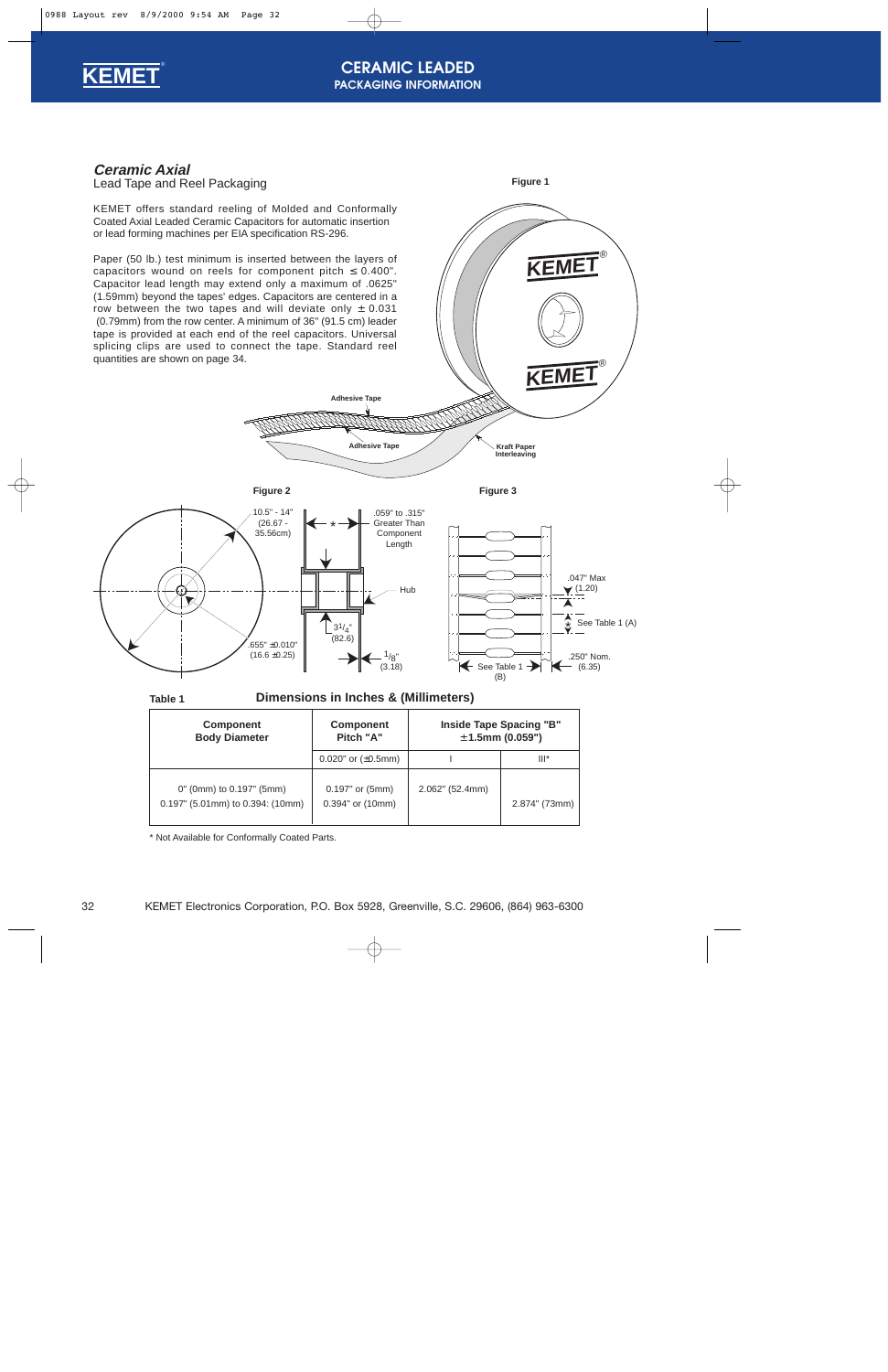

**KEMET**®

**Kraft Paper Interleaving**

**KEMET**®

### <span id="page-32-0"></span>**Ceramic Radial** Lead Tape and Reel Packaging

KEMET offers standard reeling of Molded and Conformally Coated Radial Leaded Ceramic Capacitors for automatic insertion per EIA specification RS-468. Parts are taped to a tagboard carrier strip, and wound on a reel as shown in Figure 1. Kraft paper interleaving is inserted between the layers of capacitors on the reel. Ammopack is also available, with the same lead tape configuration and package quantities.



**Figure 3: Standard Reel**



**Figure 1**

**Carrier Strip**

**Carrier Tape**

RARRAGE REGISTRATION

**Adhesive Tape**

Lead spacings are 5.08mm (.20") center-to-center.

### **Ceramic Radial Tape and Reel Dimensions in Millimeters & (Inches)**

| <b>Dimension</b>                                       | Symbol         | Nominal        | mm (inch)     | <b>Tolerance</b><br>mm (inch)                        |       | <b>Dimension</b>                                     | Symbol         | <b>Nominal</b><br>mm (inch) |                                                      | <b>Tolerance</b><br>mm (inch)  |       |
|--------------------------------------------------------|----------------|----------------|---------------|------------------------------------------------------|-------|------------------------------------------------------|----------------|-----------------------------|------------------------------------------------------|--------------------------------|-------|
| Sprocket Hole Diameter                                 | Do             |                | $4.0$ (.157)  | $\pm$ 0.2 (.008)                                     |       | <b>Height to Seating</b><br>Plane (formed leads) (2) | H <sub>0</sub> | C7301                       | C7303<br>16.0 (.630) 18.0 (.709) ±0.5 (.020) Minimum | C7301                          | C7303 |
| Sprocket Hole Pitch                                    | P <sub>0</sub> |                | 12.7(.500)    | $\pm$ 0.3 (.012)                                     |       | <b>Component Alignment</b>                           | $\Delta h$     |                             | 4.0(0.157)                                           | ±0.2(.008)                     |       |
| <b>Component Pitch</b>                                 | P              |                | 12.7 (.500)   | $\pm$ 0.3 (.012)                                     |       | Lead Protrusion                                      | L1             |                             | 1.0(0.039)                                           | Maximum                        |       |
| Lead Spacing (1)                                       | F              | 5.08<br>.20)   | 2.54<br>(.10) | $+0.6 -0.2$<br>(+.024 -.008)                         |       | <b>Composite Tape</b><br><b>Thickness</b>            |                |                             | 0.7(.051)                                            | ±0.2(.008)                     |       |
| Sprocket Hole Center<br>to Lead Center (1)             | P <sub>1</sub> | 3.81<br>(.150) | 5.08<br>(200) | ± 0.7(.028)                                          |       | Overall Tape and<br><b>Lead Thickness</b>            |                |                             | 1.5(.059)                                            | Maximum                        |       |
| Sprocket Hole Center<br>to Component Center            | P <sub>2</sub> |                | 6.35(.250)    | ± 1.3(.051)                                          |       | <b>Carrier Tape Width</b>                            | W              |                             | 18.0 (.709)                                          | $+1.0 - 0.5$<br>$(+.039-.020)$ |       |
| <b>Height to Seating Plane</b><br>(straight leads) (2) | H              | C7301          | C7303         | C7301<br>16.0 (.630) 18.0 (.709) ±0.5 (.020) Minimum | C7303 | Hold-Down Tape<br>Width                              | W <sub>0</sub> |                             | $5.0$ (.197)                                         | Minimum                        |       |
| <b>Component Height</b><br>Above Tape Center           | H1             |                | 32.2(1.27)    | Maximum                                              |       | Hold-Down Tape<br>Location                           | W <sub>2</sub> |                             | $3.0$ (.118)                                         | Maximum                        |       |

(1) Measured at the egress from the carrier tape, on the component side. (2) Determined by a 4 digit suffix placed at the end of the part number, as follows:

 7301 = Recommended for parts with formed leads. 7303 = Recommended for parts with straight leads. Example: C322C104K5R5CA7301 Example: C320C104K5R5CA7303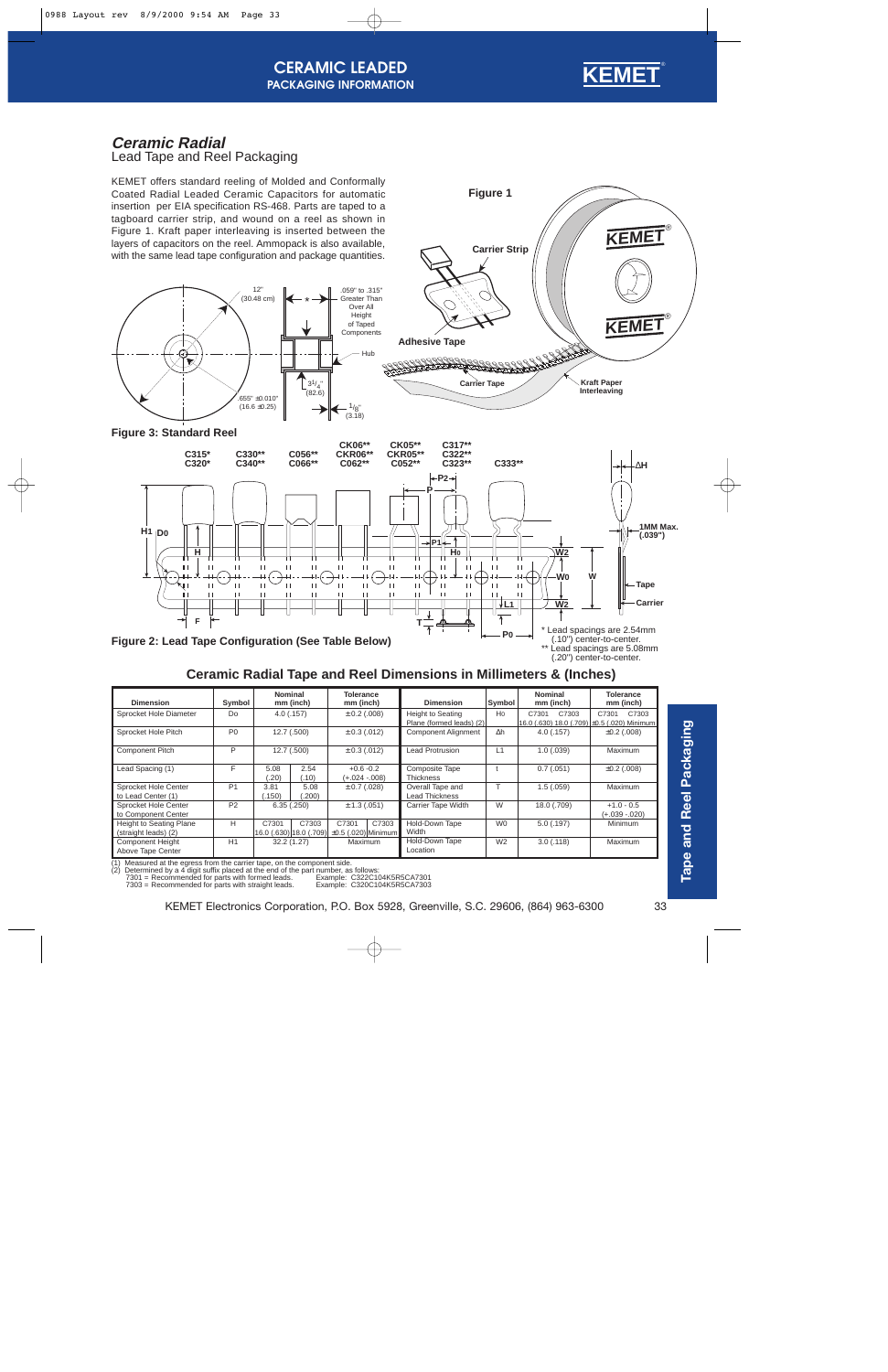<span id="page-33-0"></span>

### **CERAMIC LEADED PACKAGING INFORMATION**

|                               | <b>CERAMIC PACKAGING</b>        |                                         |                                         |                                     |                     |
|-------------------------------|---------------------------------|-----------------------------------------|-----------------------------------------|-------------------------------------|---------------------|
| <b>KEMET</b><br><b>Number</b> | <b>Military</b><br><b>Style</b> | <b>Military</b><br><b>Specification</b> | Standard (1)<br><b>Bulk</b><br>Quantity | <b>Standard</b><br>Reel<br>Quantity | Reel<br><b>Size</b> |
| C114C-K-G                     | CK12, CC75                      | MIL-C-11015/                            | 200/Box                                 | 5000                                | 12"                 |
| C124C-K-G                     | CK13, CC76                      | MIL-PRF-20                              | 200/Box                                 | 5000                                | 12"                 |
| C192C-K-G                     | CK14, CC77                      |                                         | 100/Box                                 | 3000                                | 12"                 |
| C202C-K                       | CK15                            |                                         | 25/Box                                  | 500                                 | 12"                 |
| C222C-K                       | CK16                            |                                         | 10/Tray                                 | 300                                 | 12"                 |
| C052C-K-G                     | CK05, CC05                      |                                         | 100/Bag                                 | 2000                                | 12"                 |
| C062C-K-G                     | CK06, CC06                      |                                         | 100/Bag                                 | 1500                                | 12"                 |
| C114G                         | CCR75                           | MIL-PRF-20                              | 200/Box                                 | 5000                                | 12"                 |
| C124G                         | CCR76                           |                                         | 200/Box                                 | 5000                                | 12"                 |
| C192G                         | CCR77                           |                                         | $100$ /Box                              | 3000                                | 12"                 |
| C202G                         | CC78-CCR78                      |                                         | 25/Box                                  | 500                                 | 12"                 |
| C222G                         | CC79-CCR79                      |                                         | 10/Tray                                 | 300                                 | 12"                 |
| C052/56G                      | CCR05                           |                                         | 100/Bag                                 | 1700                                | 12"                 |
| C062/66G                      | CCR06                           |                                         | 100/Bag                                 | 1500                                | 12"                 |
| C512G                         | CC07-CCR07                      |                                         | Footnote (2)                            | N/A                                 | N/A                 |
| C522G                         | CC08-CCR08                      |                                         | Footnote (2)                            | N/A                                 | N/A                 |
| C114T                         | CKR11                           | MIL-PRF-39014                           | 200/Box                                 | 5000                                | 12"                 |
| C124T                         | CKR12                           |                                         | 200/Box                                 | 5000                                | 12"                 |
| C192T                         | CKR14                           |                                         | $100$ /Box                              | 3000                                | 12"                 |
| C202T                         | CKR15                           |                                         | 25/Box                                  | 500                                 | 12"                 |
| C222T                         | CKR16                           |                                         | 10/Tray                                 | 300                                 | 12"                 |
| C052/56T                      | CKR05                           |                                         | 100/Bag                                 | 1700                                | 12"                 |
| C062/66T                      | CKR06                           |                                         | 100/Bag                                 | 1500                                | 12"                 |
| C31X                          |                                 |                                         | 500/Bag                                 | 2500                                | 12"                 |
| C32X                          |                                 |                                         | 500/Bag                                 | 2500                                | 12"                 |
| C33X                          |                                 |                                         | 250/Bag                                 | 1500                                | 12"                 |
| C340                          |                                 |                                         | 100/Bag                                 | 1000                                | 12"                 |
| C350                          |                                 |                                         | 50/Bag                                  | N/A                                 | N/A                 |
| C410                          |                                 |                                         | 300/Box                                 | 5000                                | 12"                 |
| C412                          |                                 |                                         | 200/Box                                 | 5000                                | 12"                 |
| C420                          |                                 |                                         | 300/Box                                 | 5000                                | 12"                 |
| C430                          |                                 |                                         | 200/Box                                 | 2500                                | 12"                 |
| C440                          |                                 |                                         | 200/Box                                 | 2500                                | 12"                 |
| C512                          | N/A                             | N/A                                     | Footnote (2)                            | N/A                                 | N/A                 |
| C522                          | N/A                             | N/A                                     | Footnote (2)                            | N/A                                 | N/A                 |

**NOTE:** (1) Standard packaging refers to number of pieces per bag, box, tray or vial.

(2) Quantity varies. For further details, please consult the factory.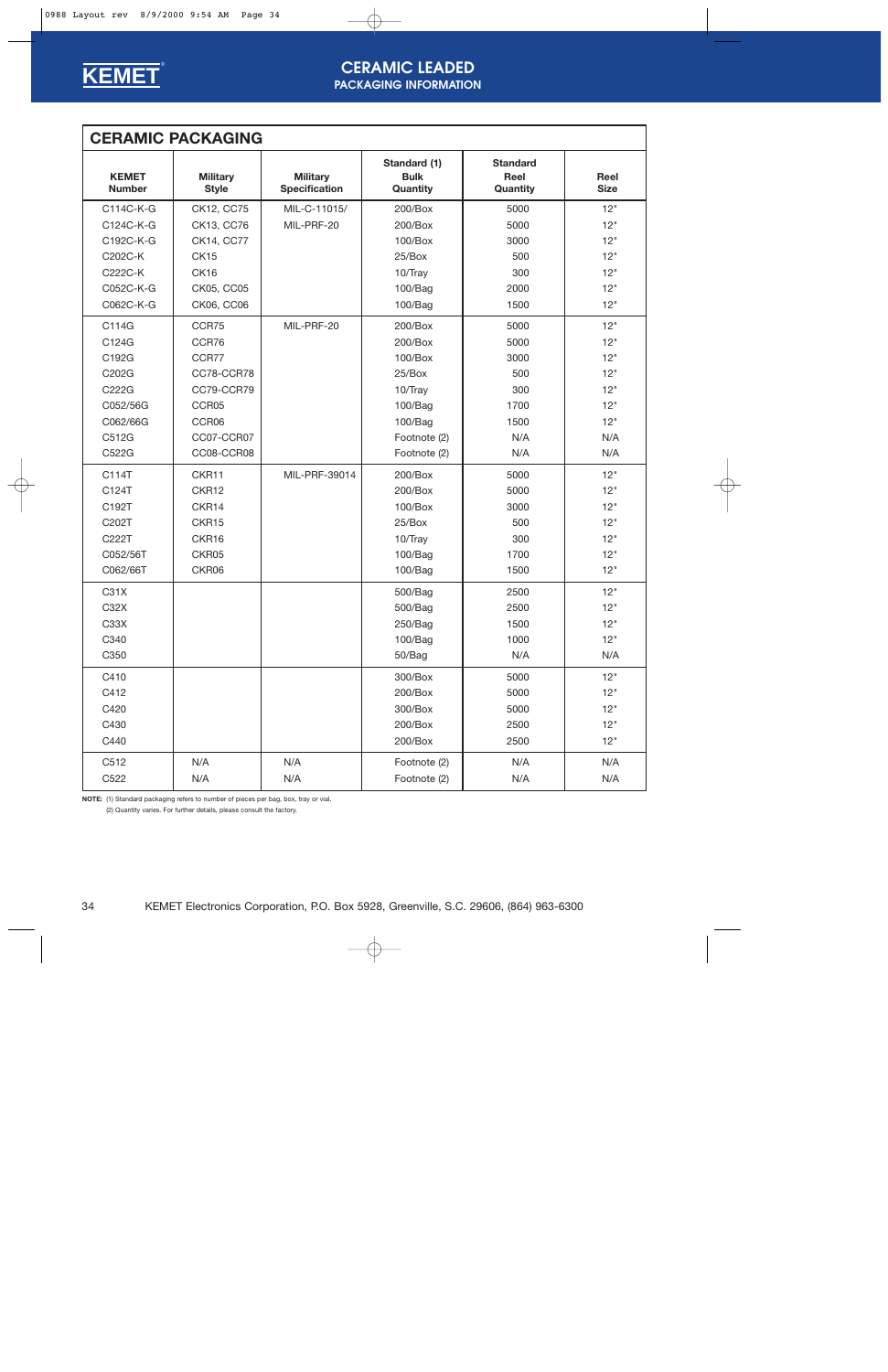#### **ELECTRICAL CHARACTERISTICS**

<span id="page-34-0"></span>The fundamental electrical properties of multilayer ceramic capacitors are as follows:

**Polarity:** Multilayer ceramic capacitors are not polar, and may be used with DC voltage applied in either direction.

**Rated Voltage:** This term refers to the maximum continuous DC working voltage permissible across the entire operating temperature range. Multilayer ceramic capacitors are not extremely sensitive to voltage, and brief applications of voltage above rated will not result in immediate failure. However, reliability will be reduced by exposure to sustained voltages above rated.

**Capacitance:** The standard unit of capacitance is the farad. For practical capacitors, it is usually expressed in microfarads (10<sup>-6</sup> farad), nanofarads (10<sup>-9</sup> farad), or picofarads (10-12 farad). Standard measurement conditions are as follows:

| Class I (up to $1,000$ pF): | 1MHz and 1.2 VRMS<br>maximum. |
|-----------------------------|-------------------------------|
| Class I (over $1,000$ pF):  | 1kHz and 1.2 VRMS<br>maximum. |
| Class II:                   | 1 kHz and $1.0 \pm 0.2$ VRMS. |
| Class III:                  | 1 kHz and $0.5 \pm 0.1$ VRMS. |

Like all other practical capacitors, multilayer ceramic capacitors also have resistance and inductance. A simplified schematic for the equivalent circuit is shown in Figure 1. Other significant electrical characteristics resulting from these additional properties are as follows:



**Impedance:** Since the parallel resistance (Rp) is normally very high, the total impedance of the capacitor is:

$$
Z = \sqrt{R_S^2 + (X_C - X_L)^2}
$$

**Where Z = Total Impedance**

**RS = Equivalent Series Resistance**

**X C = Capacitive Reactance = 1/(2** π**fC) X L = Inductive Reactance = 2** π **fL**

The variation of a capacitor's impedance with frequency determines its effectiveness in many applications.

**KEME** 

**Dissipation Factor:** Dissipation Factor (DF) is a measure of the losses in a capacitor under AC application. It is the ratio of the equivalent series resistance to the capacitive reactance, and is usually expressed in percent. It is usually measured simultaneously with capacitance, and under the same conditions. The vector diagram in Figure 2 illustrates the relationship between DF, ESR, and impedance. The reciprocal of the dissipation factor is called the "Q", or quality factor. For convenience, the "Q" factor is often used for very low values of dissipation factor. DF is sometimes called the "loss tangent" or "tangent  $\delta$ ", as derived from this diagram.



**Insulation Resistance:** Insulation Resistance (IR) is the DC resistance measured across the terminals of a capacitor, represented by the parallel resistance (Rp) shown in Figure 1. For a given dielectric type, electrode area increases with capacitance, resulting in a decrease in the insulation resistance. Consequently, insulation resistance is usually specified as the "RC" (IR x C) product, in terms of ohm-farads or megohm-microfarads. The insulation resistance for a specific capacitance value is determined by dividing this product by the capacitance. However, as the nominal capacitance values become small, the insulation resistance calculated from the RC product reaches values which are impractical. Consequently, IR specifications usually include both a minimum RC product and a maximum limit on the IR calculated from that value. For example, a typical IR specification might read "1,000 megohm-microfarads or 100 gigohms, whichever is less."

Insulation Resistance is the measure of a capacitor to resist the flow of DC leakage current. It is sometimes referred to as "leakage resistance." The DC leakage current may be calculated by dividing the applied voltage by the insulation resistance (Ohm's Law).

**Dielectric Withstanding Voltage:** Dielectric withstanding voltage (DWV) is the peak voltage which a capacitor is designed to withstand for short periods of time without damage. All KEMET multilayer ceramic capacitors will withstand a test voltage of 2.5 x the rated voltage for 60 seconds.

KEMET specification limits for these characteristics at standard measurement conditions are shown in Table 1 on page 4. Variations in these properties caused by changing conditions of temperature, voltage, frequency, and time are covered in the following sections.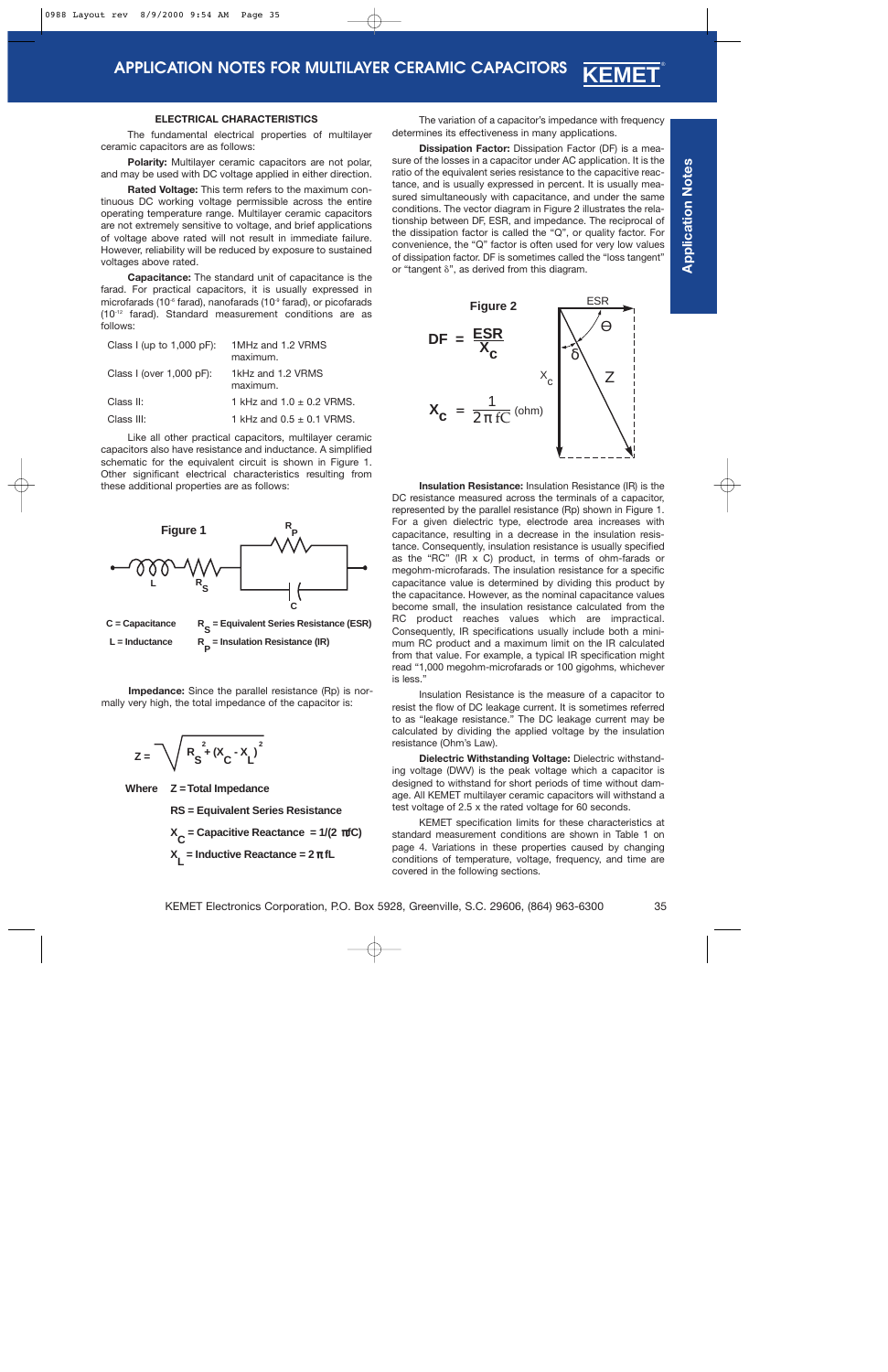#### <span id="page-35-0"></span>**TABLE 1 EIA TEMPERATURE CHARACTERISTIC CODES FOR CLASS I DIELECTRICS**

|                     | Significant Figure<br>of Temperature<br>Coefficient |                 | Multiplier Applied<br>to Temperature<br>Coefficient |                     | Tolerance of<br>Temperature<br>Coefficient * |
|---------------------|-----------------------------------------------------|-----------------|-----------------------------------------------------|---------------------|----------------------------------------------|
| PPM per<br>Degree C | Letter<br>Symbol                                    | Multi-<br>plier | Number<br>Symbol                                    | PPM per<br>Degree C | Letter<br>Symbol                             |
| 0.0                 | C                                                   | -1              | 0                                                   | ±30                 | G                                            |
| 0.3                 | B                                                   | $-10$           | 1                                                   | ±60                 | н                                            |
| 0.9                 | A                                                   | $-100$          | 2                                                   | ±120                | J                                            |
| 1.0                 | M                                                   | $-1000$         | 3                                                   | ±250                | Κ                                            |
| 1.5                 | P                                                   | $-100000$       | 4                                                   | ±500                | L                                            |
| 2.2                 | R                                                   | $+1$            | 5                                                   | ±1000               | M                                            |
| 3.3                 | S                                                   | $+10$           | 6                                                   | $\pm 2500$          | N                                            |
| 4.7                 | т                                                   | $+100$          | 7                                                   |                     |                                              |
| 7.5                 | U                                                   | $+1000$         | 8                                                   |                     |                                              |
|                     |                                                     | $+10000$        | 9                                                   |                     |                                              |

*\* These symetrical tolerances apply to a two-point measurement of temperature coefficient: one at 25°C and one at 85°C. Some deviation is permitted at lower temperatures. For example, the PPM tolerance for C0G at -55 is +30 / -72 PPM.*

#### **TABLE 2 EIA TEMPERATURE CHARACTERISTIC CODES FOR CLASS II & III DIELECTRICS**

| Low Temperature<br>Rating |                  | High Temperature<br>Rating |                  |            | Maximum Capacitance<br>Shift |  |  |
|---------------------------|------------------|----------------------------|------------------|------------|------------------------------|--|--|
| Degree<br>Celcius         | Letter<br>Symbol | Degree<br>Celcius          | Number<br>Symbol | Percent    | Letter<br>Symbol             |  |  |
| $+10C$                    | Ζ                | +45C                       | 2                | ±1.0%      | A                            |  |  |
| -30C                      | Υ                | $+65C$                     | 4                | ±1.5%      | В                            |  |  |
| $-55C$                    | X                | $+85C$                     | 5                | ±2.2%      | C                            |  |  |
|                           |                  | $+105C$                    | 6                | ±3.3%      | D                            |  |  |
|                           |                  | +125C                      | 7                | ±4.7%      | F                            |  |  |
|                           |                  | $+150C$                    | 8                | ±7.5%      | F                            |  |  |
|                           |                  | $+200C$                    | 9                | $±10.0\%$  | Р                            |  |  |
|                           |                  |                            |                  | ±15.0%     | R                            |  |  |
|                           |                  |                            |                  | ±22.0%     | S                            |  |  |
|                           |                  |                            |                  | $±22/-33%$ | т                            |  |  |
|                           |                  |                            |                  | $±22/-56%$ | U                            |  |  |
|                           |                  |                            |                  | $±22/-82%$ | V                            |  |  |

### **EFFECT OF TEMPERATURE**









**Temperature** °**C Capacitance & DF vs Temperature - Z5U Figure 5.**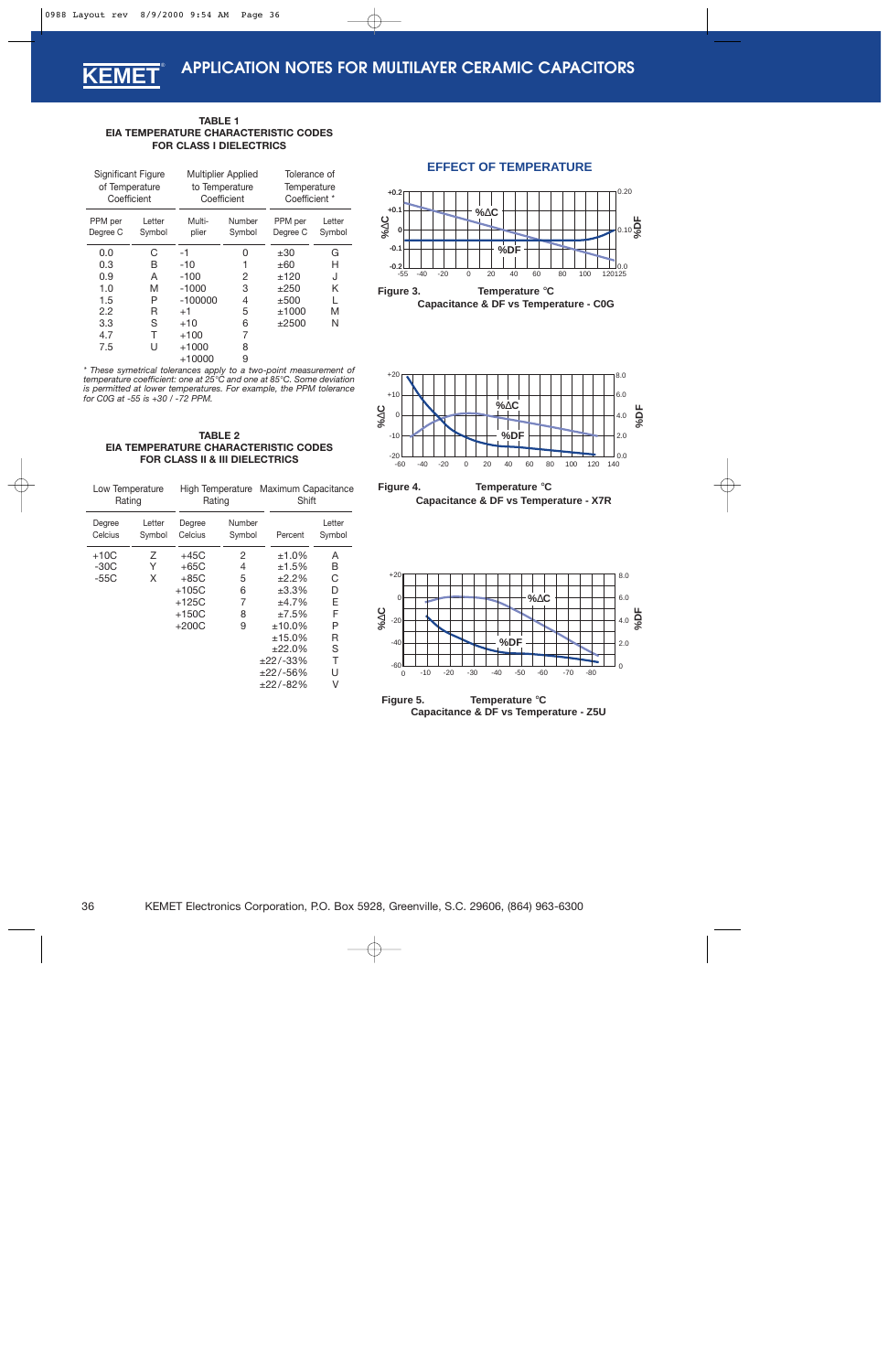



Note: C0G Dielectric capacitance and dissipation factor are stable with voltage.





Note: C0G Dielectric capacitance and dissipation factor are stable with voltage.

**Effect of Temperature:** Both capacitance and dissipation factor are affected by variations in temperature. The maximum capacitance change with temperature is defined by the temperature characteristic. However, this only defines a "box" bounded by the upper and lower operating temperatures and the minimum and maximum capacitance values. Within this "box", the variation with temperature depends upon the specific dielectric formulation. Typical curves for KEMET capacitors are shown i[n Figures 3, 4, and 5.](#page-35-0) These figures also include the typical change in dissipation factor for KEMET capacitors.

Insulation resistance decreases with temperature. Typically, the insulation resistance at maximum rated temperature is 10% of the 25°C value.

**Effect of Voltage:** Class I ceramic capacitors are not affected by variations in applied AC or DC voltages. For Class II and III ceramic capacitors, variations in voltage affect only

the capacitance and dissipation factor. The application of DC voltage higher than 5 vdc reduces both the capacitance and dissipation factor. The application of AC voltages up to 10-20 Vac tends to increase both capacitance and dissipation factor. At higher AC voltages, both capacitance and dissipation factor begin to decrease.

Typical curves showing the effect of applied AC and DC voltage are shown in Figure 6 for KEMET X7R capacitors and Figure 7 for KEMET Z5U capacitors.

**Effect of Frequency:** Frequency affects both capacitance and dissipation factor. Typical curves for KEMET multilayer ceramic capacitors are shown in Figures 8 and 9.

The variation of impedance with frequency is an important consideration in the application of multilayer ceramic capacitors. Total impedance of the capacitor is the vector of the capacitive reactance, the inductive reactance, and the ESR, as illustrated in [Figure 2. A](#page-34-0)s frequency increases, the capacitive reactance decreases. However, the series inductance (L) shown in [Figure 1](#page-34-0) produces inductive reactance, which increases with frequency. At some frequency, the impedance ceases to be capacitive and becomes inductive. This point, at the bottom of the V-shaped impedance versus frequency curves, is the self-resonant frequency. At the self-resonant frequency, the reactance is zero, and the impedance consists of the ESR only.

Typical impedance versus frequency curves for KEMET [multilayer ceramic capacitors are shown in Figures 10, 11, and](#page-38-0) 12. These curves apply to KEMET capacitors in chip form, without leads. Lead configuration and lead length have a significant impact on the series inductance. The lead inductance is approximately 10nH/inch, which is large compared to the inductance of the chip. The effect of this additional inductance is a decrease in the self-resonant frequency, and an increase in impedance in the inductive region above the self-resonant frequency.

**Effect of Time:** The capacitance of Class II and III dielectrics change with time as well as with temperature, voltage and frequency. This change with time is known as "aging." It is caused by gradual realignment of the crystalline structure of the ceramic dielectric material as it is cooled below its Curie temperature, which produces a loss of capacitance with time. The aging process is predictable and follows a logarithmic decay. Typical aging rates for C0G, X7R, and Z5U dielectrics are as follows:

| C0G | None                    |
|-----|-------------------------|
| X7R | 1.0% per decade of time |
| Z5U | 5.0% per decade of time |

Typical aging curves for X7R and Z5U dielectrics are shown in Figure 13.

The aging process is reversible. If the capacitor is heated to a temperature above its Curie point for some period of time, de-aging will occur and the capacitor will regain the capacitance lost during the aging process. The amount of deaging depends on both the elevated temperature and the length of time at that temperature. Exposure to 150°C for onehalf hour or 125°C for two hours is usually sufficient to return the capacitor to its initial value.

Because the capacitance changes rapidly immediately after de-aging, capacitance measurements are usually delayed for at least 10 hours after the de-aging process, which is often referred to as the "last heat." In addition, manufacturers utilize

**KEME**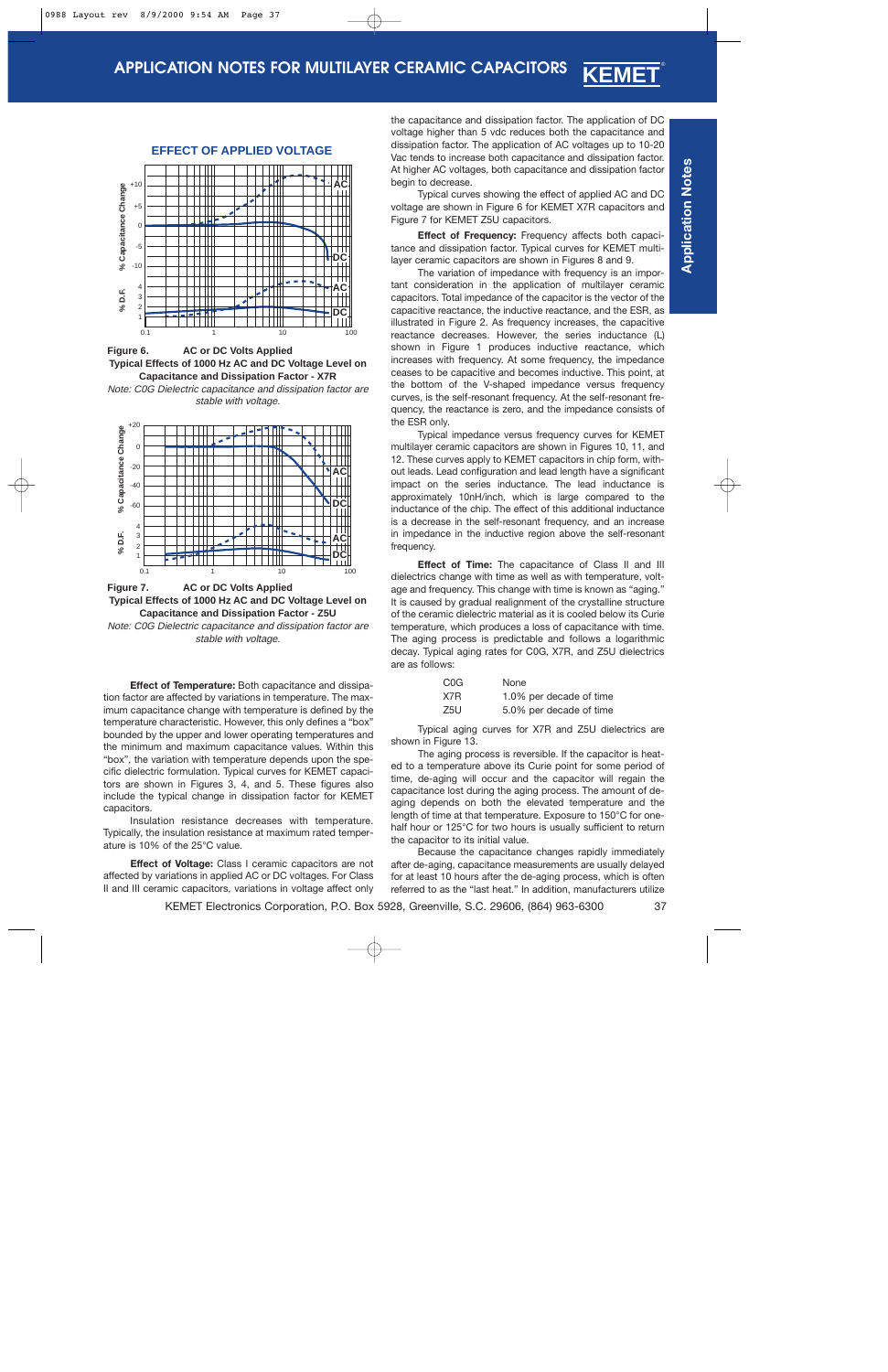the aging rates to set factory test limits which will bring the capacitance within the specified tolerance at some future time, to allow for customer receipt and use. Typically, the test limits are adjusted so that the capacitance will be within the specified tolerance after either 1,000 hours or 100 days, depending on the manufacturer and the product type.

#### **POWER DISSIPATION**

Power dissipation has been empirically determined for two representative KEMET series: C052 and C062. Power dissipation capability for various mounting configurations is shown in Table 3. This table was extracted from Engineering Bulletin F-2013, which provides a more detailed treatment of this subject.

Note that no significant difference was detected between the two sizes in spite of a 2 to 1 surface area ratio. Due to the materials used in the construction of multilayer ceramic capacitors, the power dissipation capability does not depend greatly on the surface area of the capacitor body, but rather on how well heat is conducted out of the capacitor lead wires. Consequently, this power dissipation capability is applicable to other leaded multilayer styles and sizes.

**TABLE 3 POWER DISSIPATION CAPABILITY (Rise in Celsius degrees per Watt)**

| <b>Mounting Configuration</b>                                                                                                 | Power<br><b>Dissipation</b><br>of C052 & C062 |
|-------------------------------------------------------------------------------------------------------------------------------|-----------------------------------------------|
| 1.00" leadwires attached to binding post                                                                                      | 90 Celsius degrees                            |
| of GR-1615 bridge (excellent heat sink)                                                                                       | rise per Watt $\pm 10\%$                      |
| 0.25" leadwires attached to binding post                                                                                      | 55 Celsius degrees                            |
| of GR-1615 bridge                                                                                                             | rise per Watt $\pm 10\%$                      |
| Capacitor mounted flush to 0.062" glass-                                                                                      | 77 Celsius degrees                            |
| epoxy circuit board with small copper traces                                                                                  | rise per Watt $\pm 10\%$                      |
| Capacitor mounted flush to 0.062" glass-<br>epoxy circuit board with four square inches<br>of copper land area as a heat sink | 53 Celsius degrees<br>rise per Watt ±10%      |

As shown in Table 3, the power dissipation capability of the capacitor is very sensitive to the details of its use environment. The temperature rise due to power dissipation should not exceed 20°C. Using that constraint, the maximum permissible power dissipation may be calculated from the data provided in Table 3.

It is often convenient to translate power dissipation capability into a permissible AC voltage rating. Assuming a sinusoidal wave form, the RMS "ripple voltage" may be calculated from the following formula:



**R = ESR**

The data necessary to make this calculation is included in Engineering Bulletin F-2013. However, the following criteria must be observed:

- 1. The temperature rise due to power dissipation should be limited to 20°C.
- 2. The peak AC voltage plus the DC voltage must not exceed the maximum working voltage of the capacitor.

Provided that these criteria are met, multilayer ceramic capacitors may be operated with AC voltage applied without need for DC bias.

#### **RELIABILITY**

A well constructed multilayer ceramic capacitor is extremely reliable and, for all practical purposes, has an infinite life span when used within the maximum voltage and temperature ratings. Capacitor failure may be induced by sustained operation at voltages that exceed the rated DC voltage, voltage spikes or transients that exceed the dielectric withstanding voltage, sustained operation at temperatures above the maximum rated temperature, or the excessive temperature rise due to power dissipation.

Failure rate is usually expressed in terms of percent per 1,000 hours or in FITS (failure per billion hours). Some KEMET series are qualified under U.S. military established reliability specifications MIL-PRF-20, MIL-PRF-123, MIL-PRF-39014, and MIL-PRF-55681. Failure rates as low as 0.001% per 1,000 hours are available for all capacitance / voltage ratings covered by these specifications. These specifications and accompanying Qualified Products List should be consulted for details.

For series not covered by these military specifications, an internal testing program is maintained by KEMET Quality Assurance. Samples from each week's production are subjected to a 2,000 hour accelerated life test at 2 x rated voltage and maximum rated temperature. Based on the results of these tests, the average failure rate for all non-military series covered by this test program is currently 0.06% per 1,000 hours at maximum rated conditions. The failure rate would be much lower at typical use conditions. For example, using MIL-HDBK-217D this failure rate translates to 0.9 FITS at 50% rated voltage and 50°C.

Current failure rate details for specific KEMET multilayer ceramic capacitor series are available on request.

#### **MISAPPLICATION**

Ceramic capacitors, like any other capacitors, may fail if they are misapplied. Typical misapplications include exposure to excessive voltage, current or temperature. If the dielectric layer of the capacitor is damaged by misapplication the electrical energy of the circuit can be released as heat, which may damage the circuit board and other components as well.

If potential for misapplication exists, it is recommended that precautions be taken to protect personnel and equipment during initial application of voltage. Commonly used precautions include shielding of personnel and sensing for excessive power drain during board testing.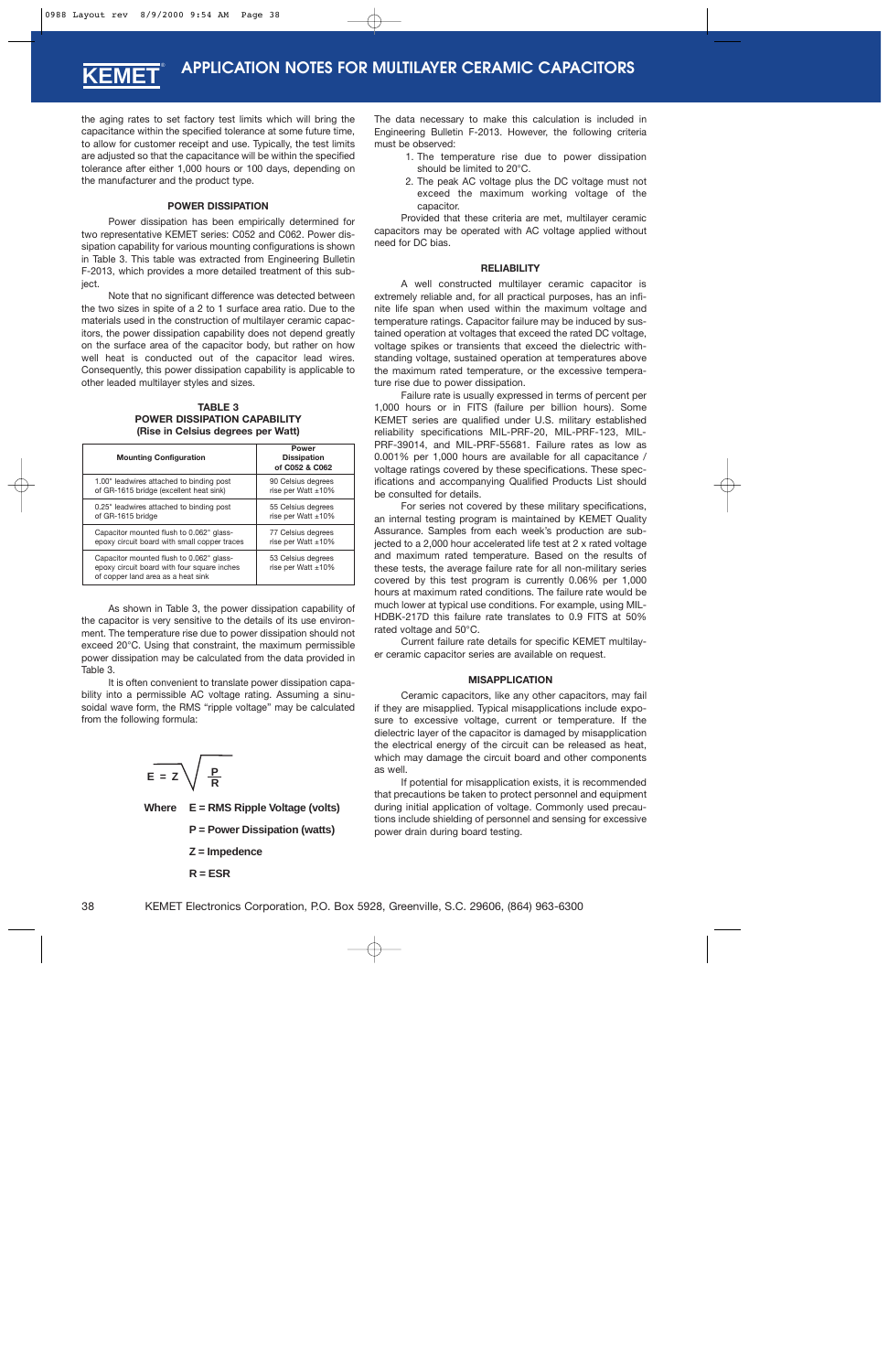<span id="page-38-0"></span>





**IMPEDANCE VS FREQUENCY**







**Impedance vs Frequency for X7R Dielectric**



**Impedance vs Frequency for Z5U Dielectric**